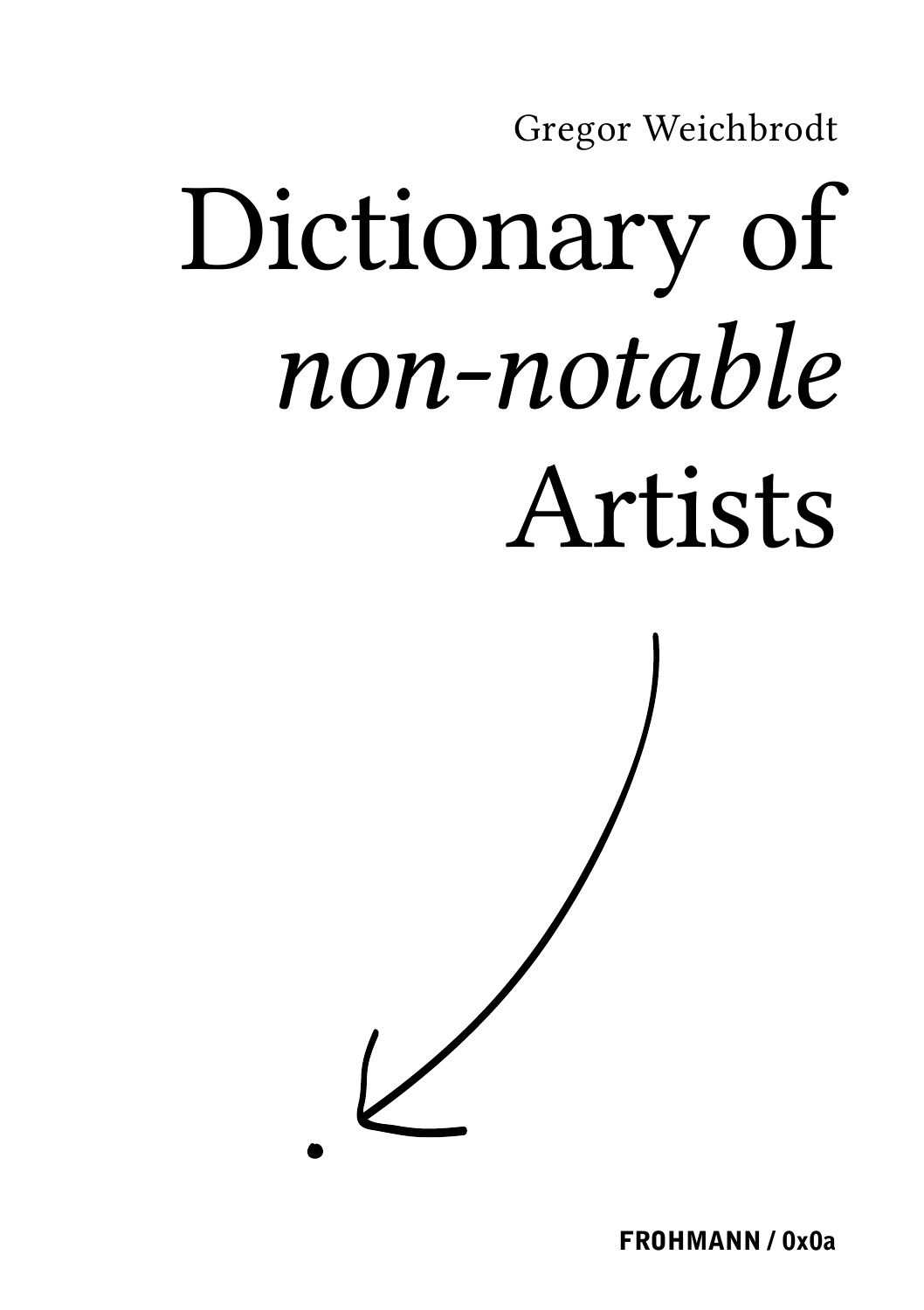# **Contents**

|--|--|--|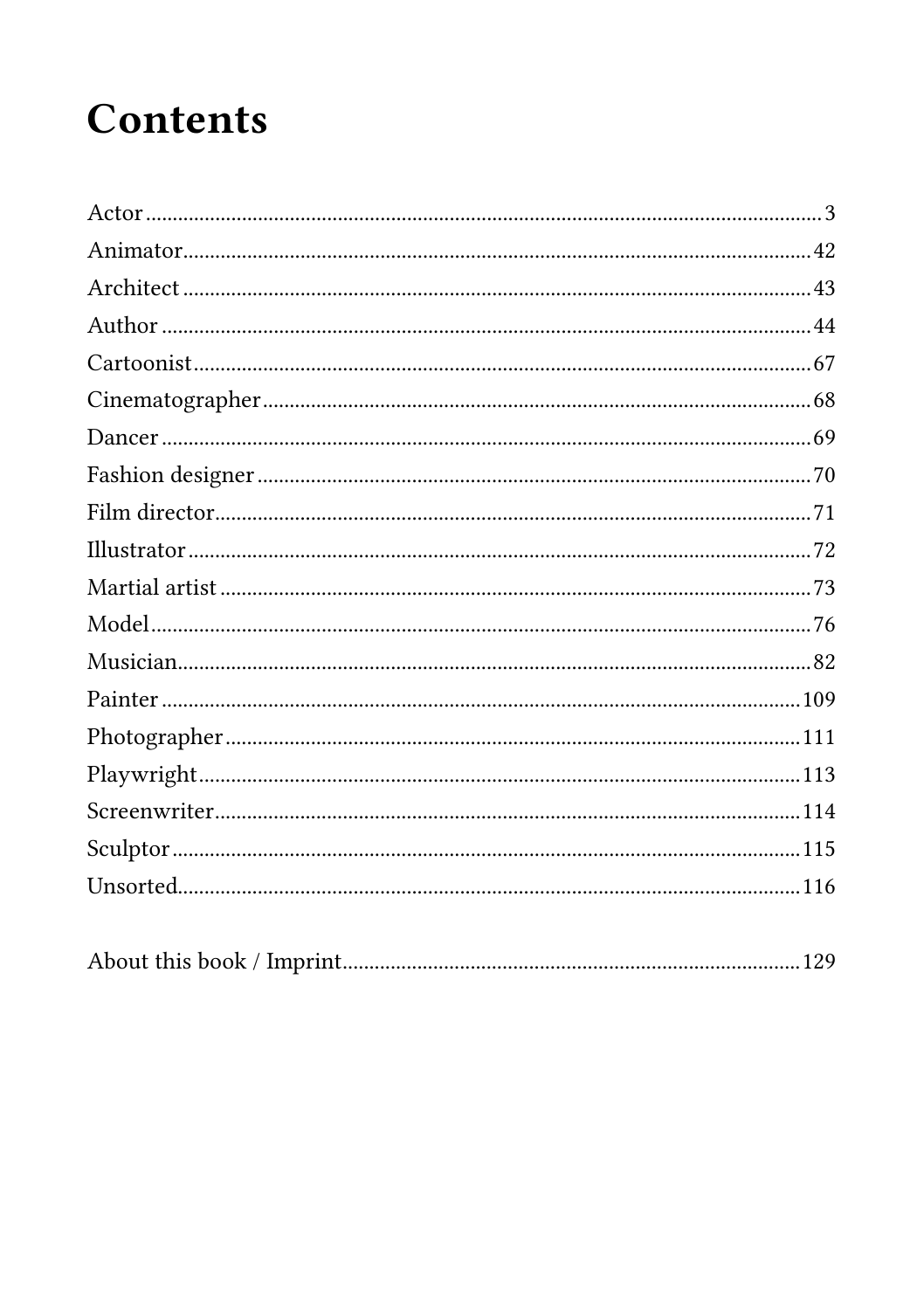# <span id="page-2-0"></span>Actor

Amanda Aardsma non-notable actress/former beauty queen.

Owen Aaronovitch non-notable actor.

Aarushi The actress is not famous.

Peter Abbay Non-notable actor.

#### Dalton Abbott

Non-notable actor with only one credit to his name (at the age of two).

Chris Ackerman Non-notable actor with only 1 major starring role.

Robert Ackerman Non-notable actor.

Arthur Adams Non-notable actor.

Jack Adams Non-notable actor.

Faye Adell Non-notable actress who had minor roles in mostly non-notable German films/TV shows.

Prachee Adhikari Non-notable actress.

Nivas Adithan Very minor actor who has only been active since early-mid 2012.

Swati Aggarwal Non-notable actress.

Greg Akcelrod Akcelrod is not an actor, he only played as an extra in two movies not released.

#### Mohamed Akhzam

Actor with just one role.

Joshua Alba Non-notable actor.

Antonio Albadran Non-notable actor.

Dion Albanese Actor with one credit to his name, a bit part in a movie 40 years ago.

Aaron Albert Actor with no major roles or significant recurring roles.

Alejandro Alcondez Non-notable actor.

Enrique Alejandro Non-notable actor.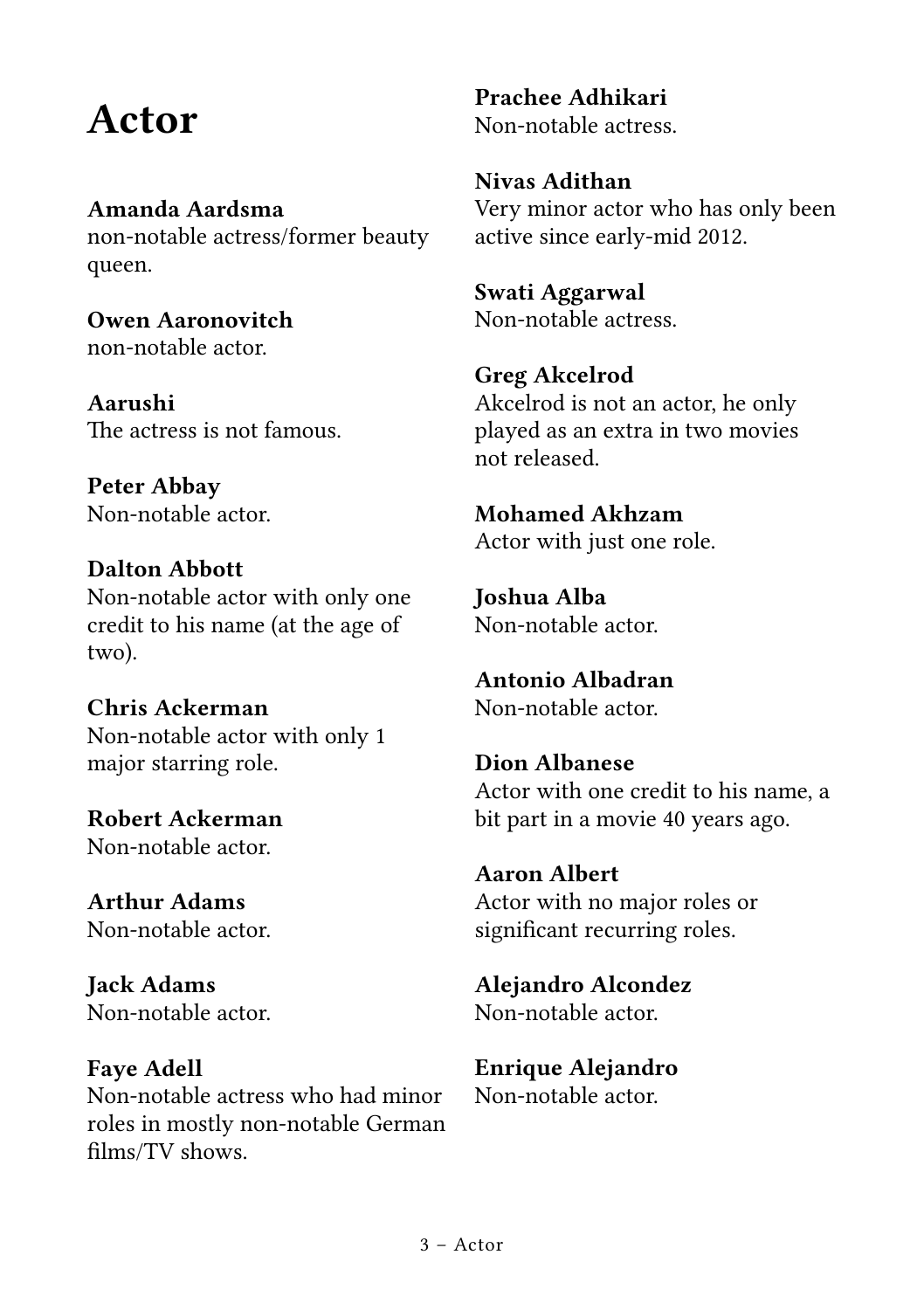#### Brandi Alexander

Bit-former Miss Universe Canada pageant contestant who came outside the top 10, part actress and eliminated contestant on Canada's Next Top Model.

#### Richard Alexander

Non-notable actor.

#### Steff Alexander

Non-notable actress, appears to have been in only one thing.

#### Elle Alexandra

Non-notable Pron actor lacking GHITS and GNEWS of substance.

Teddy alexandro-evans Non-notable actor.

#### Rohan Ali Non notable Bollywood actor and model.

#### Daniel Allar

Allar is non-notable actor who had very minor role in the series Prison Break and he appeared in only four episodes.

Michael Alldredge Non-notable actor.

Tyrees Allen Non-notable actor.

#### Chris M. Allport Non-notable minor actor, apparently most notable for

"dubb[ing] the crowing sounds for Robin Williams" in a scene in Hook.

#### Sana Althaf

Actress who falls under way too soon-only 2 roles so far.

## Rachel Ambler

Non-notable actress.

#### Chace Ambrose

Non-notable actor, director and newscaster.

#### Utkarsh Ambudkar

Not a notable actor.

#### Aron Anazia

Non notable actor/producer/ director.

Jerad Anderson Non-notable actor and musician.

#### Amy Anderssen

Doesn't meet the notability requirements for pornographic actors.

#### Christopher Andrews

Non-notable actor and writer.

#### Zora Andrich

actress of questionable notability, seems to have had only a single passing bit of notability on a reality show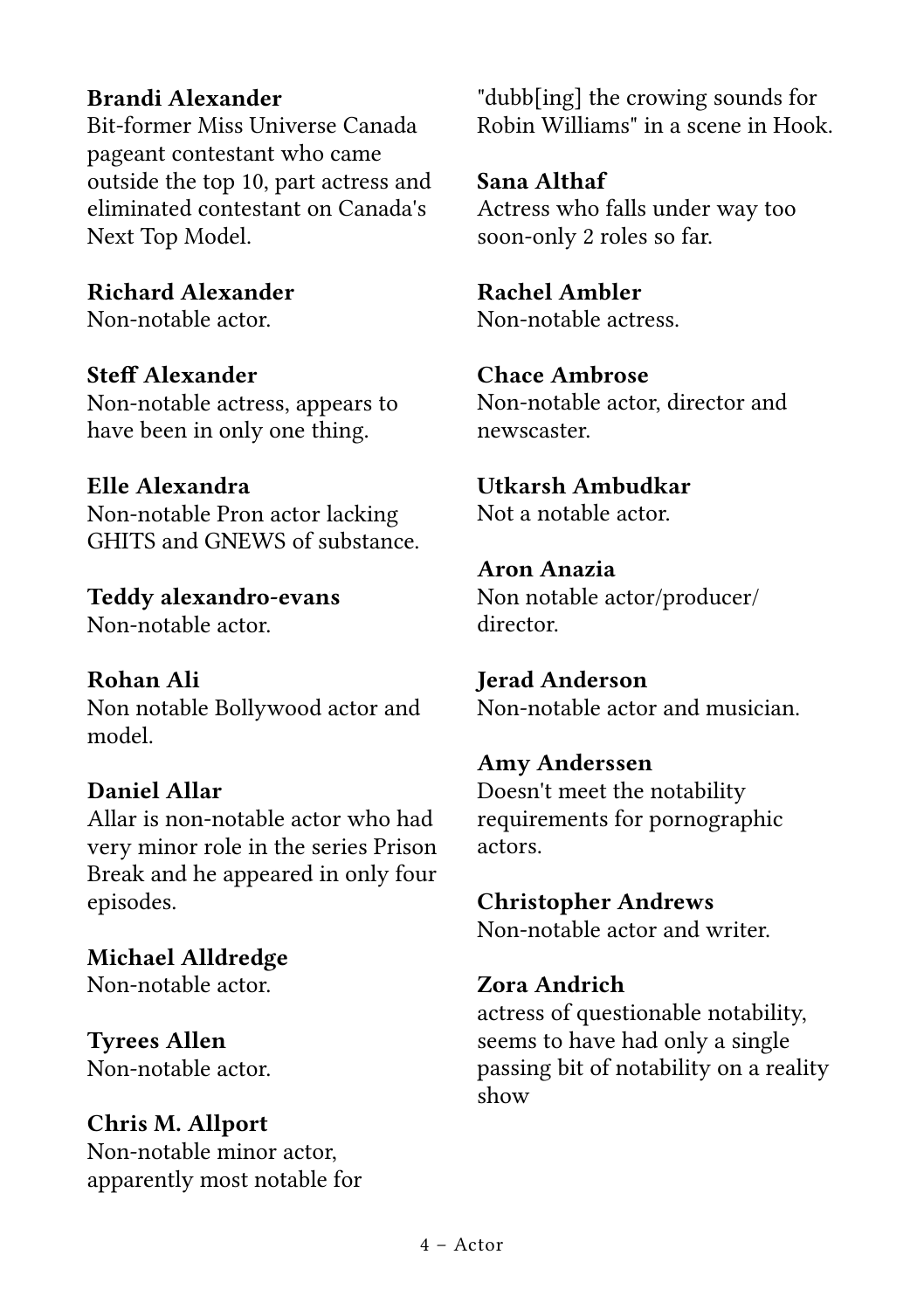#### Chet Anekwe Non-notable actor lacking Ghits and GNEWS of substance.

Jerry G. Angelo Non-notable actor/producer.

Chriss Anglin Non-notable actor.

Jeremy Applegate Non-notable actor.

Ayelet Argaman Non-notable actress.

Darryl Armbruster Non-notable actor.

Adam Arnold Non-notable child actor.

Avital Ash Non-notable actor lacking GHits of substance and with no GNEWS.

Brad Ashten Non-notable actor.

Jessica Ashworth An actress.

Asif Imrose Non-notable actor.

#### Nozomi Aso There is no indication that Aso comes anywhere near meeting the notability requirements for pornogrpahic actresses.

William Atkinson Non-notable actor with only minor, one-off roles that are often uncredited.

Paulo Avelino

Unnotable actor, a contestant on reality TV show StarStruck (Philippine TV series), only two credits, both bit parts.

Brian Avery Non-notable actor.

Kristian Ayre Unnotable actor.

James Babson Non-notable actor.

Tom Babson Doesn't seem to be notable, either as an ice hockey coach, or as an actor.

Dave Baez Non-notable actor.

Ainsley Bailey Not a notable actor.

Greg Baker Non-notable actor.

Robert Baker Non-notable actor.

#### Morgan Val Baker Actor who has 2 issues-first only 2 roles and 2nd, notable for being a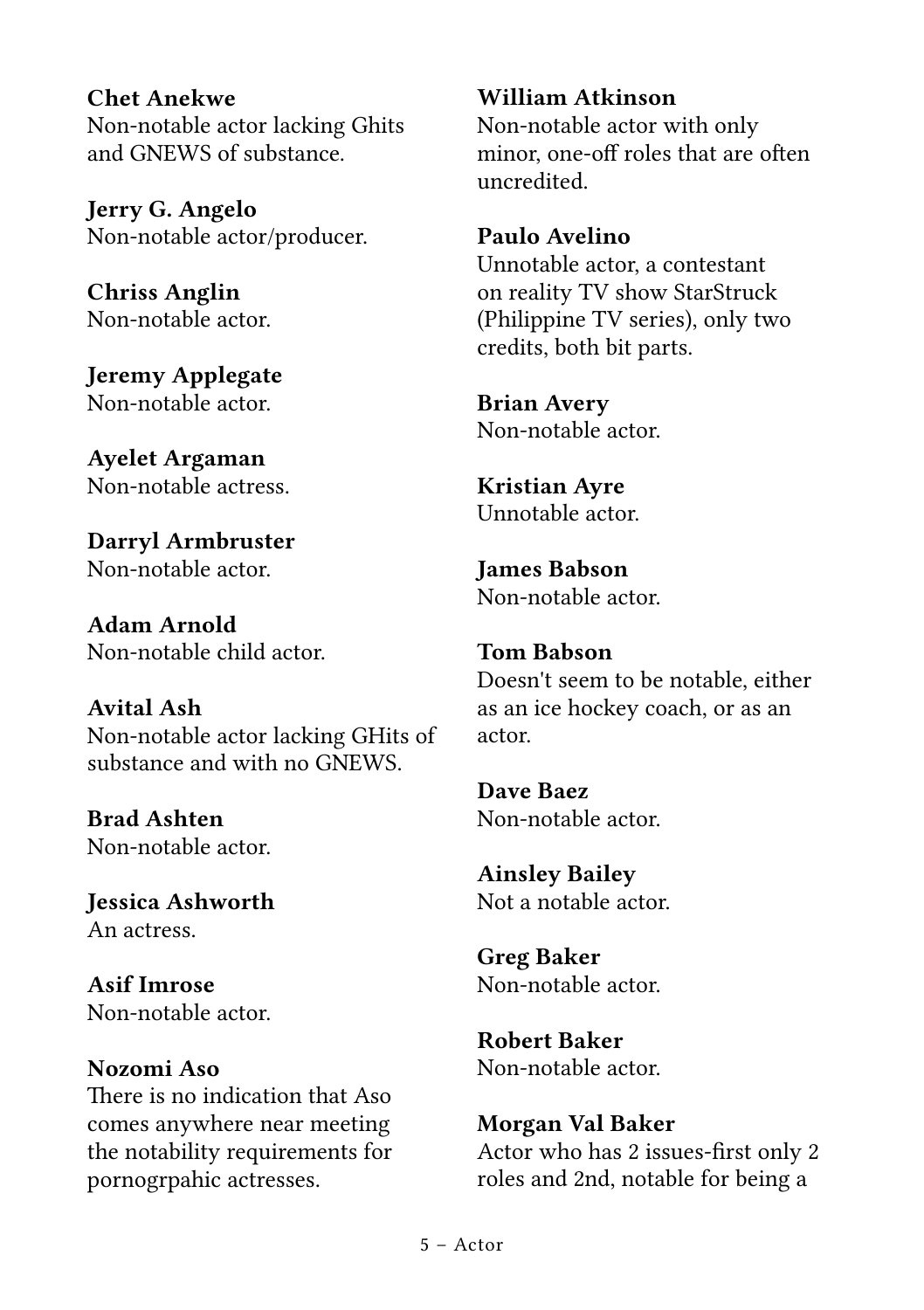grandson to someone famous.

Catherine Balavage Non-notable actress

Julien Ball Non-notable actor.

Mahnoor Baloch Unnotable actress.

Bambadjan Bamba Non-notable actor.

Helia Bandeh Non-notable dancer and actress.

Russell Geoffrey Banks Unknown actor, never had notable roles.

Quinn Bard Non-notable actor.

Prakash Bare Non-notable actor and producer.

Guy V. Barfield Nonnotable actor.

Mookie Barker Non-notable actor.

Kemi Baruwa Non notable actor.

Joe Bays Non-notable actor. Ann Beach Actress who appears to have a number of small roles, but little of importance.

Drew Beasley Non-notable teenage actor.

Scott Beaudin Non-notable actor.

Sterling Beaumon A minor actor, both in age and in terms of actual impact.

Lorna Bennett Actor who appears to have only had small parts in several TV shows and short films.

Stephen Beresford Unotable actor with only a few credits that he has had.

Michelle Bernard Non-notable minor actor lacking GHits and GNEWS of substance.

Luan Bexheti Unnotable actor (?)

Neel Bhattacharya Looks like a unotable actor.

Heather Blair Not notable actress.

Calvin Blake III Non-notable "up-and-coming" actor lacking GHits and GNEWS of substance.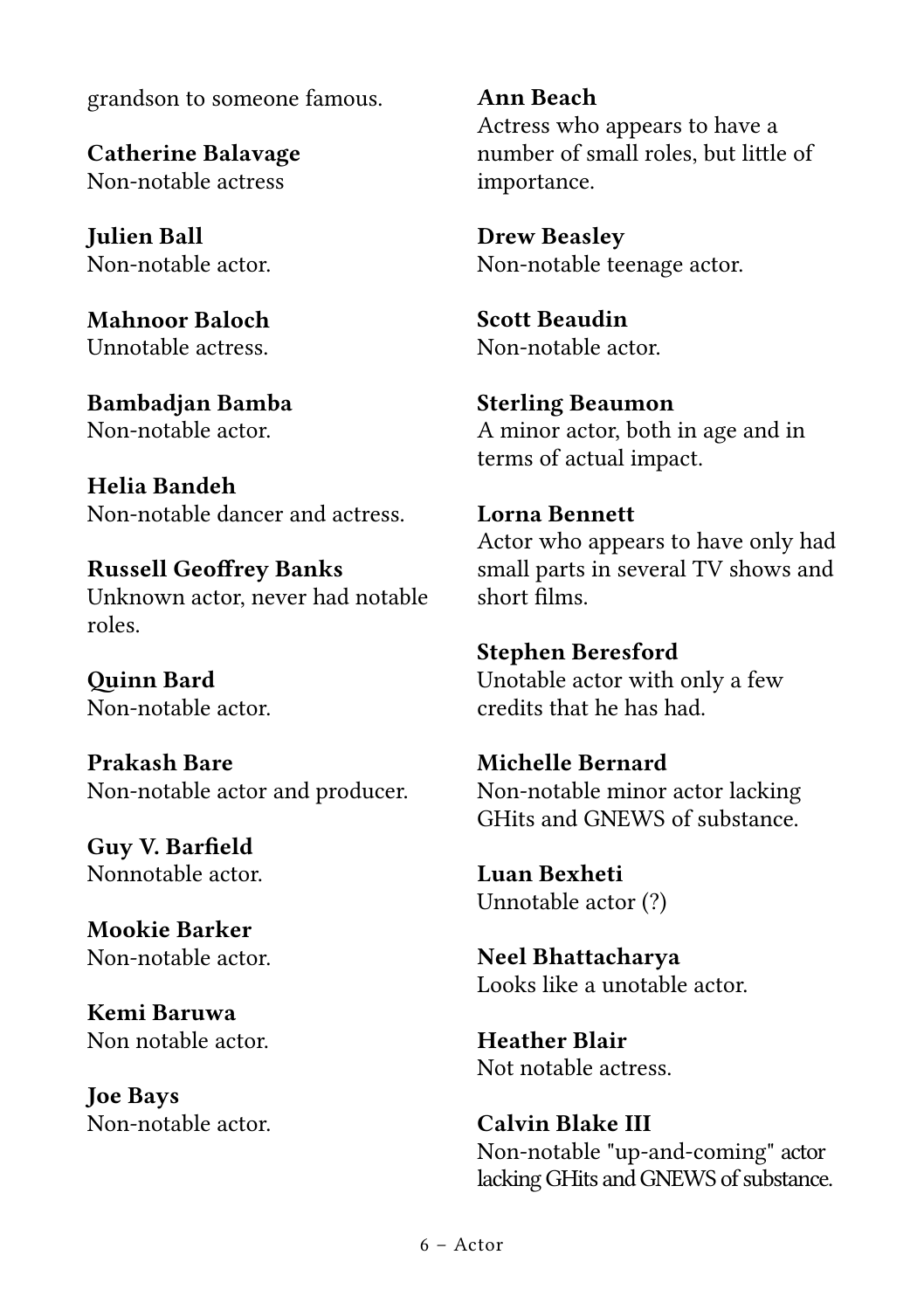Shelley Blond Non-notable actress.

Elert Bode Non-notable actor.

Holly Body Non-notable porn actress.

Carson Bolde Not a notable actor.

Nathan bond Potentially non-notable actor (Google search only turns up namesakes).

Carly Bondar Non-notable bit actress.

Elena Bondarchuk Appears to be a non-notable actor who appeared in some TV shows.

Tera Bond NN porn actress.

Richard Bonehill Non-notable actor and stuntman.

## Jack Boscoe

Non-notable child actor with only a single minor role (probably nonspeaking) to his credit.

#### John Bosher

Up and coming actor/producer, but not sure if he's (yet) notable.

Carla Boudreau Minor journeyman actress, earning a living playing bit/guest parts in those filmed-in-Vancouver lowbudget productions.

Jack Bowman Actor who has had many small roles, but nothing major.

Rupert Bradshaw Actor of marginal notability.

Randall Brady Non-notable actor.

Brianna Bragg Non-notable pornographic actress.

Chloe Bridges Unremarkable actress.

Hailey Bright Not-notable actress.

Raven Brown Minor actress, if an actress at all.

#### Robert Alan Browne

Minor actor with no significant roles in films, and only one minor role for 28 episodes of a TV soap opera.

#### Jennie Bruno

Jennie Bruno does not seem to pass the notability requirements for an actress.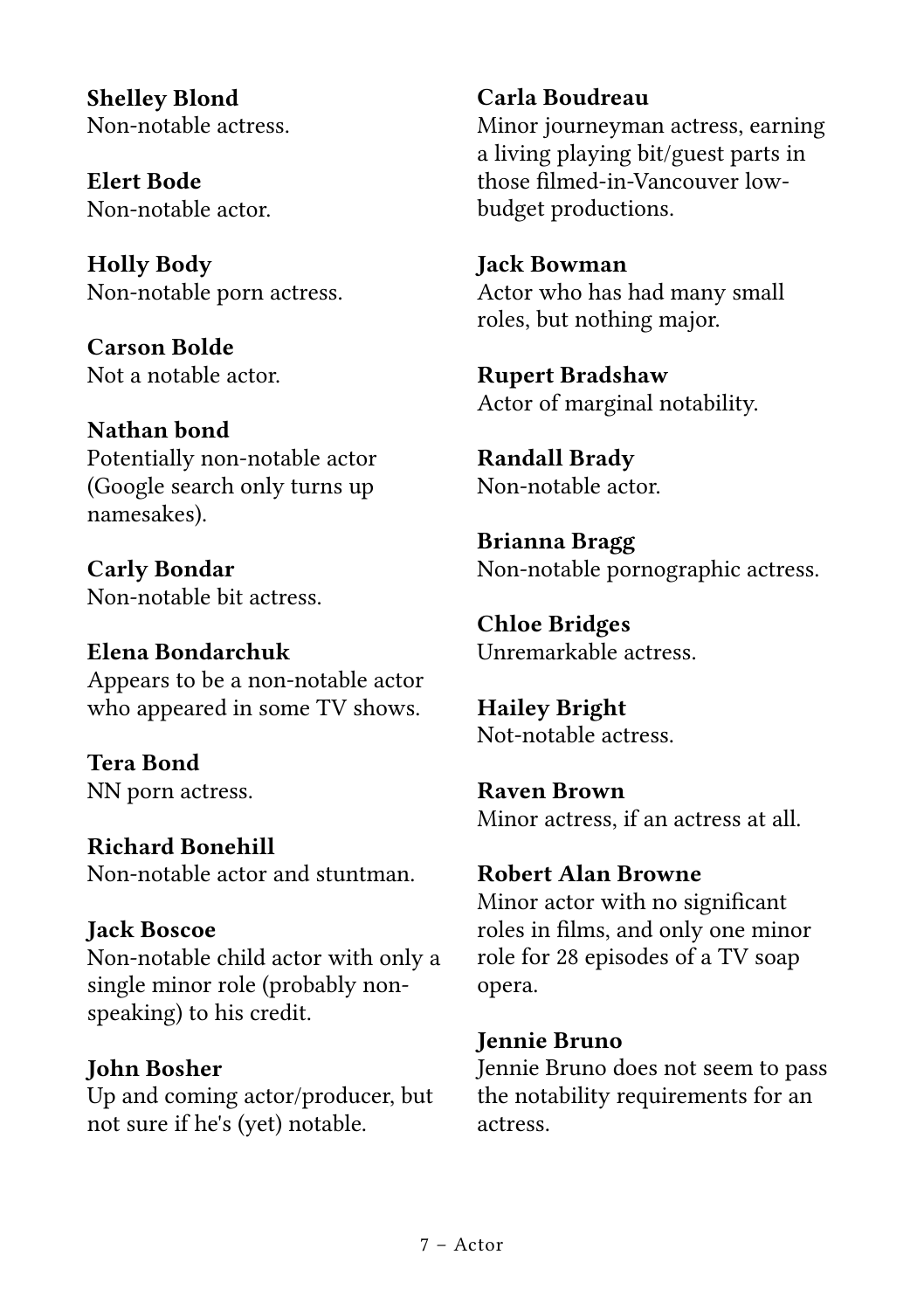Michael Budd Non-notable actor and filmmaker.

Courtnie Bull Former child actress who seems to be non notable who had only 3 roles total.

#### JJ Bunny

Non-notable actor lacking Ghits and GNEWS of substance.

#### Adam burke

Child actor who had a significant part in one film when he was 5 years old; nothing since.

Andrea burns Non-notable actress.

Brandon Byrd Non-notable actor with minimal credits.

Sam Byrne Non-notable teen actor.

Lisa Ann Cabasa Tv actress who basically all of her roles were just for a few episodes as minor characters.

Josh A. Cagan Non-notable actor.

Luke Camilleri Actor who has yet to achieve notability.

Helen Page Camp Non-notable bit actress.

Ian Campbell Non-notable actor.

Jon Campling Non notable bit part actor.

Robin Camus Actor with just one role.

Jason Cannon Non-notable actor.

Recci Canon Not a notable actor.

Bruce Carey Non-notable actor.

Katherine Carlsberg Seemingly unnotable actress.

Jaime Carroll Non-notable actor.

Jack W. Carter Non-notable actor.

Shawn Carter Non-notable bit part actor.

John Carter Non-notable actor.

Nicholas Cascone Non-notable bit-part actor.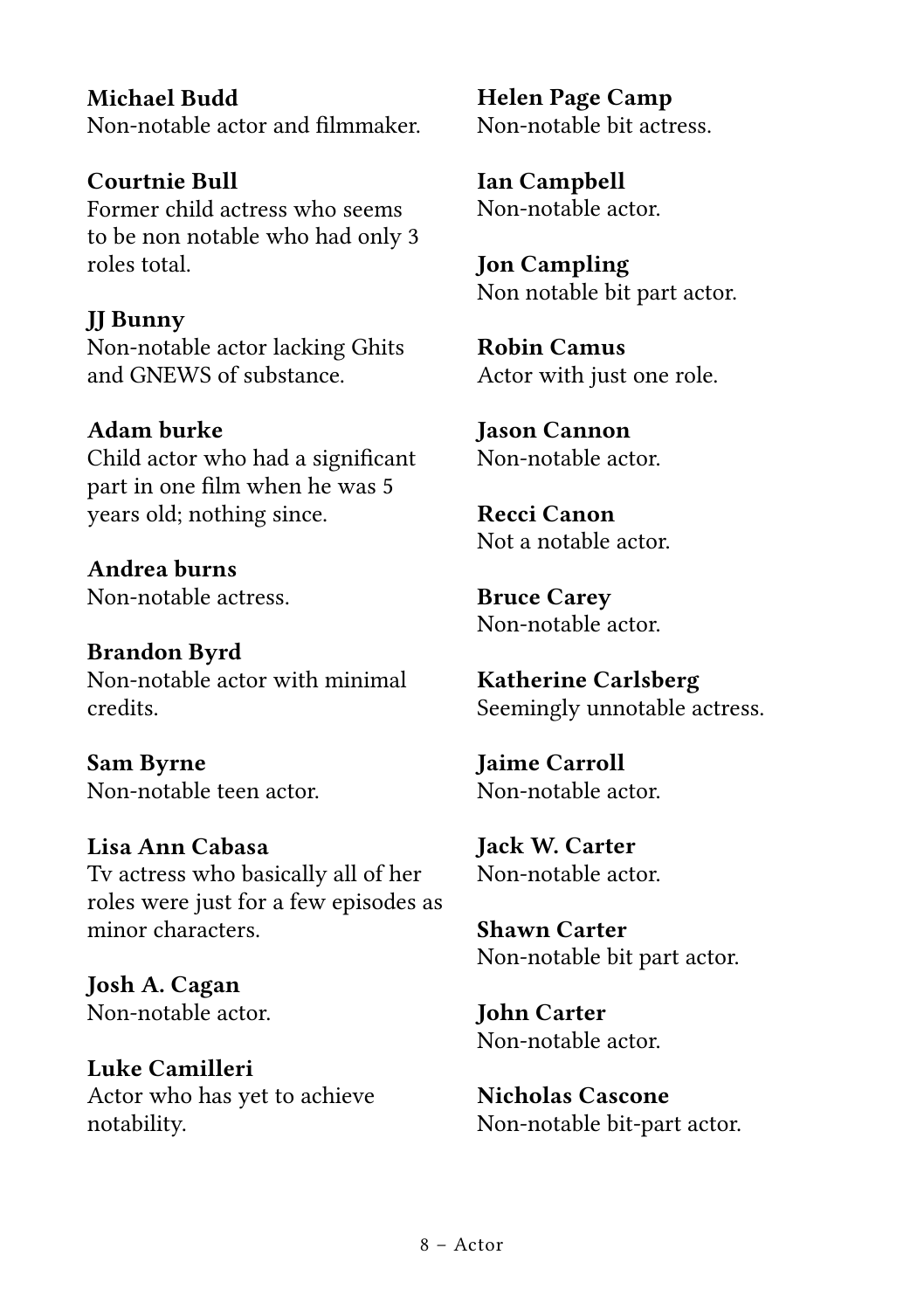Mark Caso non notable bit part actor

Erin Bethea Catt Non-notable actress with two film credits.

Ashley Cavender-Jones unotable actor.

Aziz Cem Non-notable actor or martial artist.

Yin Chang NN actress.

#### Sarah Charlotte

Apparently a non-notable actor, their most notable role being' Teenage Girl# 1' in a non-notable short.

#### Wylie Chiu

Minor actor lacking GHITs and GNEWS of substance.

#### Viorel Chivriga

Both Chivriga and Ciobanu are pretty minor actors on the Moldovan political scene: supporting players in the PAD, which is essentially a one-man show run by Mihai Godea.

Kavita Choudhary Unotable actress.

Abhishek Chouksey Non-notable 21 year old actor, director and hacker.

Elisa Christy Non-notable actress.

Andy Clark Not a notable actor.

Westcott Clarke Non-notable actor who only had minor film roles

Jenn Colella Not a notable actress.

Jerez coleman Unremarkable actor / model / musician.

Jordyn Coleman Non-notable actress with only a few minor roles to her credit.

Jessie Coleman Non-notable actress.

Imelda Concepcion Minor Filippino actress of the 50's

Jarlath Conroy non-notable actor.

Araida Corbol Non-notable actress.

Vladimir Correa Unremarkable porn actor.

Peter Cowper Unotable actor who is known for small roles.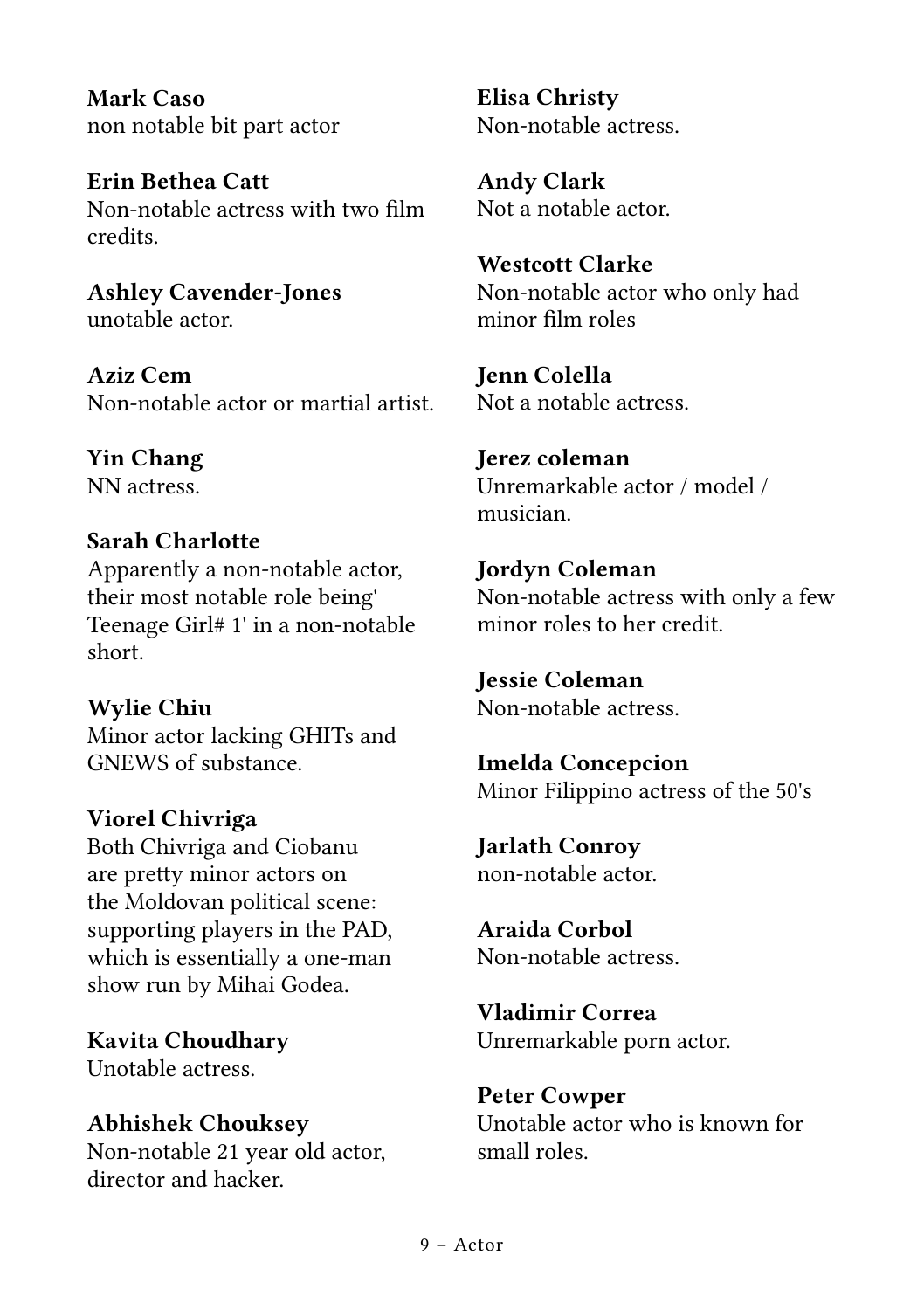Hilary Crane Non-notable film actress.

Mimi Craven Non-notable actress.

#### Ed Cray

Seems like a hard-working journeyman actor, but nothing establishes him as Notable.

#### Nikki Creswell

A non-notable actress.

#### Kenneth Paul Cruz (Filipino actor)

Notability questionable, just because he is the brother of one more well known actor doesn't make him notable.

#### Vladimir Cuk

Not sufficiently notable as an actor, athlete or entrepreneur.

Simon Curtis Non notable actor.

Annalyn Cyrus Non-notable actor.

Cherokee D'Ass Non-notable porn actress.

#### Leila Danette

Non-notable minor actress who has played indignificant parts only (eg "Woman #2 in window"; four different parts in different episodes of a series).

#### Tanya Danielle

Doesn't seem to meet the standards for notability of a pornographic actor

#### Brittany Madelynn Daniels

Non-notable actor.

#### Ellie Darcey-Alden

An actor with 3 bit-parts in film and four TV episodes.

#### Joseph Darcey-Alden

An actor with one TV episode and one acting job in a 14-minute film.

#### Dani Dare A non-notable child actor.

Petter Darin

Actor with questionable notability.

Jeremy Dash Non-notable actor.

Dakota Daulby An actor who is just starting out.

Eleanor David Not notable as an actor.

Dean Davies Actor who basically has only small parts and that's it.

Harrison C. Davies Non-notable actor.

Ranie Daw Non notable actress.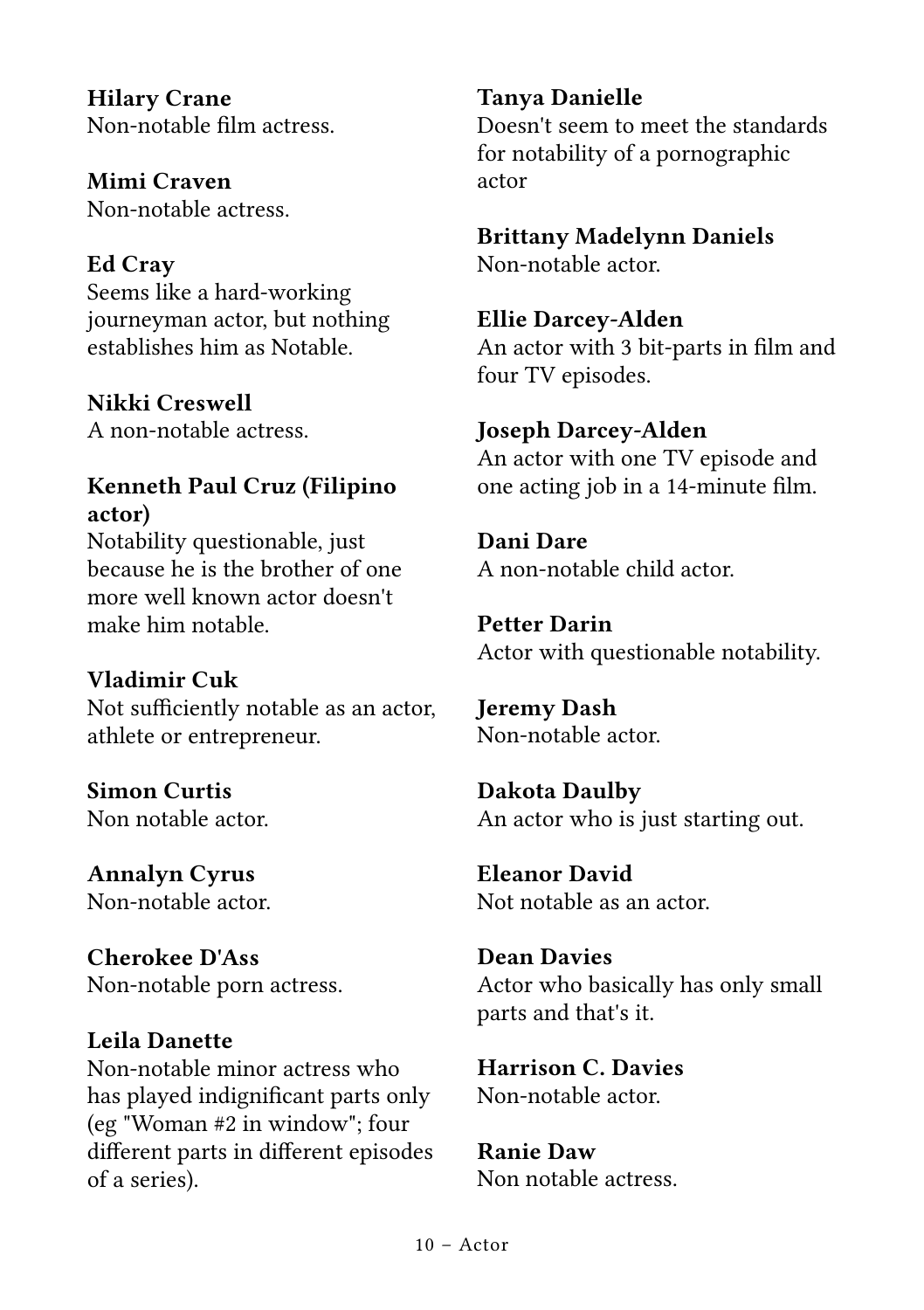Deauxma A pornographic actress whose notability is contested.

Burr DeBenning Non-notable actor.

Michelle DeFraites Non-notable actor.

Vinny DeGennaro Non-notable actor.

#### Jeffery Dench

Actor who is the brother of Dame Judi Dench, but being related to a notable person in itself confers no degree of notability.

Brooke Devenney Non-notable child actress.

Gina DeVettori Non-notable actor.

Ihana Dhillon Unotable actress with only one film released so far.

George Dickerson Non-notable washed up actor.

Danica Dillan Not yet notable pornographic actress.

Alana DiMaria Non-notable actor lacking GHits and GNEWS of substance.

Gianna Distenca Non-notable actress.

Lucy Dixon Probably non-notable actress.

Lucien Dodge Non notable voice actor.

Bryan Domani Actor who falls under too soon

Jason Donoghue Non notable actor.

Lisa Donovan Non notable internet actress.

Johnny Doran Non-notable child actor, one mention in the NYT's doesn't really indicate a significant contribution to the genre.

Cullen Douglas Not a notable actor.

Eric Douglas Unsuccessful actor and comedian who happened to have been the son of Kirk Douglas.

Penny Drake Actress with only minor film roles.

Miglė Drąsutavičiutė A former child actress who had lost notability since her post-Kid Nation stint.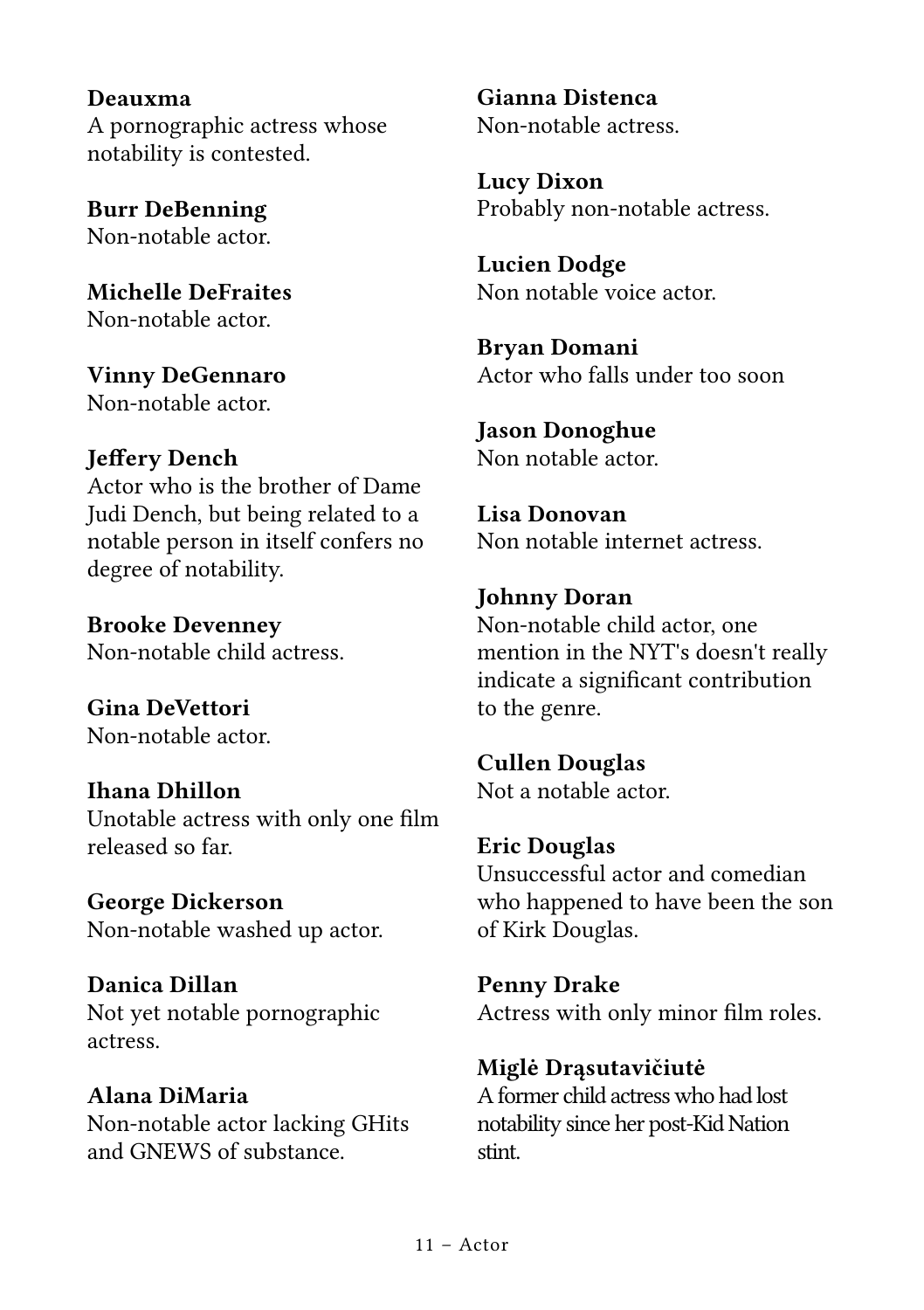Robbie Drebitt Non notable actor.

Samantha Droke non notable "bit part" actress

Burkely Duffield As a child actor he only had a few roles to his credit.

Angelina Duplisea Actress who has only small parts in very unknown films.

Nikita Dutta Actress who seems to fall under much too soon.

Alexander Cameron Dyer Non-notable amateur actor.

Anne Dyson Non-notable actress.

Odeen Eccleston Actress with only minor roles in TV and direct to DVD movie.

Andrea Edwards Minor actress.

Lillian Eggers Actress who was uncredited in half a dozen films in a two year acting period.

Margit Eklund Non-notable actress. Gabriel Ellis Actor who once appeared in a 50 Cent film.

Brody emerson Actor with only one very minor role to his credit, in a film that hasn't even been released yet.

Michael Epp Non notable actor.

Julianna Erdesz Erdesz is a non-notable model and actress.

Ramon Estevez Unimportant sibling to two famous actors, Emilio Estevez and Charlie Sheen.

Nicky Evans Non-notable working actor.

Tyler Faith Non notable porn actress, has done nothing notable, doesn't appear to have won any significant awards, or started any new 'trends'

Blake Farris Non-notable actor.

Alejandro Felipe Actor has only had bit parts.

Joshua Ferdinand Non-notable actor.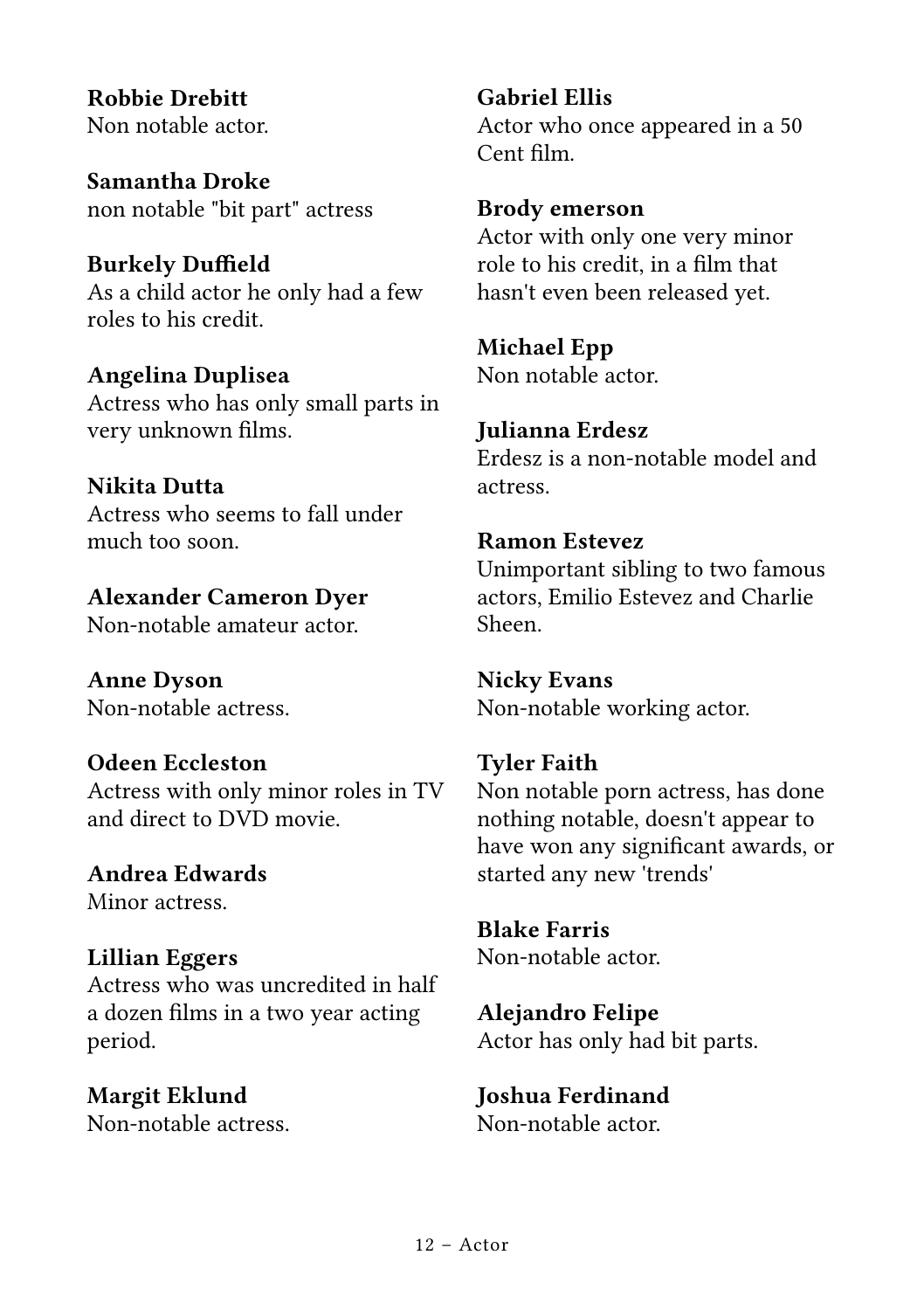Kristyan Ferrer Non-notable actor

Thor Fields Non-notable actor/musician.

Nanci Filipelli Model / Actress of no particular

note.

Louis Findlay minor actor, no notable roles

George Finn Non-notable actor.

#### Perry Finnbogason

An actor who has had just had a few roles and was on a show for 5 episodes.

Ray Fisher Not a notable actor

Simon Fisher-Becker Entirely non-notable so-called actor.

Chrissie fit Nonnotable actress.

Gabrielle Fitzpatrick Non-notable actress.

#### Fob Five

A Google search for "Fob Five" brings up mostly submit-it-yourself video sites, and no mention of ever working with Amitabh Bachchan or other famous Bollywood actors....

Fernando De la Flor Non-notable actor whose only appeared in one episode of one television show.

#### Alina Foley

Child actress with two roles, now unemployed because she was fired from Days after a month, nothing notable.

Nanna Fondo Seems to be a non-notable actress.

Jim Ford Non-notable, bit part actor.

#### Mark Foresta

A targetted Google for either the character or the actor produce no results.

Brandon Freiberg Non-notable actor.

Jessa French Television actress who has had small roles in various series.

Asako Fujii Non-notable voice actor.

#### Becky Gable

There's no indication that she meets the notability criteria for martial artists or actors.

#### Maanvi Gagroo

Non notable actress with no really notable roles (okay it says one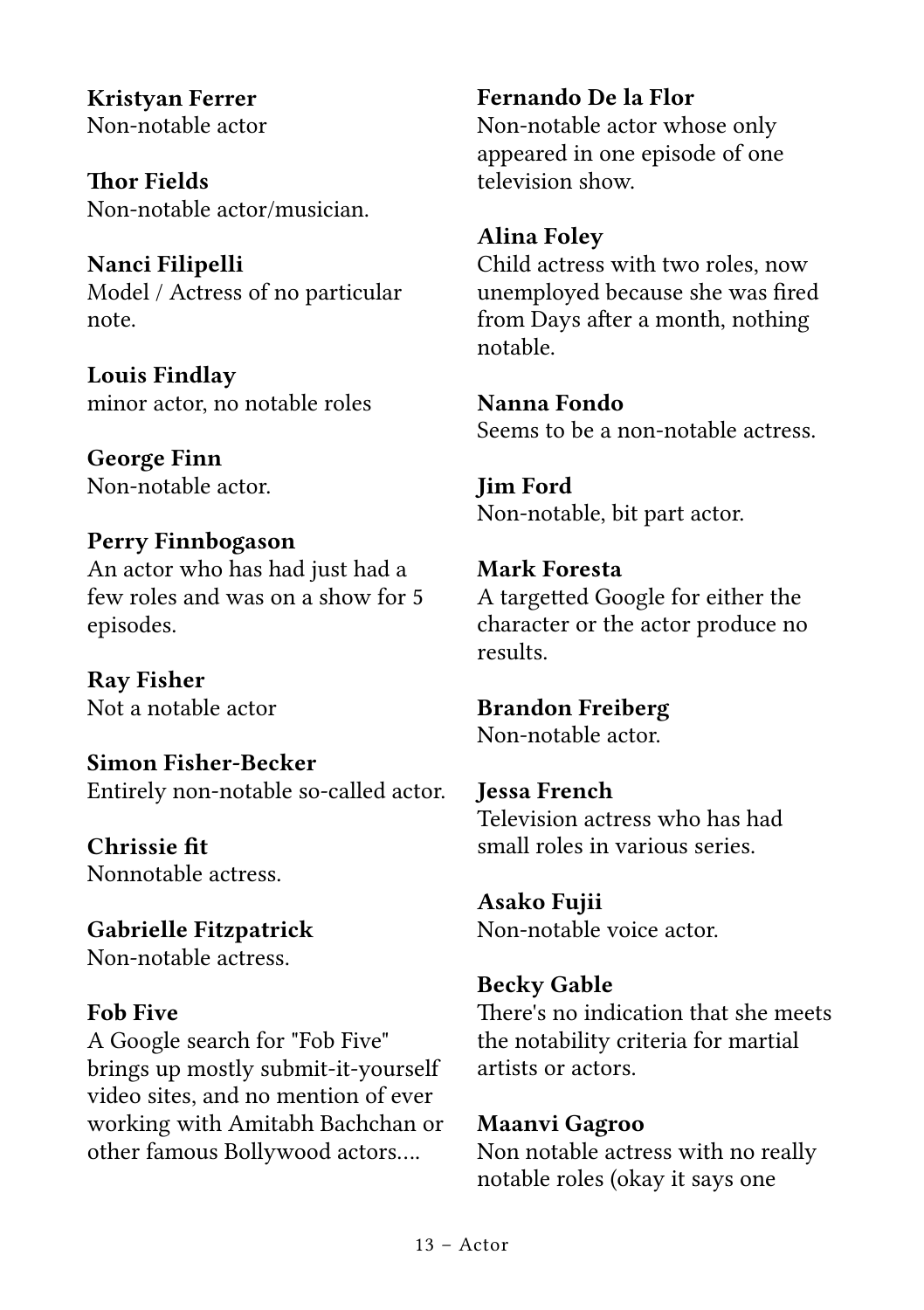staring role but that's it) rest are like "Crazed fan"

Bhavya Gandhi Non notable Indian child actor

Toby Scott Ganger Minor actor with no notability.

Samantha Garcia Non-notable actor lacking GHits and GNEWS of substance.

#### Katie Garner

An actress that does not meet the notability requirements for actors and entertainers.

#### Taylor Garron

Non-notable child actor with no significant roles, the most notable being a contestant on FETCH!

Joey Gaydos Not a notable actor.

Nathan Geist

No established notability as actor or soldier

David Geister Non-notable actor lacking GHits and GNEWS of substance.

Max gell Non-notable actor.

Tami-Adrian George Non-notable actress with a series of minor roles.

Mary Gibbs Non-notable child actress with 3 minor voice roles, only one of which is credited.

Bertie Gilbert Child actor who had a very minor part in the last Harry Potter films.

George Giles Non notable juvenile actor.

Alasdair Gillis Unnotable former actor who appeared in a single series.

Seth Ginsberg Non-notable bit part actor.

Maxwell Glick A non-notable "actor".

Alésia Glidewell Non-notable voice actor.

Ojas Godatwar Un-notable actor.

Sage Goetz Non-notable actor.

Cosette Goldstein Non notable child actress

Julian Goncalves A non notable actor/performer.

David Goodberg Minor role actor & production assistant.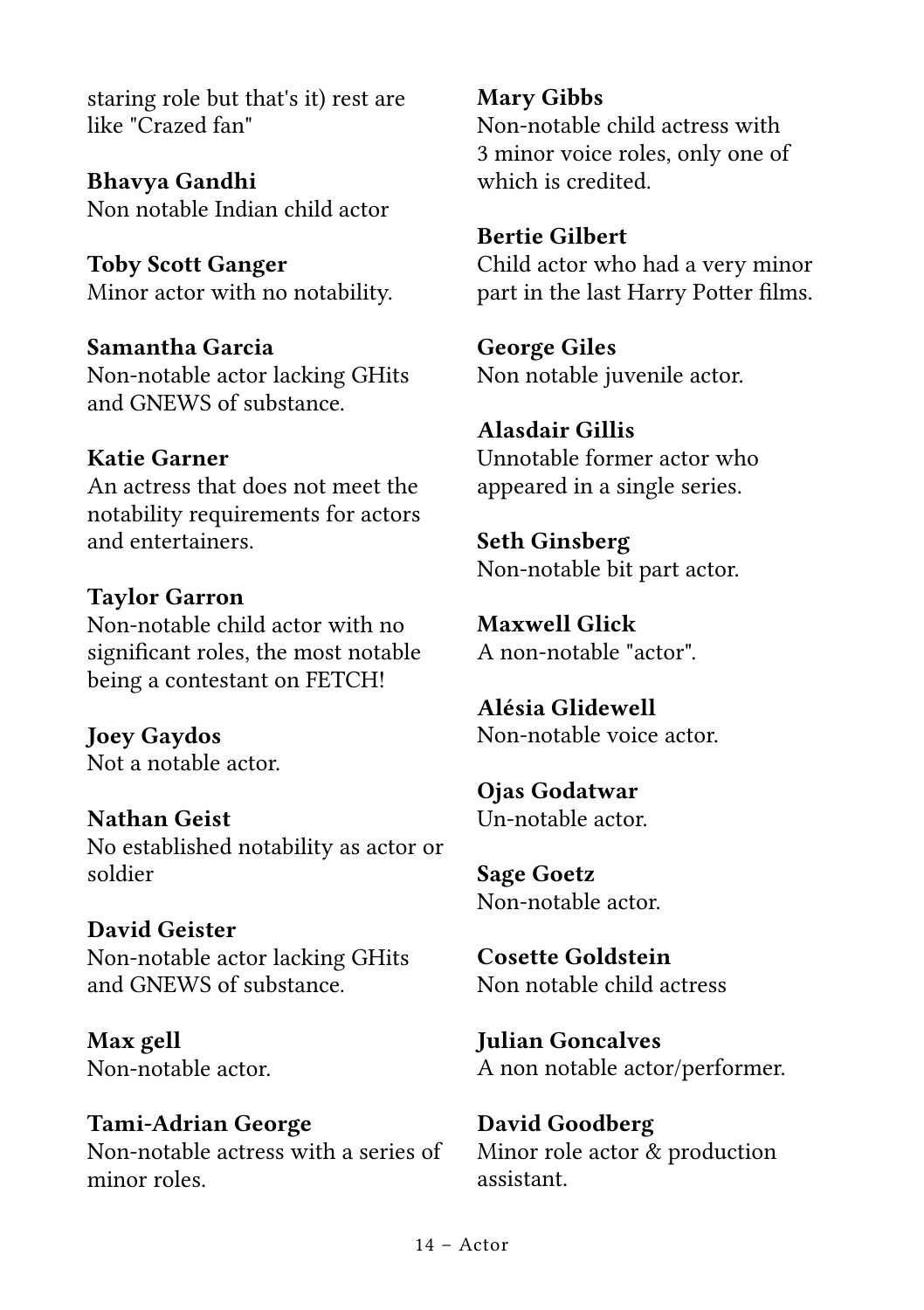#### Tracy Goode

Virtually unknown actor outside of small roles in 3 Christian films.

#### Shalon Goss

Photographer (and aspiring actress) sister of notable artist Bryten Goss—does not seem to be notable on her own.

#### Mai Goto

Non-notable actress.

Aidan Gould Unnotable child actor.

#### Nikhil Gowda

Non-notable actor with not even one released film to his name.

#### Kate Graham

Non-notable actor lacking GHits and GNEWS of substance.

Jamie Grant Actress with questionable notability.

Sandra P. Grant Non-notable actress who had a brief stint on one soap opera.

Maya Grant Actress with very little indication of notability.

#### Léonor Graser So far, Léonor Graser has not become notable as an academic either (as her professional activity

seems to be as a lecturer at University of Paris III: Sorbonne Nouvelle and not as an actress).

#### Dee Green

Minor actress.

#### Jordan-Claire Green

Not a notable actress.

#### Spice Greene

non notable actor from non notable productions

#### J.J. Green

Actor who falls under too soon-all of his roles seem to be minor as well.

#### Jordan Greenhough

Non-notable actor.

#### Kelly Greyson

Non-notable actor lacking GHITS and GNEWS of substance.

#### Lara Grice

Bit part and extras actress, no major roles.

David Paul Grove Small part actor.

Zabryna Guevara Not a notable actress.

Michelle Guo Not a notable actress or model.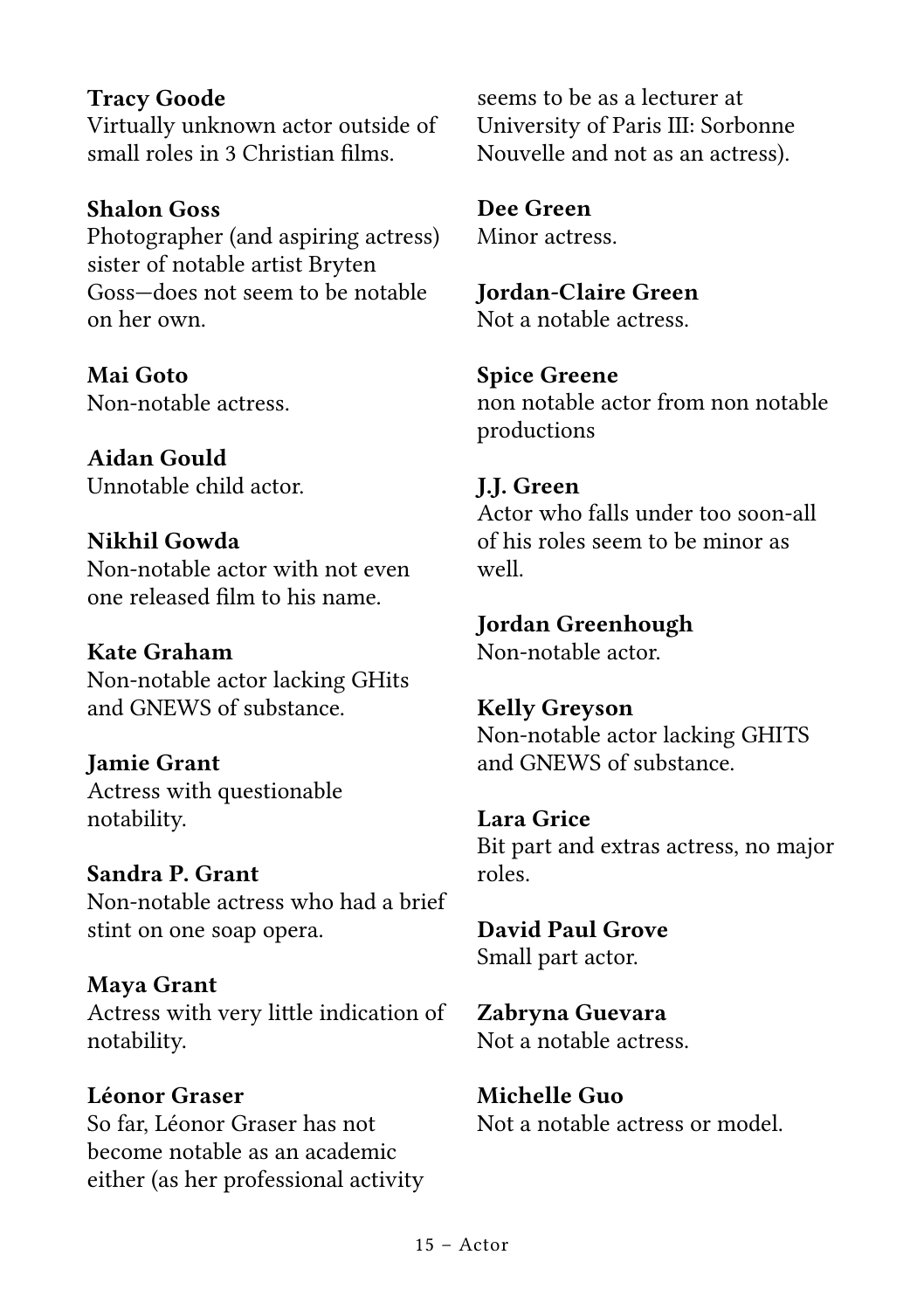Deepti Gupta Non notable actress.

Prashantt Guptha Non notable actor.

#### Fouad Habash

Non-notable actor with one role and no previous experience who starrred in a notable film.

Abby Hagyard Unnotable actor.

Graham Haley Non-notable actor and comedian.

Erika Hallberg Non-notable actress.

Aaron Hamill Non notable actor.

Wen Wen Han Non-notable actress.

Happy (dog actor) Are dog actors notable?

Dustin Harding Is not (yet) a notable actor.

Johann Harmse Actor with an amazing ONE performance!

Shane Harper Kid actor sans any notable roles. Tye Harper Actor with VERY few unotable roles.

Gavin Harrison Unnotable actor who played minor roles in a few films.

Nikki Harrup Non-notable actress.

Frank Harts Non-notable actor.

Lily Harvey Non-notable child actor, hasn't appeared in anything yet, her casting in EastEnders has only just been announced.

Troy Hatt Non-notable actor.

Cole Hawkins Not a notable actor.

Prince hayer Untoable actor

Zack Heart Non-notable actor.

Kay Heberle Non-notable actress.

Mari Henmi Non-notable actress.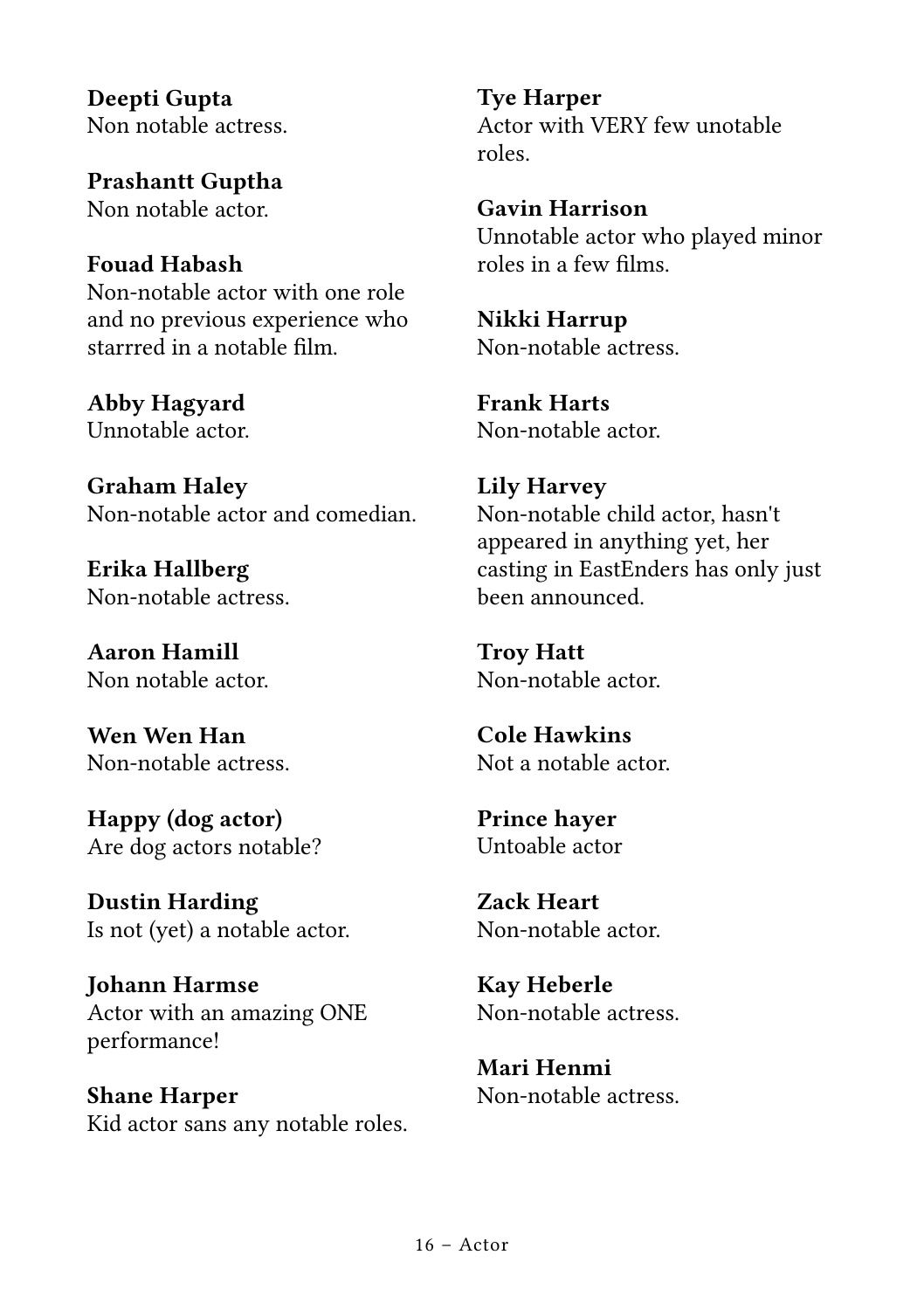#### Eric Hennig

Non-notable actor with only uncredited or minor background parts.

#### Hank Henry

Non-notable actor.

#### Kate Henry

Actress who plays minor, mostly unnamed, characters.

Gregory J. Hepburn Actor with questionable notability.

Maximiliano Hernández Not a notable actor.

#### Socorro Herrera NN actress who played an extremely minor role in High School Musical Malevious Userpage

Gavin Hetherington Non-notable under-18 actor.

Ahmo Hight Appears to be a non-notable actress/porn star

#### Arissa Hill Non-notable reality TV contestant and aspiring "actress" and "singer"

William Daemon Hillin nn actor/model/something.

Desi Arnez Hines II Non-notable actor.

#### Ayumi Hodaka

A minor actress who only appeared in two TV series and one film based on one of those shows.

#### Kara and Shelby Hoffman

non-notable twin child actors with only 2 verifiable roles, as babies.

#### Thomas Hoffman

Non-notable actor.

#### Betty Lou Holland

She doesn't appear to have been that notable as an actress.

#### Jacqui Holland

Non-notable actress.

Roger Holloway NN Actor.

Mazerinne Holskamp Actress with only 1 role.

#### Natalie Hoover

Voice actress who has only had supporting roles in anime (even the ANN bolded roles such as Gargantia, Giovanni's Island, Fairy Fencer F, and Danganronpa 2 showed that even those roles were supporting/minor).

#### Thomas Howes

To date, a minor actor whose most notable part is a Second Footman. Actor of questionable notability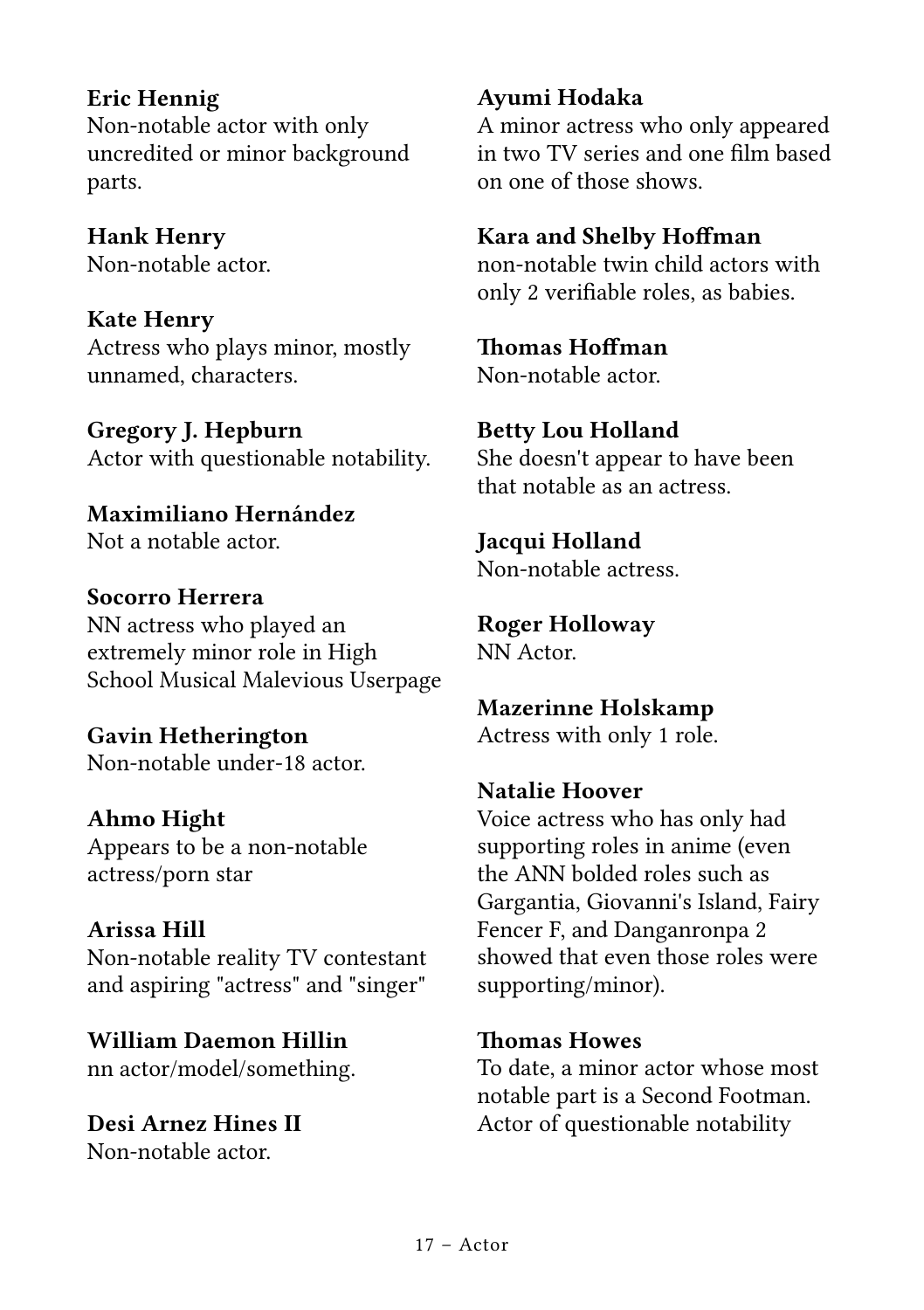#### Clegg Hoyt

An actor with mostly minor roles; only one recurring TV role, as Mac in Dr. Kildare, and that only in six episodes.

#### Terrance Huff

Non-notable actor and filmmaker.

#### Hannah Hughes

Non-notable actor lacking nontrivial support.

#### Michael Conner Humphreys

Non-notable former child actor.

#### David Hunter

Non-notable actor: no major company or west end leads, one appearance in a television talent show, does not appear to have attracted any significant attention.

#### Patrick Hurd-Wood

Actor who has has had 3 minor roles in 3 films.

Wesley Ivan Hurt Non-notable actor.

Aldo Huwyler Actor who has just 2 roles that are not notable.

Henry Hübchen An unnotable actor.

Hitomi Hyuga An actress with just one role. Holly Jack Non notable actress only having one role in TV.

Robert Jacks Non-notable actor.

#### Sarah Laurene Jackson

A non-notable model and actress.

Arol jahns

Non-notable actor.

Derrick James Non-notable actor.

#### Kenneth W. James

Non-notable video-game voice actor.

Madison James non-notable porn actress.

Radmar Agana Jao Non-notable famous actor.

Bailey Jay Non-notable adult film actress.

Jannike Kruse Jåtog Non-notable Norwegian actress.

#### Jega

Insignificant actress actor not meeting general notability requirements

Luke Jeremy Actor who falls under way too soon, he could be notable someday.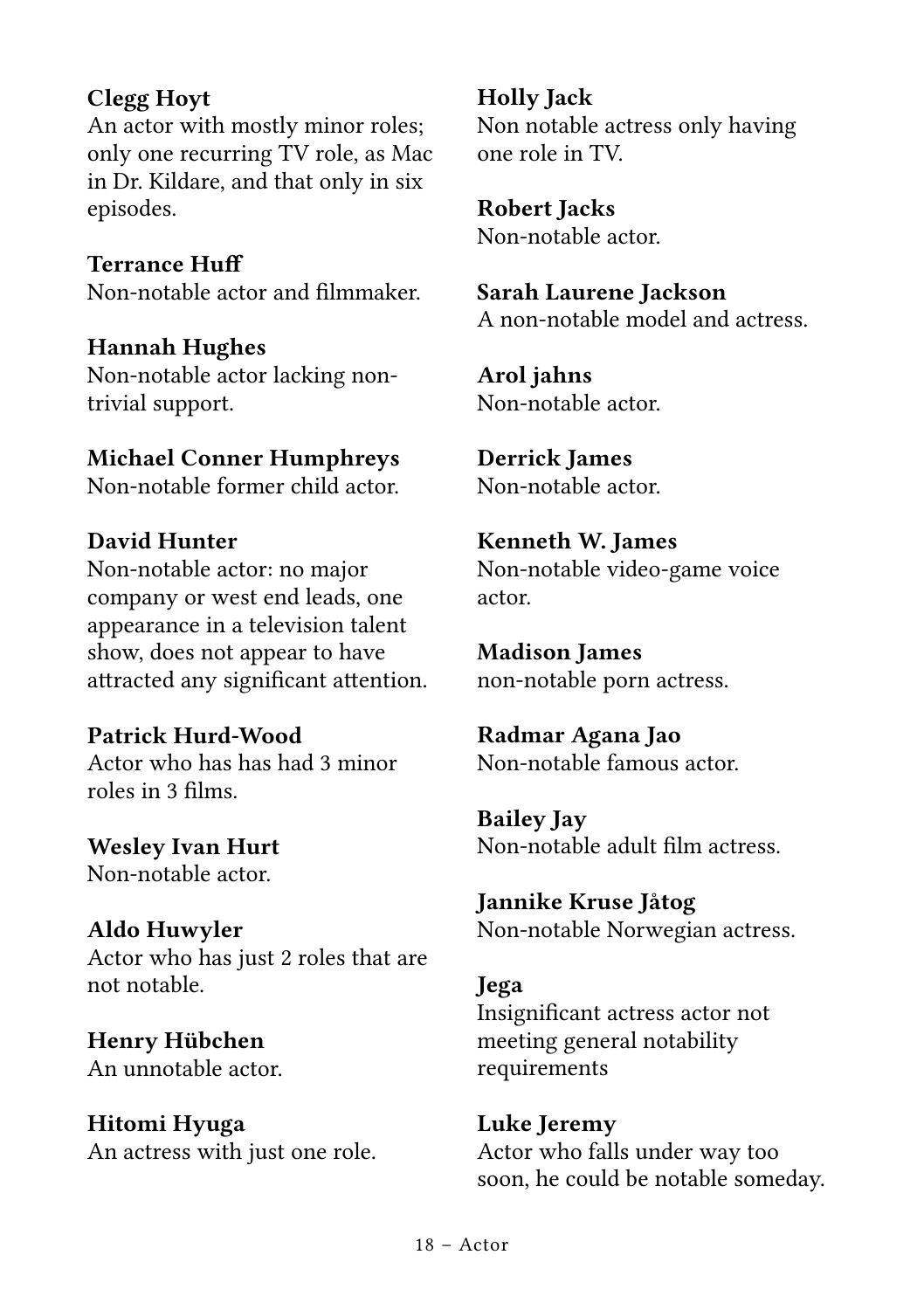Avan Jogia Non-notable actor.

#### Christy Johnson

An American actress and vocalist who sings for a non-notable band and appeared in a non-notable film has minor roles in film.

Michael Alan Johnson Not a notable actor.

Nell Johnson Actress with basically little notability.

Jay Armstrong Johnson Non-notable actor

Rosin Jolly Non-notable upcoming actor.

Alex Jones (child actor) Child actor whose first tv show has not yet been released.

Brandon Jones Completely unremarkable actor.

Stevie lynn jones Non-notable teen actress.

Kandeyce Jorden Non-notable actress/filmmaker/ artist.

## Gayatri Joshi

The actress is only-known for her role in Swades and no signiificant amount of coverages found for it.

Jennifer Josy Nonnotable actress; her IMDB listing shows only 5 bit parts.

Jacky Joy Non-notable pornographic actress.

#### Jugnu ishiqui

Does not appear to be a notable actress (yet).

#### Farez Bin Juraimi

Actor who was in just one brief role and that's it.

#### Carlos Juvera Minor actor.

Teanna Kai Non-notable porno actress

Isabel Kaif Sister of a notable actress Katrina Kaif but notability is not inherited.

Ron Kamoen Actor is not notable.

Seerat Kapoor Actress with only one role. - Too soon.

### Zafar Karachiwala

Non-notable Indian actor; most notable English-language appearance seems to be as a minor, unnamed character in A Mighty Heart.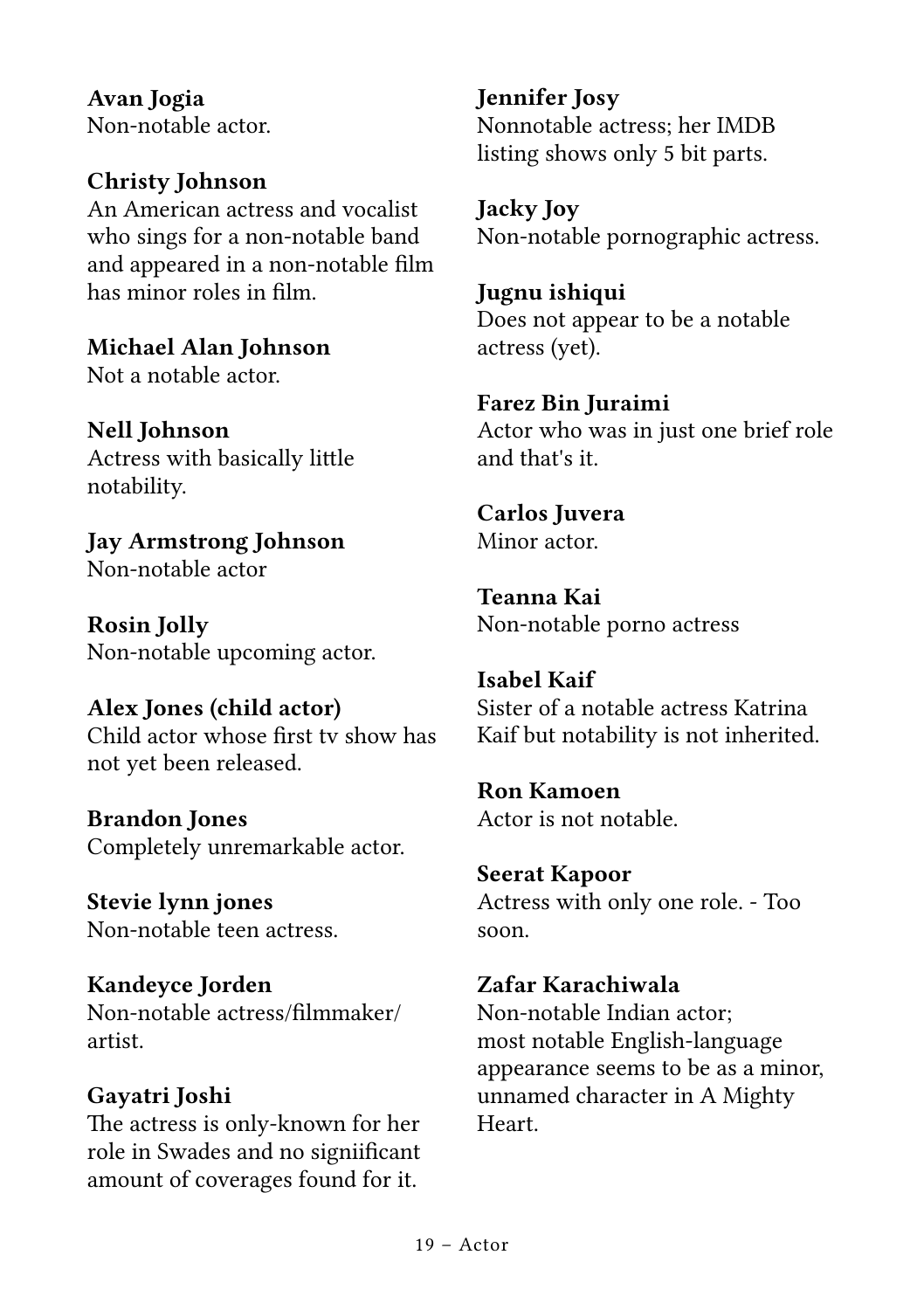Adam Karst Non-notable actor.

Dariush Kashani Unremarkable minor actor.

Nhung Kate Non-notable actress.

Satoshi Katougi Non-notable voice actor.

George Katt Non-notable minor actor

Sumela Kay Not a notable actress.

Cary Alexander Kazemi Non-notable actor; has played a handful of minor roles in nonnotable films.

Andrew Keenan-Bolger Non-notable actor.

Richardo Keens-Douglas An actor who is most "known" for 2 small roles in 2 rather small films.

Christian Keiber Non-notable actor.

Annette Betté Kellow Non-notable actress and erotic dancer.

Beatrice Kelly Non-notable actress. Jacob Kemp Minor actor with very little to show for--a minor part in a TV show, local repertory.

#### Roxanne Kernohan

Non-notable actress who has only had a few minor roles, nothing of any significance.

Donnie Keshawarz Unremarkable actor.

Soumaya Keynes Non-notable actress, related to notable people but not herself notable.

A. J. Khan NN actress.

Prem Khan Subject doesn't seem to have met notability criteria for an actor.

Khursheed Khan Non-notable actor.

Keeya Khanna Actress who falls under too soon.

Avantika Khattri Unotable actress with just 2 roles so far.

Michelle Kim Non-notable actress.

Meade Kincke Non notable actor.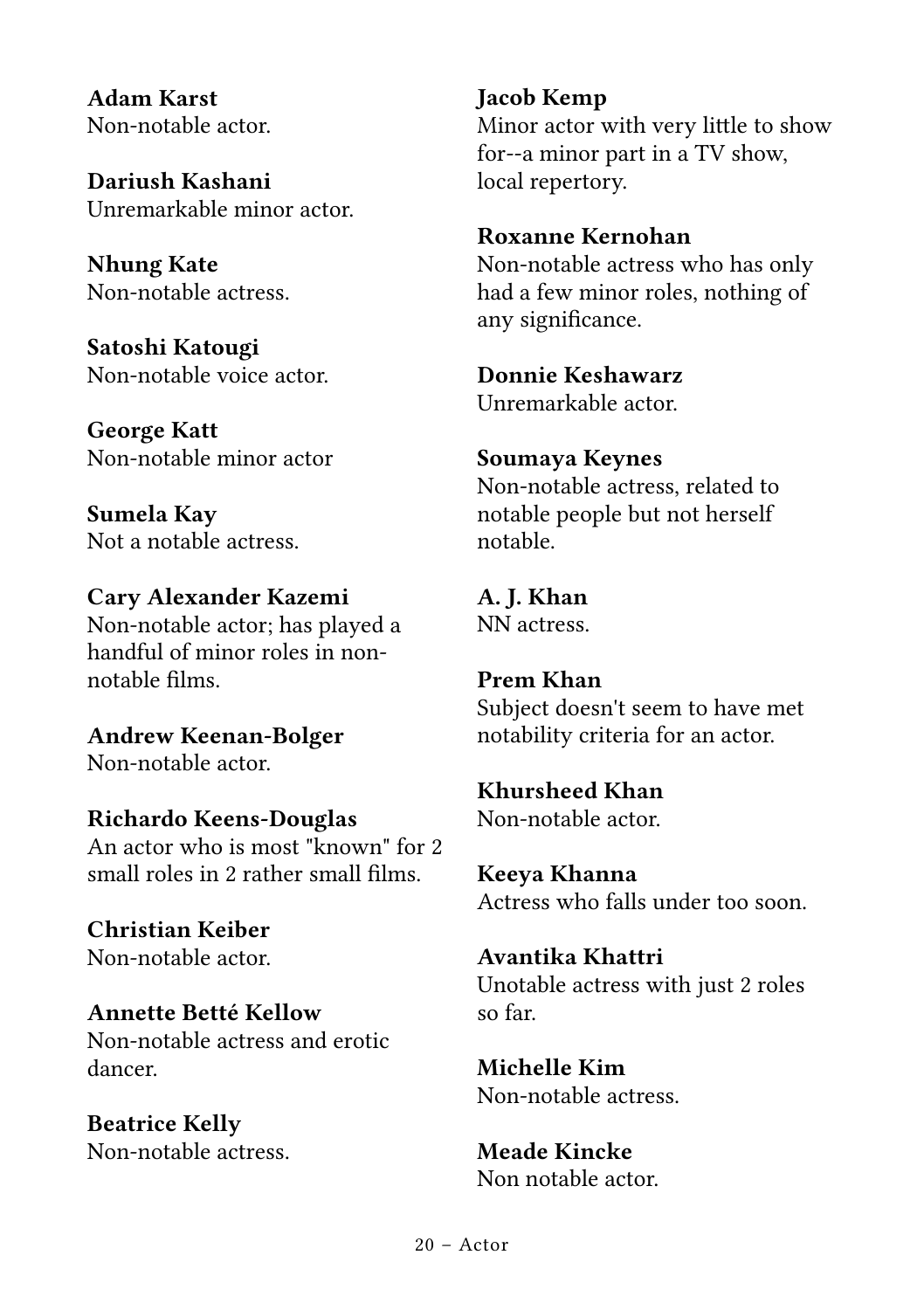#### Rebecca Kiser

Actress with very questionable notability, none of her films seem to be that notable yet either

Camryn Kiss non-notable pornographic actress.

#### Natasha Kizmet

Non-notable actress lacking GHits and GNEWS of substance.

#### Oğuzhan Koç

Actor with only a few roles, nothing significant either.

Matt Kohler Non-notable actor.

#### Aditya Kohli

Actor who has had minor roles in two films.

#### Kim Komatsu

Minor actress with no notability.

#### Saki Kondo

Minor actress who only appeared in two TV shows and one film.

#### Illya Konstantin

Non-notable actor lacking GHits and GNEWS of substance to support notability.

#### Jon Krampner

Non-notable actor.

#### Bruce Kronenberg

Non-notable voice actor/actor.

Yuvraj Kumar non-notable actor.

#### Amala Rose Kurian

Actress with just one role so far.

#### Polina Kuzminskaya

Unotable actress with unotable roles only.

#### Aaron Michael Lacey

Seems to be a non-notable actor, pretty much all roles uncredited or very minor.

#### Hashim Lafond

Apparently minor actor, with his supposedly best-known-for roles including "Carnival Patron" and "Student".

#### Anthony Lambert-Whitford

Hmm, seems not notable (an extra) - but has starred next to a big actor in a film.

#### Mitchell Landzaat

Non-notable actor, he played minor roles such as cops, a helmsman and a handyman in TV movies/miniseries according to IMDB.

Eric Lane NN actor.

#### Jayme Langford A non-notable pornographic actress.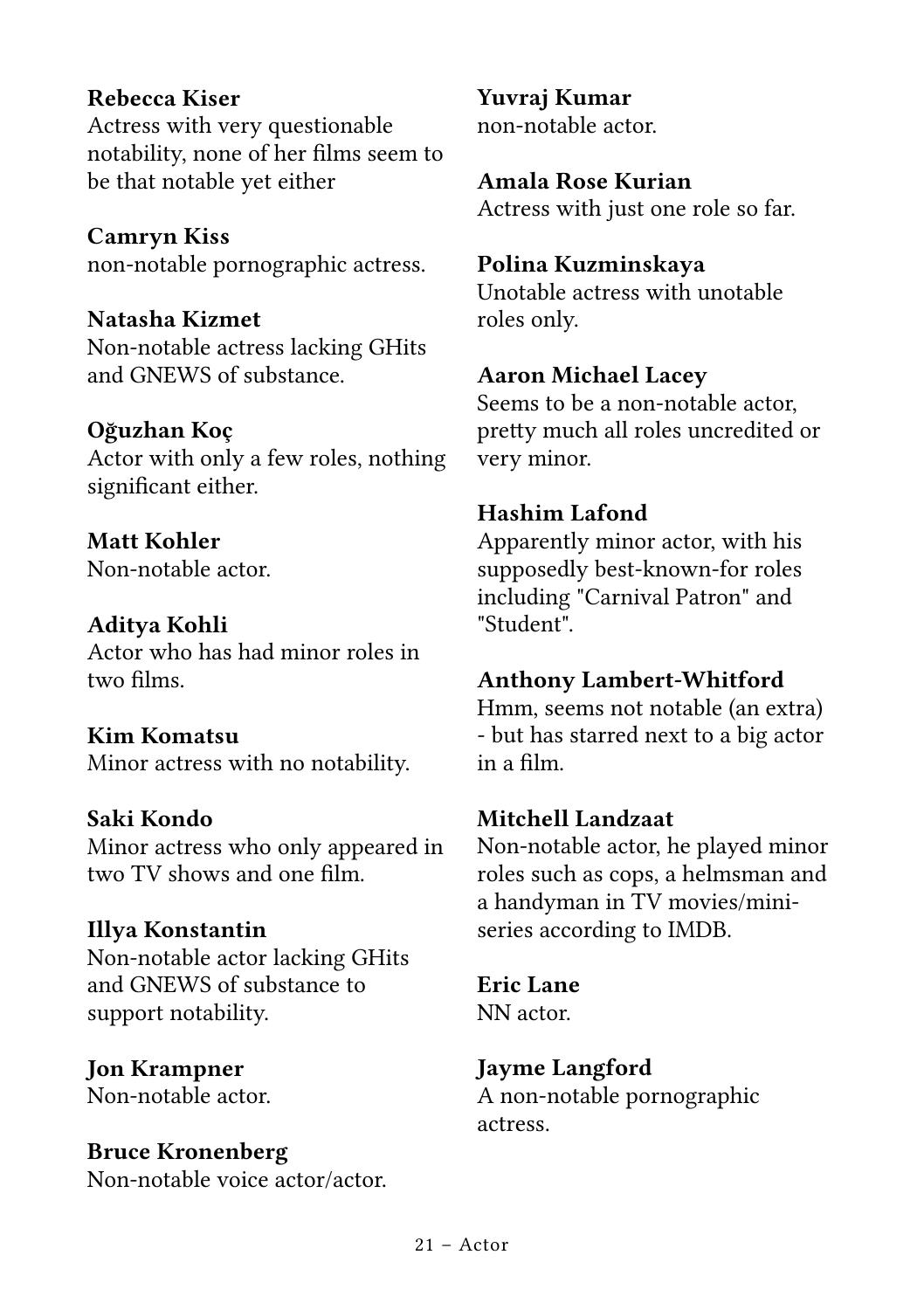Mary Lanier Non-notable actress.

Mike Lapointe Non notable actor.

Cristina Lark Non-notable actor lacking ghits and Gnews.

Rebecca Larsen Non-notable actor lacking GHits and GNEWs of substance.

Bartell LaRue Non-notable voice actor.

Kenyon Lasseter Non-notable minor actor with a small part in one TV episode.

#### Trent Latta

Formerly an unnotable actor with a few bit part roles, now an unnotable attorney.

Michael St. Laurent Non-notable drag queen and actor; only acting credit is bit-part in the The Rose as female impersonator.

Syr Law Non-notable actor lacking Ghits and GNEWS of substance.

Lexi Lawson Not a notable actress.

Derek Lea Non-notable bit-part actor. Kennedy Leigh Non-notable porn actress.

Melissa Leigh Actress who is of borderline notability.

Dustin James Leighton NN actor - a bunch of bit parts and voice-over work.

Linda Leonard Non-notable Funimation voice actor.

Jason Leung Non-notable actor

Brian Levinson Levinson was a run of the mill child actor from age 10 to 15.

Melanie Liburd Minor actor lacking non-trivial support.

Evelyn Lin Non-notable pornographic actress.

Ryan Lindsay Non-notable actor.

Kurt Lockwood Non-notable porno actor.

Thomas James Longley Non-notable actor.

Chad Lopez Non-notable actor.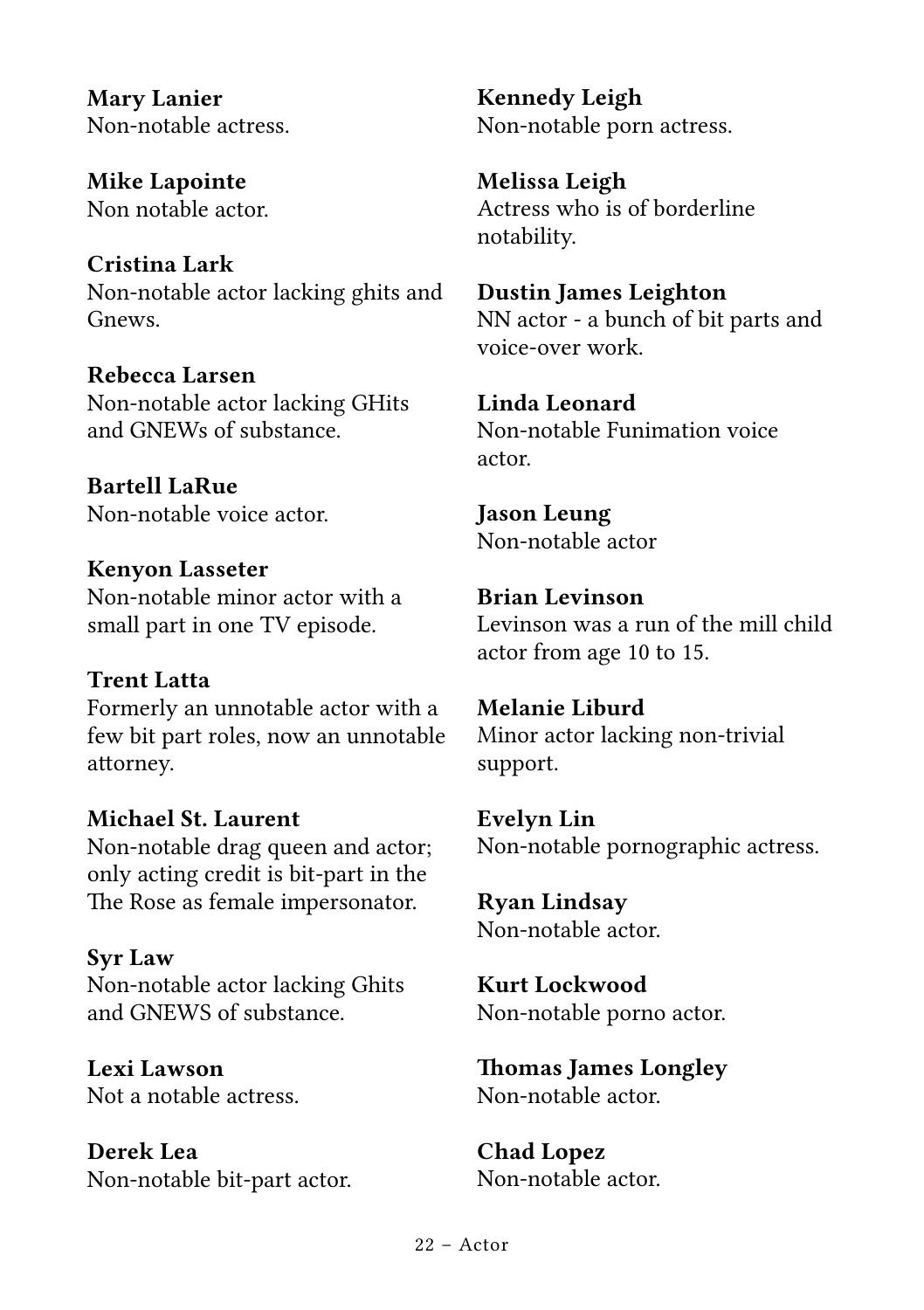Francisco Lorite Non notable actor/writer/director.

Peter Losasso Actor who has only appeared in two episodes (per IMDb) of a show that's not exactly burning up the airwaves yet.

Kia Luby Non-notable actor.

Benjamin W.S. Lum Non-notable actor.

Willie Macc Non notable comedian and actor.

Richard Madden Non-notable actor.

Luka Magnotta Non-notable model/porn actor.

V. Mahadevan Tamil actor who does not appear notable.

Jarrett Maier Non-notable actor lacking nontrivial support.

Vishal Malhotra Non-notable Indian actor appearing in a minor television roles.

Pawan Rama Mali Actor of doubtful notability. Catherine Manett Non-notable actress.

Tawnya Manion Non-notable fanfilm actress.

Edward Mannix Minor voice actor.

Samuel Marcus Actor is not a minor.

Tom Mariano Not notability, "Actor" plays only uncredited roles.

Bailey Markum Non-notable actor.

Irene Marot Relatively minor British television actor; unable to find enough press to demonstrate notability.

Tia Marrie Not a notable actress.

Isaac Marshall Unnotable voice actor.

Deena Martin Non-notable actress - no major roles, awards, etc.

Meaghan Jette Martin Minor (in more ways than one) actress, whose only significant role was a made-for-cable movie, 5thbilled.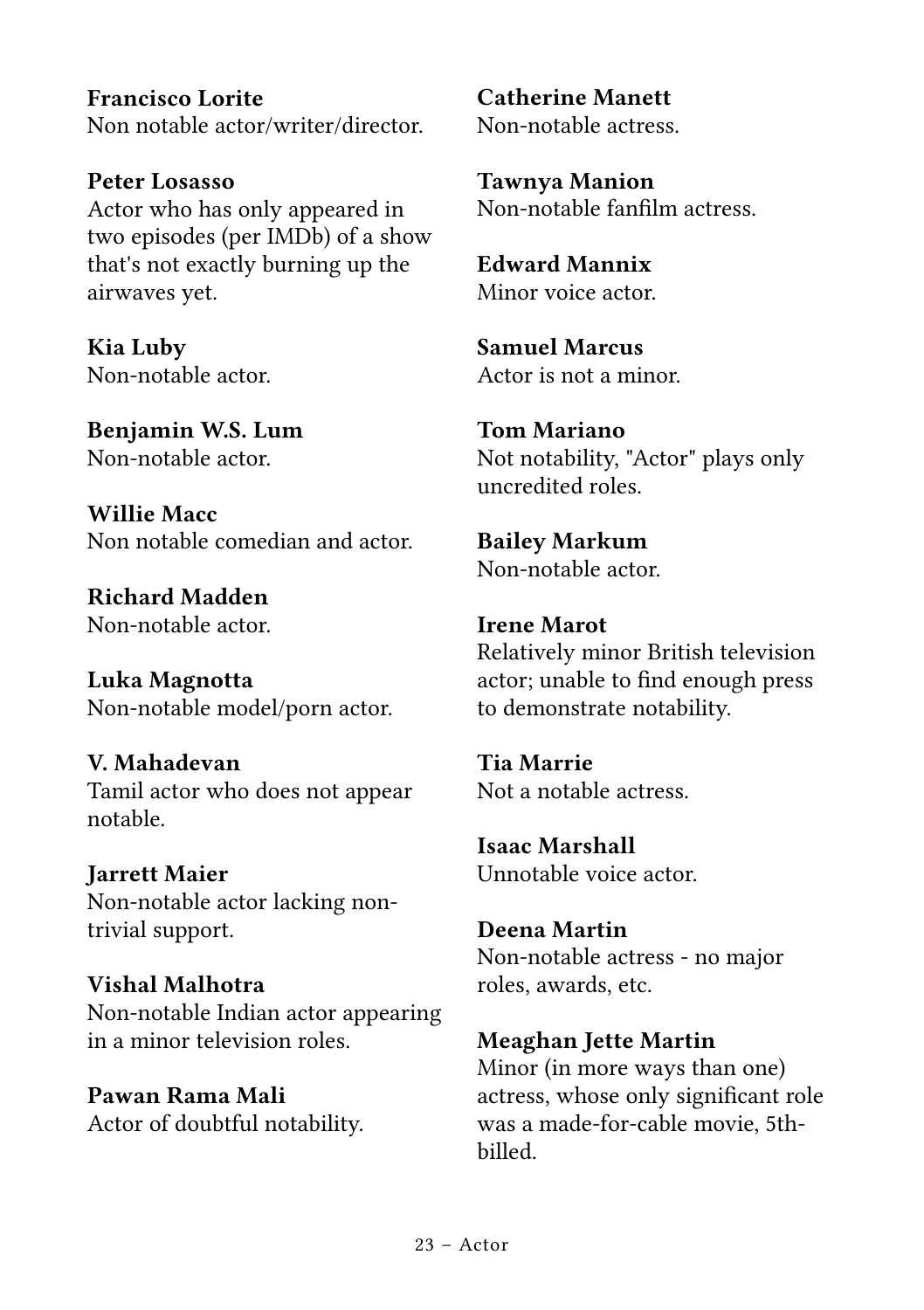#### Marcella Martin

Non-notable actress that had a minor role in one significant film.

Ricky Martinez Non-notable porn actor.

Philippe Martin IV Actor whose roles are all really obscure and no notability.

Tara Mason Canadian actress with three minor (extra) film roles.

Grazielli Massafera Brazilian actress with just two works on brazilian TV.

Danny Mastrogiorgio Non-notable actor.

Sarah Beck Mather Non-notable actress.

Connor Matheus Non-notable television actor.

Bernie Matthew Non-notable actor.

Johan Matton Non notable actor

#### Joe Maw

Child actor who seems to have received no press attention for his role in Tracy Beaker Returns.

Ange Maya

Non-notable actress lacking GHits of substance and zero GNEWS.

#### Julie Mayfield

She's a voice actress for Funimation, but does not have any major lead roles in any shows.

#### Jirina Mazankova

non-notable pornographic actress.

Jynx Maze non-notable pornographic actress for now.

#### Jeff Mazzola

Non notable actor, producer and prop master.

Debra Lynne McCabe Doesn't seem to be that notable of an actress.

## Deborah McCallum

Patently non-notable actress.

Jay McCarey Non-notable actor.

Angel McCord Non-notable actress.

Rocky McCord Non-notable actor.

Nichi McFarlane Non-notable actress with no major credits.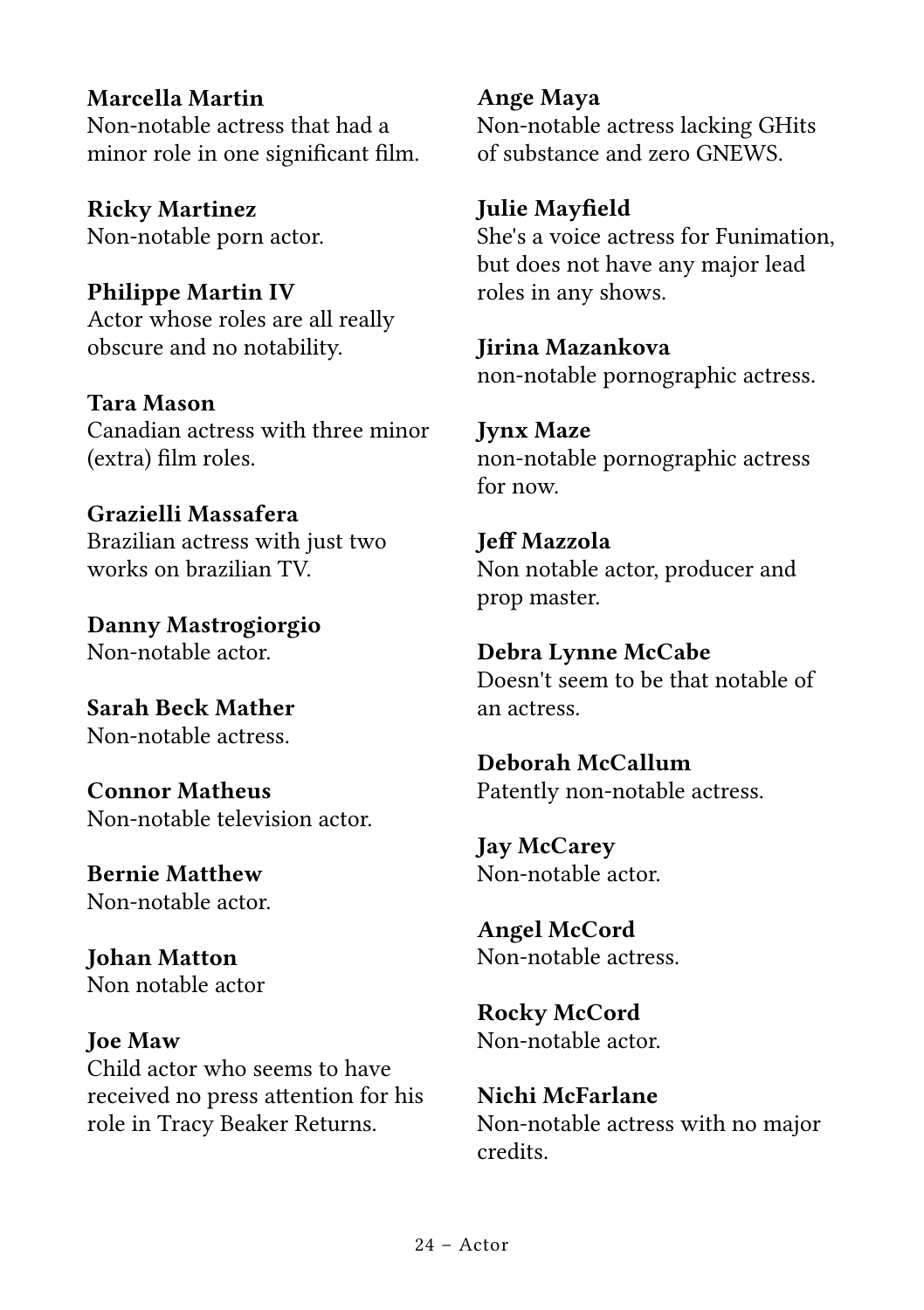#### Norman McGuire nn actor, played bit parts in a few TV shows.

#### Elizabeth Mclaughlin

Non-notable actress who was in one straight-to-video movie and had a bit part on a single episode of Ugly Betty.

Jason C. McLean Non-notable actor.

Christopher McLinden Non-notable actor.

Suzie McSnuzie No google hits for supposed actor; likely fictional.

Jack Meakin Non-notable actor.

Derek Mears Minor actor and stunt man.

Nevin Meçaj An actor with just one film that was back in 2001.

Curt Mega Non-notable bit-part actor.

Dana Melanie Non-notable actor lacking ghits and Gnews of substance.

Elizabeth Melendez Not a notable actress. Sofia Mendez Non-notable actress.

Lucy Merriam Non-notable 7 year old actress.

Ryan Metcalf Obscure actor with just a few roles.

Cherie Michan Actress who does not meet the basic notability requirements.

Jessica Mila Model and actress.

# Nevin Millan

Actor/producer with no major roles in a notable production, nor any awards for short films.

Matt Millburn Non-notable minor actor.

Addy Miller Non-notable actor.

Omar Benson Miller A minor-bit actor.

Andrew Mills Non-Notable actor, who has only appeared in 4 underground horror films all produced in the past year.

Alex Miranda Non-notable actor/film industry personality.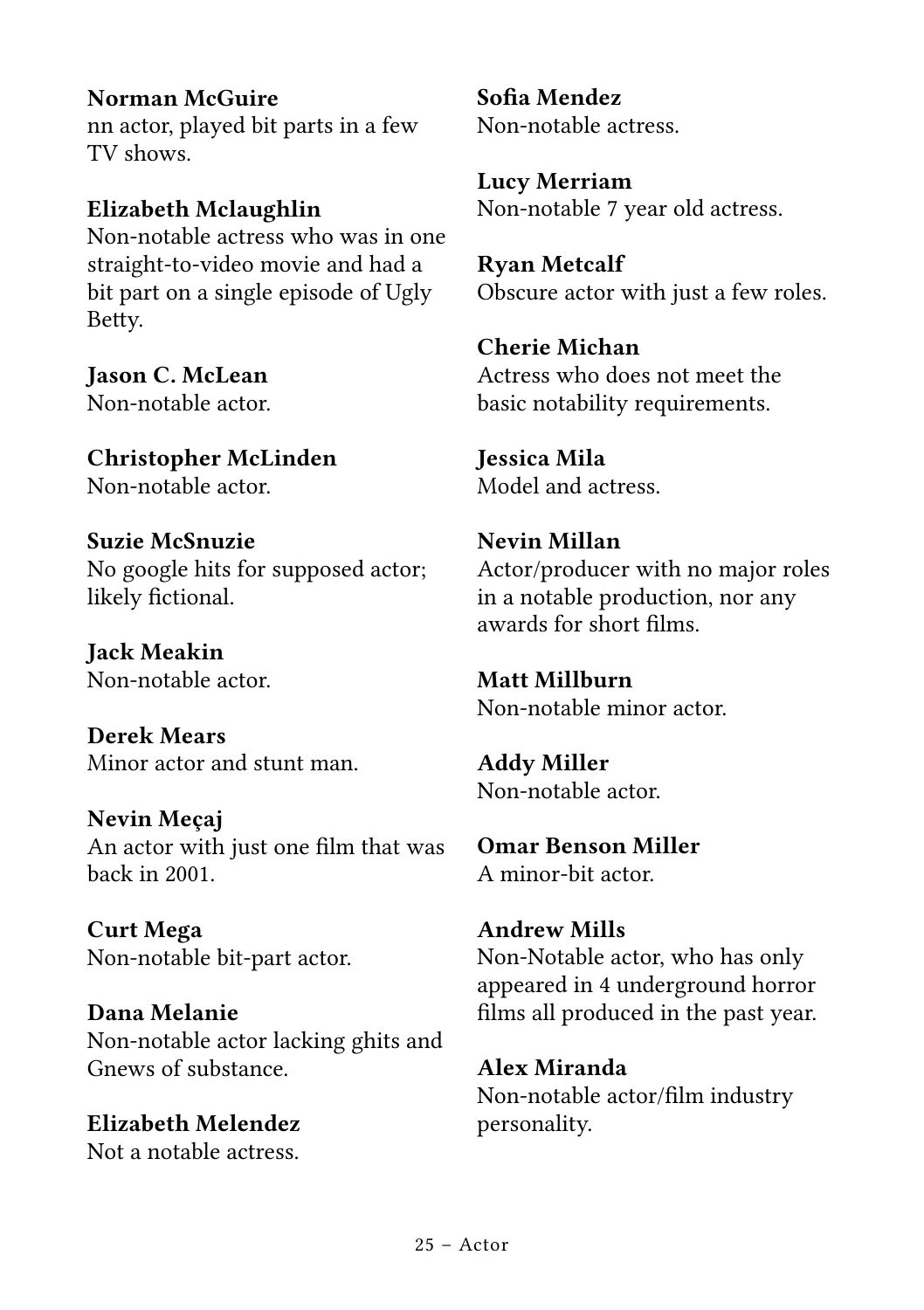Atticus Mitchell Actor with questionable notability.

Hugh Mitchell Non-notable child actor - only two minor roles in two major films.

Ayesha Mohan Non Notable actress.

Melissa Monet Non-notable porn actress and director.

Zoey Monroe A non-notable porn actress.

Karlie Montana Non-notable pornographic actress.

Harry Monty An actor with many roles, but they are all minor.

Robert Moon Non-notable actor and improvisation instructor.

Leonora Moore Non-notable actress.

Liz Moses Non-notable actress, only two very minor roles since 1980.

Danny Mountain Non-notable porn actor. Kelsey Mulrooney Non-notable actress with a single minor role in a film and some minor TV appearances.

Javier Muñoz Not a notable actor.

Mark Murphy Does not appear to be a notable actor.

Nina Muschallik Non-notable actress.

Donny Myers Non-notable U.S. theatrical actor.

Stacee Myers Non-notable actor lacking nontrivial support.

Griffin Myers obscure or unknown actor

Branden Nadon Actor with only a few non notable roles.

Chikayo Nakano Non-notable actor with one supporting role in Madlax.

Eri Nakao Japanese voice actor with a bunch of supporting roles in anime shows, but difficult to find any lead roles in major productions.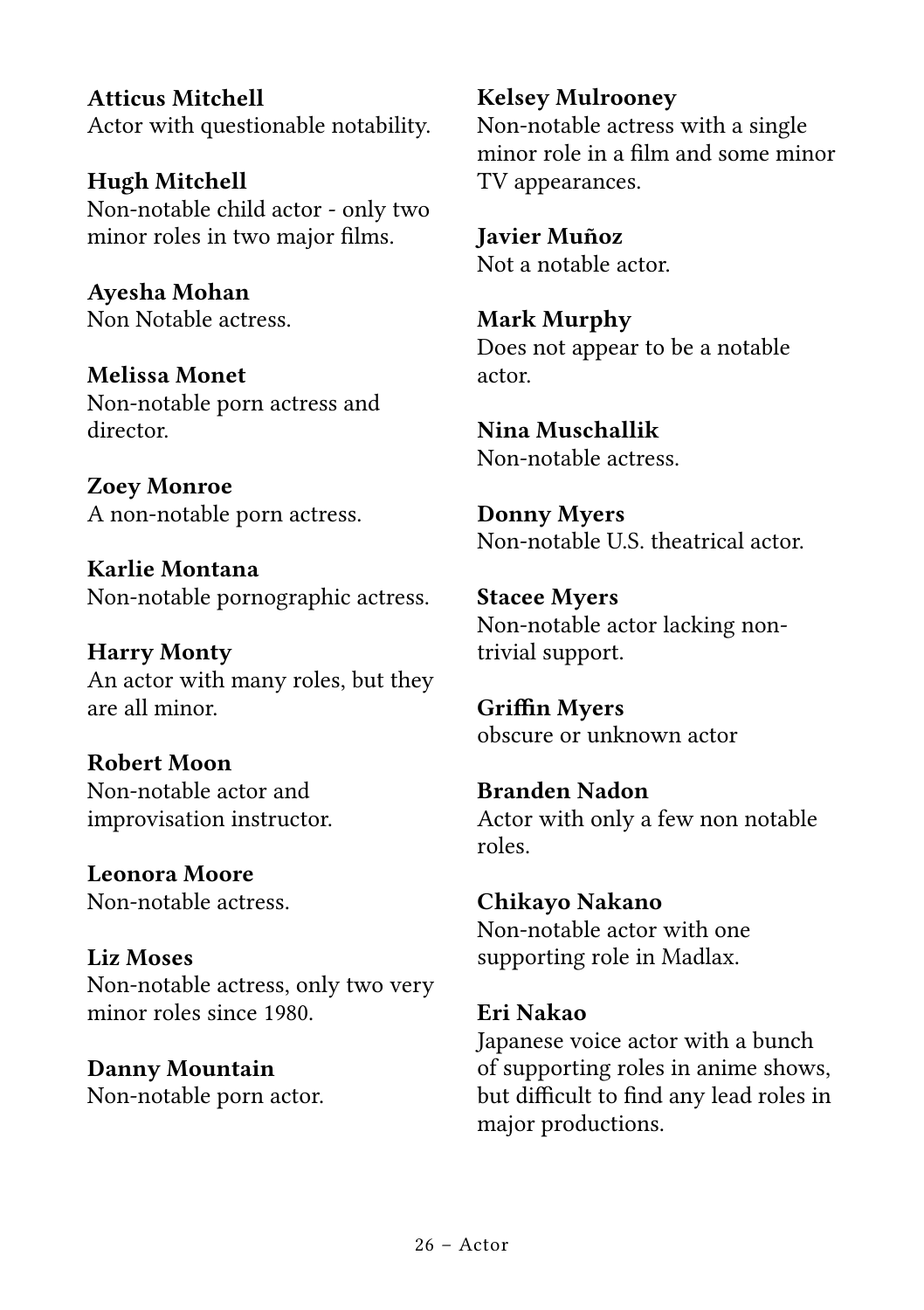Jason Narvy Non-notable actor has never done anything other than Power Rangers.

Suzanna von Nathusius She is not a notable child actor.

Melissa Navia Non-notable actress.

Sean Needham Non-notable actor, if actor at all.

John Neilson Non-notable actor who had a couple of bit parts in a handful of memorable films.

Kristin Nelson Not notable as an actor or painter.

Ben-Jamin Newham Non-notable actor.

Pauline Newstone Non-Notable voice actor.

Obilo Ng'ongo Not-notable actor.

Nick Nichols Unnotable Canadian actor.

Lisa Niemi An actress who seems to be notable only for being Patrick Swayze's wife.

Nischal

Non-notable film actor with lots of completely unsupported assertions.

Nissae Isen Non-notable voice actress.

Vishaal Nityanand Non-notable actor / filmmaker.

Kathryn Noble a b-movie actress with just 2 roles.

Sonia Noemí non-notable actress

#### Michael De Nola

nn actor with half a dozen film parts, either bit parts in major films, or parts in bit films, and a couple of TV appearances.

#### Tara Nulty

Non-notable actress with no major credits or awards.

Joshua O'Brien

A non-notable bit part television actor.

Daniel O'Connor

Unsuccessful contestant on Australian Idol, and now a bit-part actor on Australian soap-opera.

#### Seregon O'Dassey

Actress without major roles or press buzz.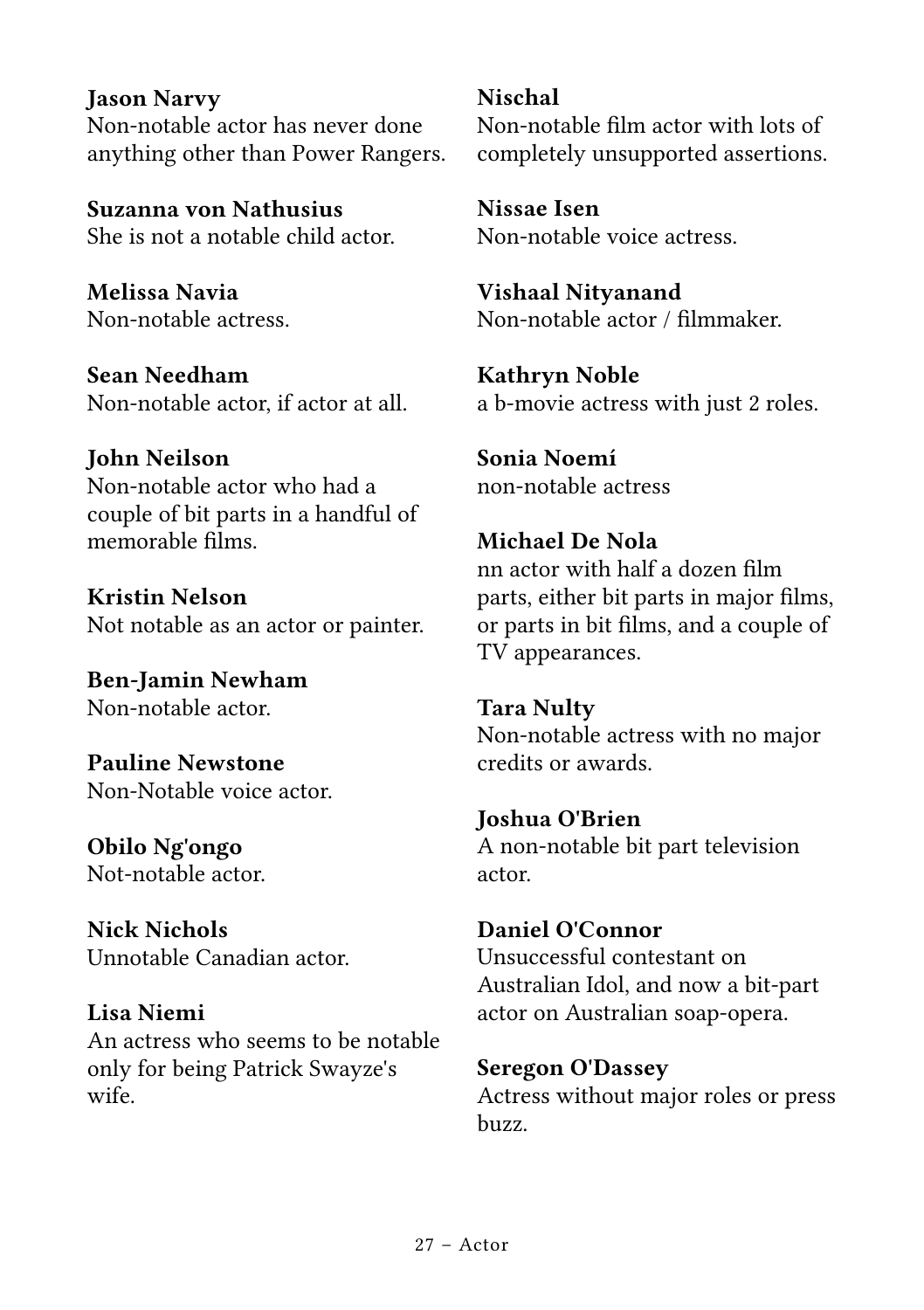#### Oliver O'Dea

Does not meet notability criteria for actors.

#### April O'Neil

AVN award (twitter queen) not significant award and XBIZ award (girl/girl actress) scene related.

Chris O'Neil (comedian) Non-notable bit actor.

Sundra Oakley Non-notable actress and reality TV show contestant.

#### Izumi Ogami

Voice actress only notable for one supporting role in Inuyasha.

Mariko Okubo Non-notable actor lacking nontrivial support.

Shunsuke Okubo Actor in minor roles, mostly in minor movies.

Vince Orlando Unremarkable actor/screenwriter.

Joshua Ormond Non-notable actor lacking nontrivial support.

Ash Ortega Unotable actress who has yet to get stardom

Alexia Osborne Actress with just a single credit in an as yet unreleased film.

Ed Oxenbould Not a notable actor.

Mizuki Ōtsuka Non-notable voice actor.

Dener Pacheco He has just a few experience as an actor.

Laurel Page Non-notable voice actress.

Jordan Palmer Non-notable actor.

Rajendra panchal Does not appear to be a notable theater actor.

Panky Actor who has very little notability

Calen Maiava Paris Non-notable actor.

Tammy Parks Non-notable pornographic (softcore) actress.

Suraj Partha Non-notable actor.

Mitesh Kumar Patel Non-notable actor/producer lacking GHits of substance and GNEWS.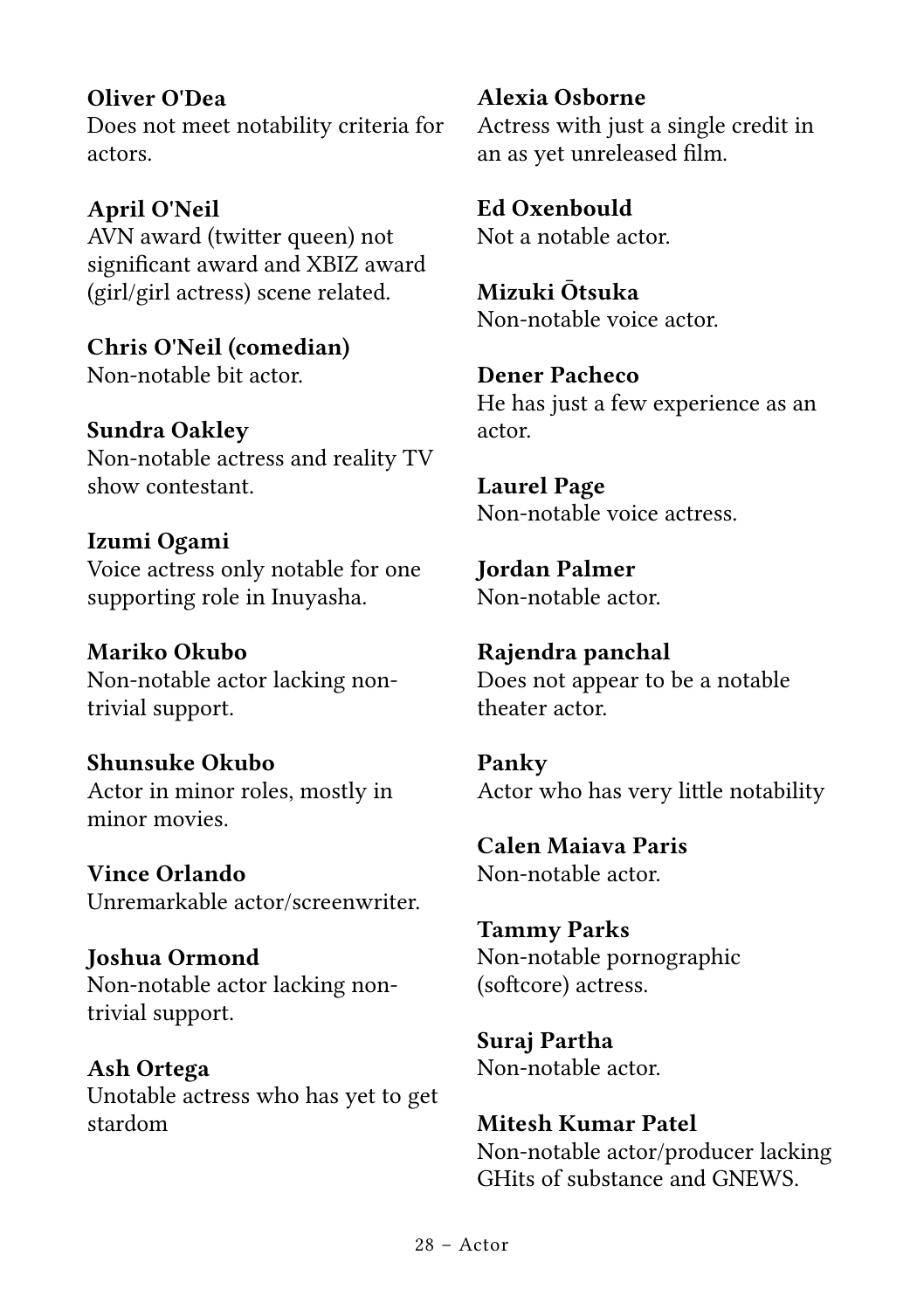Henry Patterson Non-notable actor.

Namik Paul Non-notable actor lacking nontrivial support.

Ahti Paunu nn actor and singer.

Raegan Payne Non-notable actress.

Hunter Pecunia Non-notable child actor.

Quran Pender Non-notable actor.

Loreto Peralta Does not appear to be a notable actor.

Carmen Perez Non-notable actress.

Brittany Perrineau Not a notable actress.

Biju Phukan A non-notable actress.

Reba Phukan A non-notable actress.

#### Justin Pickett A minor actor with no significant roles (he has had guest appearances on multiple show - usually for only one episode).

Sarah Pickthall Actress known for just one kids show and that's it.

Perri Pierre Non-notable actor.

Pile (voice actress) Some Random actress who was an amazing ONE role and some CDs.

Caroline Pires Irrelevant actress never did anything notable.

Jack Polick Unremarkable actor.

Preechaya Pongthananikorn Non-notable actress.

Laura Post Amateur actress known for fan projects.

Eric Potts Appears to be unremarkable actor and TV extra.

Thomas Price Non-notable actor lacking GHits and GNEWS of substance.

Florence Pugh Actress who falls under too soon.

Haley Alexis Pullos Non-notable teen actress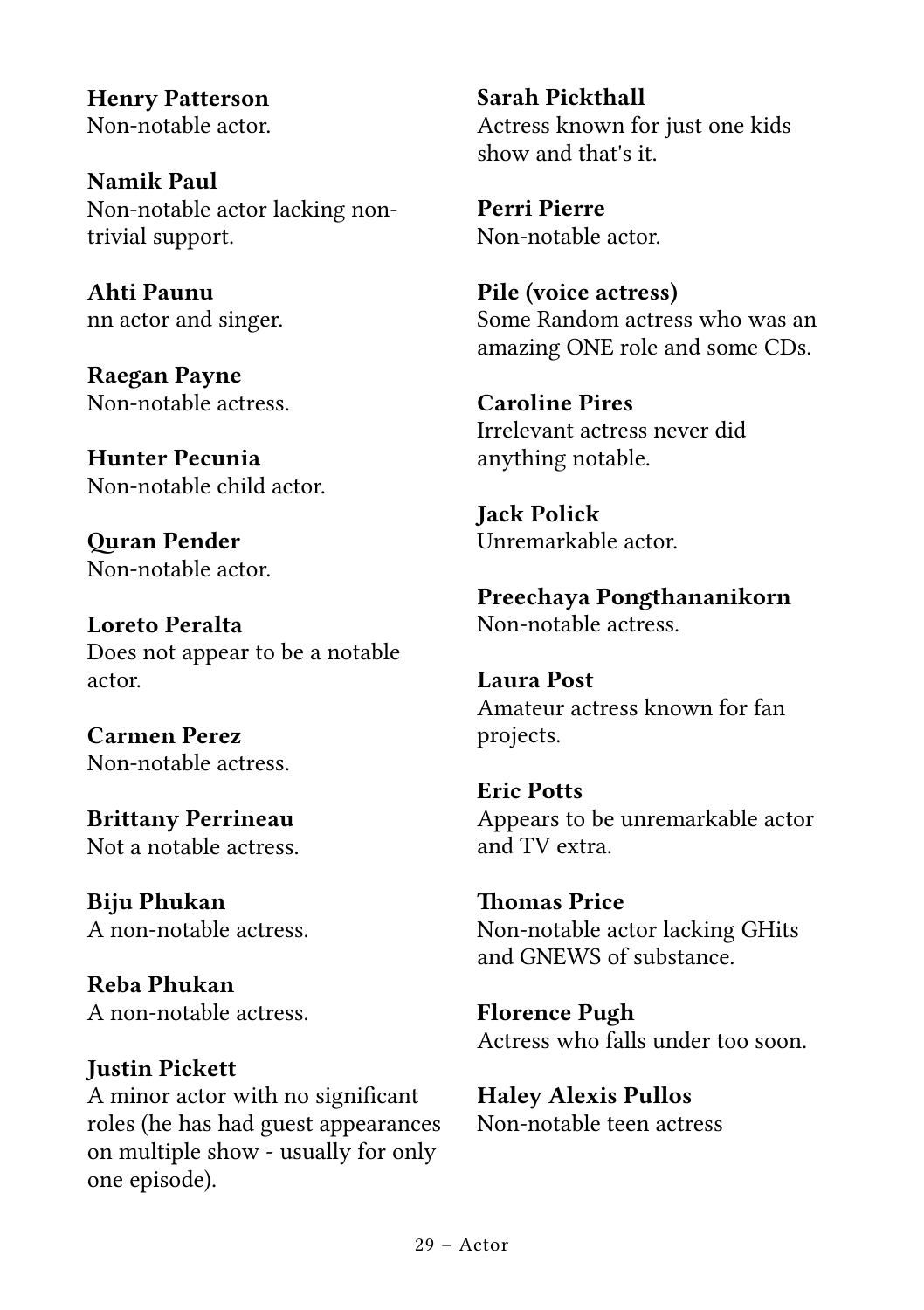Brian Pumper completely non-notable actor.

Christopher Purdy Non-notable actor, only credit was a short from six years ago.

Amjad J. Qaisen Non-notable actor.

Julian Quintart A actor who has done only non notable roles.

Damaine Radcliff Actor who's role are minor in nature.

Elijah Ramos Non professional aspiring actor

Roxie Ramos Non-notable actress...

Randy Raney Actor that played minor roles in two films.

Emad raouf non-notable actor

Roxy Rare Non-notable porn actress; has appeared in several movies but has garnered no awards or other mention to establish notability.

Mishon Ratliff Non-notable actor Cecile Raubenheimer Non-notable actress with some minor roles, who appears to be working in the hotel trade.

Kane Raven Non notable actor.

Charlie Ray Non-notable actress.

Tiffany Rayne Non-notable pornographic actress.

Reza Razavi Non-notable actor.

Faye Reagan Non-notable porn actress.

Emily Grace Reaves Non-notable child actress.

Bettina Redlich NN actress.

Aaron Refvem Non-notable child actor.

Lisa Regina Seems to be a non-notable actress.

Richard Alan Reid Minor actor lacking GHits and GNEWs of substance.

Sebastian Reid Minor actor lacking GHits and GNEWS of substance.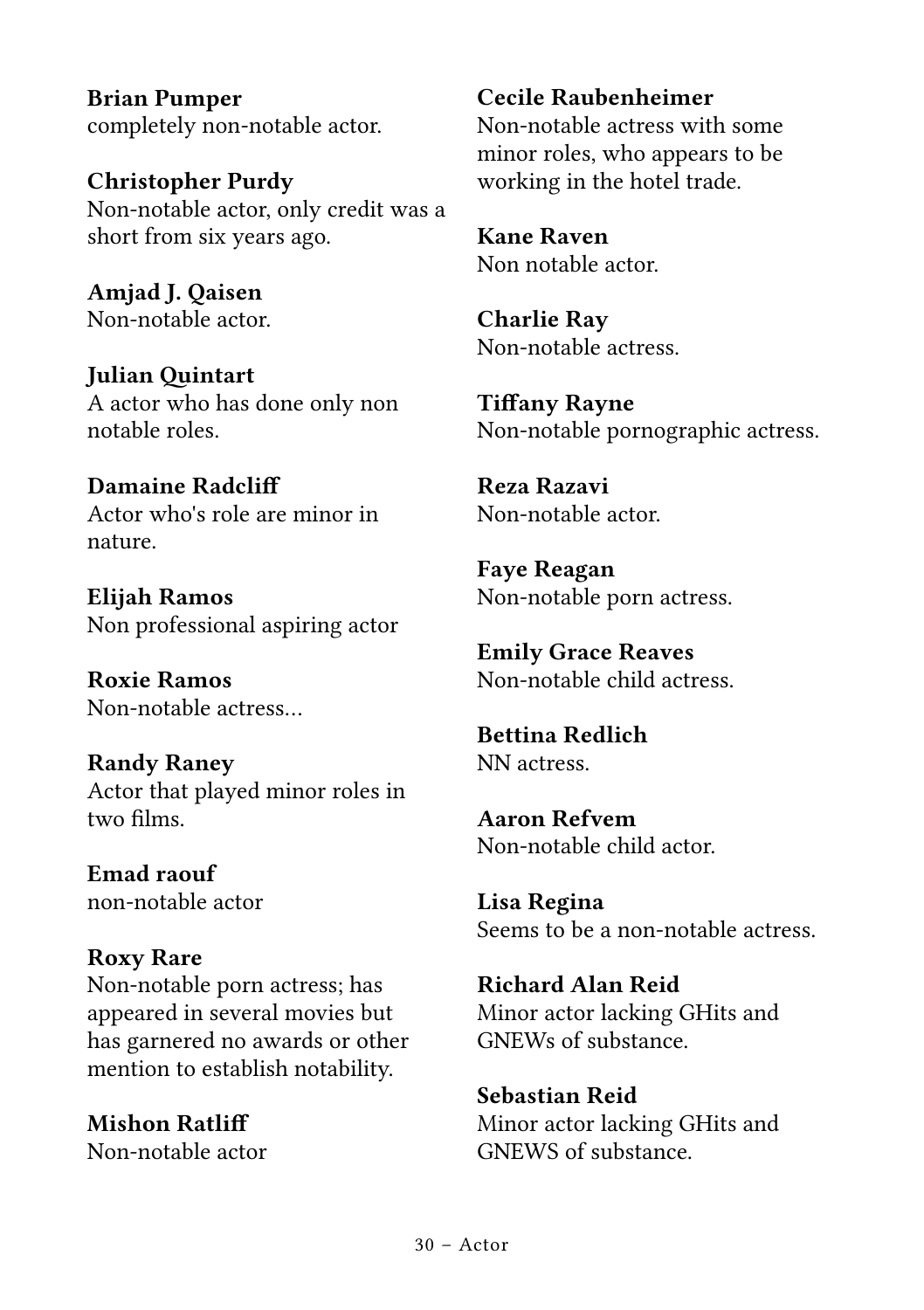JM Reyes Non-notable minor actor.

Sammie Rhodes Non-notable porn actress.

Craig Richards Non notable actor.

Brandōn Richardson Seems to be a non-notable actor.

Prince Richardson Actor of no detectable notability.

Armando Riesco Non-notable working actor.

Noah Ringer Actor has only appeared in two films.

Leslie Garza Rivera Mexican actress with no notable roles.

Martin Roach Non-notable actor.

Emily Robins Non notable actress that has a minor role in a Soap opra.

Sheldon F. Robins Actor, writer, producer who is nonnotable.

Samuel Robinson Non-notable actor.

Geneviève De Rocray Dubbing actress who has very little amount of roles (outside of doing the dubbing voice for princess Jasmine, can't find much else notability)

Vicky Rodewyk Non-notable actress.

Ron Rogge An actor with no indications of notability.

Curt roland Non-notable minor actor.

Chelsea Romero non-notable pornographic actress.

Walter Romney Non-notable actor.

Ilza Rosario Actress and singer who does not appear to be notable yet, despite one role in the movie Burn Notice.

Mick Del Rosario Appears to be a not-yet-notable actor.

Croc Rose May lack notability as an actor.

Daphne Rosen Does not meet notability for Pornographic actors and models, she never won an award (only was in a movie that won), only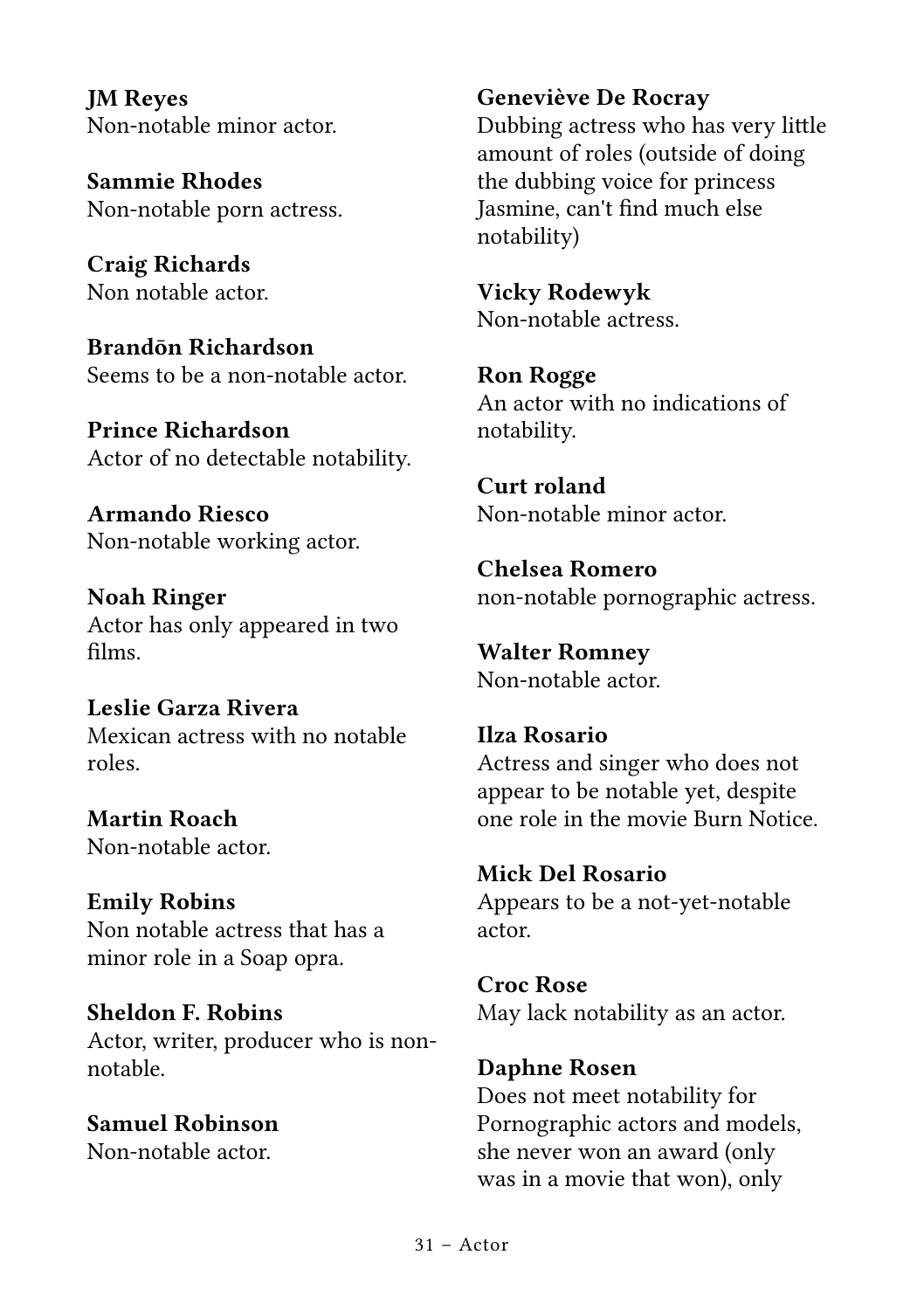nominated once for an award, has not unique contributions to a specific pornographic genre, etc

Sofia Rosinsky Child actor with only minor roles.

Avy Lee Roth Non-notable porn actress.

Nick Roux Minor actor who is not notable.

Cody Rowlett Non-notable actor.

Briana Roy Non-notable actress.

Vipul Roy Non-notable actor lacking GHits and GNEWS of substance.

Masum Parvez Rubel Non-notable as actor or martial artist.

Natalie Rushman An actress that does not appear to have any notability.

Geoffrey Russell Minor British television actor; can't find any significant press to indicate notability.

Lee Wayne Ryder Non-notable actor.

Joseph Rye Non-notable actor.

Hussan Saad Actor with just a few roles so far which falls under the too soon criteria.

Nishikant Sadaphule Non-notable actor/director.

Brodie Sanderson Non-notable actor.

Nanami Sano A voice actress with just one role.

Ayana Sasagawa Non-notable voice actor.

Sarang Sathaye Actor with only a few unotable roles

Manolita Saval Non-notable actress.

Manuel Saval Non-notable actor.

Ashley Sawdaye Non-notable or marginally notable actor.

Verushka Scalia Likely non-notable actress.

Tom Schanley non notable actor.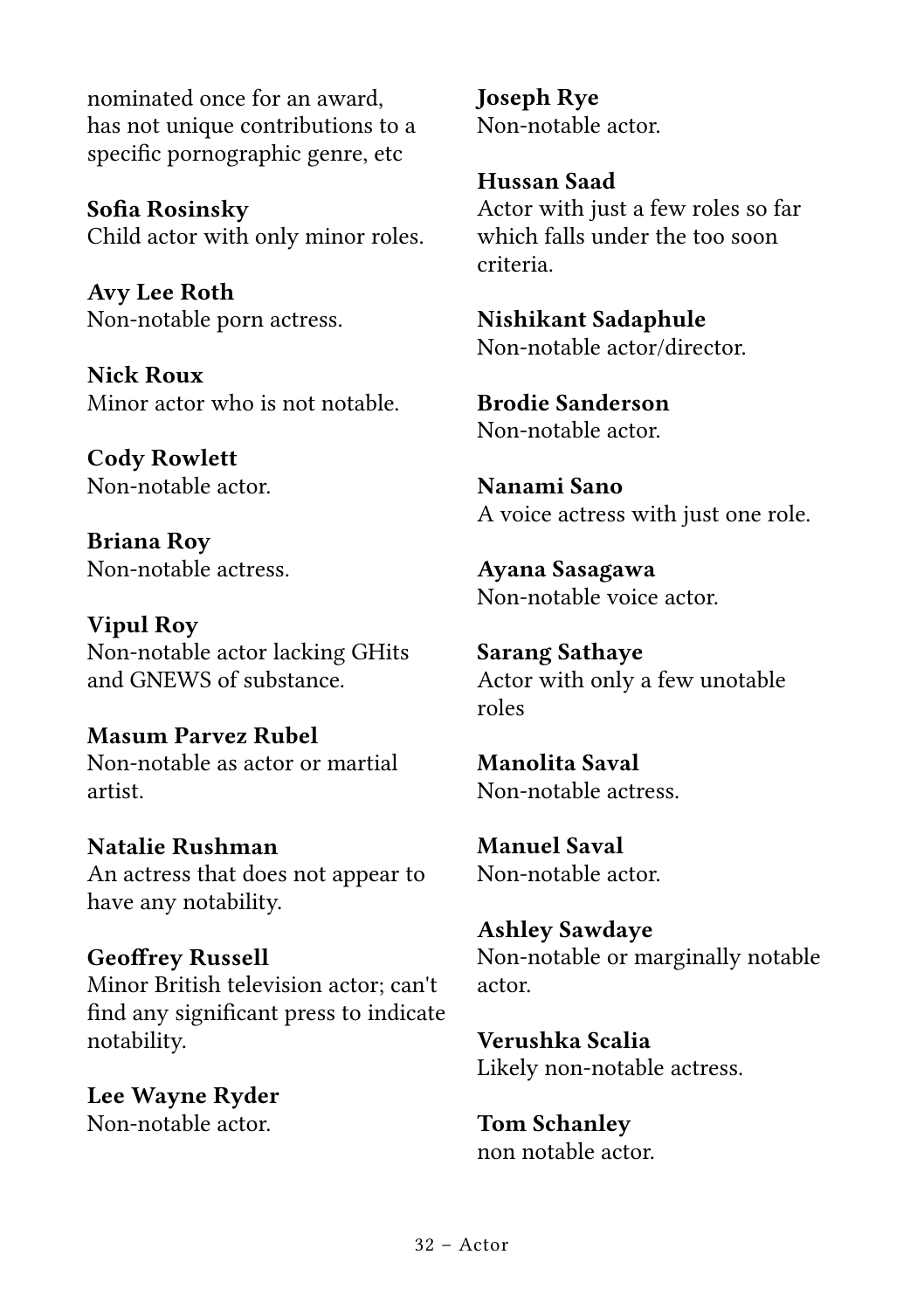Cameron Scher very minor child actor.

Marion Scherer non notable actress with only very minor roles

Scott Schiaffo non notable actor

Amy and Zoe Schlagel Apparently non-notable actresses

whose roles have been confined to bit parts to date.

Lenny Schmidt non-notable actor

Michael Q. Schmidt

Minor character actor, with no real prominent roles.

#### Jumbo Schreiner

German actor who does not seem notable even in German-speaking countries.

Aaron Schwartz Non-notable actor

Maïté Schwartz Non notable actress

Gary Schwartz Actor is not notable.

James Scott Irving Non-notable actor.

Jocelyn Seagrave Non-notable actress.

Adam Searles Non notable former child actor who now has a few bit parts in British TV series to his credit.

Aima Rosmy Sebastian Non-Notable Malayalam actress

Anya Selecki Non-notable actress lacking Ghits and GNews of substance.

#### Scott Sewperman

Non notable pornographic actor with a role in only one film.

#### Josh Shada

Actor who has only appeared an very minor roles.

#### Dimple Shah

Non notable actress, no outstanding roles

Heeba Shah Non notable actress.

Farhad Shahnawaz Actor best known for a relatively minor role.

Martin Shakar American actor with no notable roles.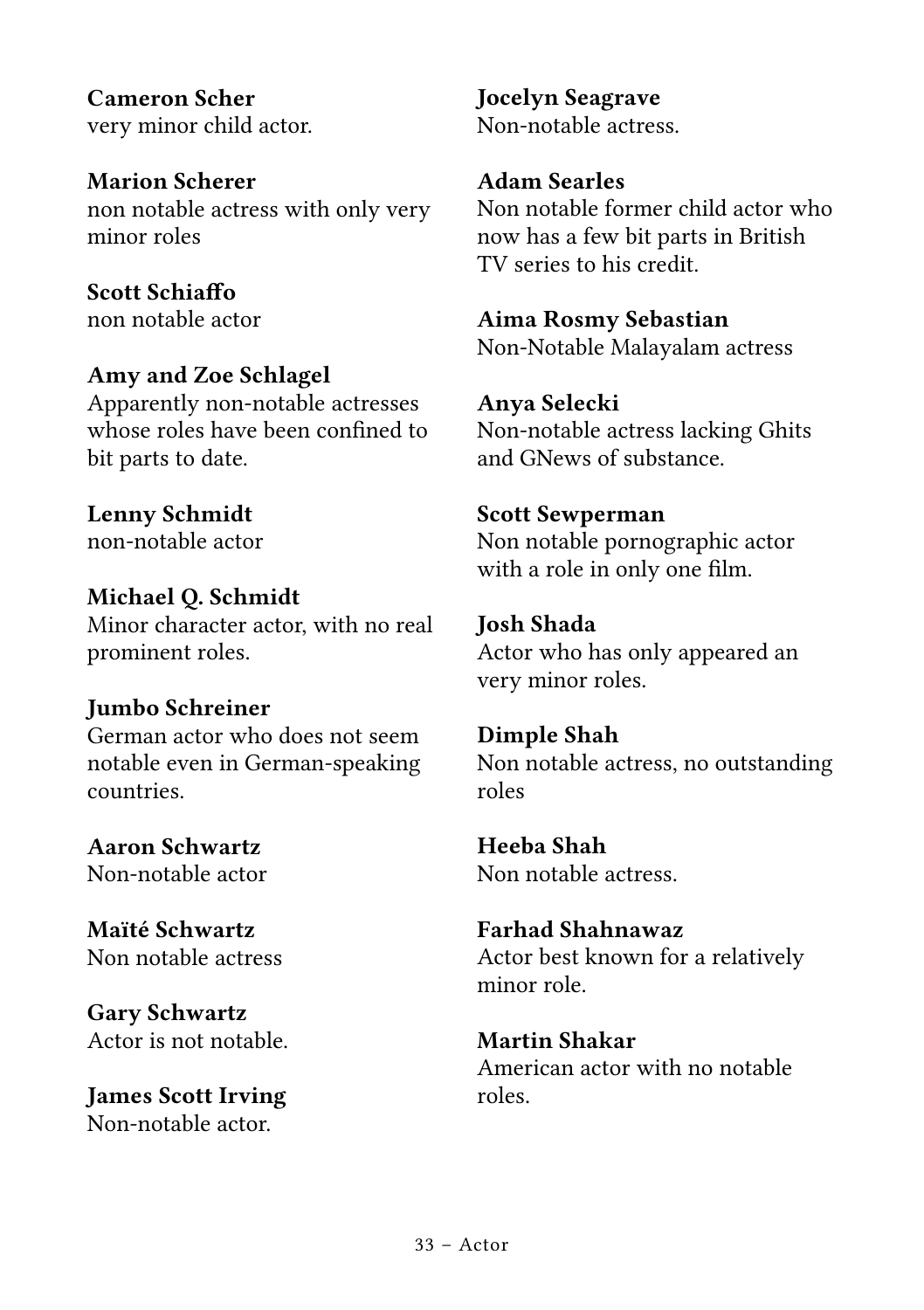#### Kunal Sharma

actor who falls under too soon, none of his films are out yet, now someday, but not yet.

Jimmy Shaw Non-notable actor.

Sandra Shaw Non-notable bit actress.

David Shea nn actor/model.

Angela V. Shelton Non-notable actress.

Susie Shinner Actress whose only credit to date was cut from the film.

Sachin Shivalia Unremarkable actor.

Naga shourya Non-notable Telugu actor.

Umeka Shōji Non-notable voice actor.

Ankita Shrivastava Non notable actress, had small stints in the movies.

Seth Sieunarine Minor TV actor, no starring roles anywhere.

Sandeep Sikand Actor with just 3 non notable roles. Jon Simanton Non-notable actor.

Jenna Rose Simon Non-notable minor actor lacking non-trivial support.

Ted Simonett Non-notable bit actor.

Ty Simpkins Non-notable child actor with a few minor roles.

Jeanmarie Simpson Subject does not pass the notability standards for actors or activists.

Tony Deon Sims An actor.

Aditi Singh Actress with no notability to be found - she has done no films as of now, so way too soon.

Lakha Lakhwinder Singh Non notable actor.

Deepak Singh Non-notable actor.

Jigyasa Singh Non-notable actress.

Derek Sitter Bit part actor.

Beth Skipp Non-notable actress.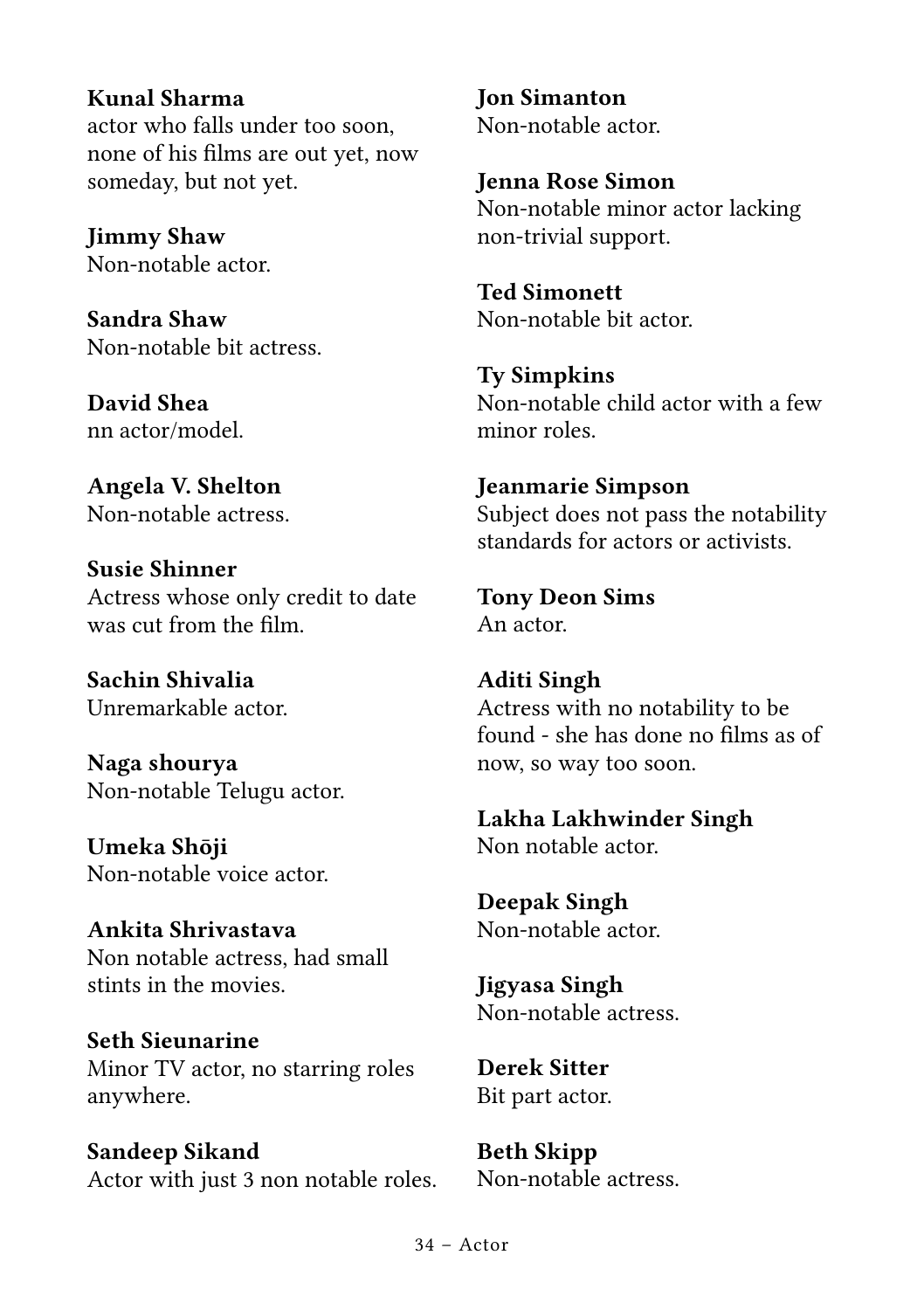#### Jesse Smith, Jr. Not notable as an actor or martial artist.

T. Ryder Smith Non-notable actor/actress

Katlynn Simone Smith Non-notable actress.

Riley Smith Non-notale actor and singer.

Ron Smoorenburg Notability as an actor or martial artist not established.

Alexandra Socha NN replacement actress in a Broadway musical

Meilinda Soerjoko Actress with too few and minor credits.

Michael Soll An actor/screenwriter known for a VERY obscure film.

Ari Sorko-Ram Fails notability as an actor and for general notability

Gus Sorola Being a computer technician and voice actor is not enough, not by a far stretch.

Bill Sorvino Actor/film festival owner who has won only local awards and appears to have only local notability.

Ed Spear Not notable; an actor with only one role.

Melissa Spell Actress with a small handful of roles, apparently as a minor character or extra.

Vanessa Spencer Non-notable actress.

Joseph Stacey Non-notable actor.

Jonna Leigh Stack An actress who just has one role.

Connor Stanhope Non-notable child actor.

Charmane Star Non-notable porno actress.

Carrie Stauber Carrie Stauber is a non-notable actress.

Kate Steavenson-Payne Non-notable actress.

Laurie Steele Voice actor whose only major role was young Krillin in the Dragon Ball series.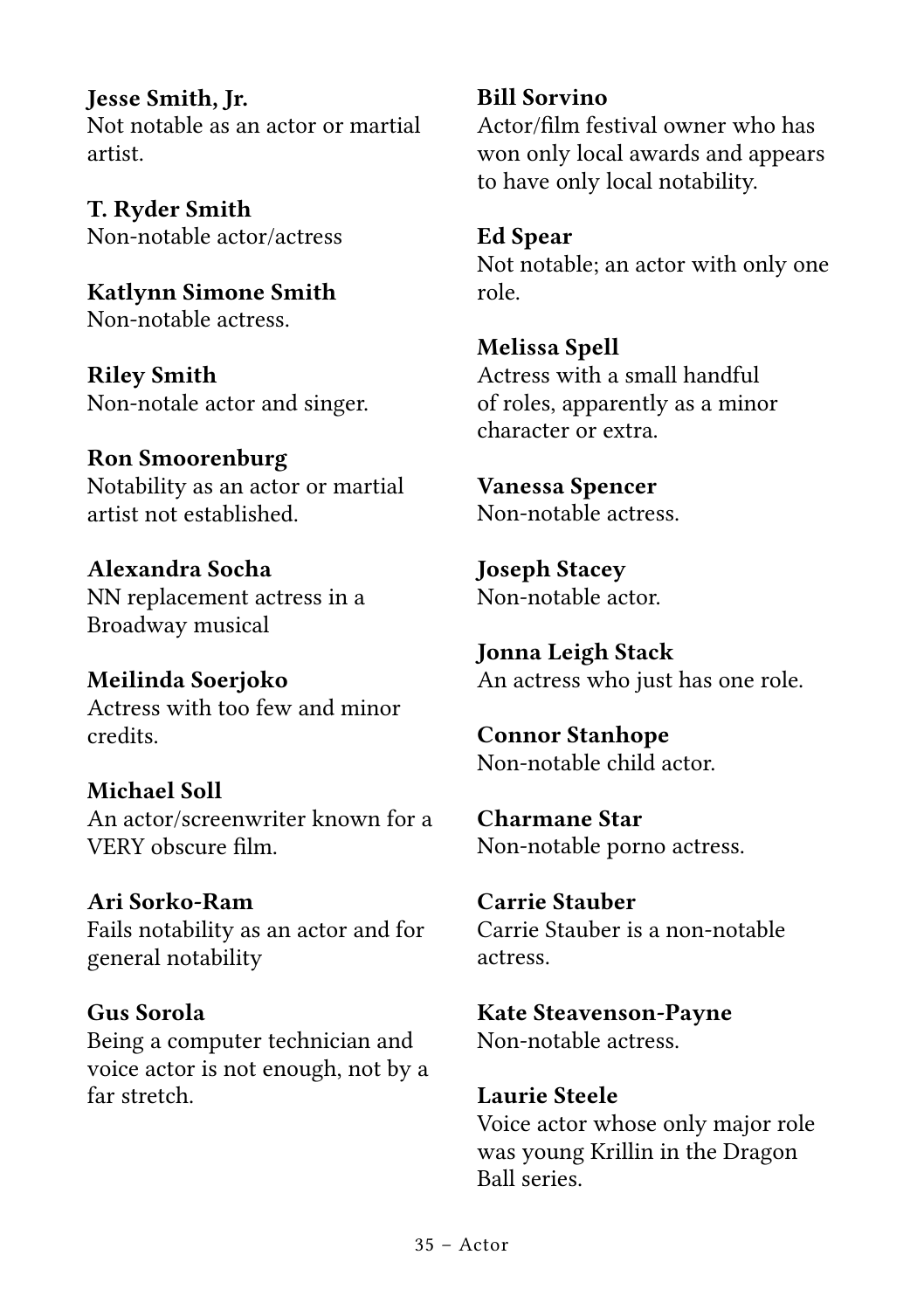Elena Stejko Non-notable actress with only minor parts.

Kaj Stenberg Non-notable actor.

#### Joulia Stepanova

Non-notable acress or perhaps just non-verifiably notable actress.

#### Samantha Sterlyng

Appears to be a non-notable porn actress.

#### Bert L. Stevens

Non-notable actor who seemed to be an "extra" in many films in the 1940s-1960s.

Stuart Stevens Non-notable actor.

#### Lara Stevens

Appears to be a non-notable porn actress.

Sean Ali Stone Non-notable actor.

Malcolm Storry Not a notable actor.

#### Yuna Sugiyama

Child actress who seems to fall under too soon-someday she probably will deserve her own page-but not yet.

Sumbul Iqbal Non-notable actor, mentioned only in a couple of blogs.

Clinton Sundberg Non-notable actor.

Thesy Surface Non-notable actress.

Eliska Sursova Non-notable actress.

Buddy Swan Minor actor in a major film.

Eliza Swenson Non-notable actress and producer, mainly of direct-to-video productions or in minor roles.

#### Natsuki Takahashi

Minor actress with a short career who only appeared on 3 TV shows and had no significant film roles.

Satoshi Taki Non-notable voice actor.

Mia Talerico Non-notable child actress who, according to IMDb, has been on one episode of a TV show.

Steve Talmud Non-notable actor

Talon Non-notable porno actor.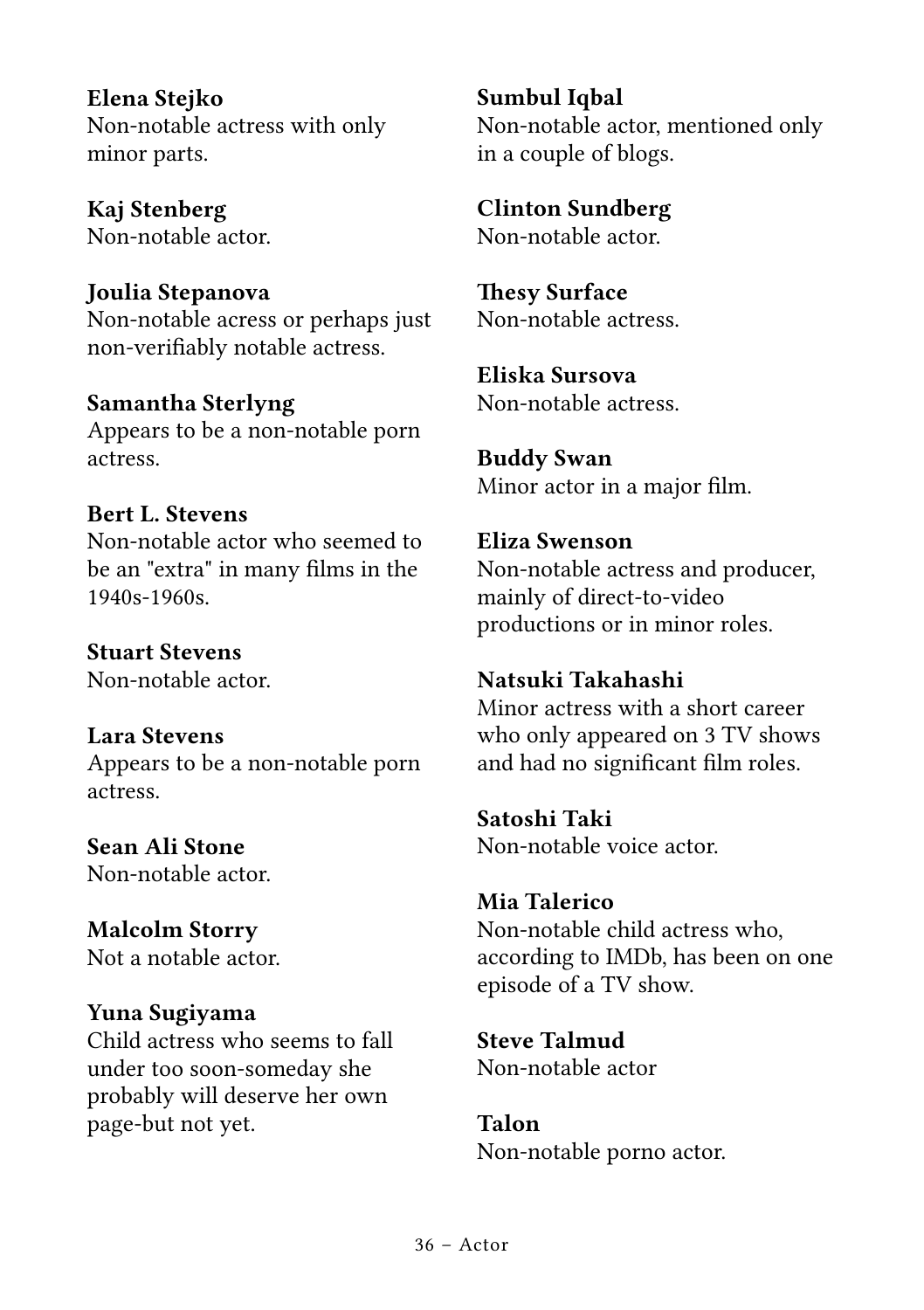Natasha Talonz Non-notable actress.

Dijon Talton Not a notable actor.

Jason Tam Not a notable actor.

Jasmine Tame Not notable under pornographic actress criteria.

Felicia Tang Non-notable actress/model.

Megumi Tano Non-notable voice actor.

Tara Non-notable actress, has never appeared in any notable films.

Clayton Taylor Non-notable actor.

Isis Taylor Taylor is a throughly undistinguished pornographic film actor.

Cat Tebo Unremarkable actress whose only credits to date are future releases.

Obi Tenaka Non-notable singer or actor.

Aaron Thomas NN actor.

Joe J Thomas Non-notable voice actor (most of his career seems to be fairly minor roles).

Prentiss Thompson Minor actor of no particular notability.

Saige Thompson Non-notable actress.

Ben Thornton Non-notable child actor, has a few minor credits.

Mike Timoney Non-notable actor.

Kanika Tiwari Child actress who has had one lowcredited role.

**Haley Tiu** Non-notable child actress.

Jordan Todosey Non-notable actress.

Klebber Toledo Minor actor lacking GHits and GNews of substance.

Varun Toorkey Unotable actor with just a couple roles.

Kira Tozer Non-notable voice actress.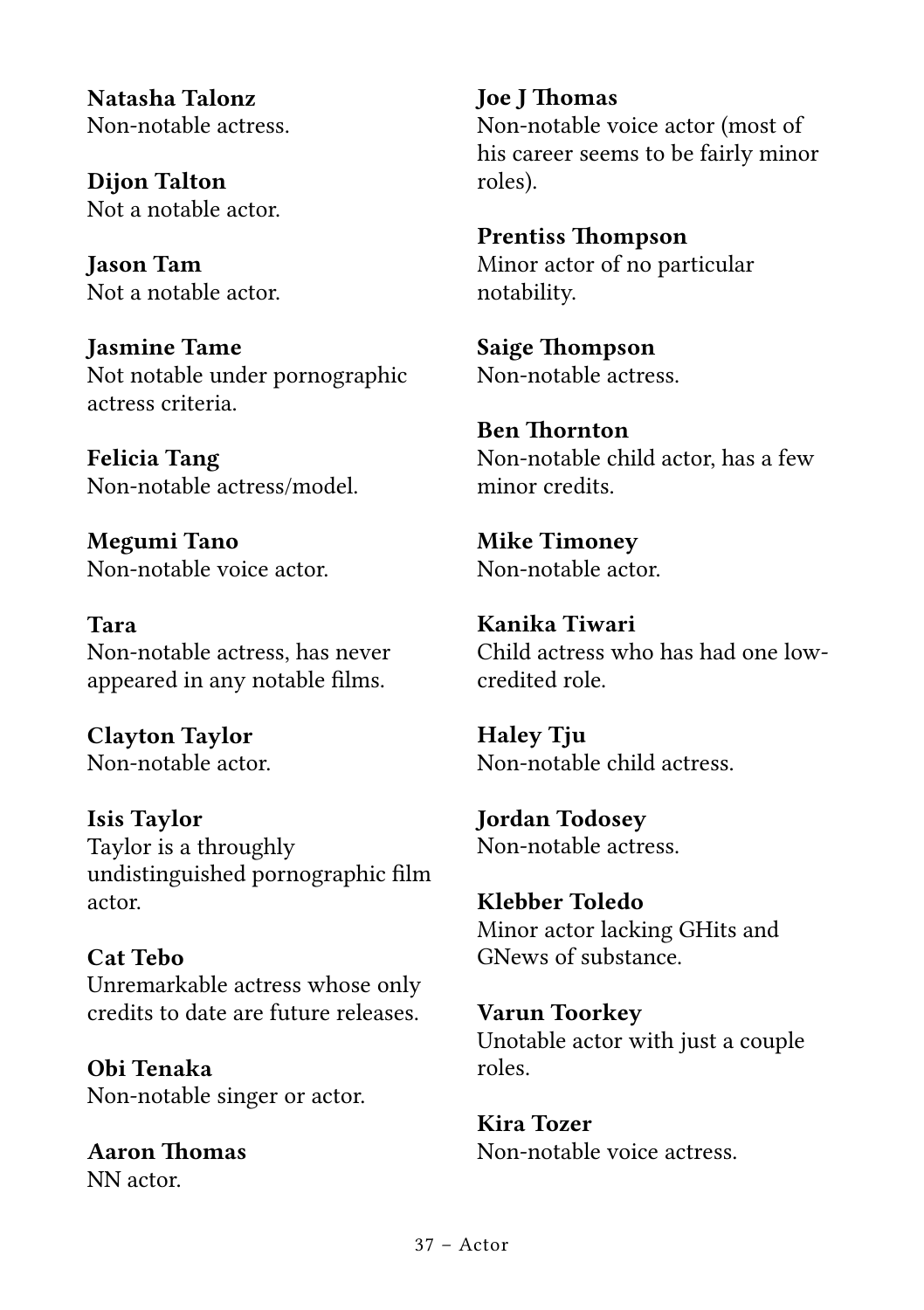Michael Treanor Child actor, with no major roles.

Andrew Trischitta Non-notable minor actor lacking Ghtis and GNEWS of substance.

Rati Tsiteladze Non-notable athlete, actor and model.

Dylan Turner Non-notable actor/singer.

Melanie Kay Turner Non-notable actress.

Brian Tyler Non-notable actor.

Donier Tyler Non-notable actress.

Tsubee U Actress which fails to meet the notability requirements for actors.

Alban Ukaj Actor who is basically in a bunch of unotable roles.

Billy Unger Non-notable child actor.

Meryem Uzerli Actress that played minor roles only in several films.

Roland Varno Actor with no indications of notability.

Vishal Vashishtha Unotable actor with just a couple of roles.

Tanvi Verma An actress with just 2 unotable roles.

Chloe Vevrier Non-notable pornographic model and former actress.

Craig Vincent nn working actor, just no external notability

Vinny De Vingo Non-notable actor and producer.

Trishna Vivek Indian TV actress.

Rashidah De Vore Actress with only a couple unotable roles so far.

Gloria Votsis Non-notable actress.

Raphaël W.Pathé non-notable actor.

Shelley Waggener Non-notable actress, with appearances in bit parts of various films and TV shows.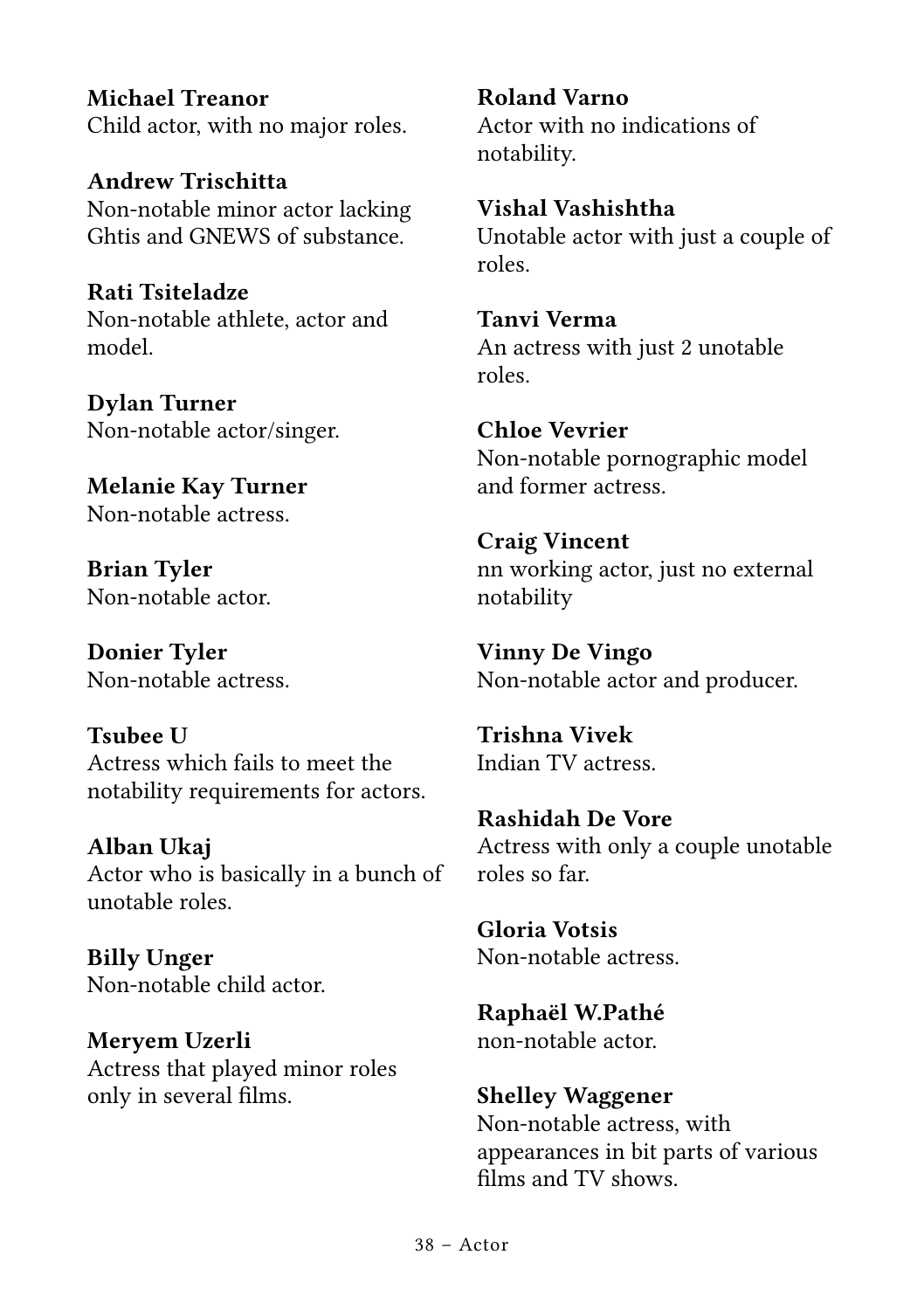# Sara Wakatsuki

Actor known mainly for one role as Asuna in the live-action Negima series.

#### Kim Wakerman

not notable not a famous actor not even on imdb unlike Bel Powley

# Oliver Walker

Non notable actor with small appearance in movies.

#### Patricia Walker

Non-notable actress who was married to Blake Edwards.

Braden Walkes Child actor, but not notable yet.

A.J. Walsh Non-notable actor.

Mark Walton (story artist) Unnotable story artist and minor voice actor.

Ryan Ward Non-notable actor.

# Luke Ward-Wilkinson

Non-notable child actor - ghits reveal minimal mentions or short/ empty filmographies at mtv.com, imbd, tv.com, youtube, blogs etc.. etc.

Tashiana Washington Insufficiently notable actor. Mollie Weaver

Unnotable voice actress in the English dubs of a small handful of anime series, primarily minor parts.

Roman Weaver Seemingly non-notable actor.

## Lucy Webb (British actor)

A young actor, who unfortunately is not notable enough for inclusion.

Ben Weinberger

Non notable actor

#### Brad Charlton Wells

non-notable actor, only role is unreleased

Carlucci Weyant Non-notable model and actor.

#### Kit Weyman

Subject does not appear to be notable, either as an actor or a rapper.

Andi Whaley Minor voice actress.

#### Layla and Logan Wheeler Young actors, not notable enough for inclusion.

George Wienbarg Non-notable actor/broadcaster.

Rob Wiethoff Non-notable actor.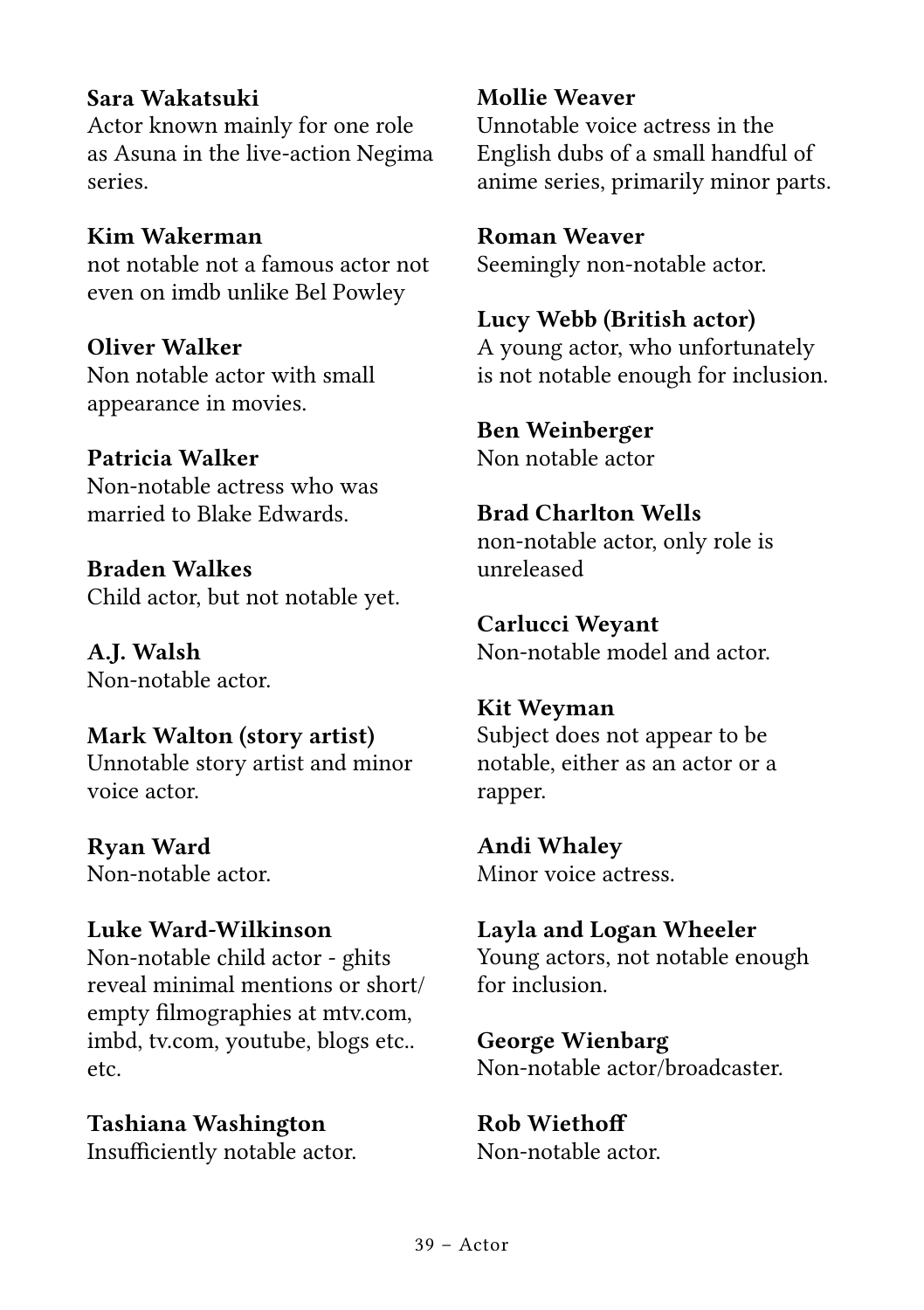# Don Wilbanks

Non-notable actor who seems to have never made it above extra work.

# Steve Will

Non-notable actor.

#### Athelston Williams

Non-notable actor, famous only for an injoke.

## Toby Williams

British actor with a career full of unimpressive roles, and a comedian who is apparently "award winning", but it is unclear what award he has won.

#### Tyrel Jackson Williams

Non-notable minor actor lacking GHits and GNEWS of substance.

Pete Williams Unotable voice actor

#### Ben Alekzsander Williams

A non notable bit part actor and band member.

Scot Williams Non-notable actor.

Daniel Williams Non-notable actor.

#### Tim Wilson (filmmaker)

Non-notable actor lacking Ghits and GNEWS of substance.

Beth Winslet Non-notable actress, who hasn't done many roles in notable features.

John T. Woods Non-notable actor.

Melissa Jean Woodside Non-notable actor.

Derrick Worsley Not a notable actor.

# Deborah Worthing

Non-notable actress.

Rick Worthy non-notable actor.

Stephen Wozniak Non-notable actor.

## Alexander Wraith Non-notable actor - notability not supported.

Sophie Wu Non-notable actress.

Martin Wuttke Non-notable actor.

David Wyles Non-notable actor.

# May Wynn

An actress with only one major film credit (The Caine Mutiny) and only as a supporting character.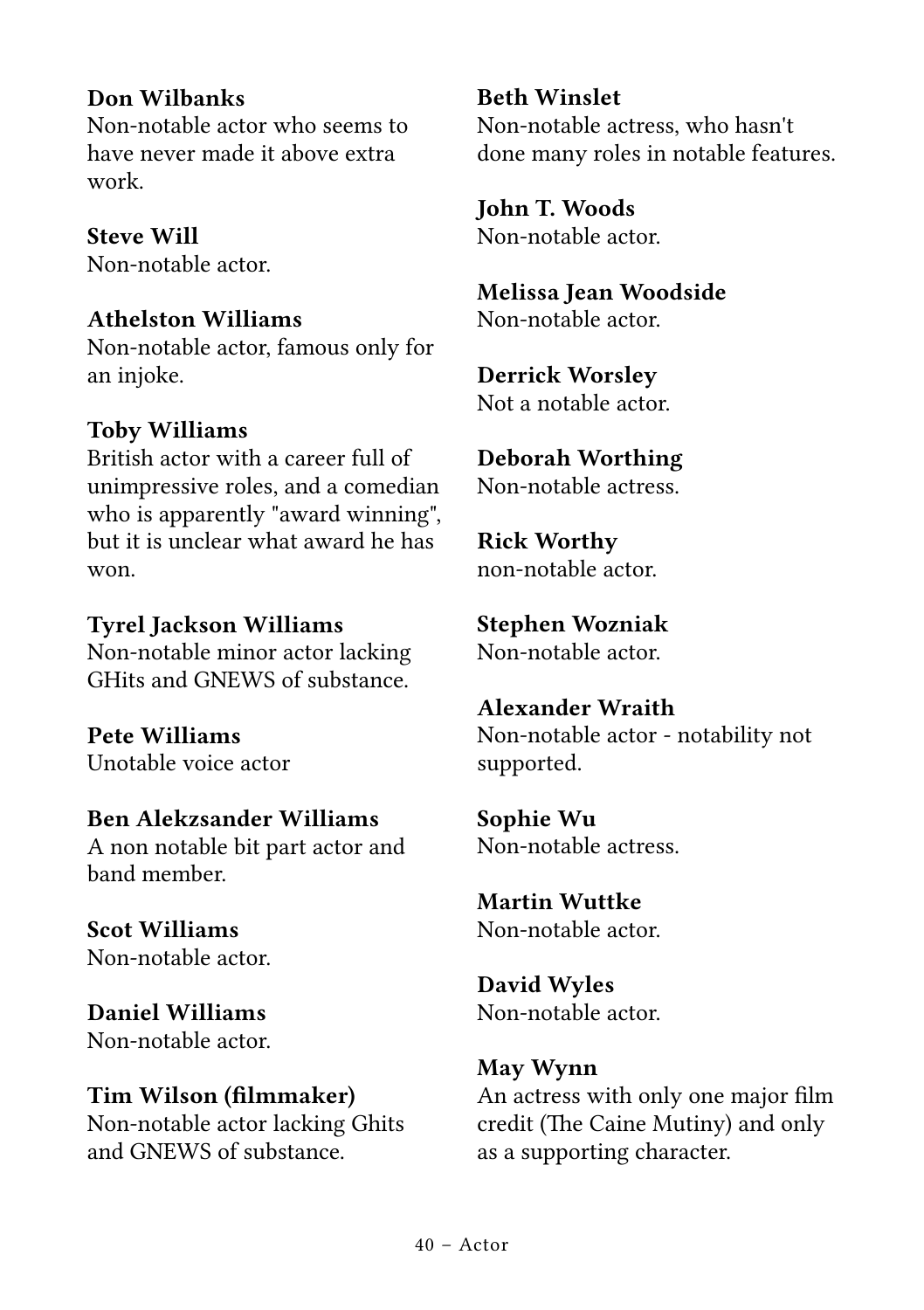# Alyssa & Hannah Yadrick

Young actors, not notable enough for inclusion.

## Kotomi Yamakawa

Non-notable voice actor whose most prominent role was Ako in Negima which was not one of the major characters in the series.

# Barry Yandell

Funimation voice actor but all his roles are supporting to minor ones, so it is not clear what he is most notable for and why he should stay around.

## Chingmy Yau

Non-notable inactive actor.

#### Eser Yenenler

Yet ANOTHER unotable actor with just a few roles.

#### Hakan Yildiz

Non-notable actor lacking GHits and GNEWS of substance.

#### Lindsay Younce

Non-notable "actress" who appeared in one religious film in 2004 and has since disappeared.

#### America Young

Non-notable voice actress.

#### Gerard Christian Zacher

Unknown actor.

# Zafira

No indication that any of the notability criteria for pornographic actors and models are met.

#### Seemi Zaidi

Seems to be a unotable actress.

## David K. Zandi

Actor with a total of two (uncredited) roles at imdb, and supposedly a producer too but imdb has nothing.

#### Salar Zarza

Non-notable actor lacking in-depth secondary support.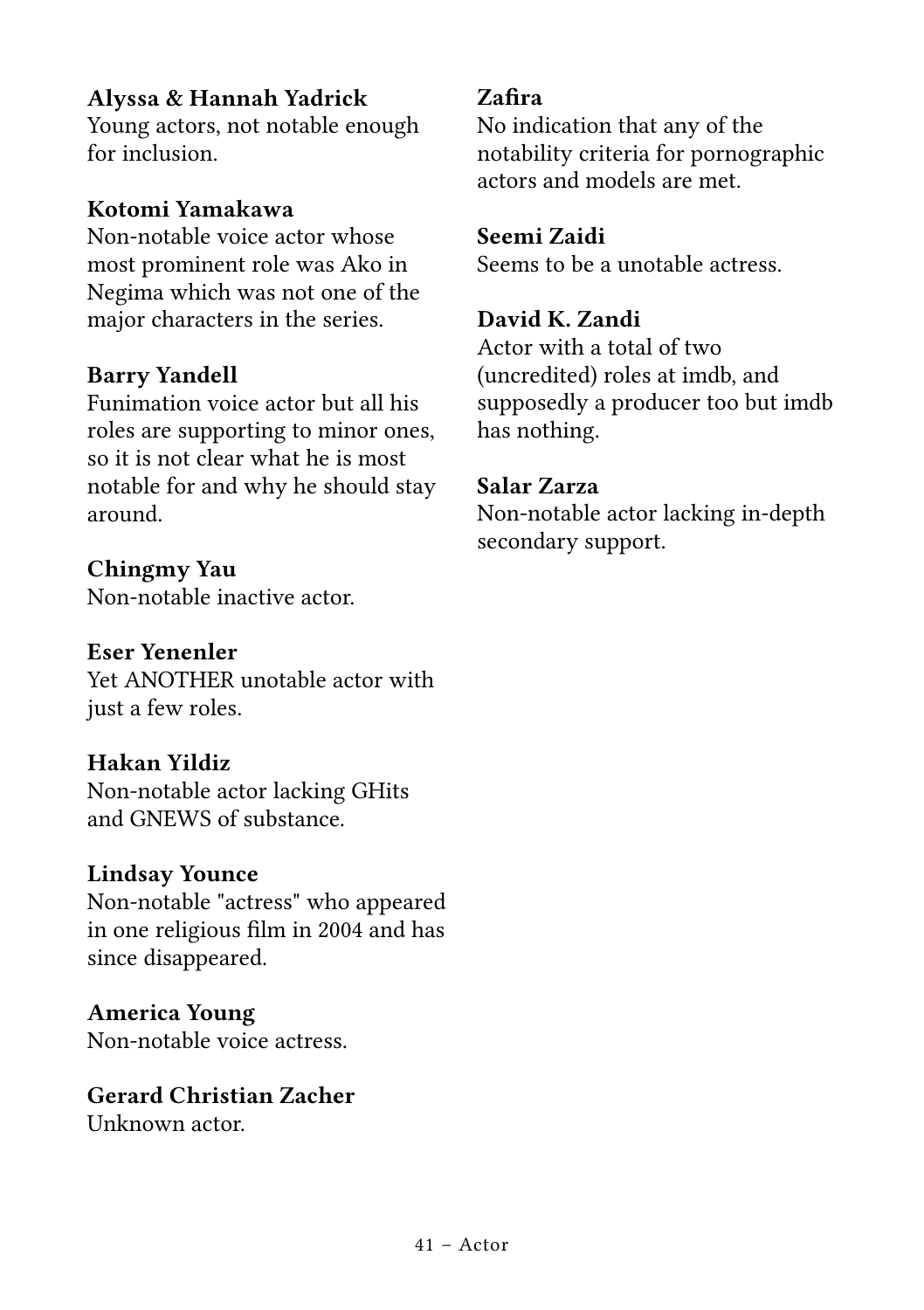# Animator

# Ethan Atwood

Non notable animator who falls under too soon.

Timothy Bailey Unremarkable animator.

Colbert Fennelly Non-notable effects animator.

## Jen Kamerman

Unremarkable animator with small career on one show.

Clay Kaytis

Non-notable animator lacking GHits and GNEWS of substance.

# Garry Lewis

Apparently a working artist, but no major exhibitions, etc. How many 3D animators are there in the industry, anyhow?

David Lovelace Non notable animator.

Mark Marek Seemingly unnotable animator.

Lance Wilder Non-notable animator.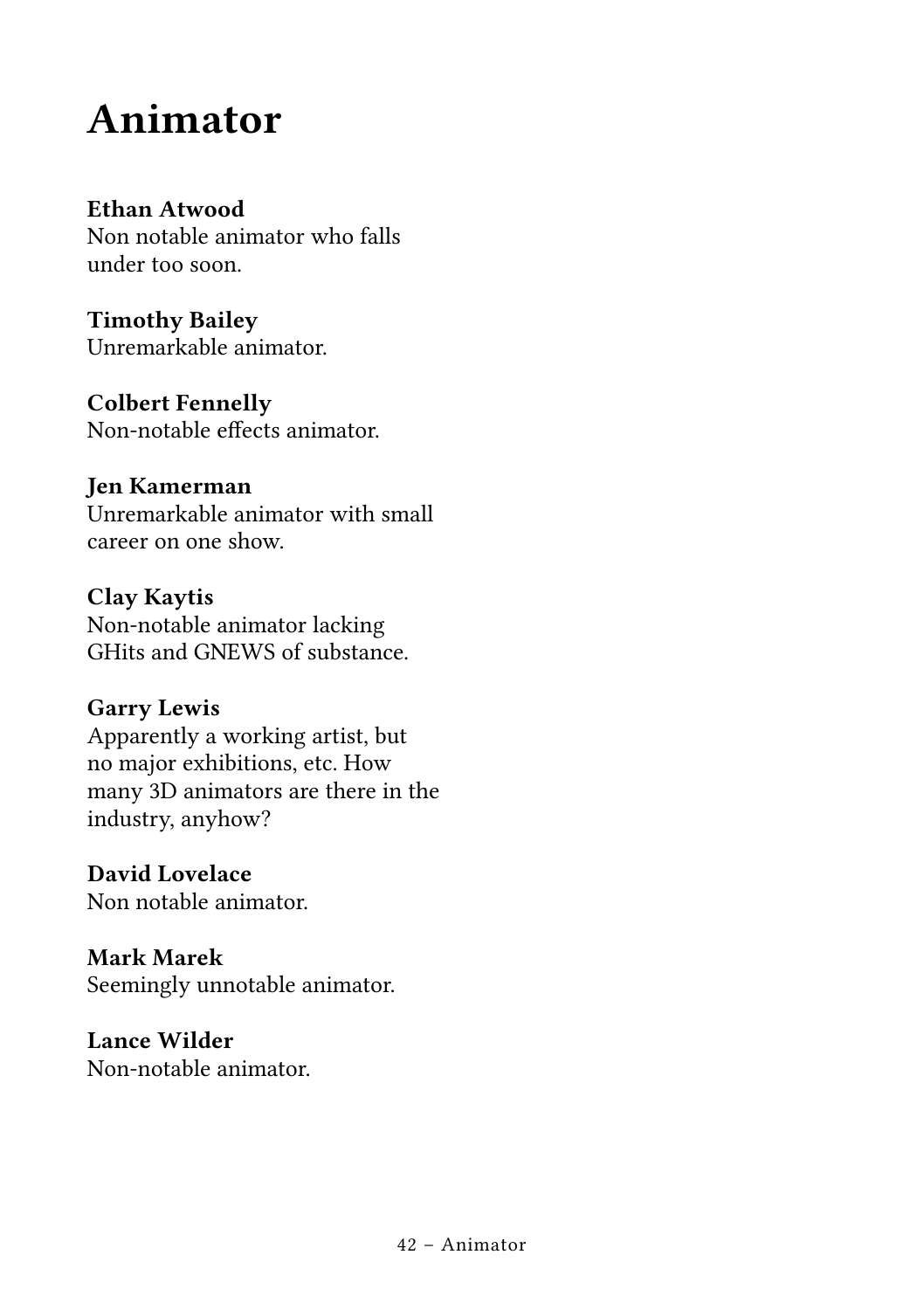# Architect

# Sheba Akhtar

Appears to be non-notable Pakistani architect and writer.

# William Ransom (Bill) Campbell

Non-notable architect lacking nontrivial support.

# Shaahin Espahbodi

non-notable architect.

# Mark Hackett

Architect from Northern Ireland, but all of the awards and achievements are attributable to the company Hackett Hall McKnight, of which he is one partner.

# Jan Klerks

NonNotable architect.

# Carl O. Nordling

Non-notable Scandinavian architect.

# Paul preissner

Unremarkable architect.

# J.F. Reynolds

Local architect with no wide notability

# Sami Rintala

Architect of somewhat lacking notability.

# Serge Schoemaker

Looks like a promising young architect, but not notable yet (no major building, no major publication, no major award).

# Barbara Ellen Waxman

From what can be found, the individual is just a typical lawyer and architect with no significant accomplishments.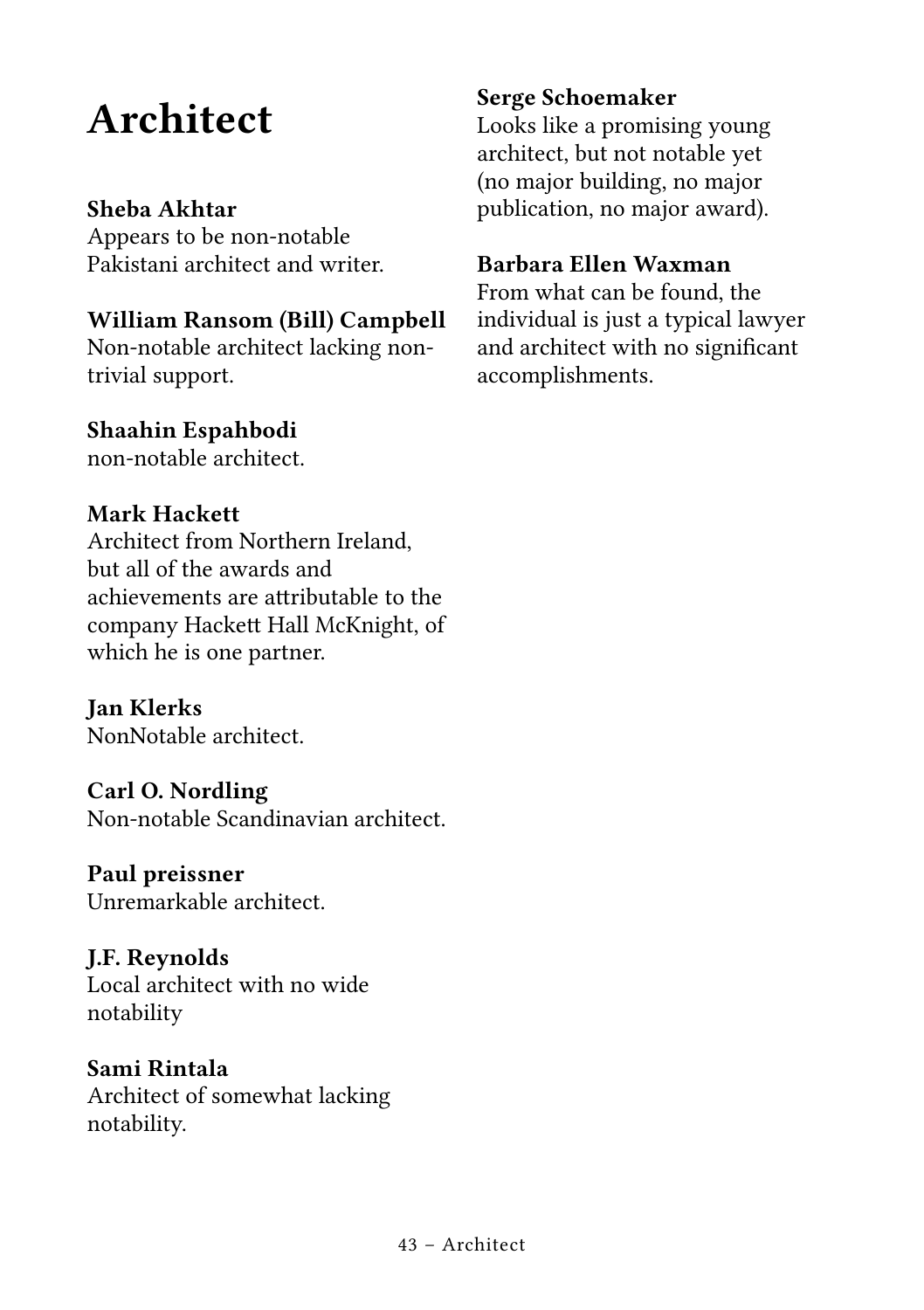# Author

Walid Abdallah Non-notable author.

#### John Christian Abrahamson Non-notable author lacking nontrivial support.

Curtis Ackie Non-notable author lacking GHITS and GNEWS of substance.

# Christina Adams

Questionable notability of a writer/ producer of three movies.

# Lavonne Jayne Adams

Non-notable author lacking GHits and GNEWS of substance.

# Nick Adams (political author speaker)

Non notable author: 2 self published books, on iuniverse, which worldcat shows is almost no library.

# Koji Aihara

Non-notable author of Even a Monkey Can Draw Manga.

Shamal Akrayi Poet of unclear notability.

John Albrecht Jr. Non-notable author. Raymond Allan Non-notable author of a single fiction book for teens.

Rasheed bin Mohammad Altokhi Writer of questionable notability.

Mary Francis Ames Non-notable children's book author.

Cleveland Amory Non notable author.

Ananthu Non-notable Indian screenplay writer.

#### Melinda Anderson

Author apparently notable for one book only.

Nick Aplin Non-notable academic and author

Chris Armold Author of a number of somewhat obscure books.

Sydenham Arts Author deprodded.

P. M. H. Atwater Not a notable author.

Rassool Russell Auckbaraullee Non-notable self-published author.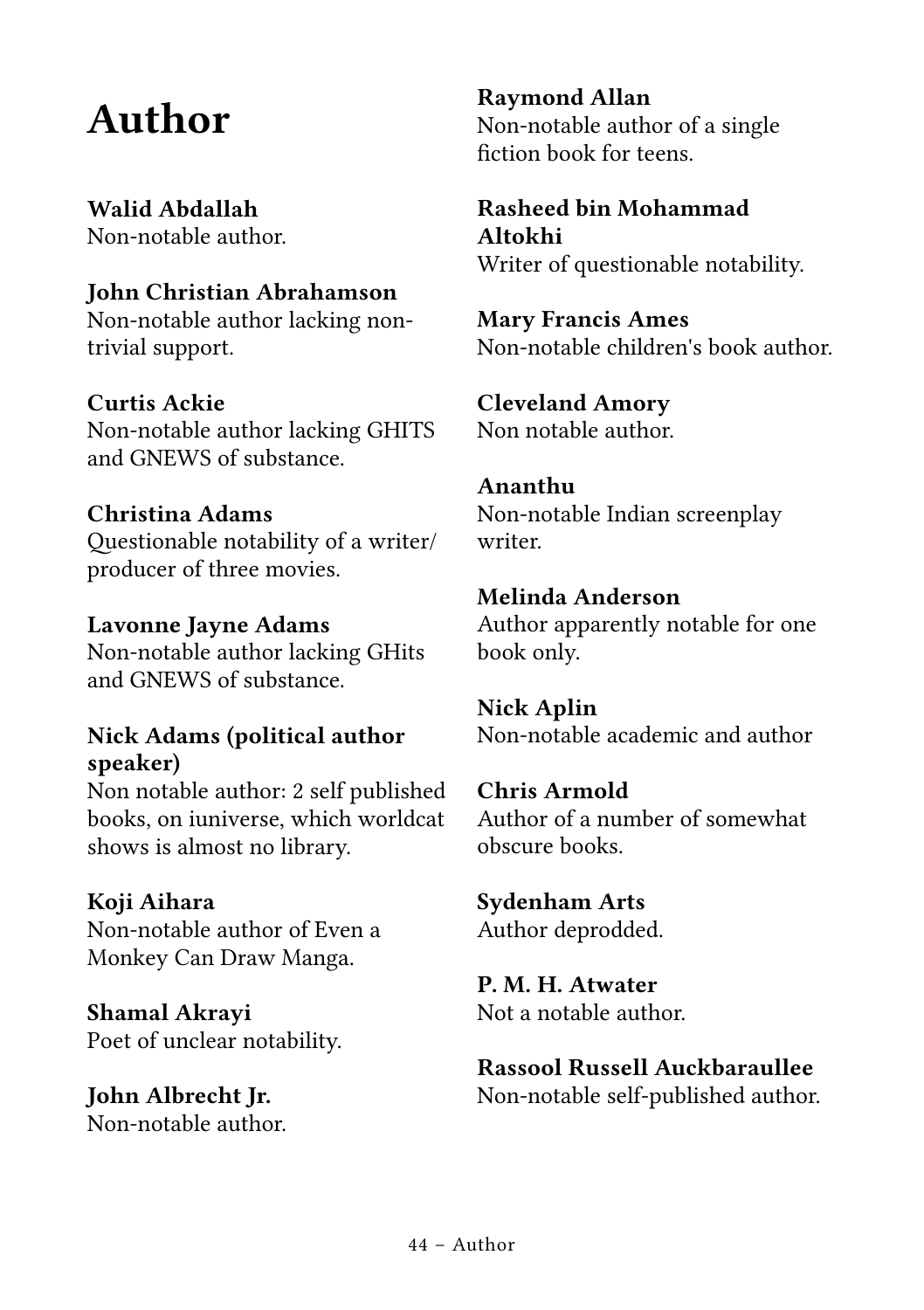Carina Axelsson Non notable author, has 3 books published by vanity presses.

Lee Bacon Potentially non-notable author.

Lyn bagnall Non notable author and gardening expert.

T.N. Baker Apparently non-notable author.

Farooq Bakshi Non-notable poet.

Doug Baldwin non notable writer.

Martin bamford Barely known author, hardly meets notability criteria.

Subhro Bandyopadhyay Non notable poet.

Rashidul Bari Non notable author.

Dan Barnabic Non-notable activist and author.

Perry Belcher Non-notable author with a few selfpublished books under his belt.

Manikanta Belde Non-notable author. Celia Berrell Non-notable writer/poet.

Dean Bertram Little known as a director or as a freelance writer.

Bob Black (comedy writer) Non-notable writer, does not appear to have won any awards or contributed unique work to his genre.

David Blacker Author which won one minor award for one book.

Ryan Blacketter non notable author.

Kerry Blair Writer who has no notability established.

Marcus Blake Non notable author.

David Blixt Non notable author: only 1 book with more than 2 library holdings.

Jonathan Blum Non notable author of a single non notable book.

Kathryn Borel Jr. Non-notable author.

Timothy Boronczyk Apparently non-notable author.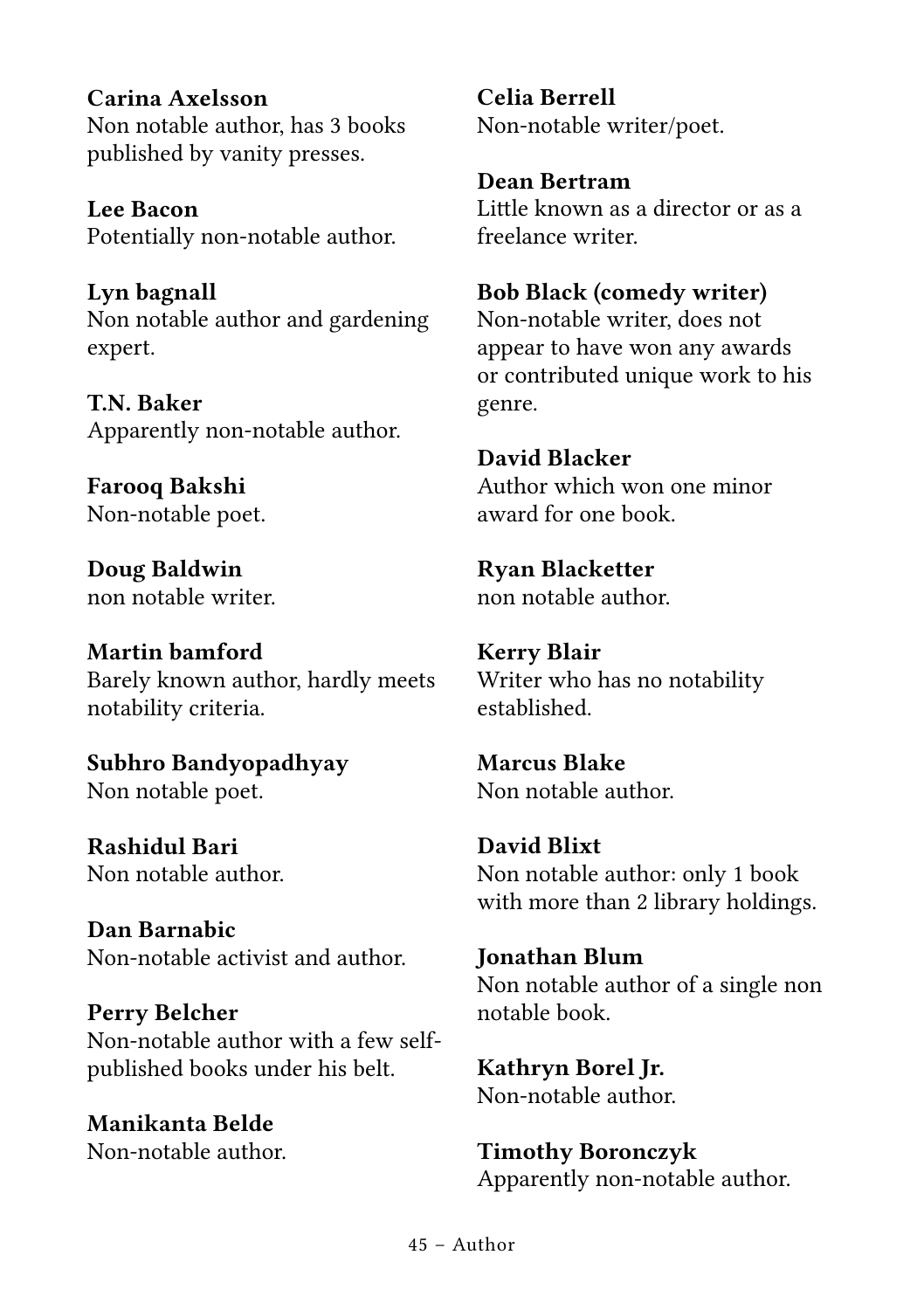Lassy Bouity Non-notable author.

Les Branson Unpublished poet/novelist; nonnotable indy filmmaker.

Annette Breaux Non-notable author.

Laurence B. Brown Author of non notable self published books.

Sir Mark Bruback NN poet.

Rob Bryanton Not notable as a composer or an author.

Jae Bryson Non-notable author.

Stephen Burge Non-notable comedy writer

George Burk nn air crash survivor, author, speaker.

Alexander C.Morley Non-notable self-published writer.

Olivia Fox Cabane The author of a single book is not notable separately from the book.

Rob Cabitto Non notable author. Steven Callahan Non-notable person, author of nonnotable book.

Mayra Calvani Non-notable writer.

Abby Campbell

Non-notable author of a single book that has not yet been released (according the author's own spec sheet).

#### Patrick Carman

nn author; his books rank 37,309th (Into the Mist), 53,593rd (Tenth City), 109,590th (Beyond the Valley of Thorns), 55,554th (House of Power), and 367,520th (Dark Hills Divide) in sales at Amazon.com

Fern G.Z. Carr Non-notable poet lacking GHits and GNEWS of substance.

Vednita Carter Not a notable author or activist.

John Caslin Likely non-notable author.

Nick Catalano Non-notable author/academic.

Steven M. Cerutti Non-notable author and professor.

Bryce Chandler Non-notable self-published author.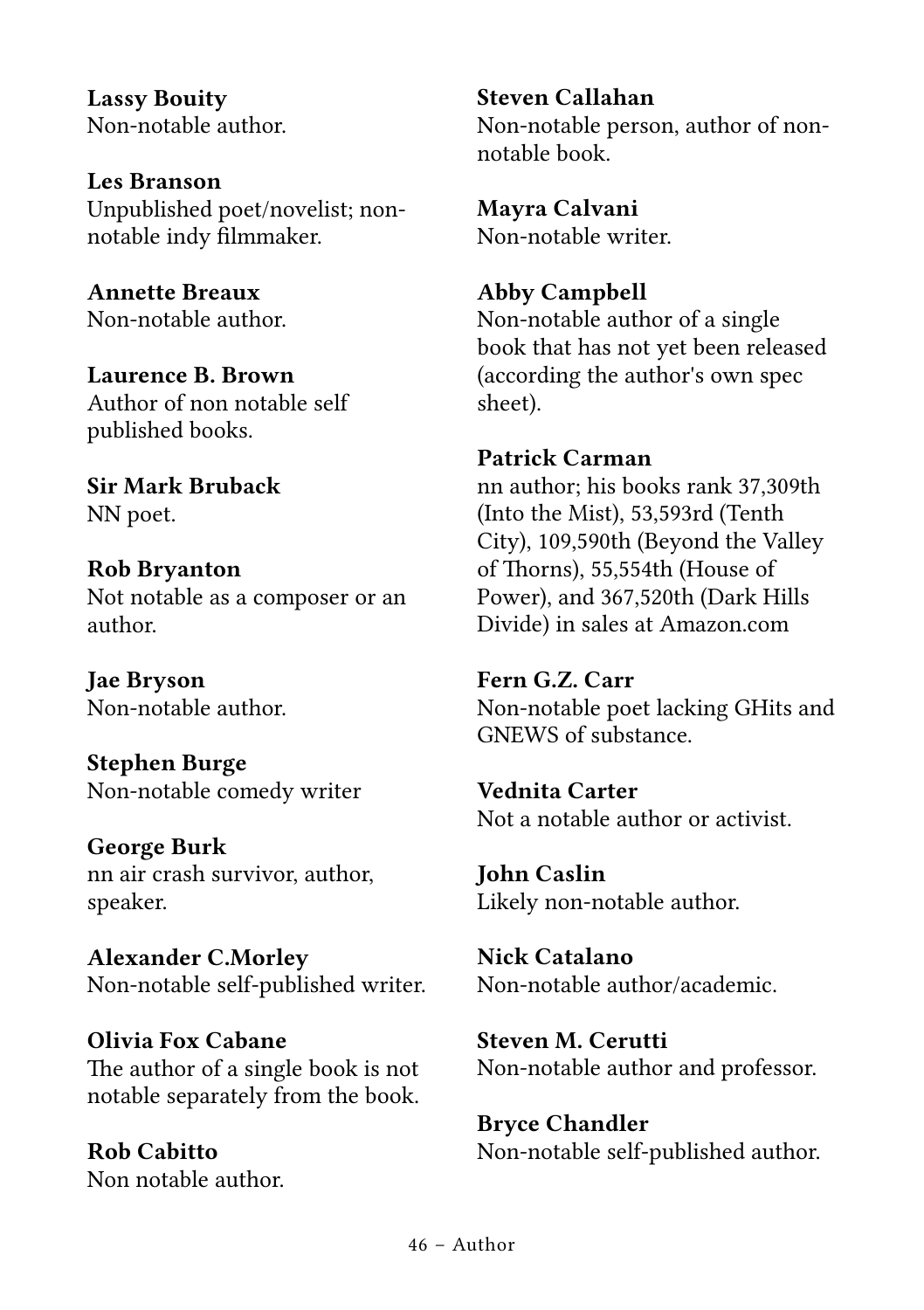# Belinda Chang

Appears to be non-notable Chinese writer.

## Mark Charlesworth

Non-notable author of selfpublished poetry books and a novel published by self-publishing firm Hirst Books

## Daniel Churchill

Notability has not been established as a chef, an author, or a TV performer.

#### Andrew Clarke

Non-notable author lacking GHits and GNEWS of substance.

#### Augusta Clawson Non-notable author, only gets 80

Google hits.

Tom Cohen Unremarkable academic and author.

Sebastian Cole Non-notable author lacking Ghits and GNews of substance.

Brandon Collier Non-notable author.

Greg Colton Non-notable television writer.

Jethro Compton apparently unpublished as writer. Glenn Cooper Non-notable author

Philip Coppens Non-notable author.

Edwin Cordevilla Non-notable poet.

Susie Cornfield Non-notable author.

Brian J. Costello Non-notable author.

Maurice Cotterell Not a notable author.

Pamela Cox Non-notable children's author.

Cleo Coyle Non-notable author.

Joseph Crisalli Self-published author of questionable notability.

Alistair Cross Non-notable author.

Jason Crummey He is an unelected candidate and not a notable writer.

White Crusade Non-notable author, non-notable publisher, no reviews, and nothing resembling an RS.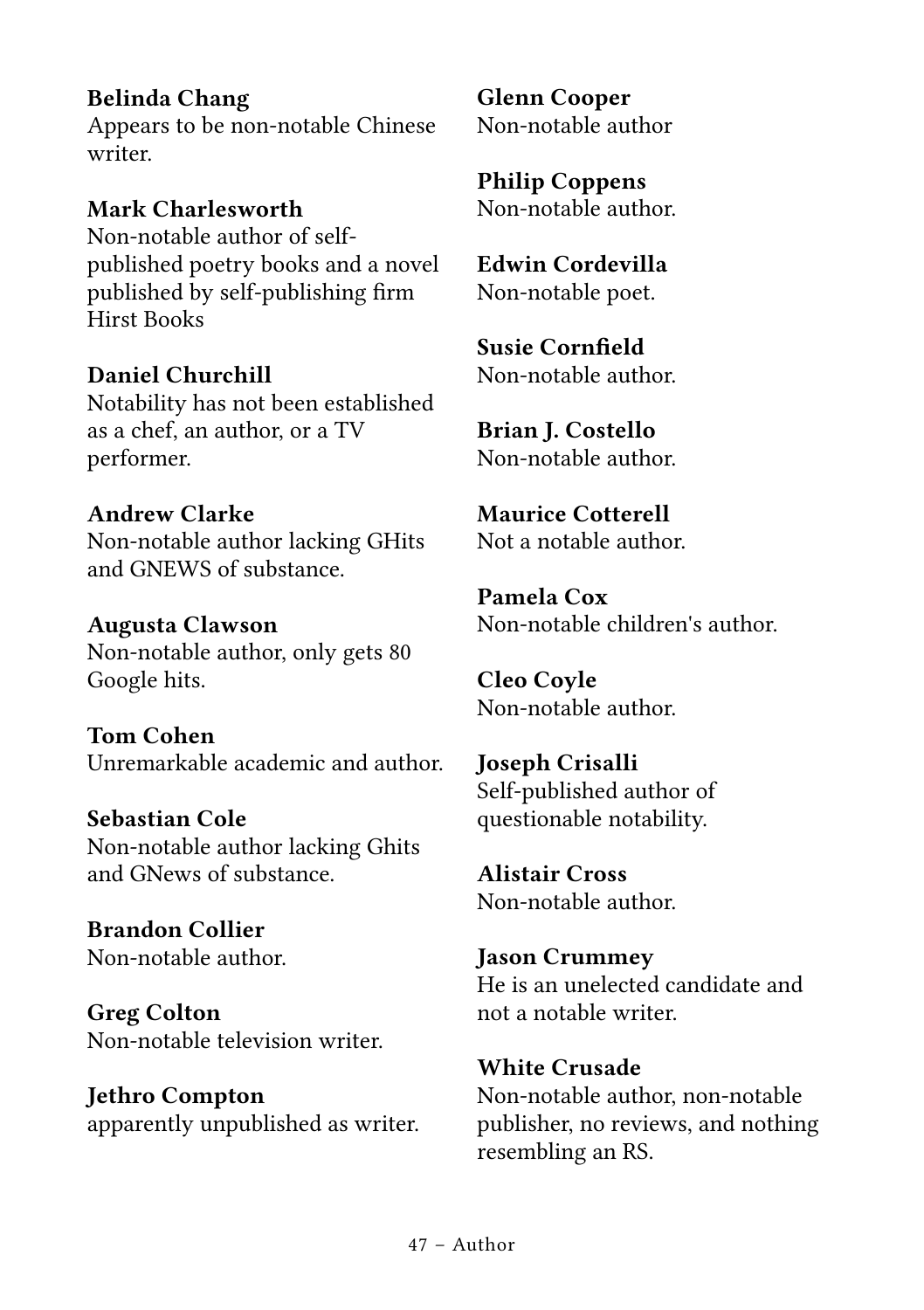Joan Carroll Cruz Non-notable author.

Carrie Cuinn Non-notable author lacking GHits and GNews of substance.

#### Jonathan Culver

Apparently non-notable selfpublished author.

## Daniel Cure

Author whose only work is the self-published book The Road to Inherita[nce], from vanity press Trafford Publishing.

Cuvie Un-notable author.

Vasant Abaji Dahake Non notable poet.

Ellen Kristin Dahl-Pedersen Apparently non-notable author.

Bigyan Darshan A 17-year old Nepali poet and social worker.

Sanjoy Das Non notable poet.

Minakshi Datta Non notable author.

Richard Daughty Non-notable writer. Rainye Day

Does not meet the notability criteria for authors or the general notability criteria.

#### Alexander DeLuca

Non-notable blogger and author of a self-published book.

# Manilal Desai

Non notable writer.

Alain Dizerens

Non-notable author.

#### Joseph Dobrian

Unremarkable feelance writer and unsuccessful fringe mayoral candidate.

# Billie J. Dominick-Cooper

Non-notable poet.

André Douzet A somewhat obscure French author.

# James Downey (Internet

performance artist) Author of two self-published books, neither of which gained much attention.

#### Hasan Draei Not notable writer, author of only one book, which is not notable either.

Zebulon Dread Non notable writer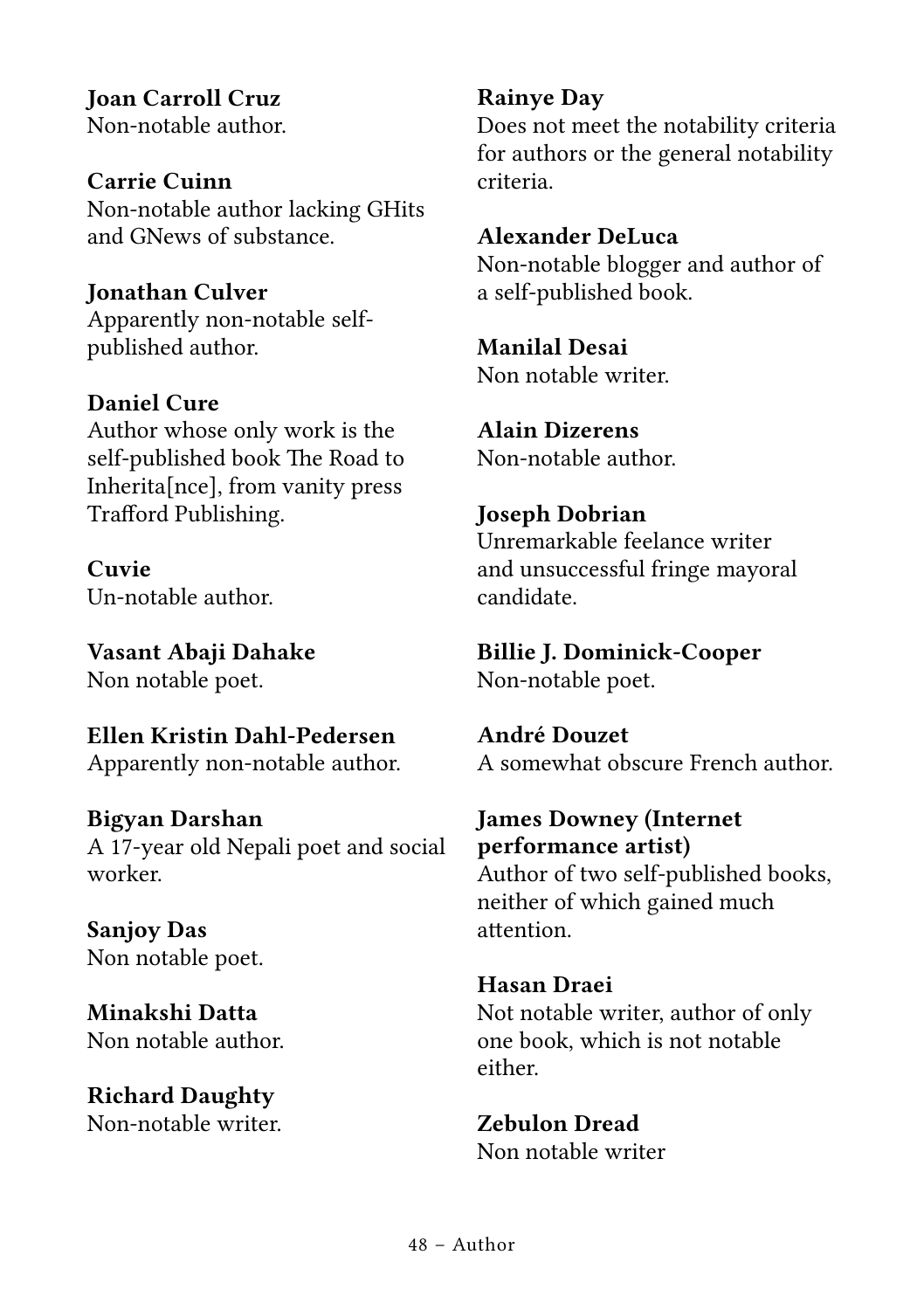Patricia Driscoll (executive) Non notable author: her only actual book was self-published by her foundation when she was president of it.

Lee DuCote Non-notable writer, Salt and burn.

Naomi Duguid not notable author

Richard Easter Simply too marginal a writer.

John Edwards (Technology Writer) Technology writer with no clear notability.

Jannion Steele Elliott Self-published author of some nonnotable books?

Mary Beth Ellis Not a notable author.

Rifat Emin Does not appear to be a notable poet/author.

R. M. Engelhardt Unremarkable local poet from Albany, New York, USA.

Ari Enkin Non-notable rabbi and author and blogger.

Herbie the Erbie Author seems to be barely notable, via Google test

Edward M. Erdelac Non-notable author/filmmaker.

Karl Bjorn Erickson Utterly non-notable writer.

James Fahy Non-notable author.

Daniel Falatko Non-notable author.

Ryan Neil Falcone Author of minor fiction that has been published in magazine.

Marie-Ange Faugérolas Non-notable author.

Ngarto Februana An author of question notability.

Alan Fenton Non-notable author of non-notable fiction books.

Charity Gaye Finnestad Non-notable author.

Jerome FitzGerald Non-notable author.

Tom Fitzgerald Non-notable author.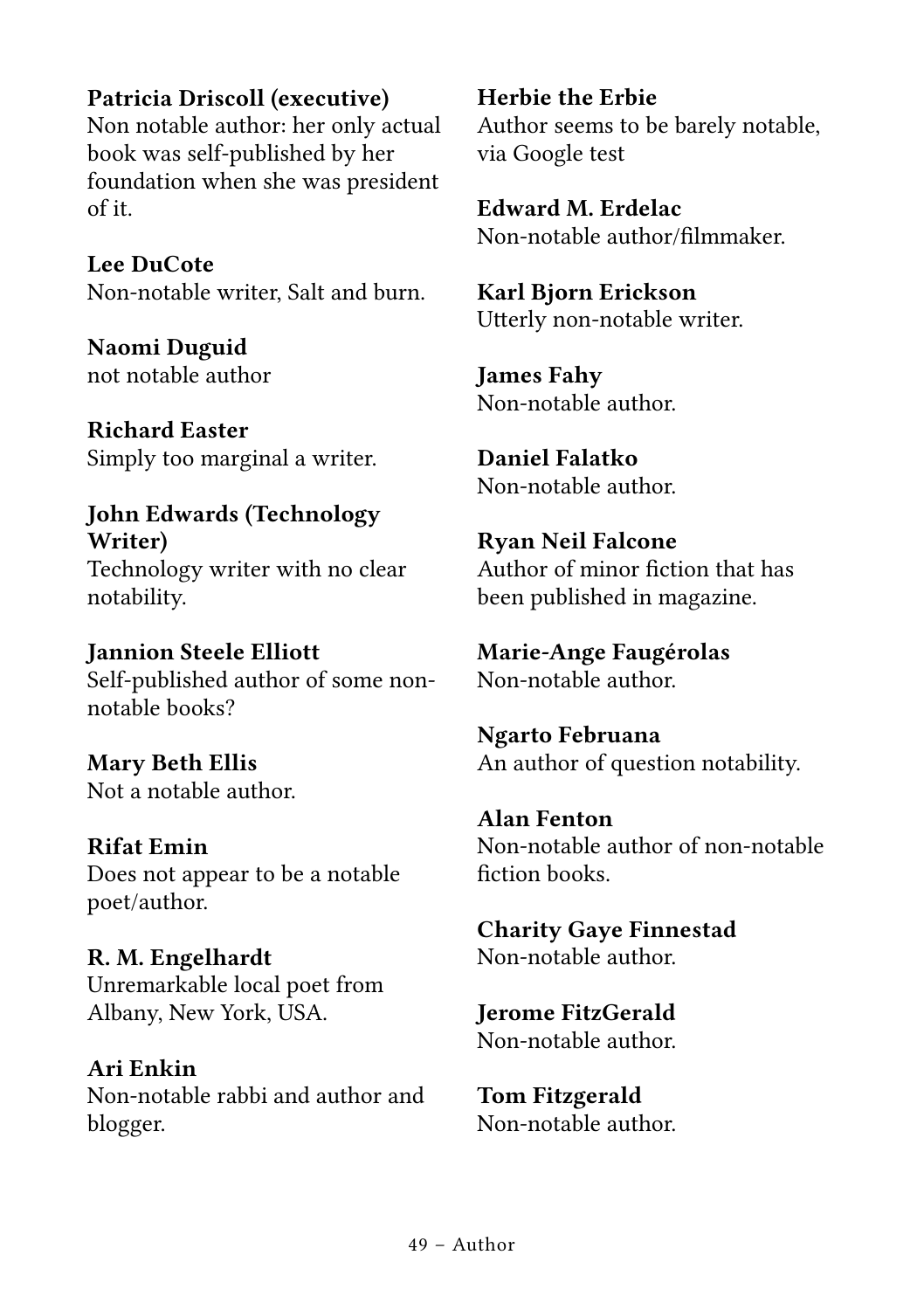Tomas M Fleischmann Self-published/paid-to-publish author of questionable notability.

# Will le Fleming

Author of a single book, which, according to WorldCat, is found in only 34 libraries.

# Giovanna Fletcher

Non notable author.

Chris Flynn Writer lacking notability, just a man doing his job.

Nora Fountain Non-notable author who selfpublishes via Amazon and Smashwords.

Casey Fry Completely non-notable writer.

Graeme Fuller Non-notable author.

John G. Fuller Seems like a non-notable author.

Jonathan Galland Non-notable "health writer".

K. V. Gautam Author of questionable notability.

Frank Gauthier Apparently non-notable author, at least one of whose works is selfpublished.

Debora Geary

The subject appears to be the author of several self published books (Fireweed Publishing) but shows no results in a Google News search.

# D Michelle Gent

Self-published author of questionable notability.

# Michael Gerber (parodist)

Non notable author.

Jane Gibian Non-notable poet.

Edward Anthony Wharton Gill Obscure early 20th century academic and author.

Maurizio Giuliano Non-notable author and UN official.

Yoel Glick non notable author of self published works.

Sheldon Goldfarb Non-notable author.

Joel Goldman Not a particularly notable author.

Slim Goodbuzz Non notable anonymous author.

Henry Gould Not notable poet blogger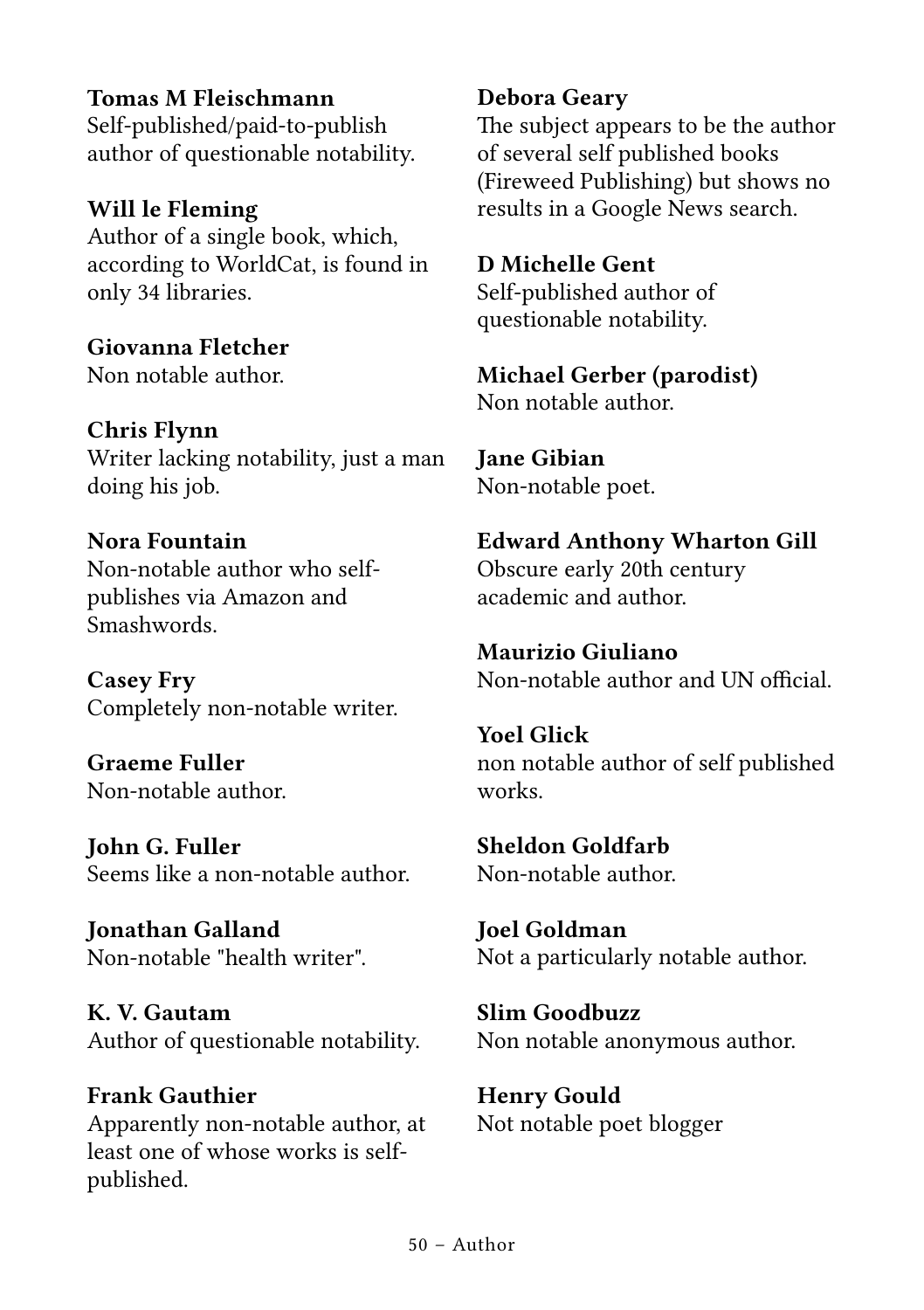Leopoldo Gout Non-notable author.

Joshua Graham Non notable writer.

# Karen Graham (Dietitian)

Being published does not quite mean that that author is neccesarially notable.

Stephen Grasso Non notable, unpublished writer.

Case Greenfield Does not appear to be a notable author.

Emanuel Grigoras Non-notable author.

Chander P. Grover notability questionable/possible author vanity/COI

Wayne Grudem Not a notable author or theologian.

Peadar Ó Guilín Non-notable author of one book...

Gujira Un-notable author

# Eileen P. Gunn

Writer, has published one book that was mentioned in Newsday; does not appear notable.

Gregory Wm. Gunn Apparently non-notable author.

Shubham Gupta The concerned writer has a minor work of short stories.

#### Subodh Gupta (yoga trainer)

Non-notable author/trainer lacking non-trivial support.

#### Rupert Haigh

Non-notable author of legal training books for non-native speakers of English.

Okano Hajime Un-notable author

#### Andy Hamilton

Non notable author, not be confused with comedian and writer of the same name.

Kathryn Hamm Nonnotable author.

Timo Hannay Non-notable science writer/ publisher.

# Bruno Hare

Subject appears to be a non-notable author with only two recent books and zero mentions in the Google News archives.

William Hare Non-notable author.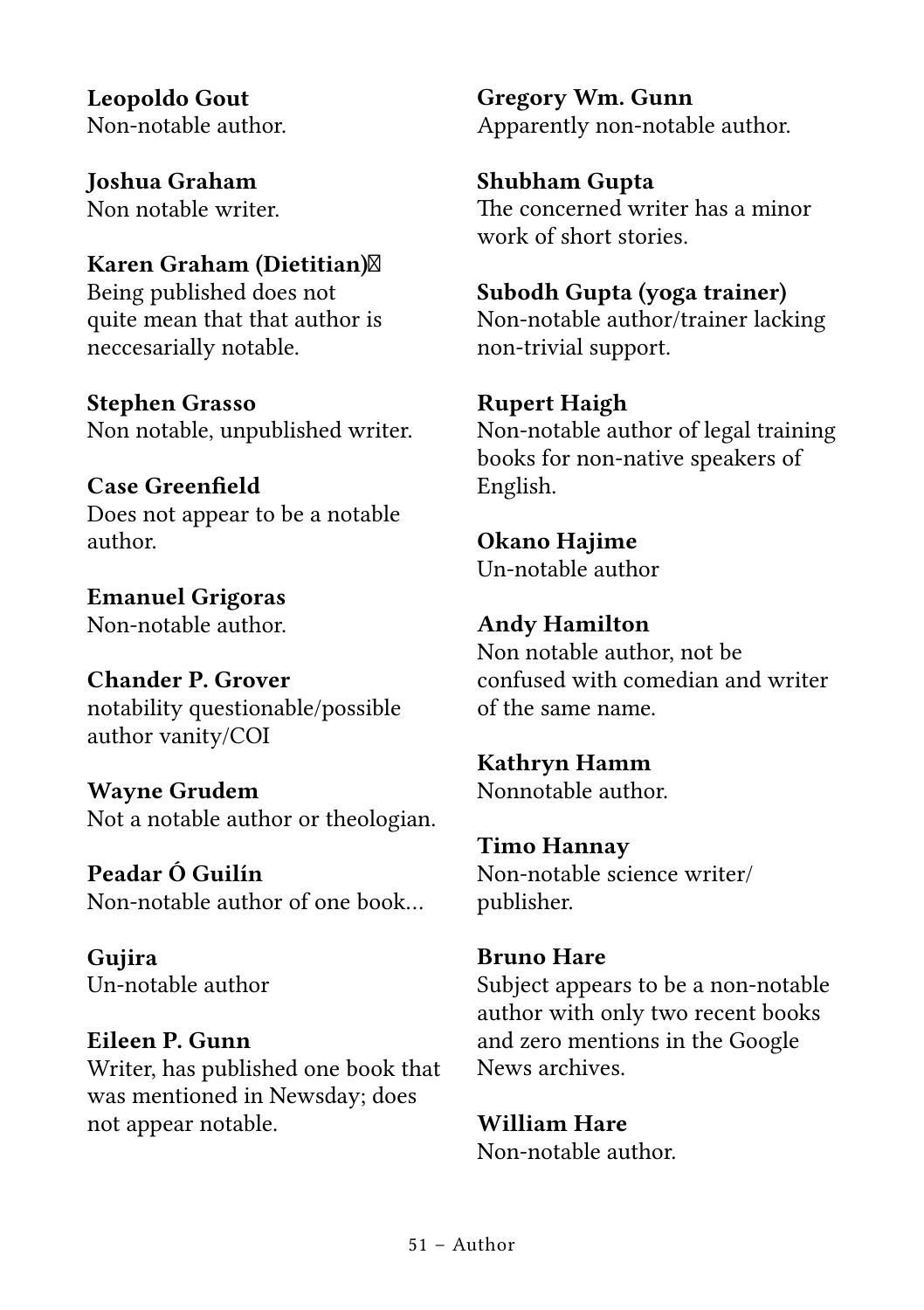# Matthew Joseph Harrington

Non-notable author: sole output appears to be two short stories in the shared-universe anthology Man-Kzin Wars XI

#### Scott L. Harris

Non-notable pastor of local church, former professor, and author.

#### Trudy Harris

Subject appears to be a barely notable author of children's fiction.

#### Lisi Harrison

Unnotable author of a single series of teen books.

Erin Hart Non-notable author.

Harald K. Haugan Non-notable author.

Keith hayes Non notable author.

#### Rebecca Haynes

Being a (senior) university lecturer and author of the odd published work does not equate to notability.

Michael Henson Non-notable author.

Christine Terhune Herrick Unnotable author.

Clifford B. Hicks Non-notable author. Sander Hicks Non-notable author/publisher.

Wayne Hoffman Non-notable author.

#### Lucian Holland

He may be the son, grandson and great-grandson of notable writers, but is there any indication that he himself is notable in any way?

#### Joe E. Holoubek

Non notable author.

#### Sanford Holst

a non-notable author whose books appear to be self-published.

#### Brian Holtz

Unsucessful political candidate, selfpublished author and blogger.

#### Wang Sheng Hong

Non-notable author lacking GHits and GNEWS of substance.

#### Judith Hooper

Not notable beyond being the author of one book.

#### Stephen Horne Appears to be a non-notable writer.

Jason S. Hornsby Author known for two books published by vanity press iUniverse.

Michael Horton Non-notable author.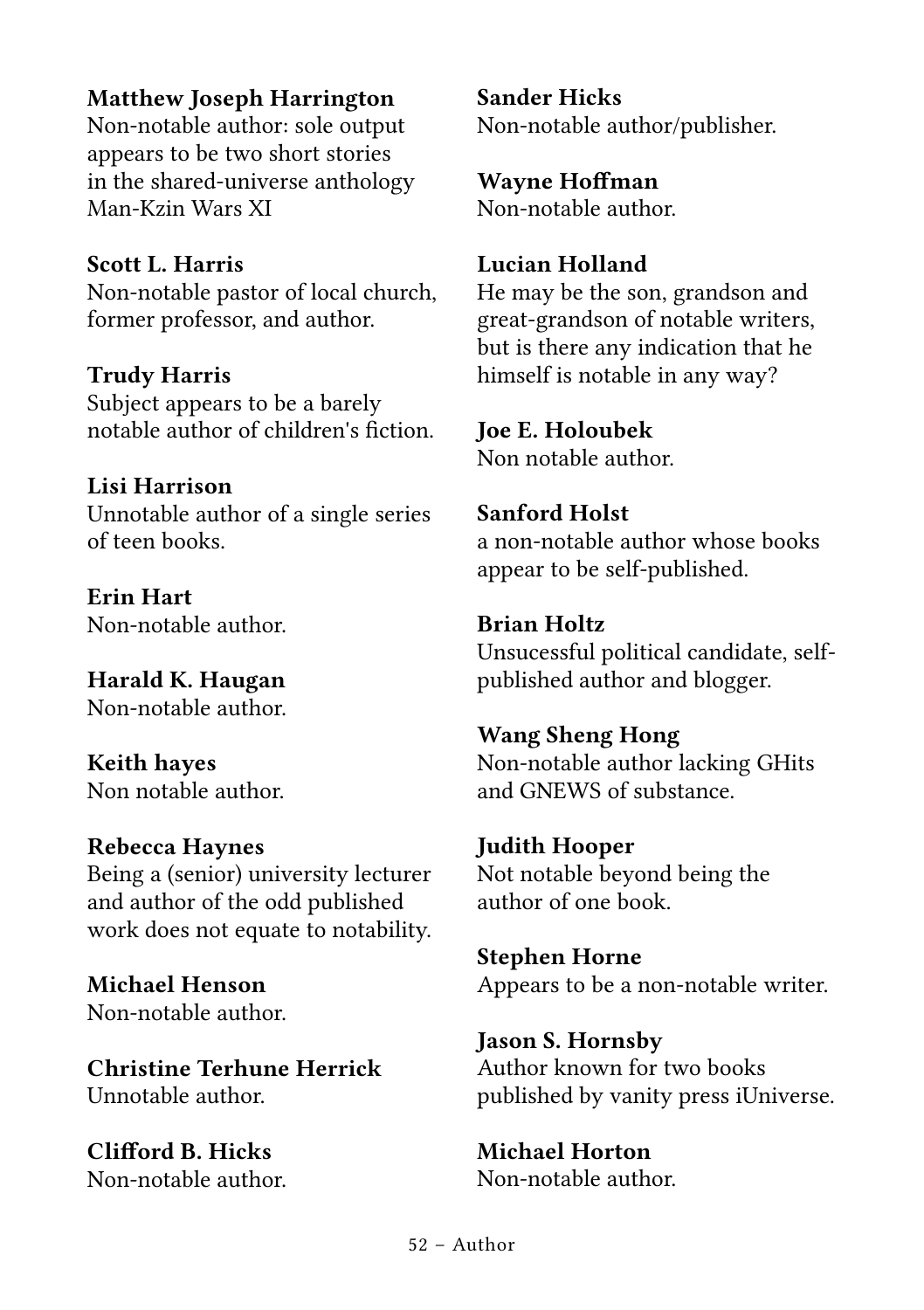A.R. Horvath Non-notable fiction writer.

Chris Howard Non-notable writer who's published a couple of non-notable short stories and one non-notable book.

E.B. Hughes

Writer and film director of dubious notability.

# Hirbod Human

Writer/director of questionable notability.

Jamie Humphreys Not sufficently notable author.

Avalyn Hunter Non-notable author of non-notable books.

Wiesława Hunzvi Non-notable Polish author.

Paula Huston Seems to be a not-particularlynotable author.

Chandra Kant Jaisansaria Non-notable author.

Pete Jedick Non-notable author lacking GHits and GNEWS of substance to support notability.

David John Jeffery Author of unclear notability. Edna Jeffrey Non-notable businessperson and author of a non-notable novel

Liam Jennings Sefl-published author and book, lacks notability

Christian Jensen (poet) Non notable, unpublished writer.

Dizzle, Jim Non-notable self-published author

Abby Johnson (activist) Non-notable author of non-notable

book.

Michael Jones Not a notable writer.

Shinozuka Jouji Un-notable author

Derrick Judson Author of one book to be printed in 2008 with no specified publisher?

Anatoly Borisovich Jurkin Not notable author.

Carrie Kabak Non-notable author.

Anil P. Kaveendra Non-notable poet.

Sarah Kay Unnotable young poet.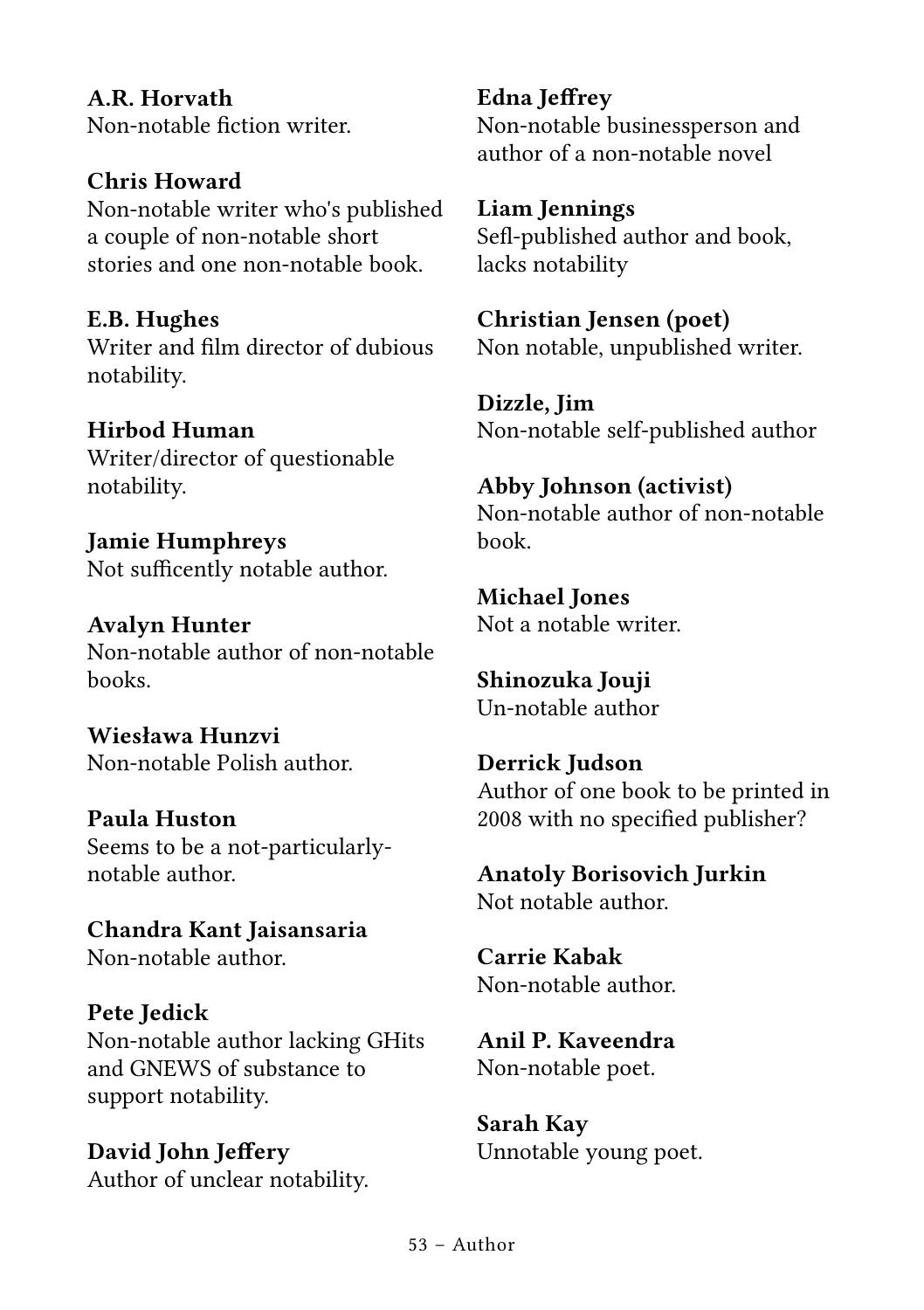# BML Hillen Keene

Non-notable author.

N.M. Kelby Non-notable writer.

# Raymond Kertezc

Kertezc is not a real person, but is a fake poet as part of a control question on a certain psychology test.

#### Oren Kessler

Non-notable writer lacking nontrivial support.

Sachin Ketkar The subject is a non notable author.

Vinita Kinra non notable author.

Selena Kitt Non-notable author.

E.a. koetting Author of questionable notability.

#### John Konrad

Konrad is described as an author, but his only book does not appear to have been commercially (or critically) successful.

M. Pat Korb Non-notable therapist and author.

Donna Kossy Non-notable book author.

#### Marton Kovacs

Apparently non notable author and advisor.

#### Jeff Koyen

Not a notable freelance writer and has no books either.

# Anton Robert Krueger

Minor writer, did not win a major award or establish lasting contribution to field.

## Myoma Myint Kywe

A Burmese author of questionable notability.

## David Lagana

nn writer for WWE wrestling programs.

#### Kayla Ann Lambert Nonnotable author.

# Amy Lane

Non-notable writer who has paid notorious vanity-press iUniverse to print four non-notable books.

Connie Lapallo Non notable author.

# Jean Laroche

French poet, published a dozen books but it's not clear what their notability is.

#### Mark Lawrence Non-notable author lacking ghits and gnews of substance.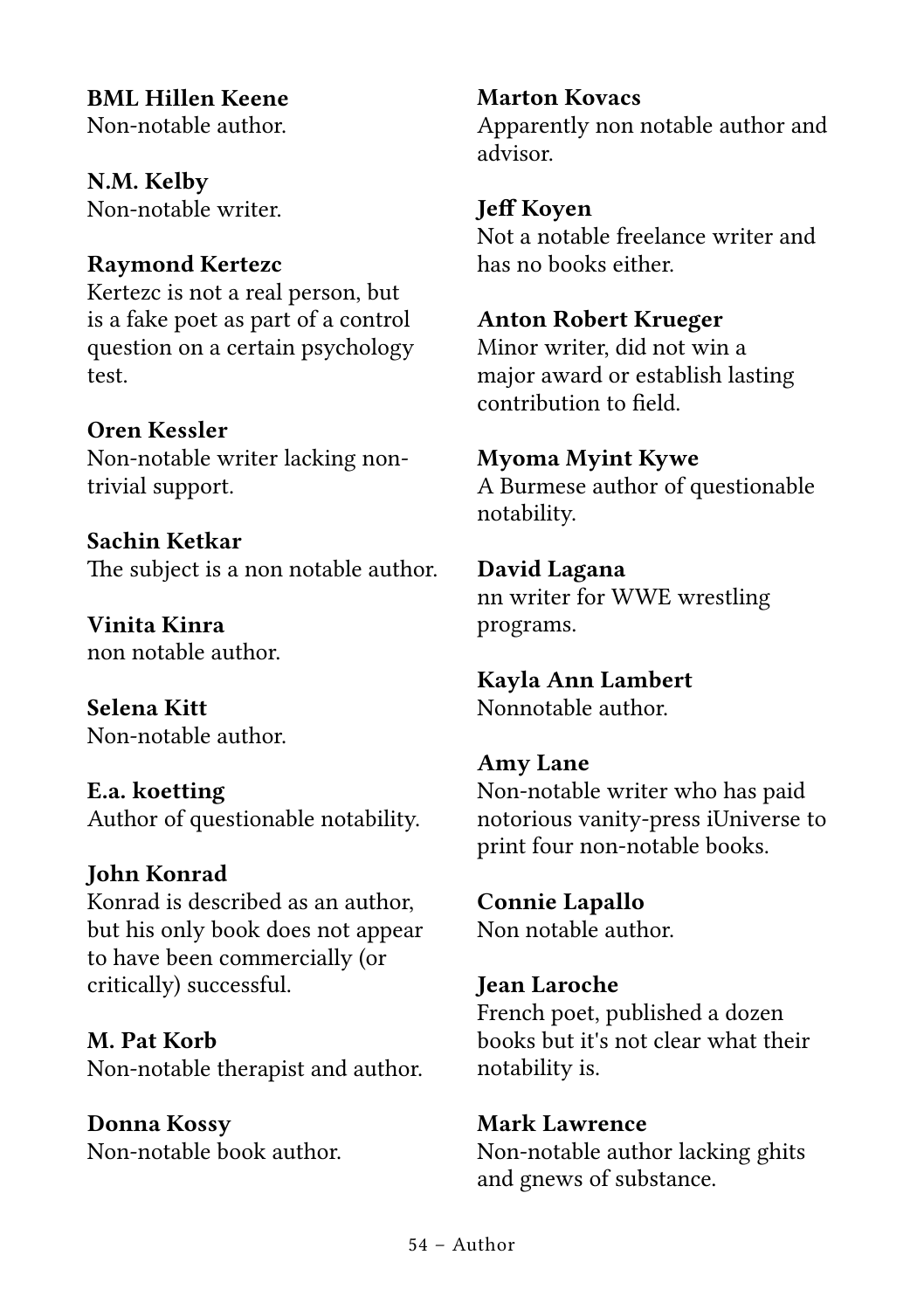Alan Lawson Completely non-notable author.

Christopher Leadem Non-notable author; all his works appear to have been self-published.

Anna Leahy Non-notable writer.

#### Angela LeBlanc

Supposedly a published author, but a google search for her name didn't turn up with anything.

#### Adrien leduc

Self-published author with no indications of notability.

#### J. M. Lee

Being an author of a few sci-fi novels does not establish notability.

Ekram Ahmed Lelin Non-notable poet.

#### Laura Lemay

Non-notable writer of computer books.

#### Sue Lenier

Poet who has garnered almost no media attention, yet is "superior to Shakespeare", "better than Ted Hughes", and "a much bigger thing than Sylvia Plath".

Jonell Lennon Non-notable TV writer. M G Leonard As yet unpublished children's author.

Josh Levs Non notable author.

Frontier Lift Author does not establish notability.

Ryn Lilley non-notable author.

Diane Lockward Non-notable poet.

Bent Lorentzen Not a notable Danish author.

Christopher Lotito non-notable self-published author.

Jess Lourey Non-notable author.

Ulli lust Webcomic author of dubious notability.

Jon Lyndon Non-notable author of selfpublished online poems and stories.

Bonnie Lyons Non-notable writer and professor.

S. J. Maas Non-notable author.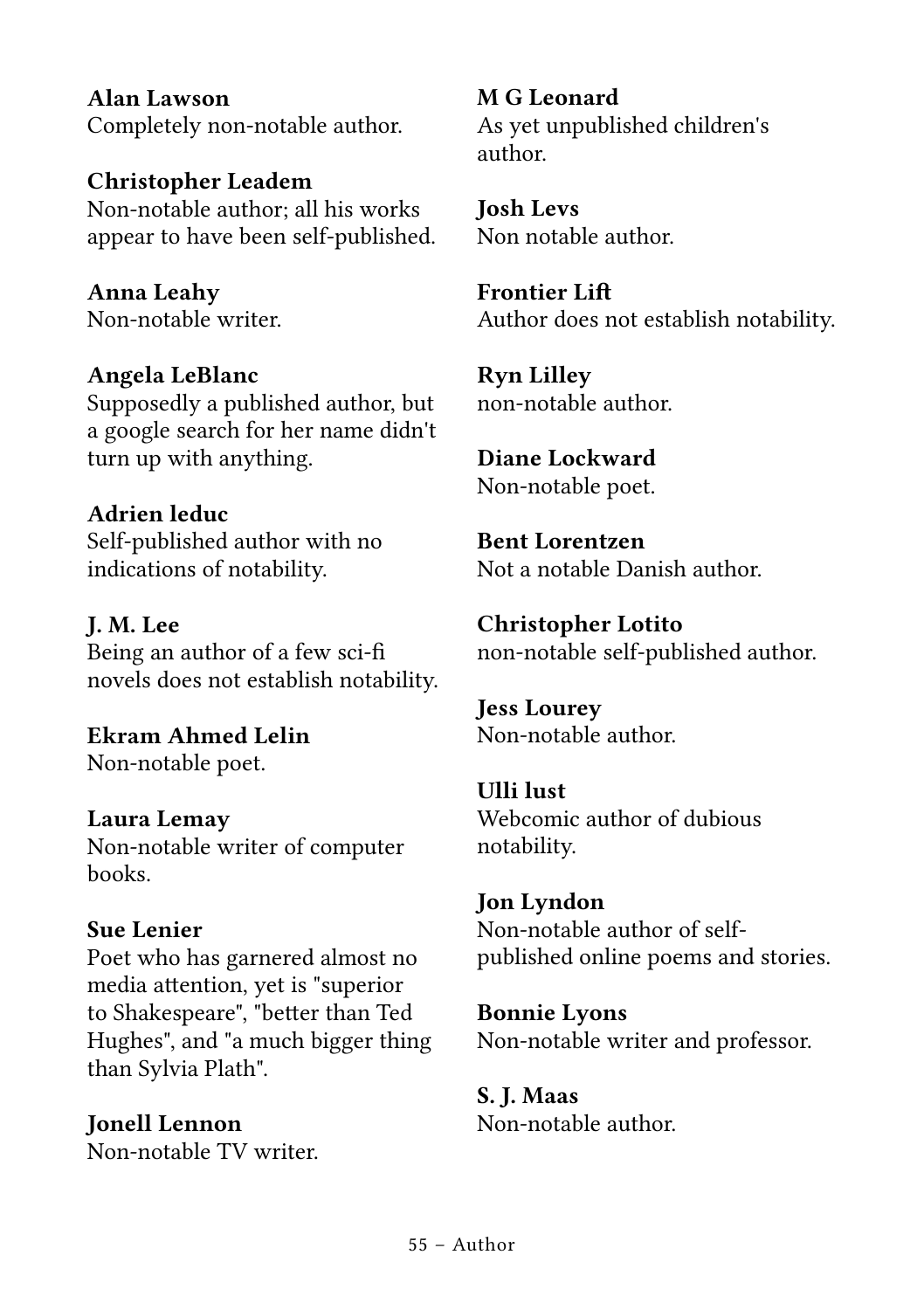Marianne Macdonald Unremarkable children's and mystery author.

## Will MacKinley

A self-published author (see publisher details at amazon: and the publisher's website who is insufficiently notable)

Ghani Mahdi Non-notable Algerian writer.

Mozid Mahmud the poet has no notability.

Edward F. Malkowski Non-notable author.

William Morrison "The Bard of Mallusk" Non-notable poet.

Virginia Marangell Nonnotable author.

April Alisa Marquette Non-notable author.

April Masini Author of non-notable website and books.

#### Darrin J Mason

Non-notable author whose one novel to date was published by a vanity publisher.

#### Peter D Matthews

Non-notable fringe author known for having recently proposed yet another hypothesis for the Shakespeare authorship question.

#### Anna Jean Mayhew

non-notable writer.

# Glenna Maynard

Unnotable author.

# Eva McCall

Non-notable author.

Kevin McColley Not notable as an author.

# George McCoy

Non-notable author of a guide to "massage parlours" (i.e. brothels) in the UK.

Jenn McCreary Non notable poet.

#### George Wallace Mcdonald

Author shows no inclination to respond to the need to establish notability.

# Bella McFarland

Non-notable author lacking any GNEWS and with no GHITS of substance.

C. Matthew McMahon Non-notable author/web designer.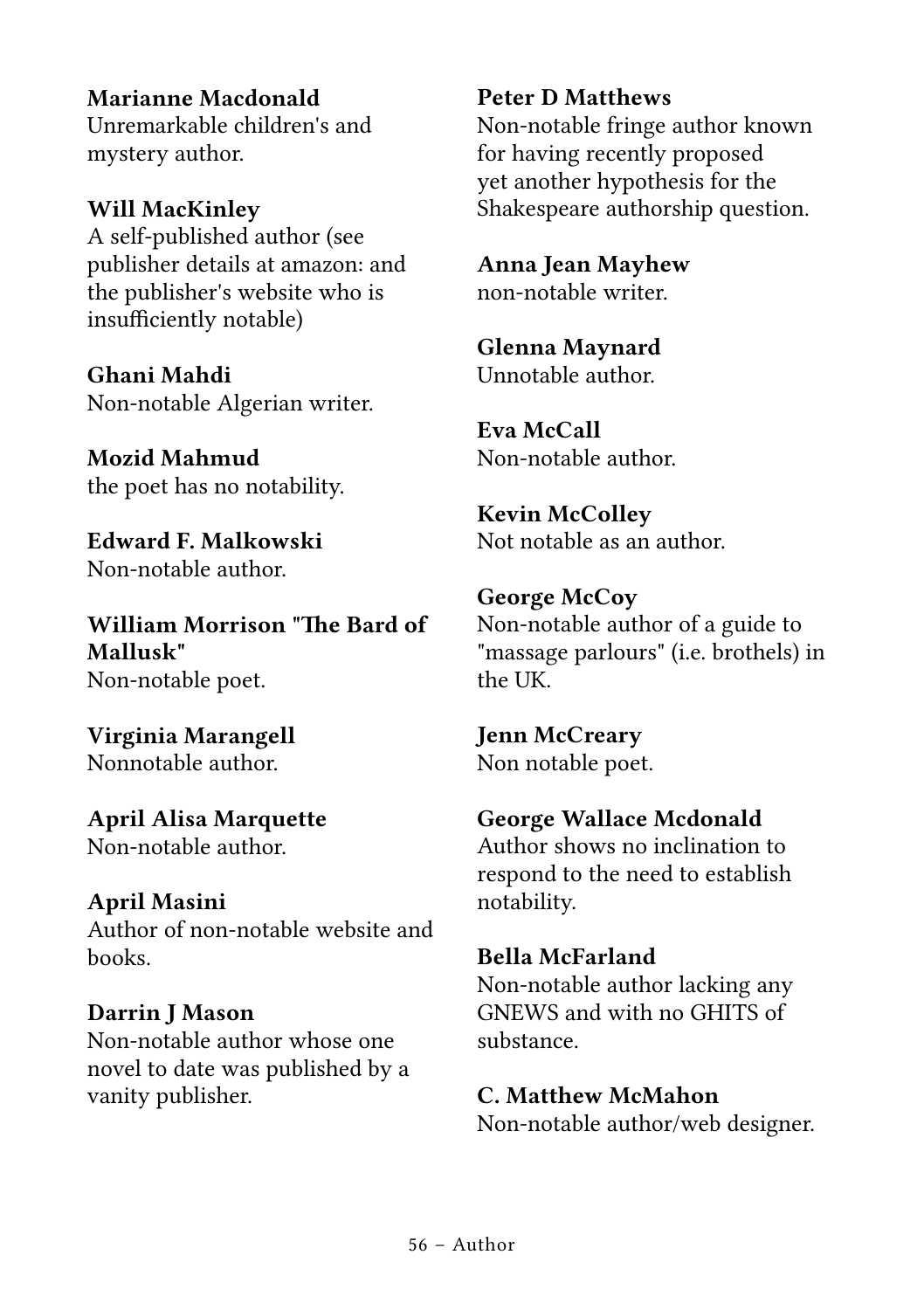# Miles McMullan Does not appear to be a notable author.

Suzanne McQueen Non-notable entrepreneur and author.

# Mease

Non-notable author of a book published by a vanity press.

# Joseph William Bailey Hardman Medford

Non-notable author who's only book was on his family history.

Elizabeth Medina Minor writer and translator.

Lynn Messina Non-notable author.

Marissa Meyer

Unknown author, first book just released.

Mimori Non-notable minor writer.

Gan Yao Ming Non-notable author lacking GHits and GNEWS of substance.

Nabi Misdaq Not a notable author.

Bibhuprasad Mohapatra Non-notable author.

Carter Monroe Apparently non-notable author.

Rima Morrell May not meet the inclusion criteria for academics or authors.

Richard Moss non-notable new age writer, referenced only to his own website.

Albert Mudrian Non-notable author.

Gabriella Gutiérrez y Muhs Dubious notability as an author.

Anupam Mukhopadhyay Non-notable poet.

Martin Musatov Non-notable screen writer.

Nazar Mohammad Mutmaeen writer of unpublished books, appears to be non-notable anyway

Vihang Naik Non notable poet.

# Chandran Nair (entrepreneur)

author of one not very important book, which won an award from an online magazine of no particular authority.

Sarah Neumann eBook author (possibly selfpublished) of questionable notability.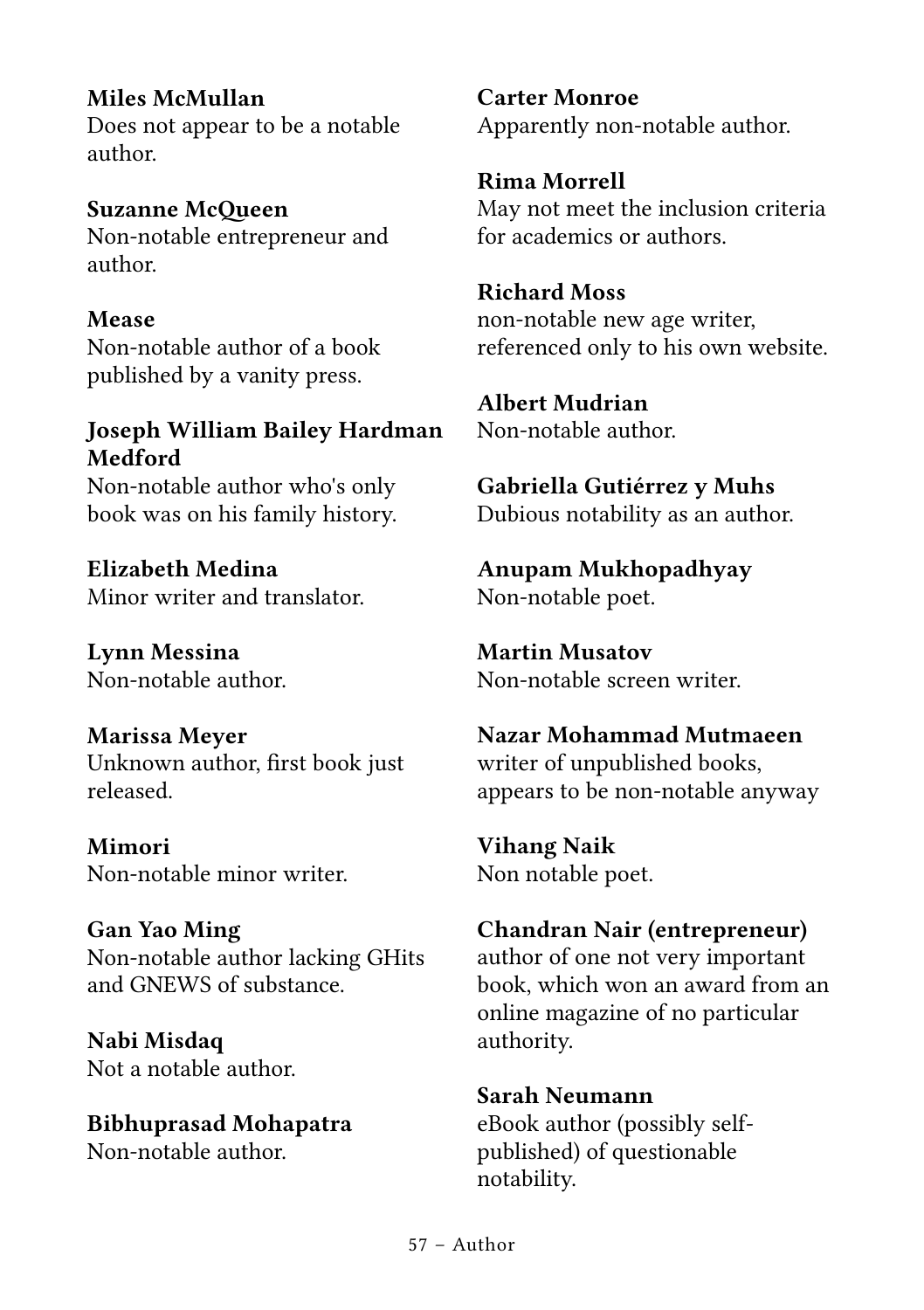Jon K. Newton non-notable author.

Janna Nickerson Non-notable writer.

Louis van Niekerk NN poet.

Robin P. Nolet Non-notable author

Nick Noonan Non-notable local author.

Barrie North Non-notable author of technical manuals.

Justin D. Nutt Non-notable author.

Lise Nørgaard Non-notable writer, no awards or lasting impact of work.

Sean O'Connor Non-notable writer/poet.

David Ohle Non-notable writer lacking nontrivial support.

Antony Oldknow Non-notable writer.

Suzanne Marie Olsson A self-published author who believes Jesus is buried in Kashmir. Chidi Anthony Opara Apparently self-published internet poet.

Bruno Osimo Non-notable writer.

Jessica Pan Non notable author.

Bhau Panchbhai Non notable poet.

Ayushma Pandey Non-notable writer.

Sharon Pearson Not notable as an author.

Hayford Peirce Non-notable author.

Dale Pendell Non-notable fringe author and poet.

Al Bermudez Pereira Non-notable author lacking GHits of substance and with no GNEWS.

Janet, Perkins NN, self-published author, host of local, self-produced CATV show

Freddie Lee Peterkin Non-notable musician and author.

Barry Peters Unremarkable author and teacher.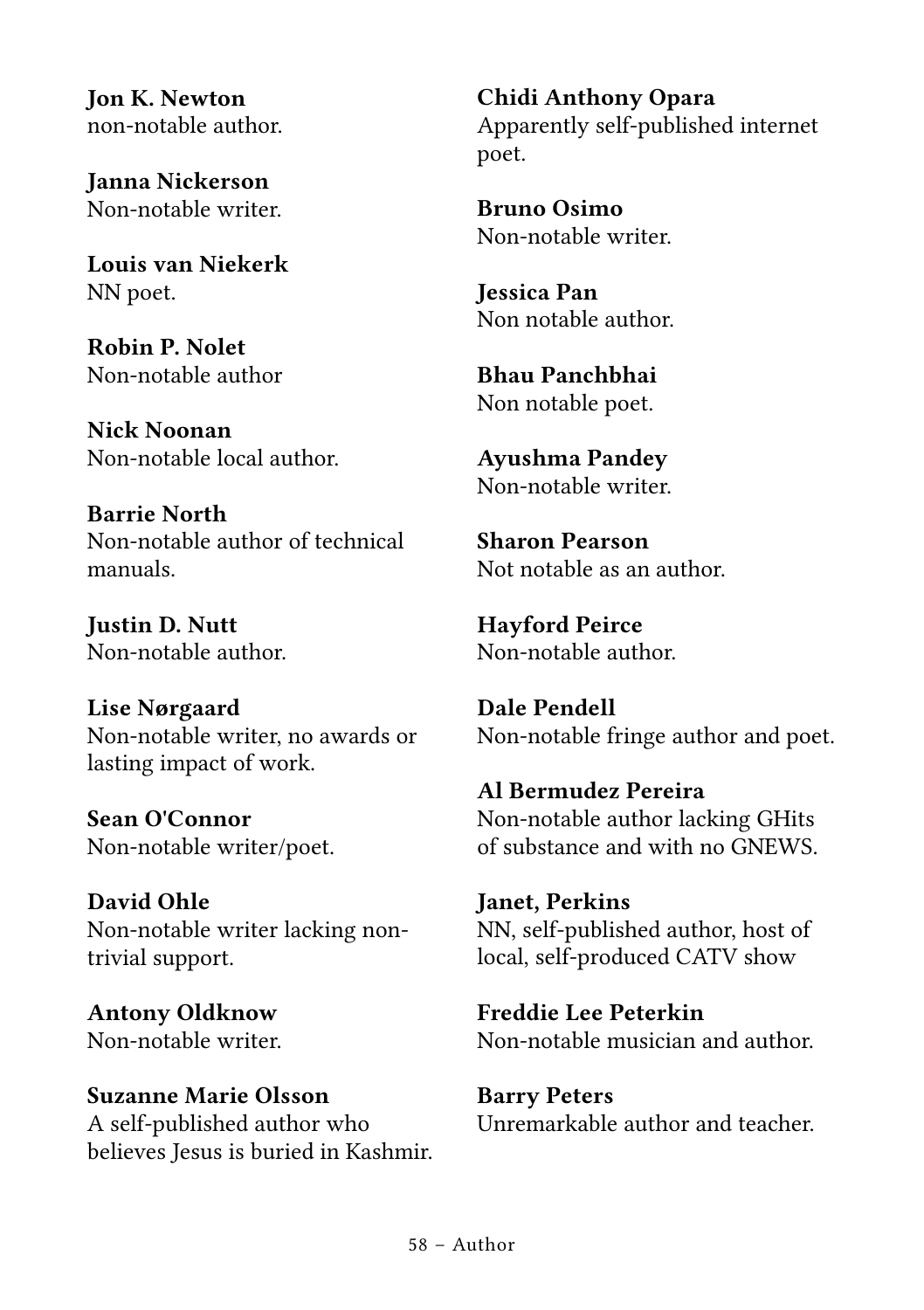#### David Peterson

Internet writer with no indication of notability.

# Vanessa Van Petten

Author with one self-published book (the publisher iUniverse describes itself as "Self Publishing Company").

# Edward Pinkowski

Appear to be non-notable writer.

# Alan Pipes

non notable writer, mentioned once in Daily Telegraph for collecting unusual cycle lanes, web master of a channel 4 tv programme's website and managing editor of a CAD magazine in the last 70' s...

William Pitcock Non notable software author.

Soth Polin Non-notable Cambodian writer.

Rolf Potts Minor writer.

Thomm Quackenbush Unremarkable e-book author.

Justin Quarry Non-notable writer.

Maura Quint NN notable writer. Praveen Crypty R Non-notable author.

# Pankaj Rag

Non Notable author and mid level civil servant

# Roger Rawlings

Non-notable author.

# Michelle Reale

Not notable either as a poet or a librarian.

# Raphaël Reclus

Possibly non-notable author.

# Skyler Reep

Non-notable self-improvement author.

#### Suzanna Reeves Non-notable author/singer lacking non-trivial support.

# Christian Rehm Clearly not a notable author or politician.

# Factions: Revenge of the Reich

No mention after a google search of title, only a few in passing mention of author.

# Stewart Reuben

A mere chess organizer and author of some books on poker nobody bought.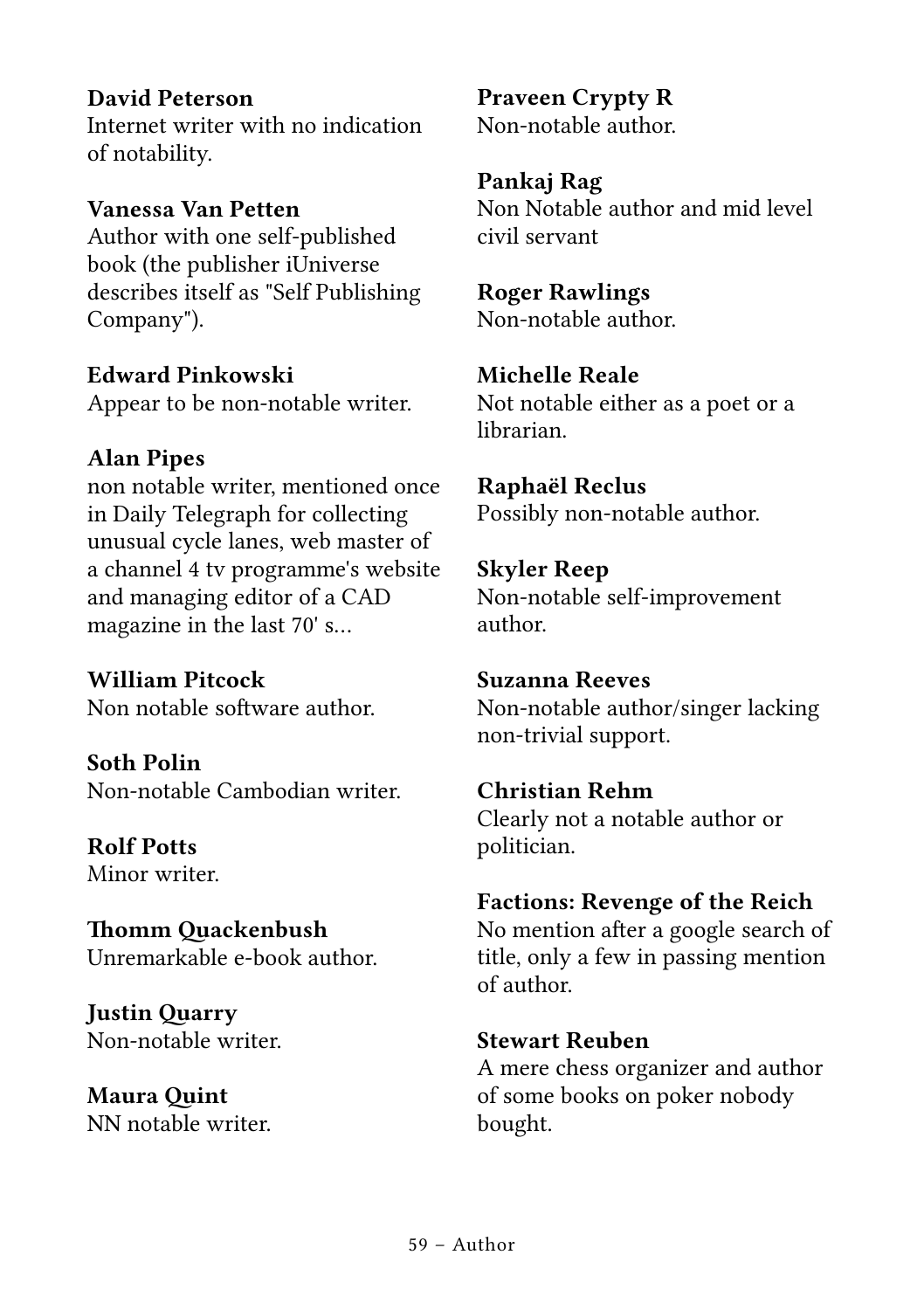Marilyn Reynolds Non-notable author.

D.C. Rhind Non-notable author.

Robert T. Rhode Non-notable author.

Dan Richardson Non-notable author.

# Jason Rider

Apparently non-notable author whose books are published through vanity press PublishAmerica.

Chris Riseley Non-notable comic author.

Ahsaan Rizvi Not a notable author.

Katharine "Kat" Bear-Diemer Robinson Very minor author and tv-producer.

KEVIN ROLLE Only ghits for Kevin D. Rolle is a comedy/comic strip writer; unverifiable, non-notable.

Nick Rosen Non-notable author.

# Meryl Runion

Non-notable author lacking GHits and GNEWS of substance.

Marie Rutkoski Non notable author

Carrie Ryan Non-notable author whose first book has yet to be published.

Matthew J. Sadler Non-notable poet.

Jostein Saether Not notable, obscure writer.

Kunwar Mohinder Singh Bedi Sahar Non-notable poet.

Mayu Sakai Unnotable manga author.

Jim Salmon Non-notable author.

Leslie Lee Sanders Apparently non-notable author who has published three books through vanity press.

Greg M. Sarwa Non-notable author.

Willis Schalliol He's a vet and an author, but apparently a non-notable one.

Terry D. Scheerer Science-fiction writer of doubtful notability.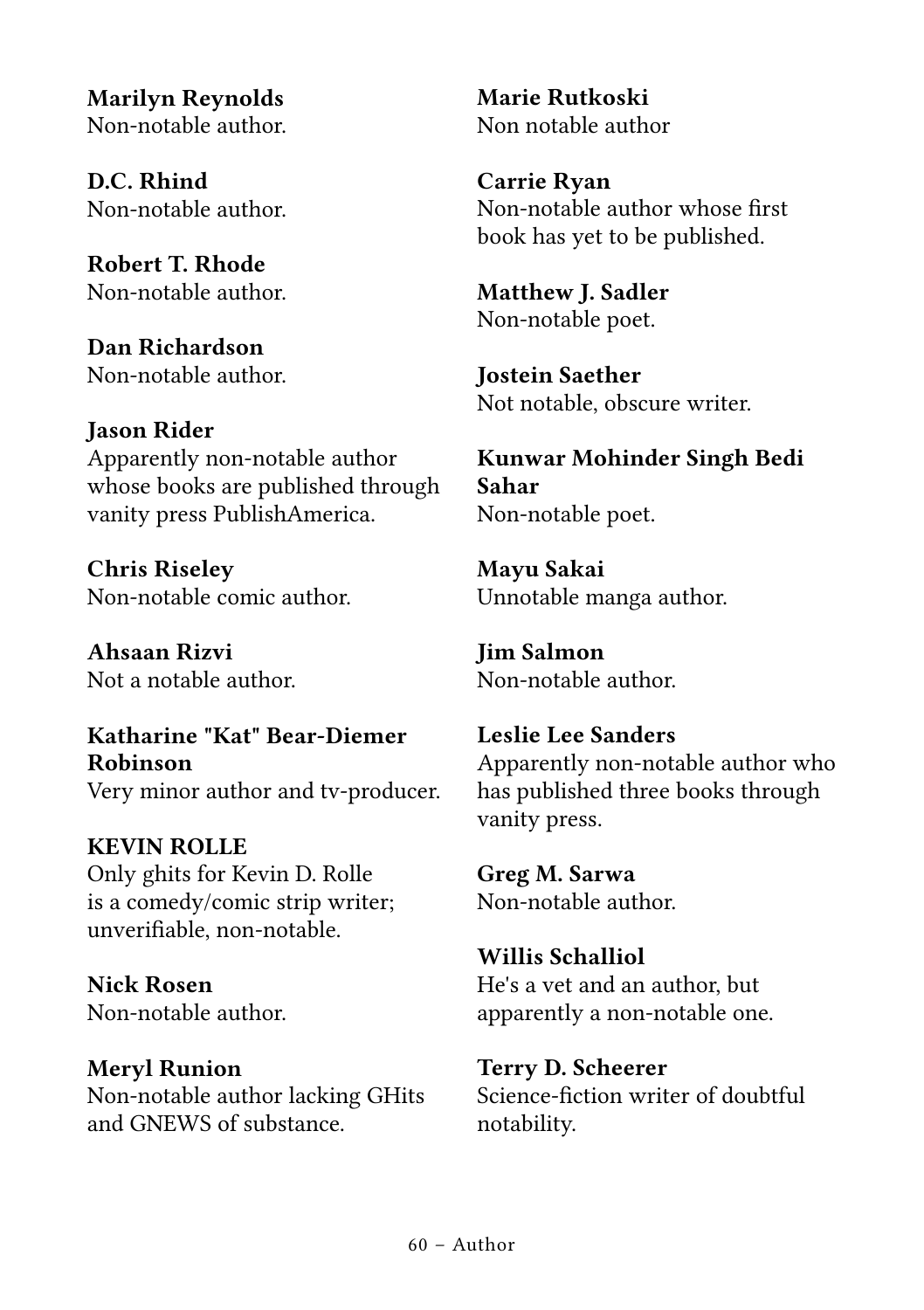## Don Schlesinger

Author of a single gaming book and website.

Michael Segedy Non-notable writer.

Arunabha Sengupta Non notable author.

# Ahmad Shafaat

The author appears to be neither notable as a mathematician nor as an Islamic scholar.

# Hafiz Muhammad Shariq

Non-notable author.

#### Aiden Shaw

Apparently non-notable author/ model.

#### Durk Simmons

Non-notable writer whose only book was published by vanity press AuthorHouse.

Harold L. Sirkin Non-notable consultant and author.

Robert Morning Sky Non-notable UFOlogist and author.

Angela Slatter Non-notable author lacking GHits and GNEWS of substance.

# Miriam Slozberg

Non notable author - - the books have no library holdings at all in

Worldcat and appear to be self published.

#### Robert F. Smallwood

Writer whose books are all out from notorious vanity press BookSurge.

#### Ashley Smith (journalist)

Non-notable writer and political organizer.

#### Jessica Smith

Nonnotable young selfpublished poet.

# Adam M. Snow

Non-notable poet.

#### Raji Sohal

Unremarkable freelance writer/ stylist.

#### Andrew Spear

Non notable author of 3 nonnotable books, in the adjacent nominations.

#### Jane Speed Non-notable radio writer.

#### Anna Joy Springer

Non notable author; A/c worldcat, her first book is in only 13 libraries, her second in only 2.

Meaburn Staniland unimportant author.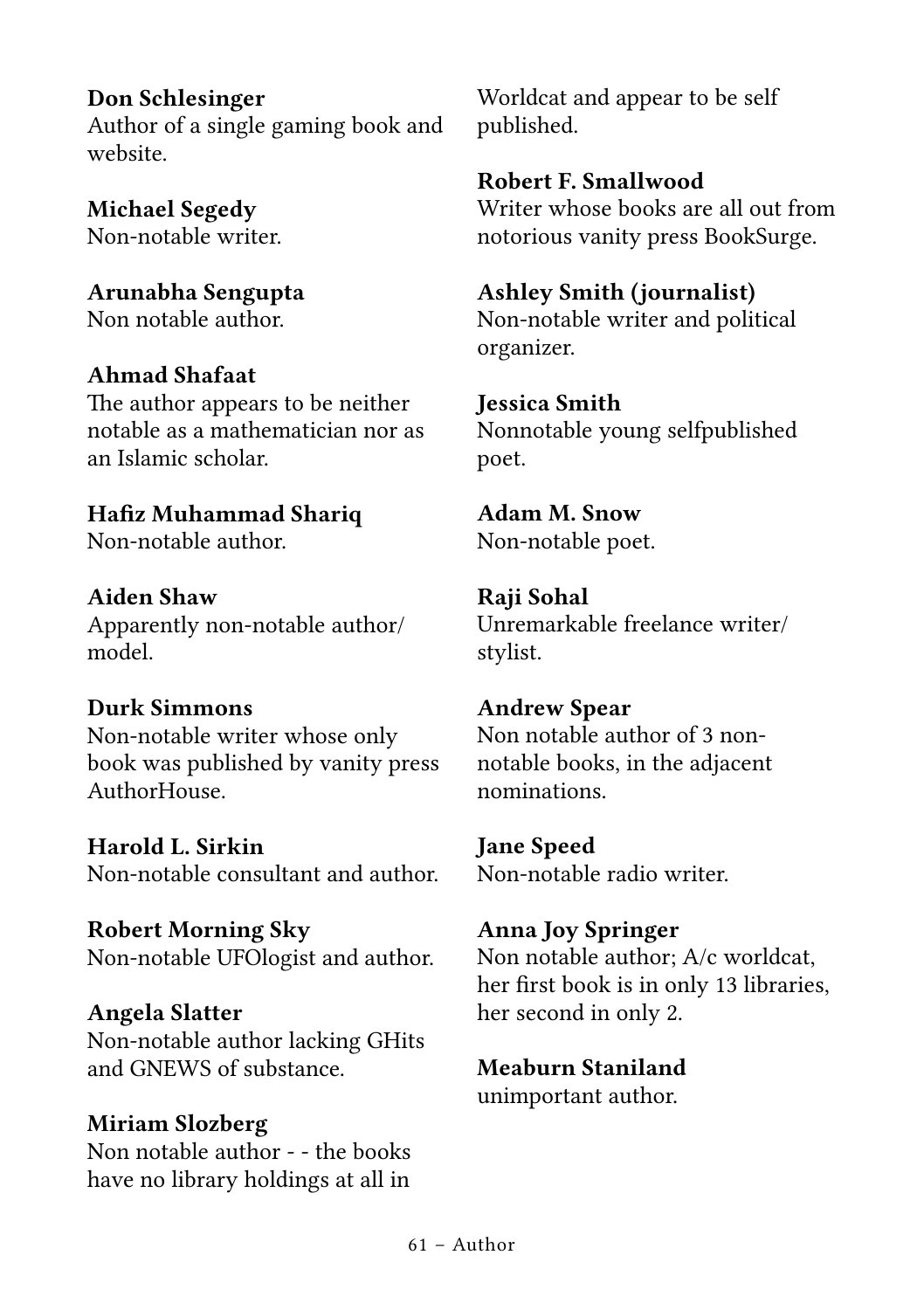# Rudolph Frederick Stapelberg

Non-notable author of technical books.

R.H. Stavis Non-notable author.

Graziano Stefanelli Non-notable author of one novel.

Aron Steinke Self-published author.

## Darren Stephens

Non-notable self published author lacking GHITS and GHITS of substance.

# Sam Stephenson

Sam Stephenson seems to be a minor writer.

Benjamin Sternick An "author" who has not been published.

Samantha Stewart Un-notable author.

Edo Stojčić A minor journalist and writer.

Brett Edward Stout Non-notable author, his work is self-published.

Paul M. Strickler Non-notable author. Kenneth Arthur Stroud Non-notable author.

Øyvind Strømmen The author is not himself notable.

#### Clifford Allan Sullivan

Self published author/independent filmmaker of questionable notability.

## Mark I. Sutherland

Sutherland is, to be sure, a published author, but there is no indication that he is notable as an author.

#### Mark Sutherland

Non-notable author lacking nontrivial support.

#### Haryono Suyono

Non notable speech writer, website no longer exists

Julia Suzuki Apparently non-notable author.

Hannibal Tabu Non-notable writer.

Clay Tarver Not notable as a guitarist or writer.

# Manuel Romero Mier y Terán Non-notable author (less than 10 hits on Google search)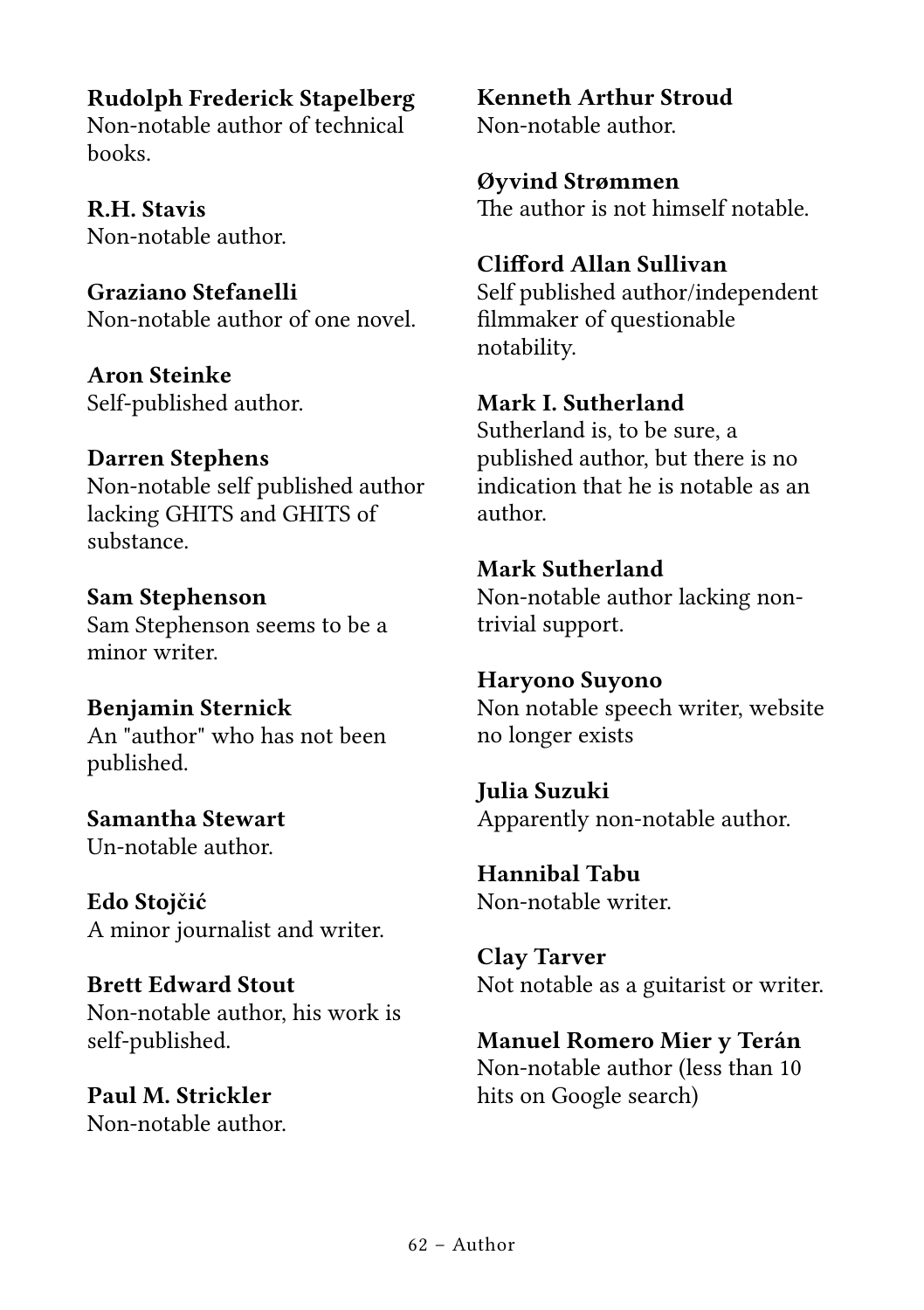# Dick Teresi

Non-notable author; attempting to piggyback on the fact that he ghostwrote or co-wrote a book with a notable scientist.

Edward Payson Terhune

Unnotable pastor and author.

Meg Thomann A writer, editor not in any news.

David N. Thomas Non-notable author of non-notable books.

## Duerre thomas

Nonnotable author/preacher, appears to be self-promotional.

Caroline H Thompson Non-notable fringe science author.

Nathan Thoms Author with one self-published book based on own thesis.

Jonty Tiplady Non-notable poet.

Paul Tomkins There's no debating he's a writer, but he is simply not notable.

EJ Topping Non-notable author lacking GHits and GNEWS of substance.

# Troy Townsin

Non-notable author of non-notable books.

#### Rosemary Winters Tracey

Poet, with one self published work in amazon, & nothing on worldcat.

Jack travers

Non-notable teacher and author.

# William S. Tribell

Non-notable up-and-coming minor poet.

Michael Trice NN author.

# Lynne Triplett

Non-notable comic book author lacking ghits and Gnews of substance.

Lars R. Trodson Non notable author.

Seth Tucker Non-notable author.

Joe Turman Non-notable author with zero GNEWS and no GHits of substance to support notability.

Susan Tuttle Non-notable teacher and writer.

Harilal Upadhyay Seemingly NN author.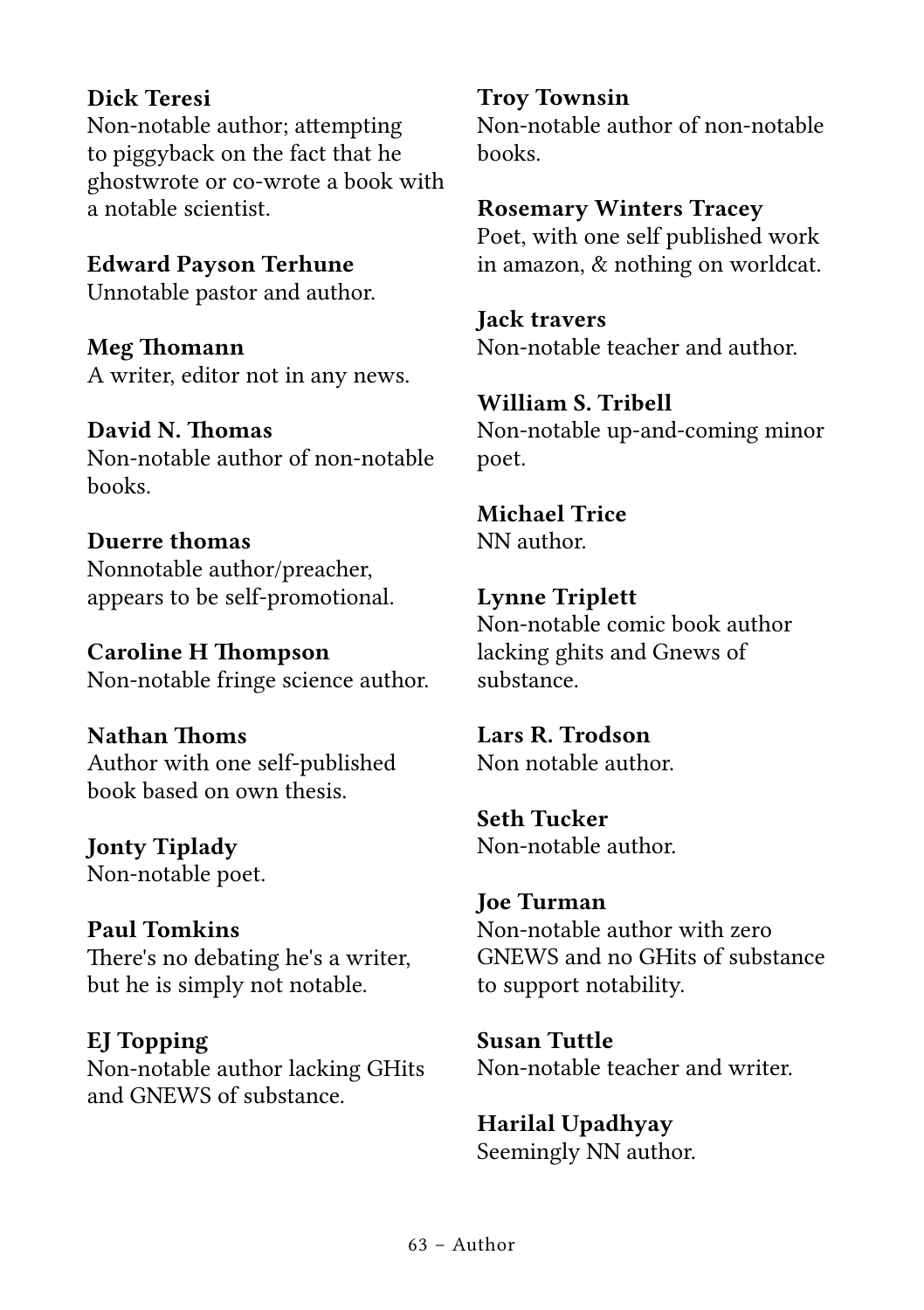# Akinobu Uraka

Non-notable author known for only one work.

Ardashir Vakil Low notability author.

Mike Vance A supposed poet whose existence is unverifiable.

Thomas L. Vaultonburg Self-published writer of questionable notability.

# Lee Vayle

Not a notable author in that he wrote a hagiography of William M. Branham.

Kyle Veazey Doesn't seem to be a notable writer.

Kelly Velayas Non-notable author.

Anthony Venn-Brown Non-notable author.

Pablo Villaça Non-notable writer.

Sri Vishwanath Non-notable author lacking ghits and Gnews.

Adrian Volts Non-notable author of seemingly non-published work.

Norb Vonnegut Non-notable blogger and author of a single novel.

Traeonna Wagener Non-notable occult author, only one minor book published.

Hilary Wagner Non-notable author.

# Lars Walker

There's no indication that Walker meets the standards of notability for authors.

David Walks-As-Bear Non-notable author.

Shanxing Wang Another non-notable poet.

Dustin Warburton Apparent self-published author of questionable notability.

Iris Wedgwood Non-notable writer who apparently was part of the British aristocracy.

Clara Louisa Wells Non-notable author.

Robison Wells Mormon author with some books published on a tiny Mormon-only press, so tiny that Amazon.com and other booksellers do not carry any of its titles.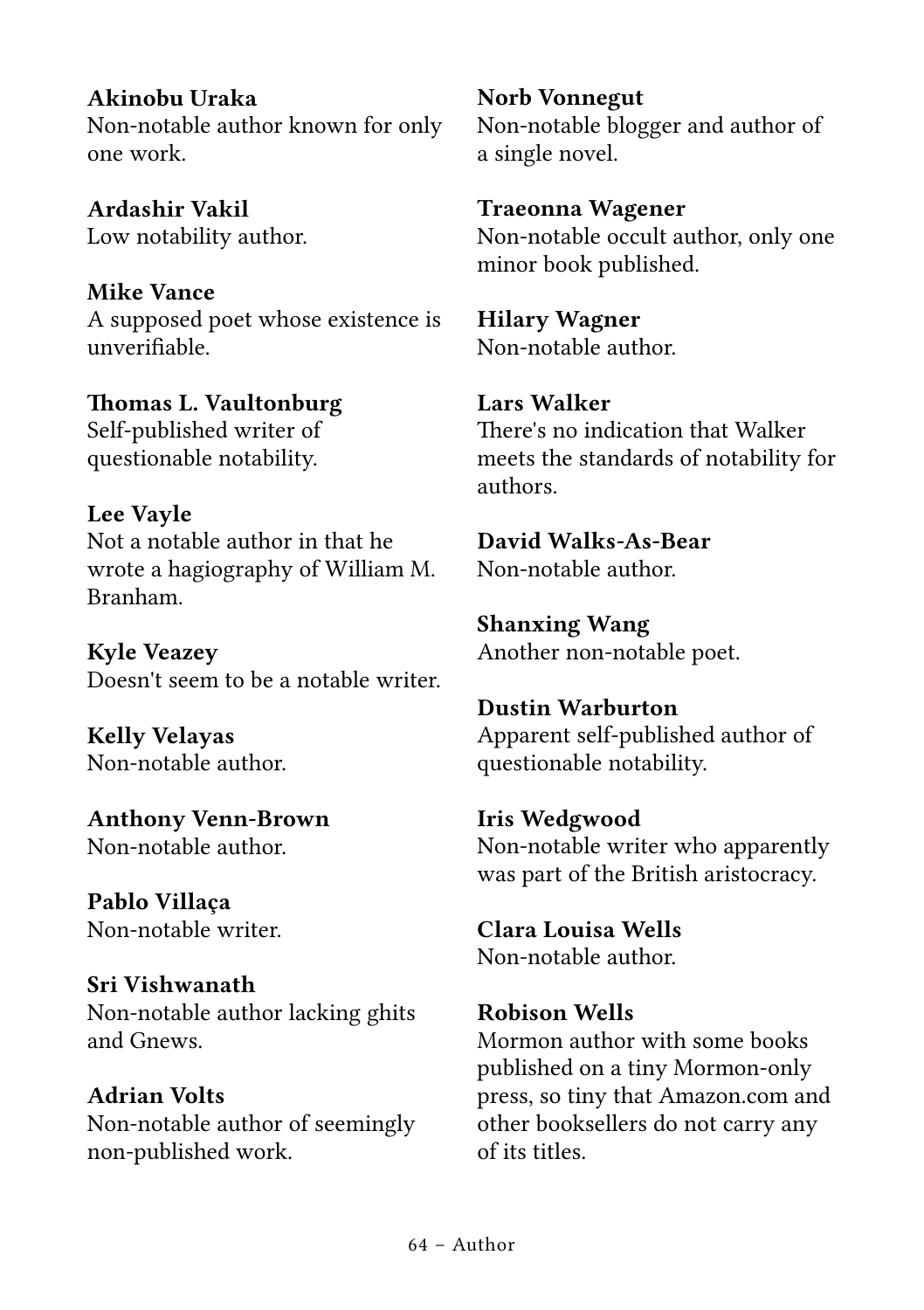Celeste West nON-NOTABLE author.

Krista White (matchmaker) Appears to fail to meet the notability criteria for authors.

Lowell Mick White Non-notable author lacking GHits and GNEWS of substance.

Michael Whiteacre Non-notable producer, writer, filmmaker, distributor, etc.

#### Lee Whitnum Non-notable, self-published author running for Senate.

Robert Wickman Non notable writer.

#### David Wilcock Spiritualism author with a bestselling book but no real mention outside the field.

Jason D. Wilkins Non-notable poet.

Greg Wilkovich Non notable author and poet.

Connie Williams non notable author.

Darren wills Non-notable "author". Wayne Loren Wilson Non notable author.

Douglas E. Winter non notable writer and lawyer.

Ashley A. Wood Comic book writer of questionable notability.

William A. Woodall Author doesn't appear to be notable.

Sean woodward As a writer, he seems to have limited and only local notability.

Thomas E. Woodward Author of two books promoting pseudoscience (creationism).

Larry Woody Non-notable writer.

Eileen Workman Writer with 1 book, published by almost unknown publisher.

Michael Orlando Yaccarino Non-notable author.

Sima Yari Nonnotable selfpublished poet.

Shmuel Yerushalmi NN unpublished "protest poet", casually mentioned in one news story.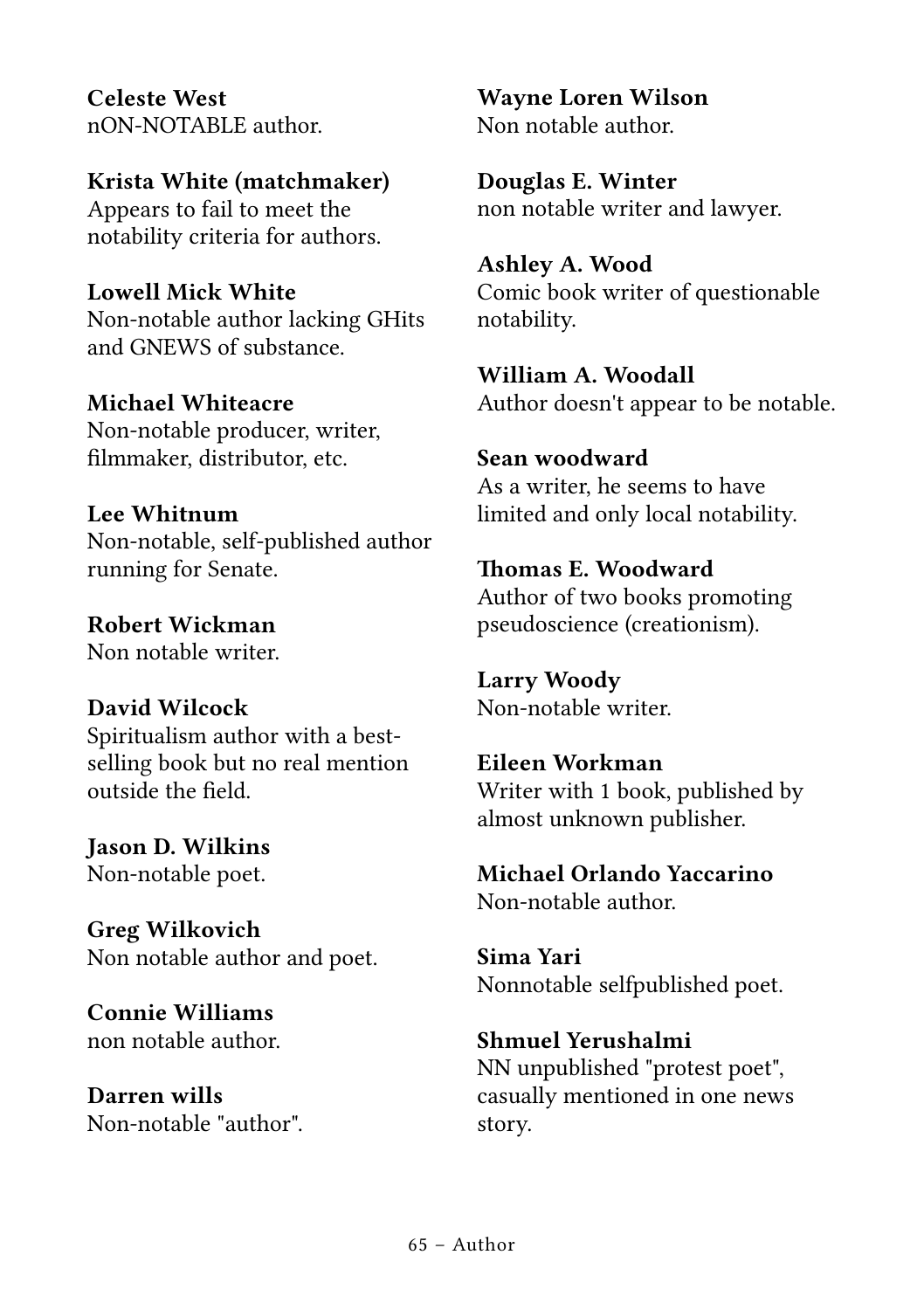Alexa Young Unnotable author.

Rob Young NN writer/editor.

Brigit Kelly Young Non-notable writer lacking GHits and GNEWS of substance.

#### Walter S. Zapotoczny Jr. Self-published author: his 2009 noel is in two libraries only according to worldcat; the other two books are not in worldcat at all.

Adam Zelga Non-notable author.

Gary Zenker Not a notable author

# Stephen Zhang Apparently non-notable author.

Darko Žlebnik A non-notable writer from Slovenia.

Benjamin Žnidaršič A non-notable poet and artist.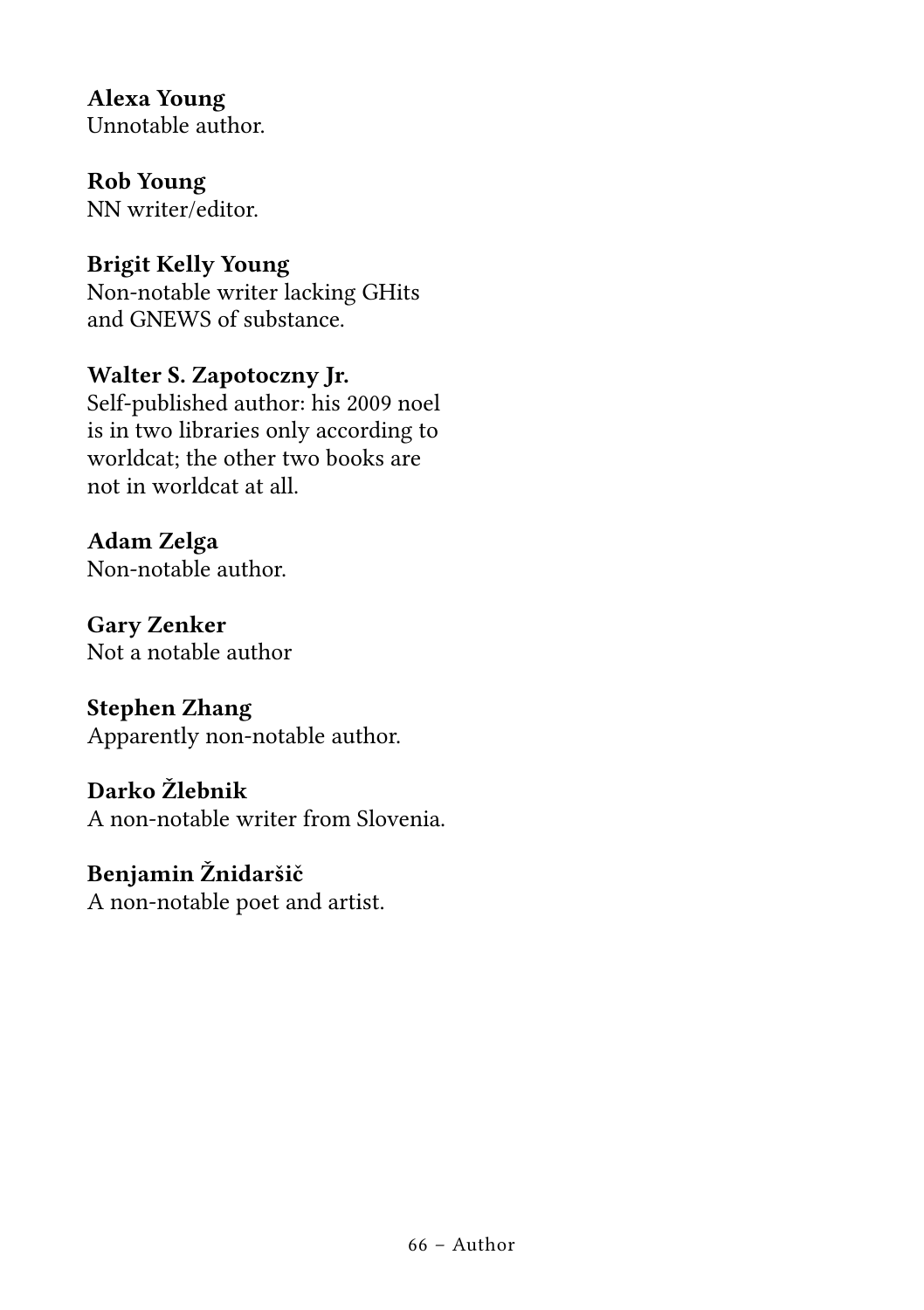# Cartoonist

# Grant Bond

Minor and non-notable comic book artist.

# Charlie Darenne

French cartoonist completly unknown, even in France

# Baron Barrymore Halpenny

Artist/cartoonist of questionable notability.

#### Mike Pearse Non-notable cartoonist.

David Willis Non-notable web comic artist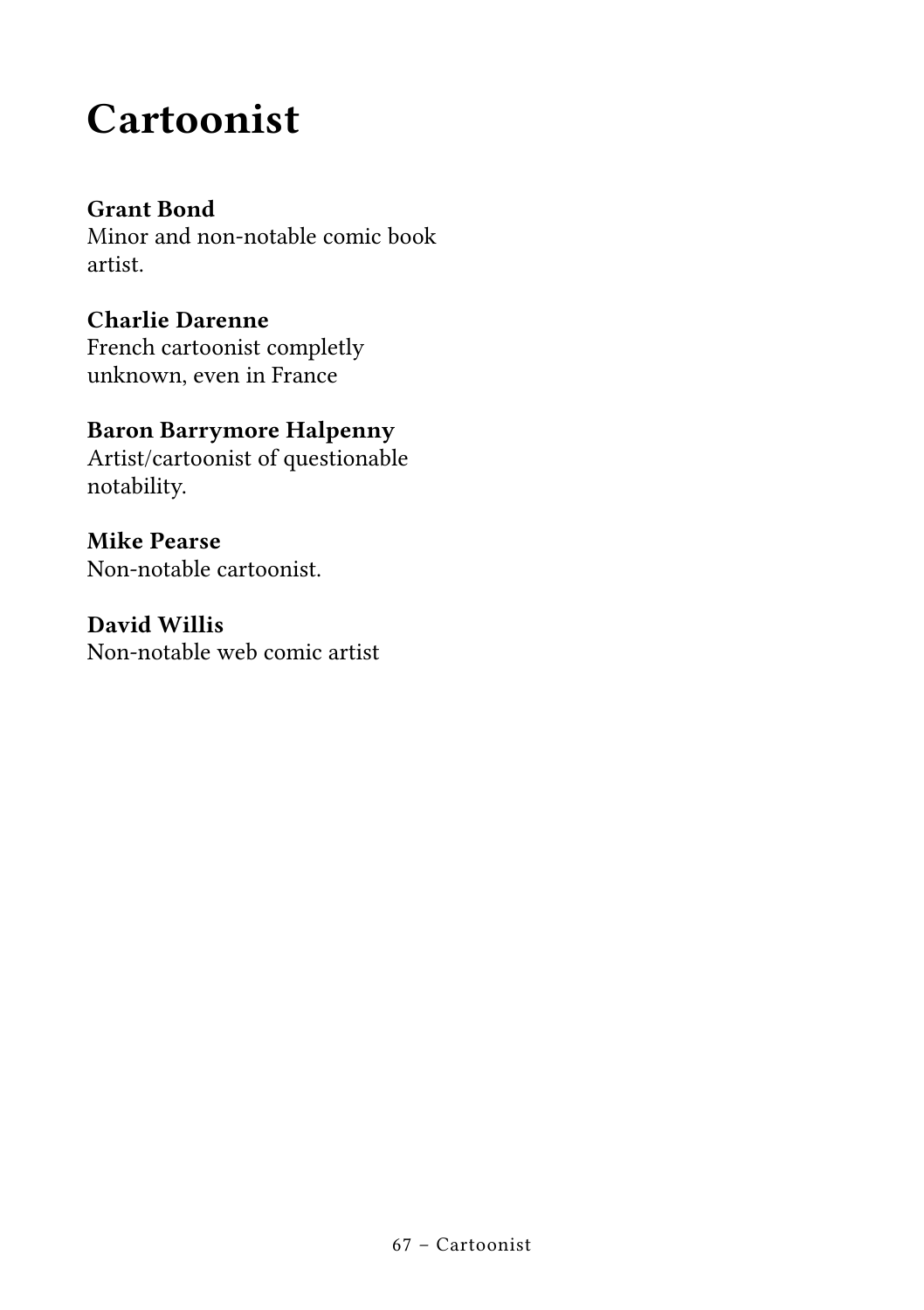# Cinematographer

# Anupap Buachand

Cinematographer who has only worked on 2 films.

# Paul Deng

Non-notable cinematographer.

# Alex Gilbert

Non-notable cinematographer.

# Yuri Pirondi

Non-notable photographer, videographer and cinematographer.

#### Ioana Vasile

Not a single one of the films for which she has been credited as DP or cinematographer has been widely reviewed (let alone has had a review comment on the cinematography).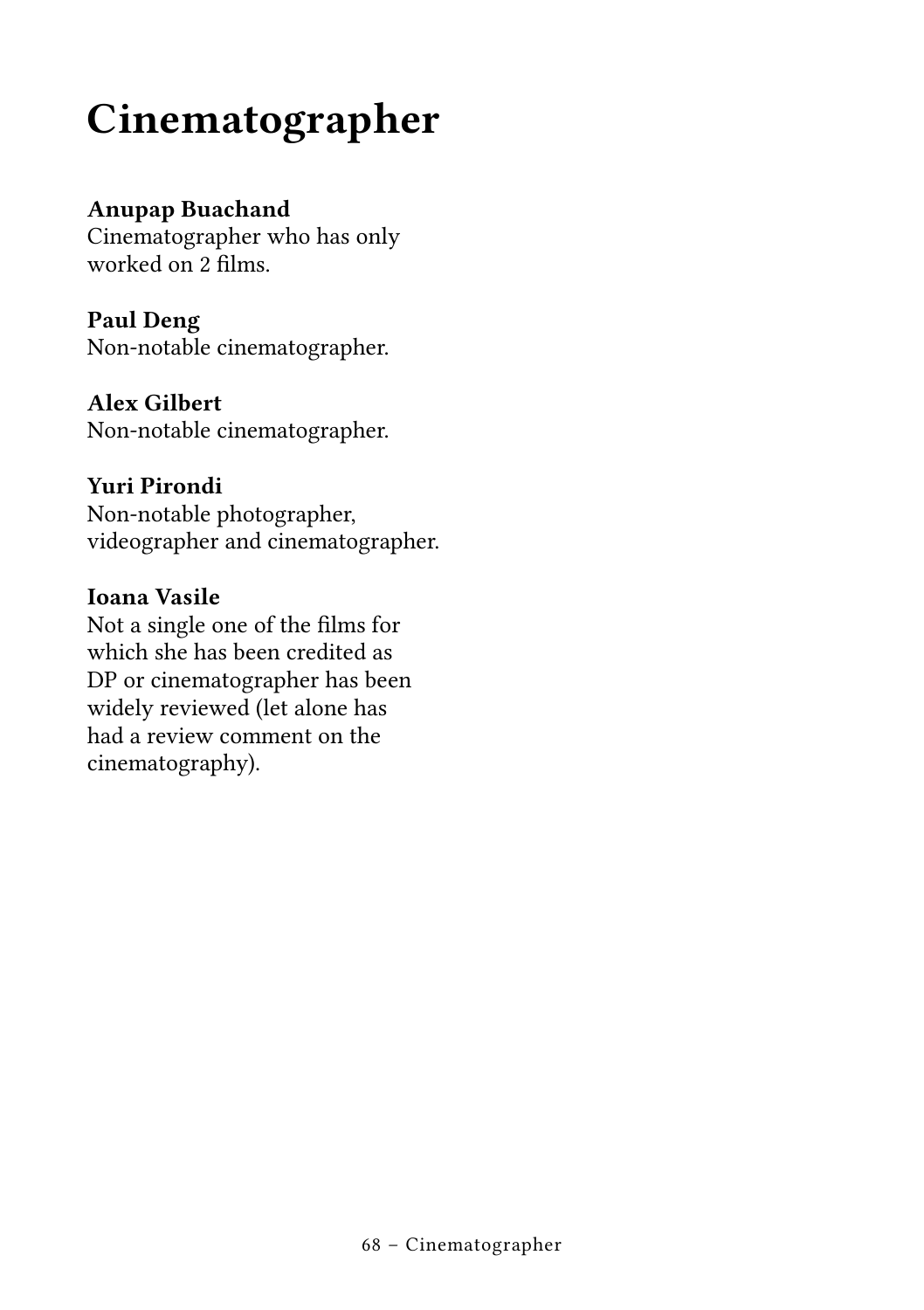# Dancer

#### Kelli Baker

Non-notable dancer, only played minor roles in the High School Musical series.

# Rachel Howe

Non-notable dancer.

#### Zin kyaw kyaw

Non-notable dancer/university student.

#### Yana Lewis

A dancer/choreographer of unknown/unreferenced notability

#### Kashif Memon

Non-notable dancer who auditioned for America's Got Talent.

#### Charonne Mose

Non-notable dancer with only lead of notability being a 1995 Emmy winning for Miss America with several Books results showing.

# Danielle Peazer

Not notable dancer.

#### Alexis Villegas

Non-notable backup dancer/actor lacking GHits and GNEWS of susbstance.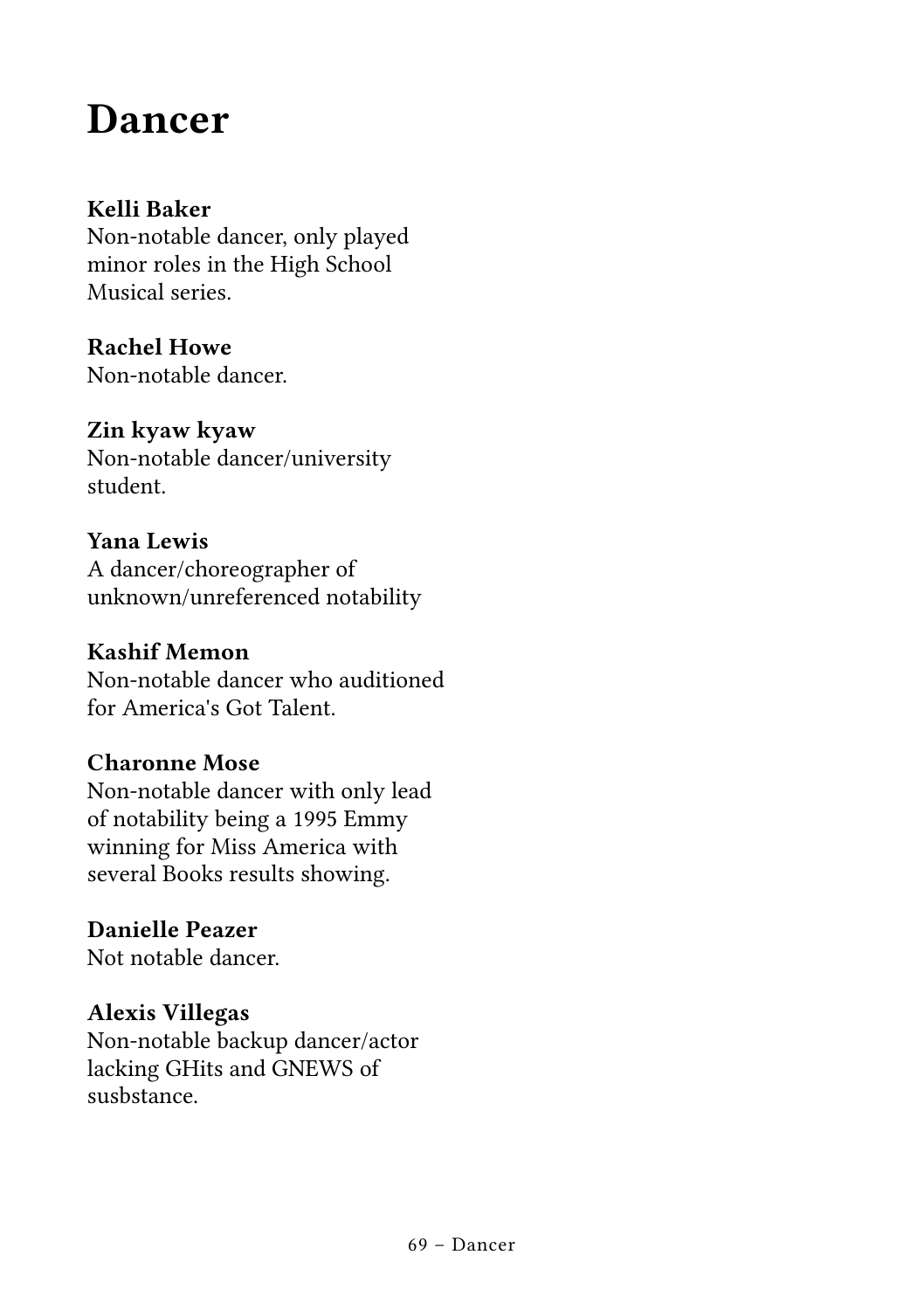# Fashion designer

# Janet Howard

Fashion designer but it's not clear she is notable.

# Rina Palma

vanity, freshly graduated fashion designer`'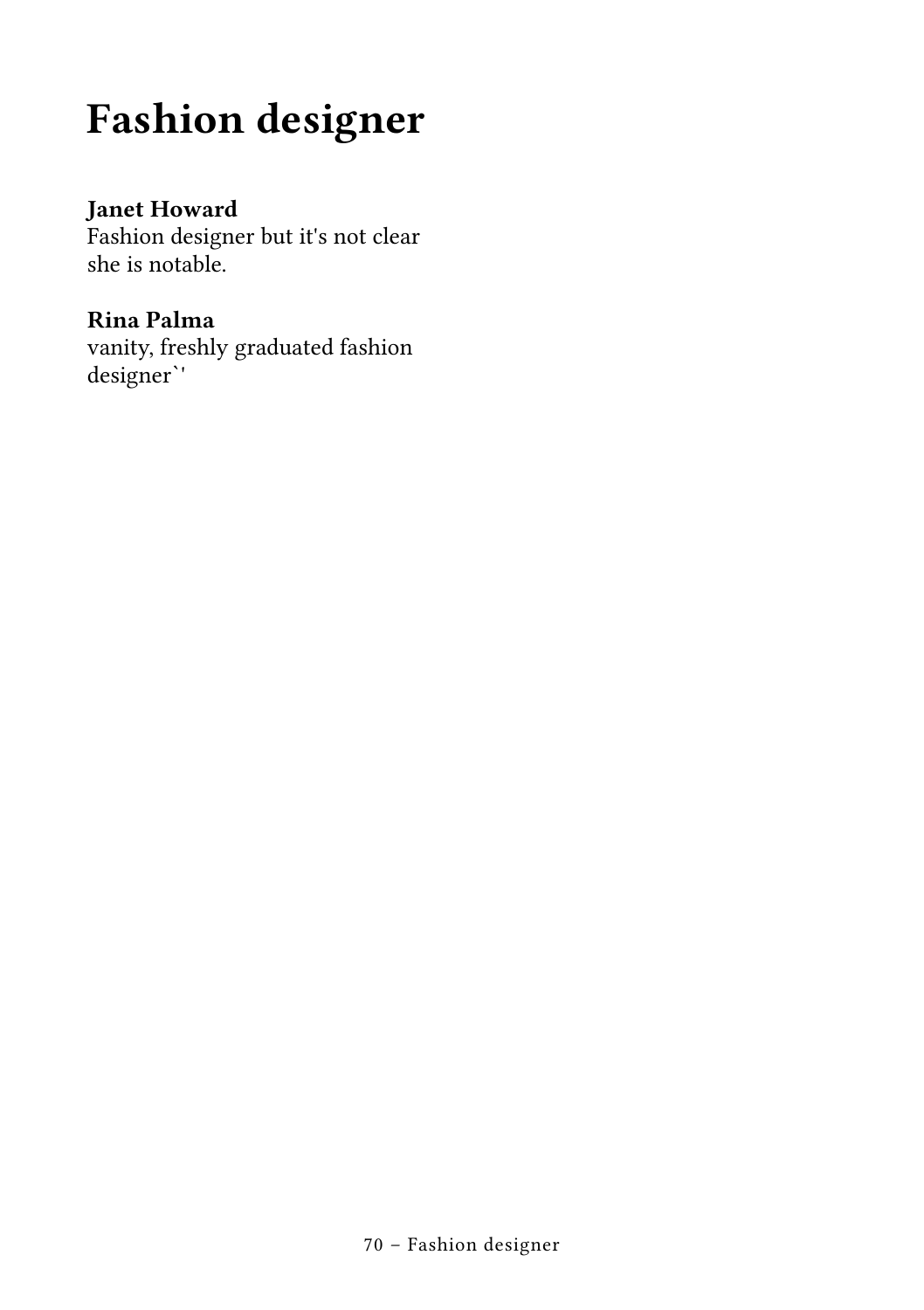# Film director

# Bryan Binder

Film director of questionable notability.

# Tyler Funk

Film director of questionable notability.

# John Luther Schofill, Jr.

Interesting but apparently nonperson, film director and academic, lover of classical music.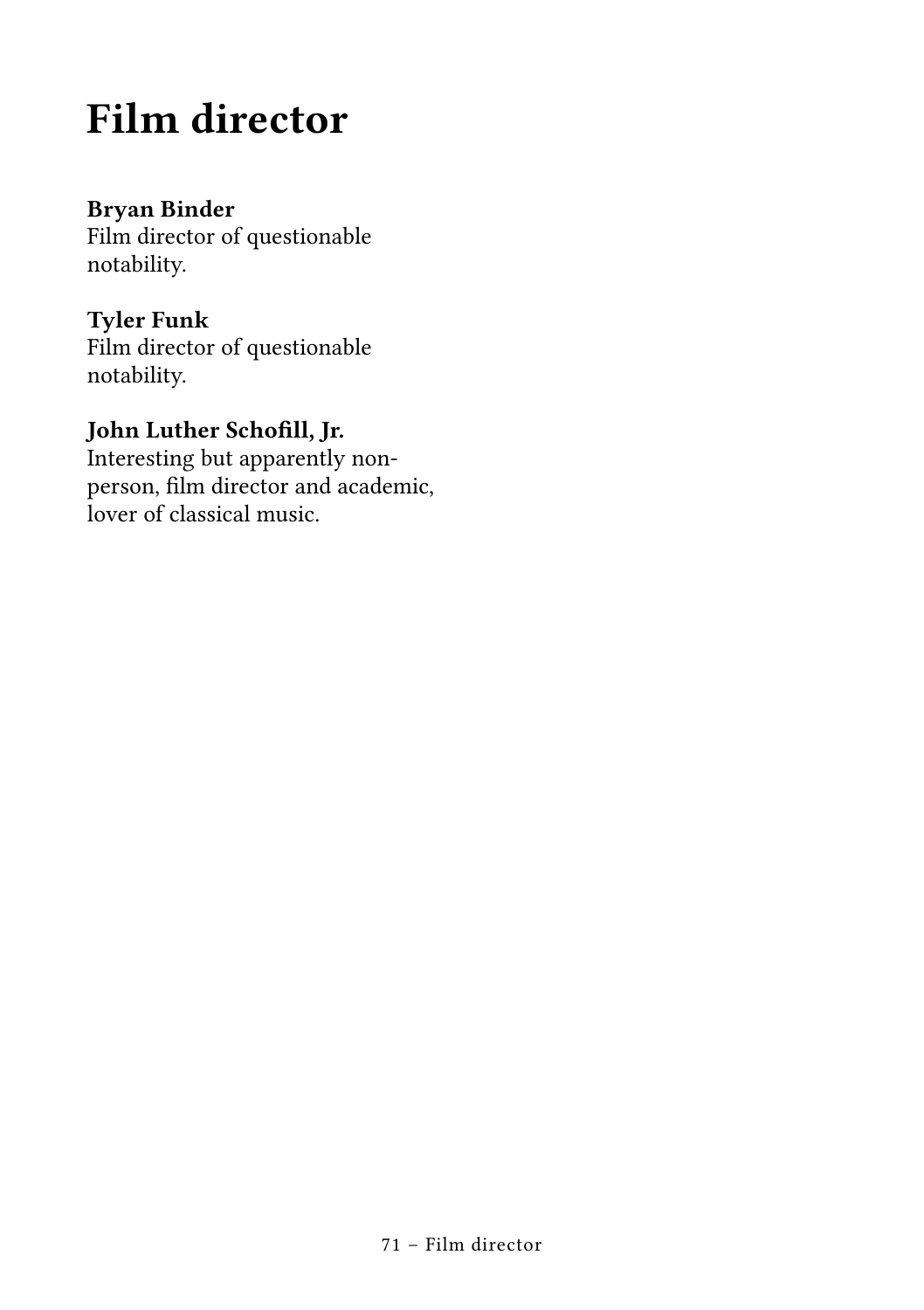# **Illustrator**

Steve Adams

NN illustrator.

# Shinod Akkaraparambil

Non-notable artist / illustrator.

# Malou Bonicos

Non-notable illustrator who created an obscure children's series.

# Janet Hamlin

She is a technical illustrator who got a complain because she drew someones nose too big.

# A.J. Hateley

British illustrator who has some fame in the blogosphere but hasn't been the subject of any in-depth media attention.

# Kazuyuki Kurashima

Japanese illustrator with a handful of video game credits, but he isn't even the main artist/art director on most of those games.

# Mato

Illustrator known mainly for Pokemon Adventures manga but nothing else.

# Sara Rapoport

Non-notable illustrator.

Zina Saunders non notable writer and illustrator, with no major works or awards.

Sarah M. Tillman Non-notable illustrator.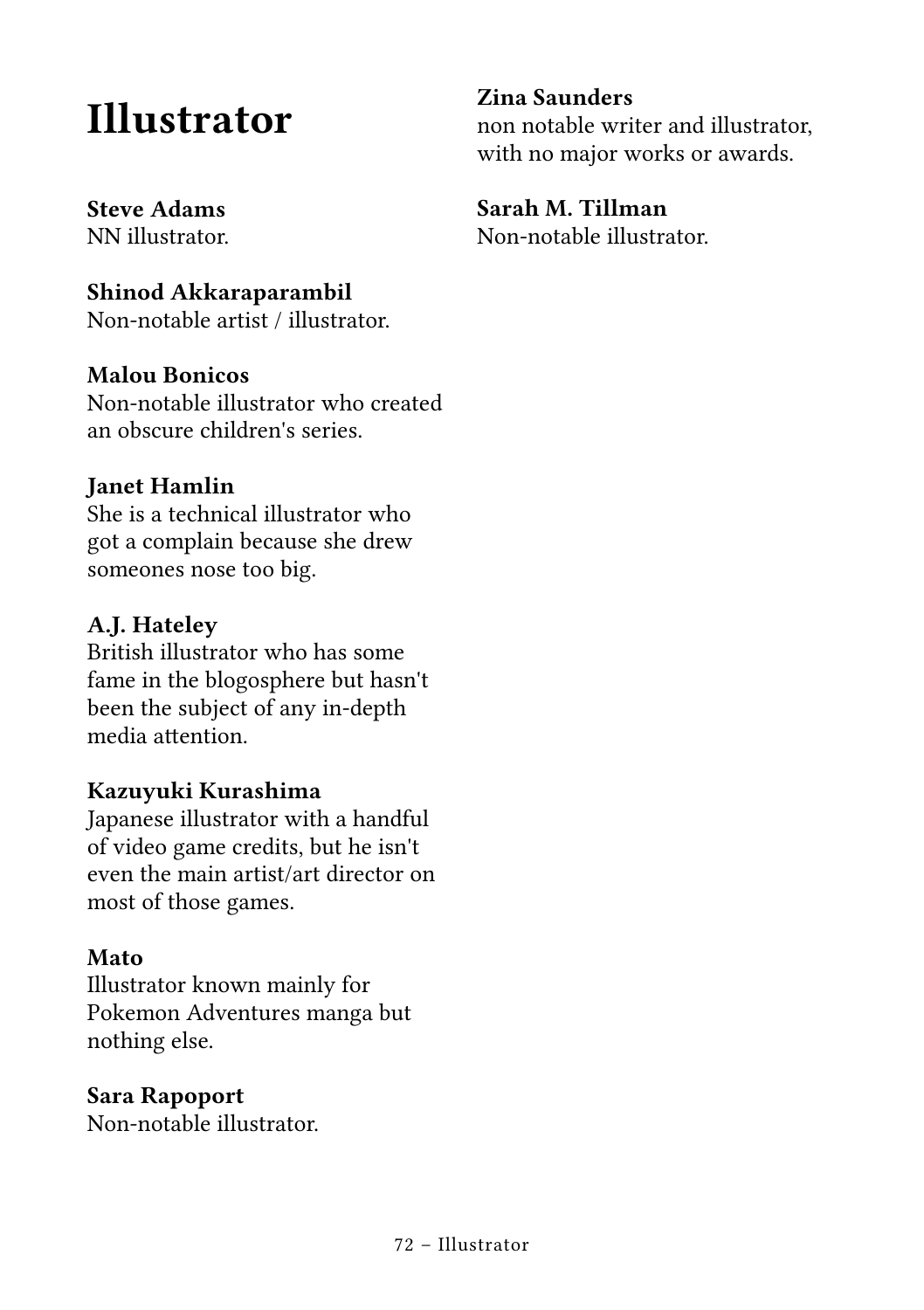# Martial artist

Isagani Abon Non-notable martial artist

Carlos Aveline Non-notable martial artist

Robert Brutus Beal Non notable martial artist.

Marc-Andre Bergeron (taekwondo) Non-notable martial artist.

Gerard Blaize Non notable martial artist.

Micah Brock Non-notable as martial artist or youtube persona.

Otto Cardew Non notable martial artist/Martial Arts instructor.

George Cofield Non notable martial artist.

Aaron Cohen (judoka) Irrelevant martial artist.

Bernard Collins Non-notable martial artist.

Alberto Crane Non-notable MMA fighter or martial artist.

Anthony DeFalco Subject fails to meet the notability requirements for either indoor football players or martial artists.

Keyvan Dehnad Non-notable martial artist.

Alexis Dufresne Competing as a BJJ blue belt does not meet the notability criteria for martial artists or athletes.

Todd Dunphy Non-notable martial artist.

Ahmed Ennaji Not notable as either scientist or martial artist.

Michael G. Foster Non-notable martial artist.

Michelle Gordon Non-notable martial artist.

Cesar Gracie Non-notable martial artist.

Crosley Gracie Non-notable as martial artist or MMA fighter.

Steve Grody No indication of notability as a martial artist or "graffiti documentarian".

Abdelwahid Habibullah Non-notable martial artists.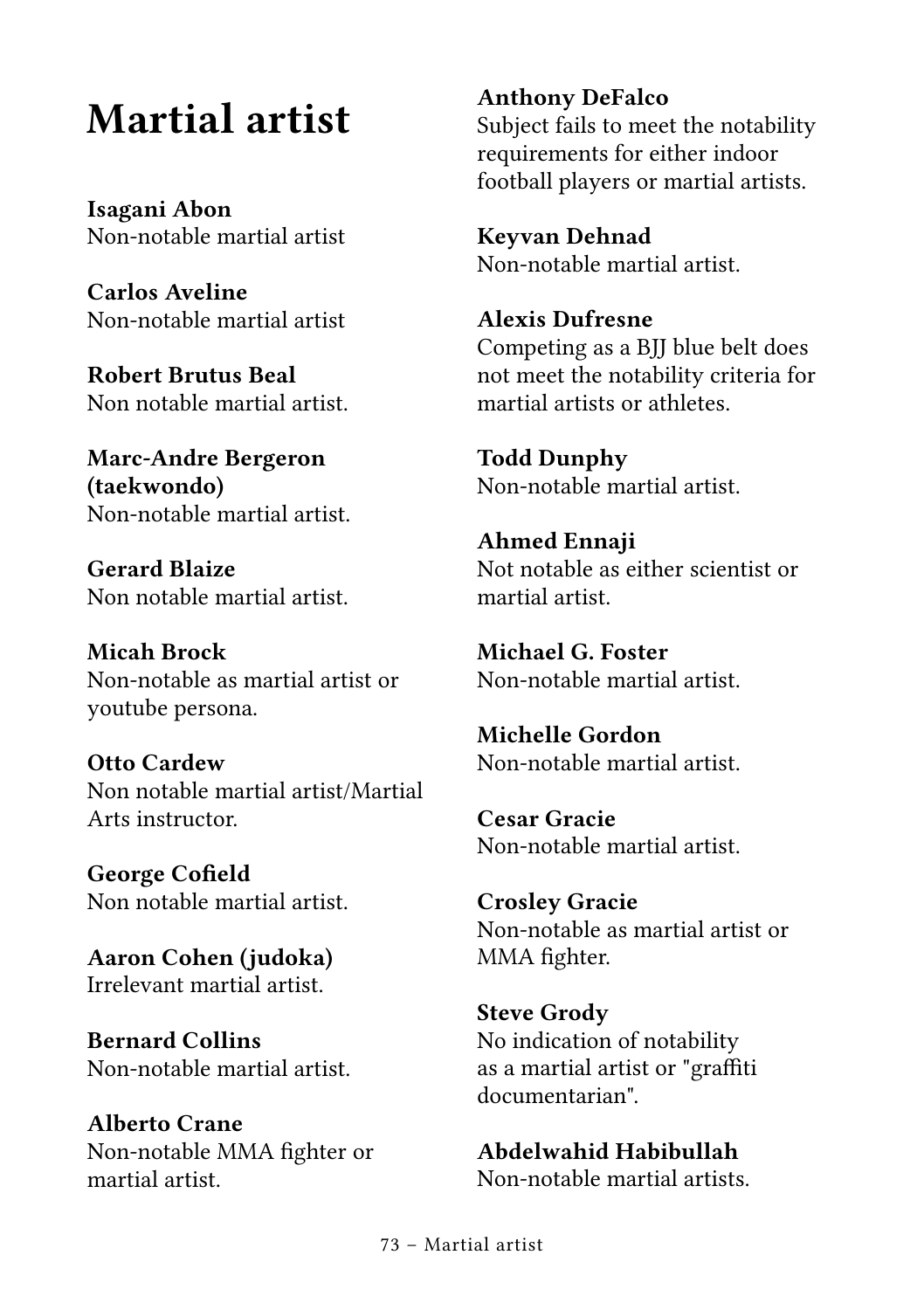Petar Jevremovic Non-notable martial artist.

Michael hairston jr Non-notable martial artist.

# Kim Kahana

Doesn't seem to meet any notability criteria since he doesn't appear notable as an entertainer, military man, or martial artist.

# Ik Jo Kang

Non-notable martial artist with a dojo.

# Ryan Kilmartin

Non notable basketball player and martial artist.

Den Klyuev Non-notable martial artist.

Jack Krystek Non-notable martial artist.

Ronald Gan Ledesma Non-notable as either a martial artists or director.

Terry Lim Non-notable martial artist lacking non-trivial support.

Pavel Los Non-notable martial artist.

Robert Lovi Non notable martial artist. Renato Magno Non-notable martial artist.

Neil Owen McEvoy Non-notable martial artist.

Raymond Mkhize Non-notable martial artist.

Damian Mohler Non notable martial artist.

Paul Mormando Non-notable martial artist (self awarded high rank).

Avi Moyal Non-notable martial artist.

Greg Nelson Non-notable martial artist.

Felipe "Zicró" Neto Non-notable martial artist

Johnny Tri Nguyen Lacks notability as either a martial artist or stuntman.

Joe Palanzo A non notable martial artist who is just as unnotable as Worldwide Kenpo Karate Association the organisation founded by him.

Jerry Piddington Non-notable martial artist.

Marif Piraev Non-notable mixed martial artist.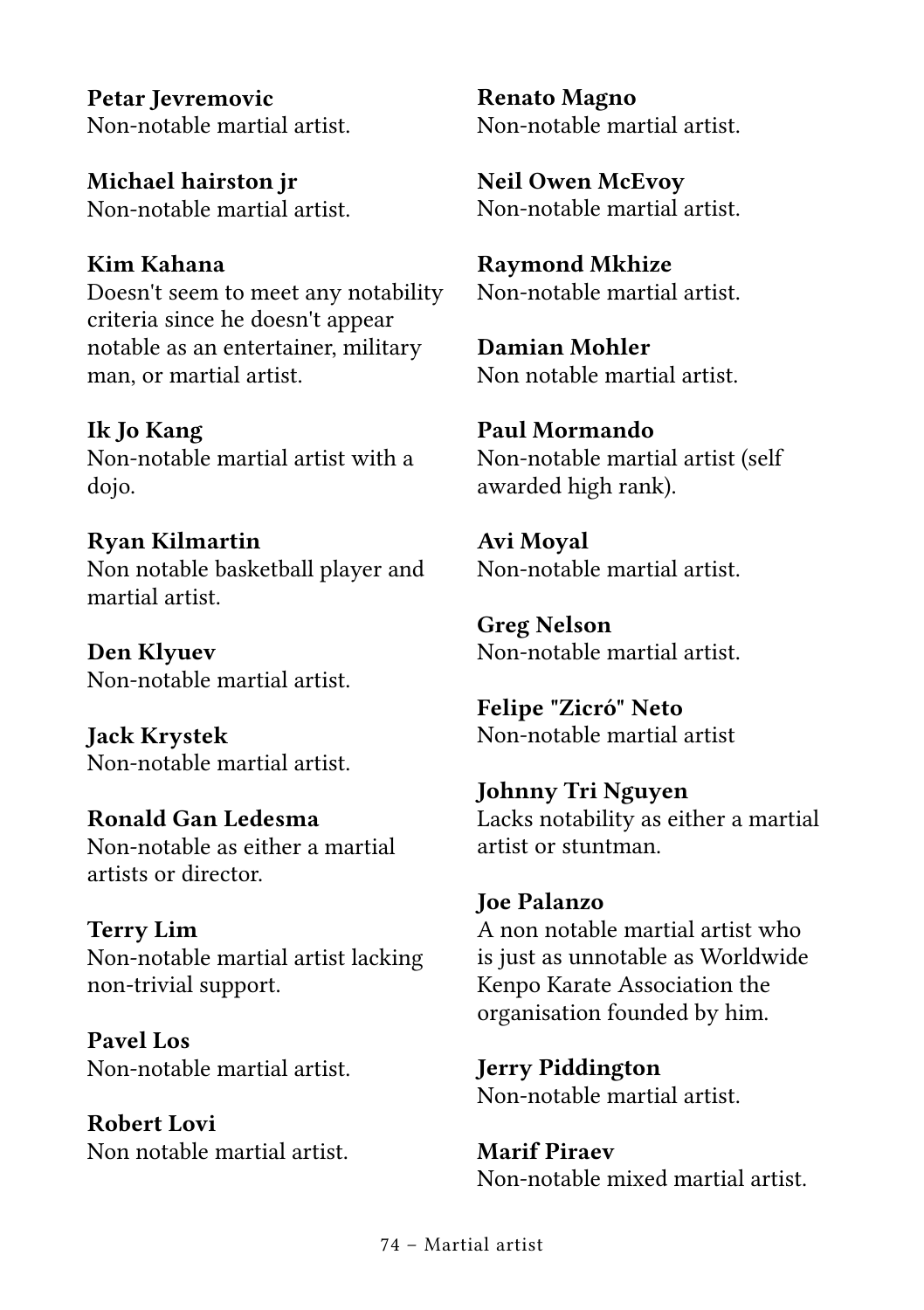# Richard Rabago

Appears to be a non-notable martial artist.

# Robey Reed

There's no indication that he meets any of the notability criteria for martial artists.

# Diane Reeve

Non-notable martial artist - owner of a single school.

# Vernon Rieta

There's nothing to show he meets the notability standards for martial artists.

Michel van Rijt Non-notable martial artist.

Massimo Rizzoli Non-notable martial artist.

Pradipta Kumar Roy Non-notable martial artist.

Frank E. Sanchez Non-notable martial artist.

Olaf Simon Not notable martial artist.

Ernest R. Smith Non-notable martial artist.

Harold Rogelio Laranang Sr. Non-notable martial artist.

Joaquim Valente Non-notable martial artist.

Fredrick J. Villari Non notable martial artist.

Jon Wiedenman Non-notable martial artist.

Jay T. Will Non-notable martial artist.

David Wilson Non-notable martial artist.

# Kristian Woodmansee

Non-notable martial artists - all competitions were under belt.

Hataya Mitsuo Yoshitoki Non-notable martial artist.

# Kendall Yount

Not yet notable as a martial artist because all of her titles are as a junior.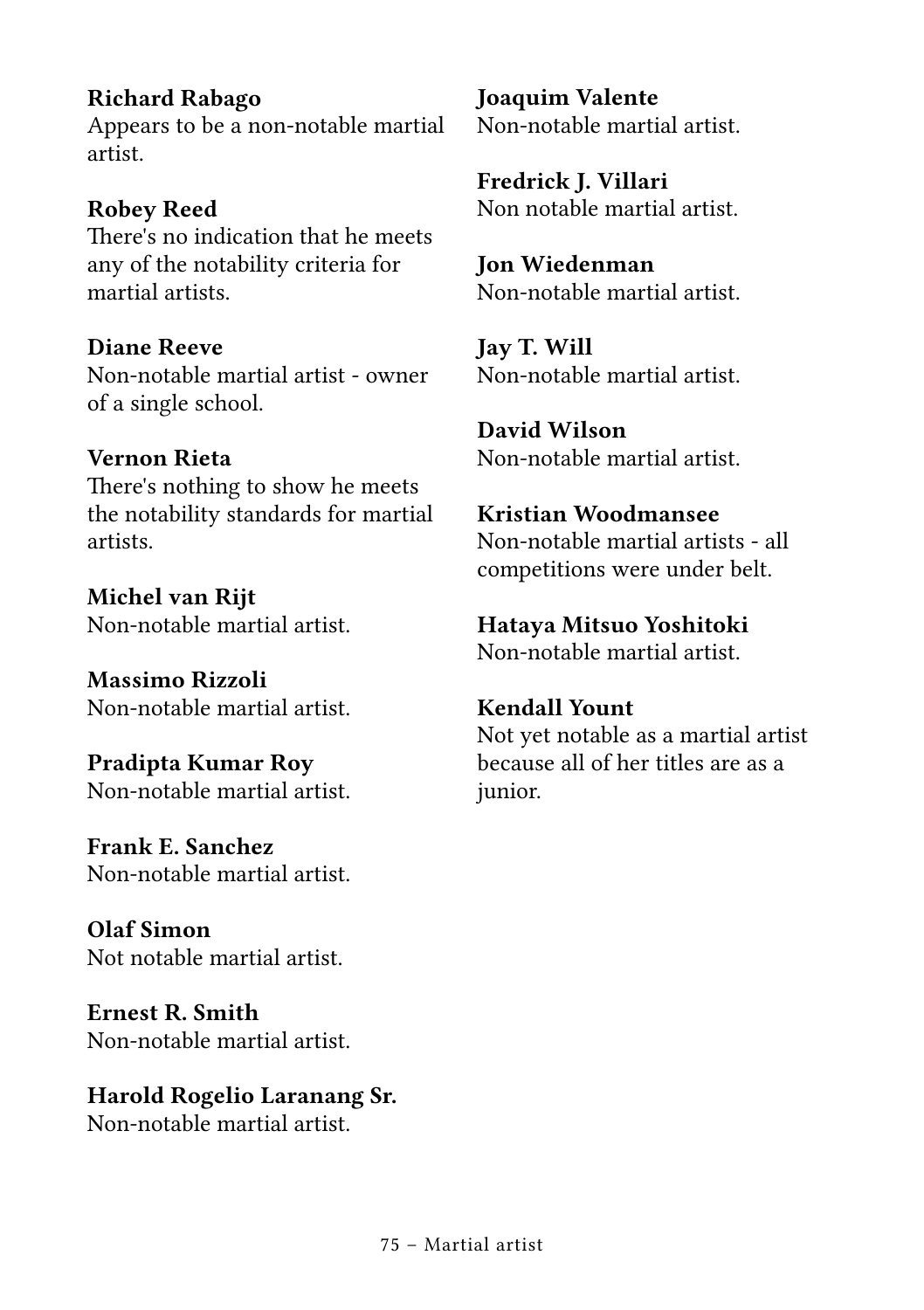# Model

Rosil Al Azawi Appears to be a non-notable fashion model.

Sigrid Åhs Non-notable model.

Amanda Babin Non-Notable Model who appeared on America's Next Top Model.

# Warren Baker

Non-notable model/actor lacking GHits and GNEWS of substance.

Catriona Balfe Non-notable fashion model.

Sondra Barker Non-notable model.

Arlene Baxter Non-notable model.

Lucy Becker non-notable model.

Lhea Bernardino Non-notable model.

Gigi St. Blaque Non-notable short-term glamour model with one minor film role.

Trisha Campbell Non-notable adult model. Heather Carolin Non-notable model.

Kelly Carrington Not notable model who played volleyball at high school.

Nina Carter non notable former model

Analicia Chaves A model.

Selina Chippy Model and runner-up in a minor beauty pageant.

Jenny Chu Non-notable car show model.

Kim Cloutier Non notable model.

Sam Cooke non notable former model

Andrew Cooper Non-notable model lacking nontrivial, secondary support.

Deborah Corrigan non notable former model

Mariana Bridi da Costa No notability except gruesome death and fact that she was a model.

Chelsea darling Non-notable model.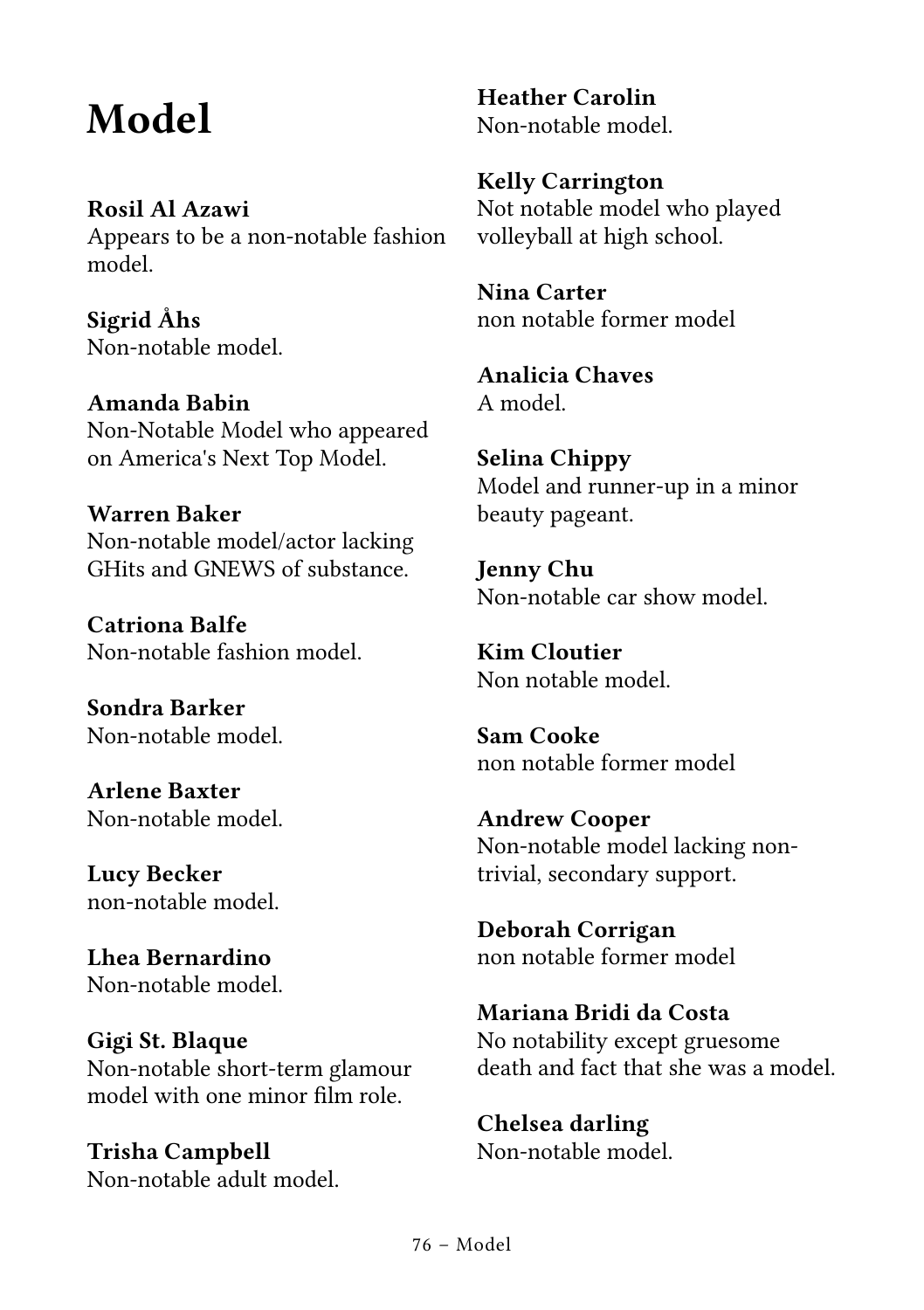Natalie Denning non notable former model

Katerena DePasquale Non-notable model / clothing designer.

Regina Deutinger Non-notable model.

Asia DeVinyl Non Notable model.

## Katarzyna Dolinska

Subject fails both general notability requirements and notability requirements for models.

# Jessica Dykstra

Non-notable model lackng GHits and Gnews of substance.

# Rachel Echelberger

An aspiring model who was eliminated on episode 3 of the thirteenth season of America's Next Top Model.

# Lacey Von Erich

not notable yet professional wrestler & model

Malene Espensen non notable former model

Kimberly Evenson Porn starNude model (correction) that fails to meet criteria.

Dors Feline Non-notable nude model.

Kathy Ferreiro Non notable model who is only known for being a look alike

Barbara Fialho Non-notable model.

Kimberly Fisher Non-notable model.

## Autumn Le Fleur Non-notable businesswoman and bondage model.

## Mary Forsberg Marrying someone notable, working as a model, and having had a bit part in a barely notable film does not equate to notability.

## Lianna Fowler

Only her notability in Britain's Next Top Model and failing orphaned.

Alice Goodwin nN model.

Amy Green non notable former model

Kelly Hall non notable former model

Raven Hanson Non-notable model.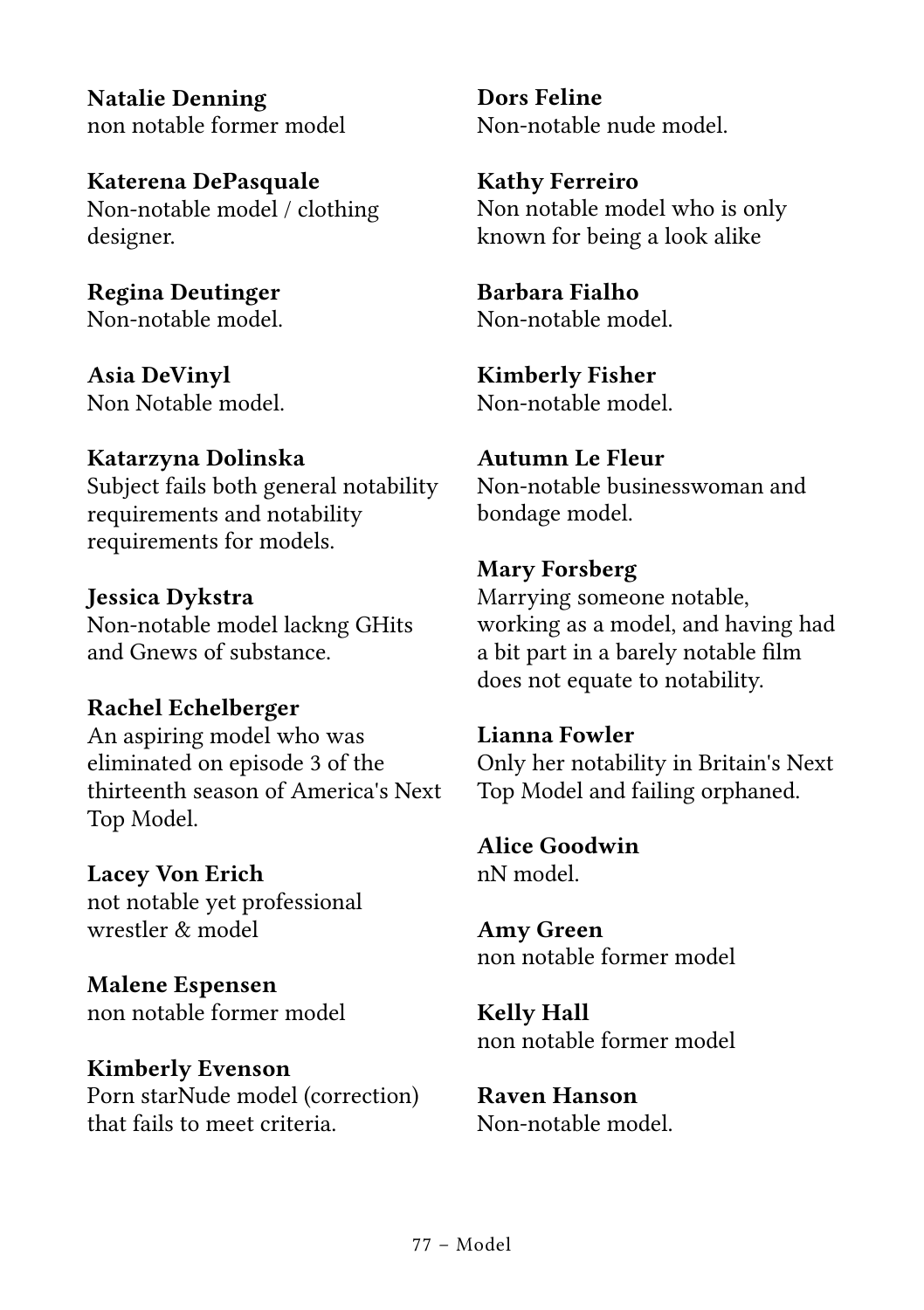Siobhan Harrell Non-notable model.

Jessica hatch Non notable model.

Alexa Heart nn "interactive adult show" model.

DJ Heavygrinder Non-notable model and DJ.

Ruth Higham non notable former model

Mark Hobart Non-notable model/actor.

Vicki Hodge non notable former model

Roxanne K. Hyunah Non notable model.

Melanie Jane non notable former model

Tracy Kirby non notable former model

Arthur Kulkov Non-notable model lacking Ghtis and GNEWS of substance.

Akira Lane Non-notable pornographic model.

Shakyra LaShae Unremarkable model/actress. Damaris Lewis Non notable model.

Amanda Lexx Glamour model with brief porn career whose most significant achievement appears to be a single picture in Playboy.

Katie Lisel Non-notable teen model.

Rina Lorilla Non-notable model/no notability asserted.

Linda Lusardi non notable former model

Tiffany Lynn An model/actress, who appears to be not notable.

Jasmine Mai Non-notable adult model.

Marilinda Only notable for being the winning model of Project Runway 3.

Michelle Marsh non notable former model

Lilit Martirosyan Model who won a preliminarily round to minor event - Top Model of the World.

Elena Melnik Run-of-the-mill model.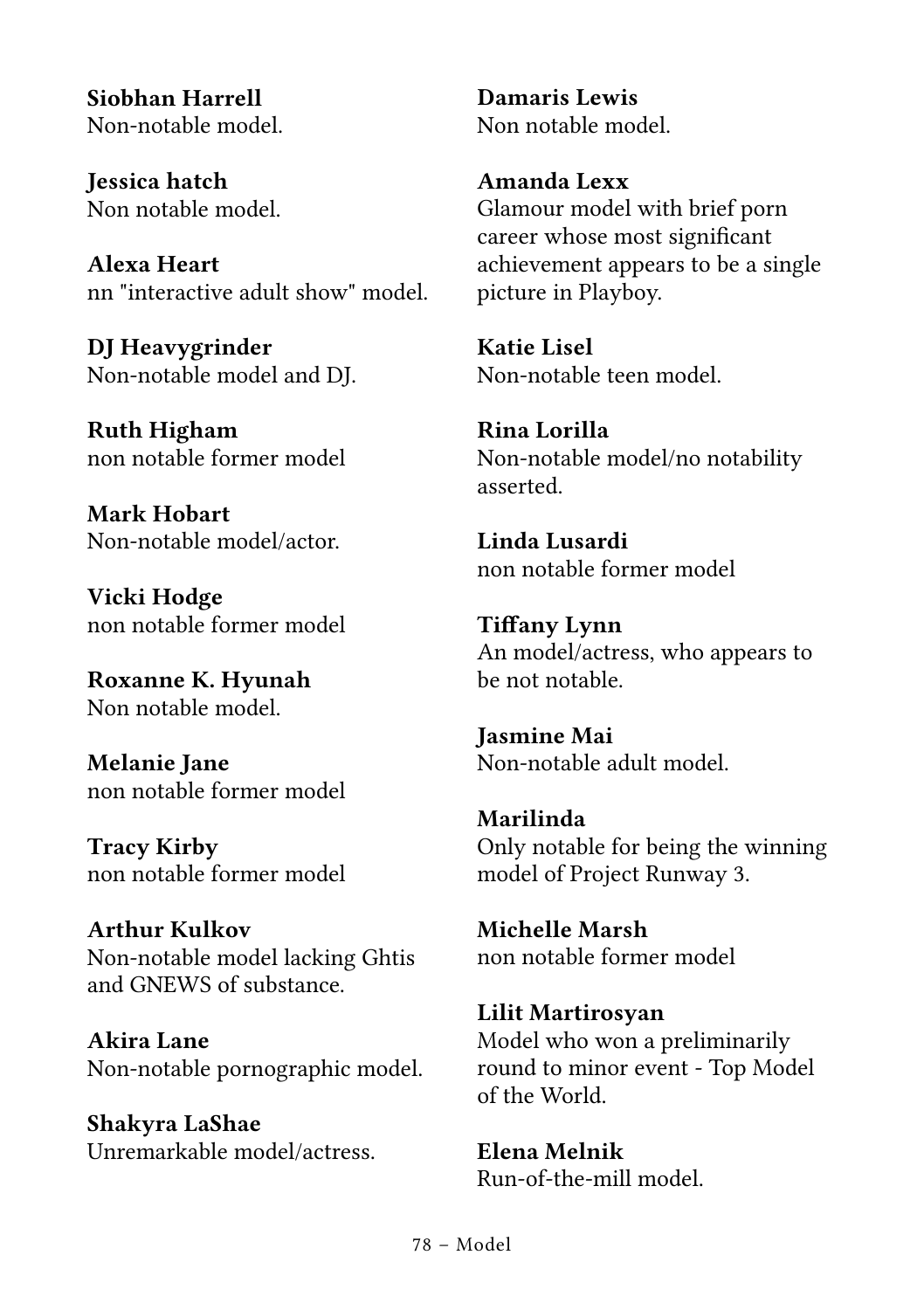Daniel Miagany Nonnotable male fashion model

Suzanne Mizzi non notable former model

# Alexandra Moore

Being an Internet nude/glamour model with big tits is not notable.

# Daniella Morris

Daniella Morris (born July 25, 1989) appears to be a non-notable teen pageant model.

# Isley nicole

According to her IMDB credits her roles mainly consist of names along the lines of: Beautiful Babe, Maid, Fantasy Girl, Friend, and repeatedly being Trophy Model for BET.

# Sandra Nilsson

Non-notable model.

# Robert Niter

A recent winner of championship, a model, a bodybuilder who is not in the news.

# L'Wren Nycole

Not notable fashion model.

## Diana O'Brien

Does not seem to have been notable as a model, or for any other reason, prior to her death.

# Kay O'Hara

Modern pin-up model.

## Princess kelechi oghene

Non-notable model, "socialite", and "ambassador" for a drug manufacturer.

## Taya Parker

Non-notable model had some nonoutstanding jobs.

## Natasha Pestano

non notable model/actress.

# Dominique Piek

Non notable model.

#### Tori Praver Non notable model.

# Naomi Preizler

Minor model - mostly just a couple seasons of runway work.

## Sophie Price

Apparently one-time glamour model whose primary clame to fame is being the sister of Katie Price, but notability is not inherited.

# Dagus and Rockwood Railroad

Appears to be an entirely nonnotable model railroad.

## Sonali Raut

A model/actress that basically falls under too soon.

## Maripily Rivera

Non-notable model from Puerto Rico, best known for being married to baseball star Roberto Alomar.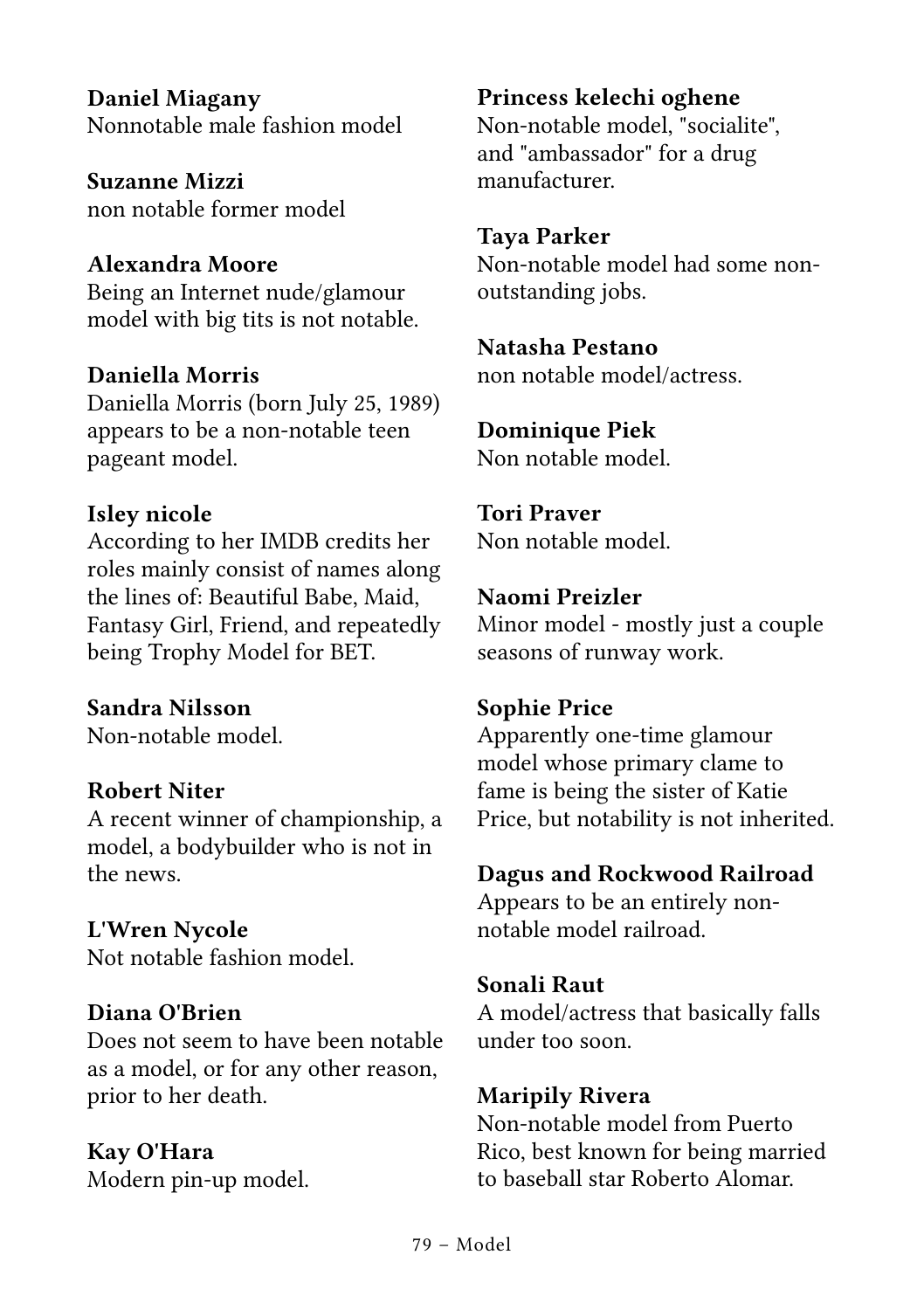Michele Rogers Non-notable model.

Anka Romensky Non-notable model.

Milena Leticia Roucka nn model/independent wrestling manager.

## Dean Rowland

Non-notable, apparently a former fashion model now hoping to establish a blog.

Adam Sabbagh Non-notable model.

#### Garry Sahota

Non-notable model with a few minor roles in music videos and supporting roles in a few films.

#### Laura Scaife

Second place getter in the reality program New Zealand's Next Top Model.

#### Eric Ahlqvist Scott

Co-founder of a non-notable company and model of no apparent notability.

Sarah Seewar Non notable model.

Maria Sheriff non notable former model Charmaine Sinclair non notable former model

Ananya Soni Non-notable model.

Elvira Stehr A finalist in Philippines' Next Top Model hasn't won and does not meet notability requirements.

# Eboni Stocks

only notable for her involvement in Australia's Next Top Model.

Skye Stracke Non-notable model.

Lindsey Strutt non notable former model

Cassie Sumner non notable former model

Peta Todd non notable former model

Aimi Tomori Some random Japanese model.

Abigail Toyne Non-notable erotic model.

Ashley Ann Vickers Another model trying to be notable.

Hana Vitvarova A fairly nonnotable Czech adult model.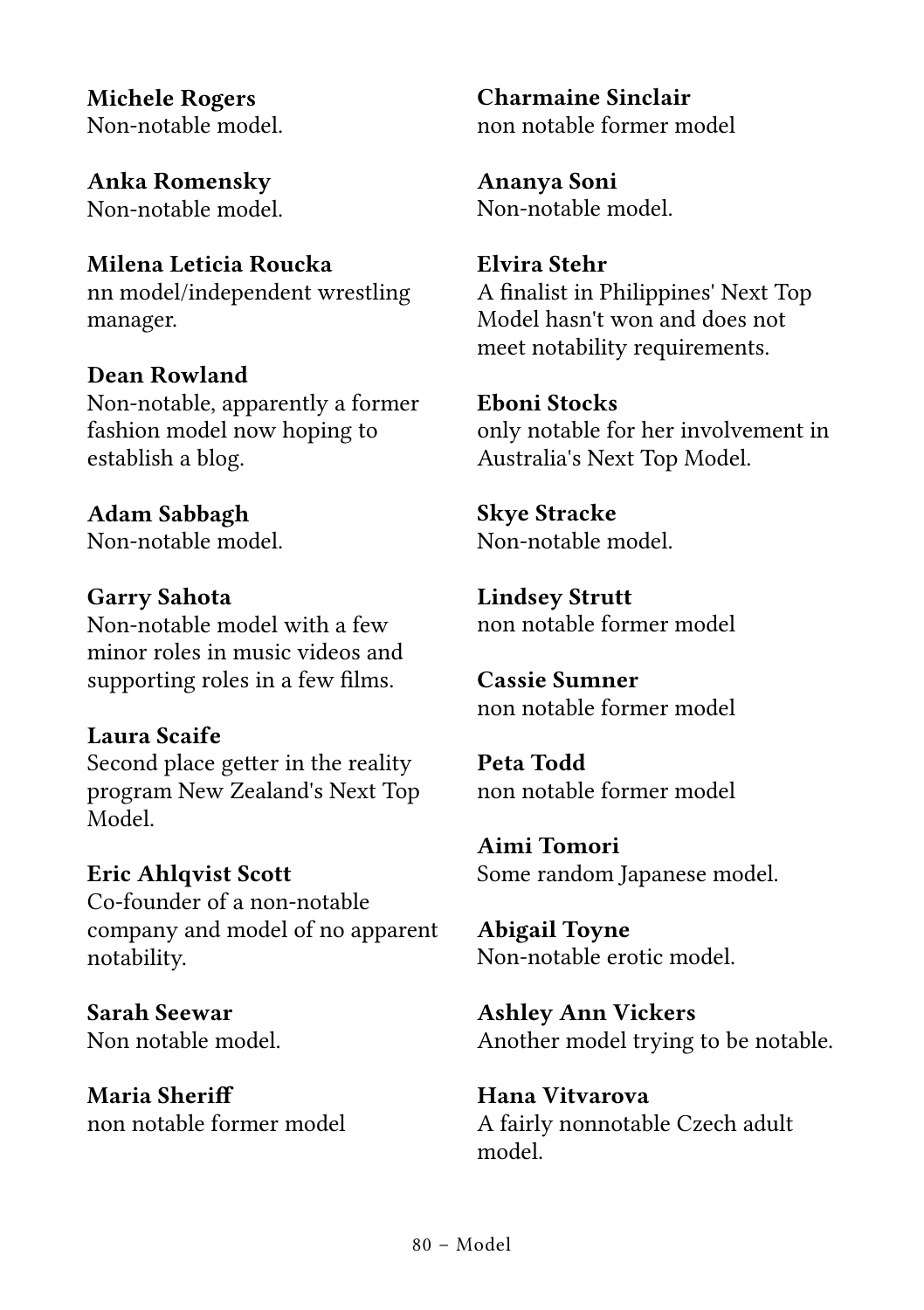Annemarie vola non-notable model.

# Sarah Vonderhaar

Eliminated contestant on Top Model, and currently at a career crossroads.

# Jennifer Walcott

Non-notable model has done a lot of minor works.

Madison Welch non notable former model

Giulliana Weston Non-notable model.

Kate Winton Non-notable glamour model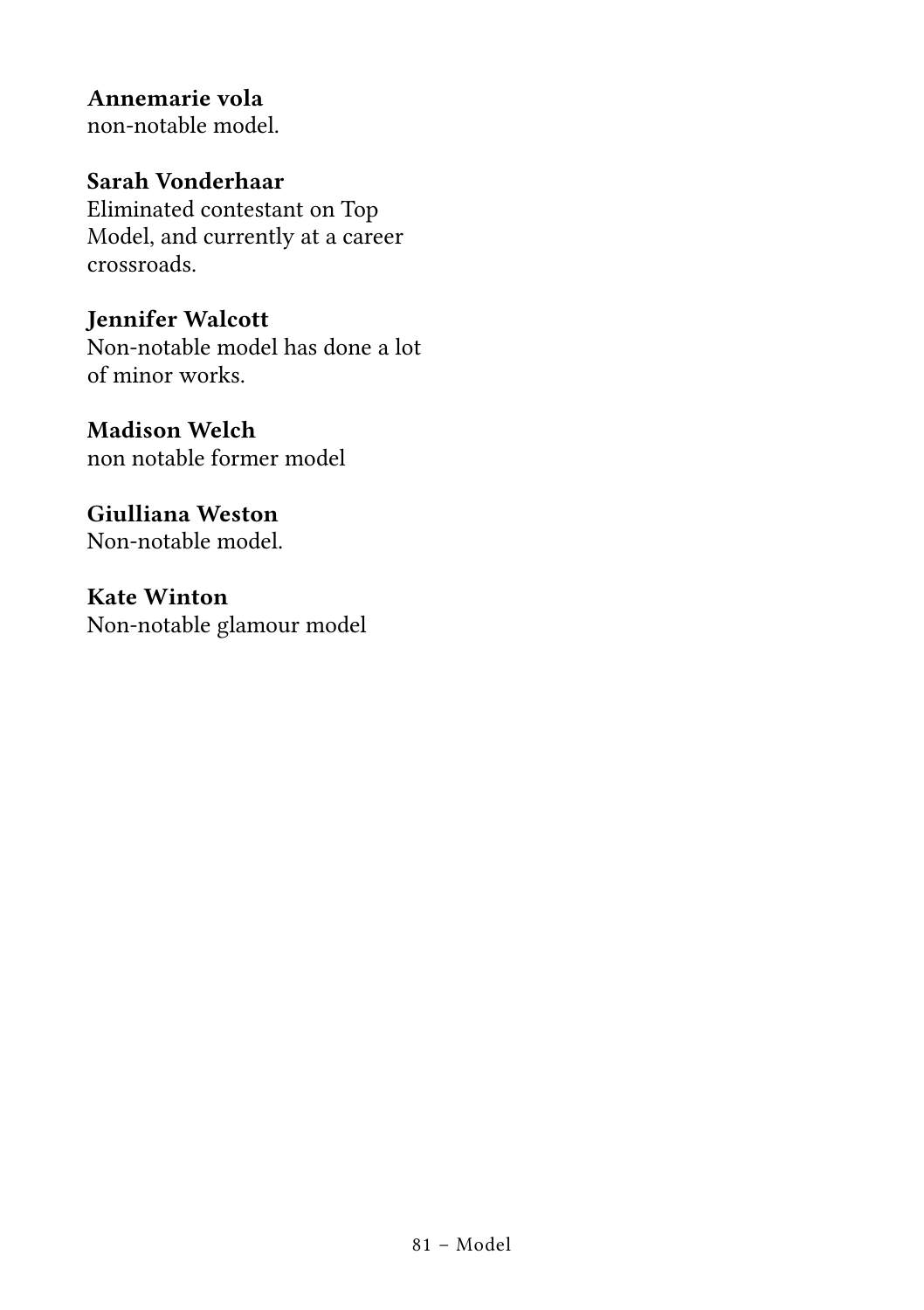# Musician

Anish 1 Non-notable musician.

Ginger 102

A google search on the band and lead singer reveals only the myspace account.

Kristoff Abrenica Non-notable musician.

Acidburp Non-notable musician

Giovanni Adamo Not notable musician

JME Adenuga Non-notable musician.

Adriiana Non-notable singer.

Assaf Adry Non-notable musician.

Mahdyar Aghajani Non-notable musician.

AJ (South Korean singer) Non-notable singer.

Ife Akintayo Non-notable "singer/actress". Bryan alan Non-notable musician.

Aaron J. Albano Singer/actor lacking significant credits and notice.

Razvan albu Non-notable musician by an SPA.

Nichole Alden Non-notable musician.

Mary Alessi non notable christian contemporary musician.

Aliya (singer) Unsigned, never-signed artist

Tiffany Jo Allen Non-notable singer, she has never been signed to a major label or had any chart singles on major music charts.

The AllStars Non-notable group of session musicians.

Zayra Alvarez Non-notable musician.

Generous alzir! Musician with some playtime, but most ghits are Myspace/etc.

Siriporn Ampaipong Non-notable singer.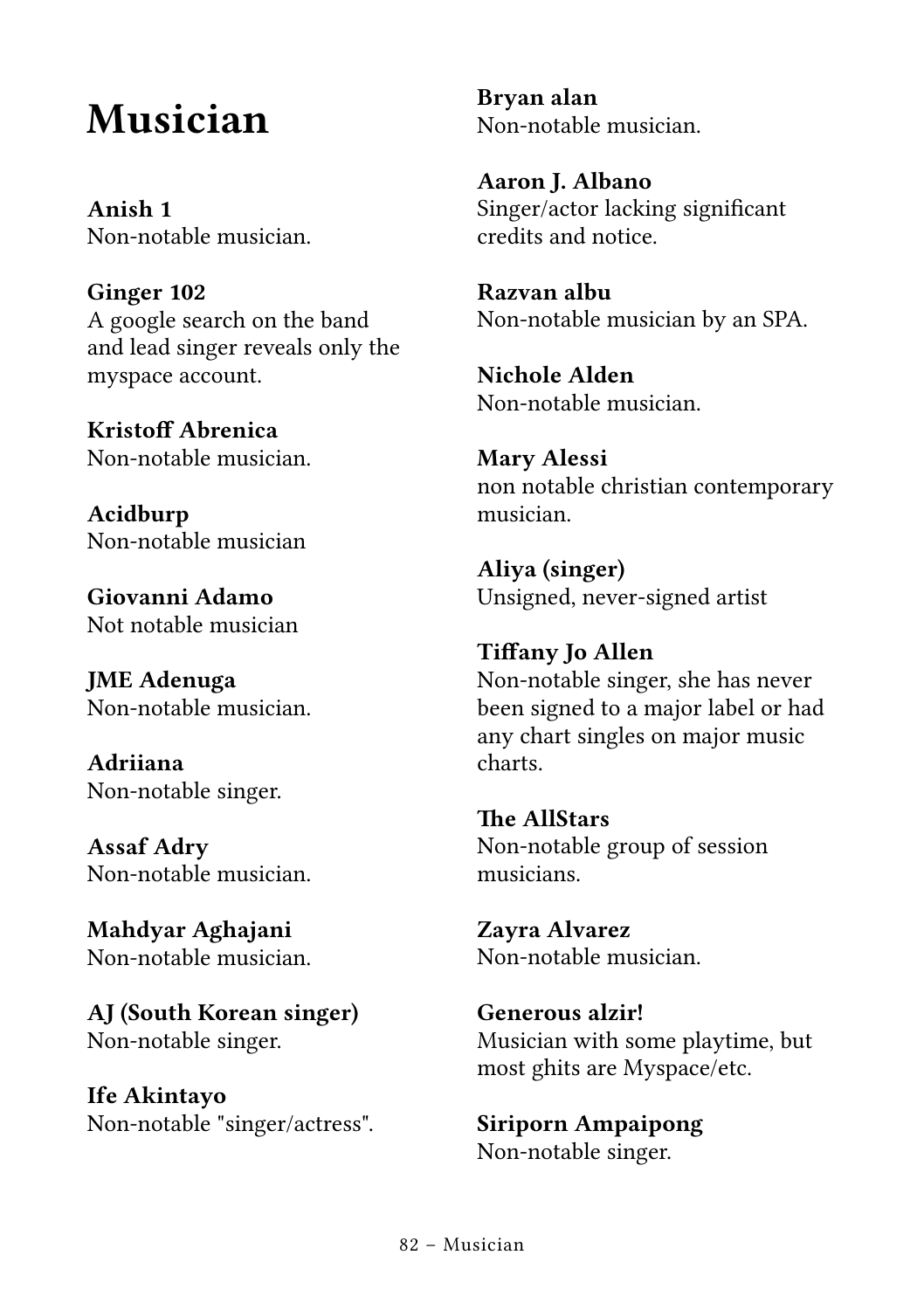Robert 'Skins' Anderson Non-notable musician.

Aneel Musician of questionable notability.

Stephanie Angelini Non-notable singer.

Lauren Aquilina Non-notable musician.

Arcangel Non-notable reggaeton artist.

Roger Argenis Two non-notable singers.

Arielle (singer) Singer may not meet music notability requirements.

## Arlyn Non-notable musician who has yet to release a debut album.

Katie Armiger Yet another "up-and-coming" nonnotable singer.

Riley Armstrong non notable christian rock singer.

Atllas Musician with two albums, released only on his own label.

Kristian Attard Non-notable musician. Auburn

Non-notable singer signed to a nonnotable record label who has yet to release a single or album.

Landon Austin Non-notable musician.

B-Valentine Musician of questionable notability.

# B.rite

Non Notable Musician, artist and related albums have nearly zero ghits, lack of mentions in any sort of publication.

Greg Bacon Appears to be a non-notable musician.

Richard Bailey (drummer) Non-notable session musician.

Pfuri Baldenweg Non-notable musician.

Dave Ball Non-notable musician.

Veronica Ballestrini Doesn't seem to be a notable singer.

Jacob Bannon Singer for non-notable (or at best, marginally notable) band.

Shlomi Bar'el Non-notable singer.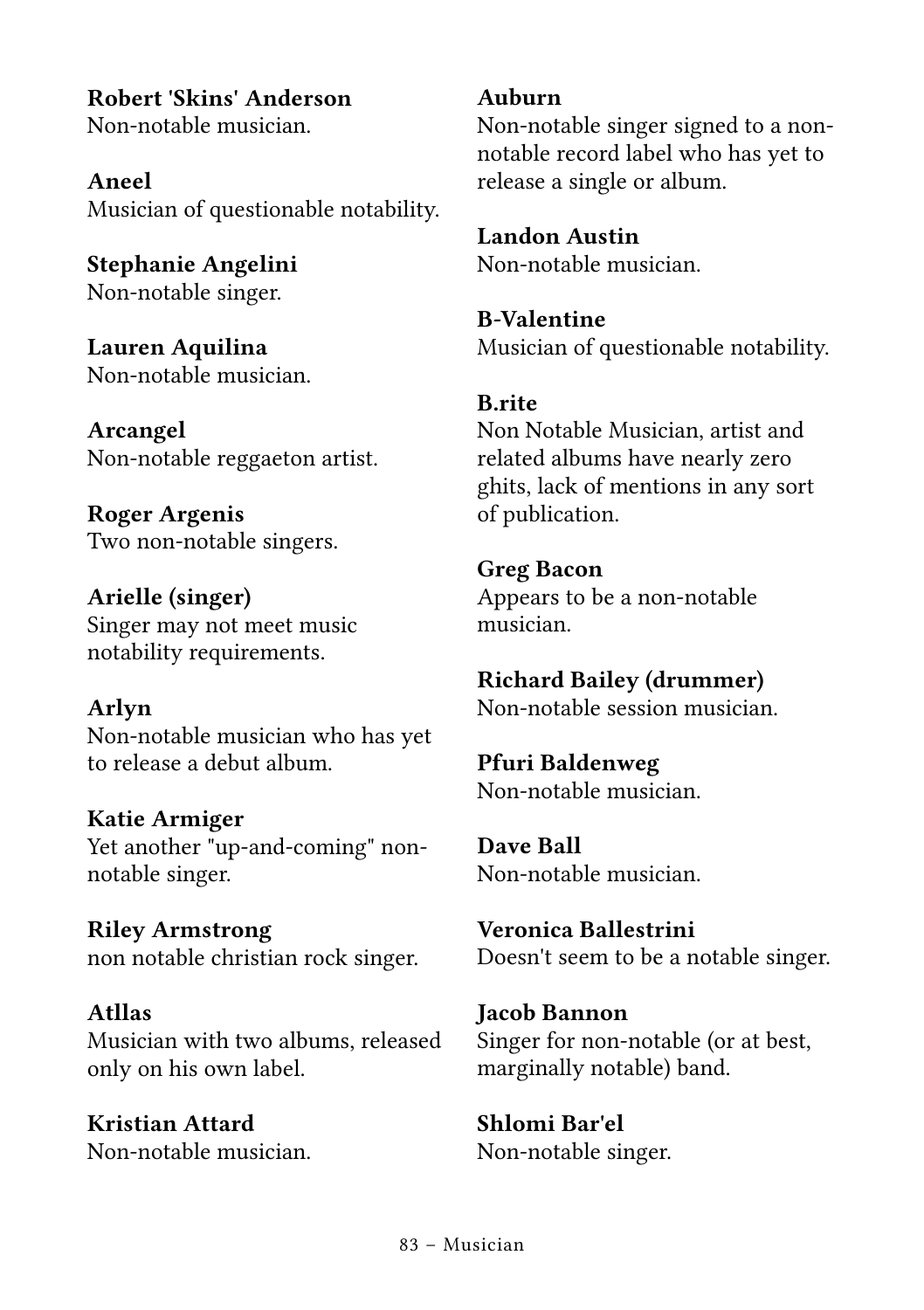# Brittany Barber Non-notable musician, only self-

released material.

# Darren Bartlett

A Google News Archive search for ["Darren Bartlett" composer | singer | pianist | piano | vocalist | vocals] provided me with just two unimpressive hits.

Loshaarn Bastian Non-notable musician.

Aza Bataeva Fails notability criteria for musicians.

Bucky Baxter Obscure sessions musician and Dylan sideman; like many sessions musicians, undoubtedly a consummate pro, but not notable.

Chris Beale Non-notable musician.

Beast1333 Non-notable musician.

Dean De Benedictis Non-notable minor musician.

Ola Bergman A musician with no info really.

Rick Berlin Non-notable local musician. JS aka The Best Non-notable musician.

Justin Bibis A duo of VERY young singers who are basically under too soon.

# Scotty bills

Non-notable lead singer of a nonnotable band.

# Bonnie Bishop

Potentially non-notable country singer.

Boac (rapper) Non notable artists.

Jimmy Bondoc NN musician.

Angel Bouchet Non-notable musician.

Magic Box Non-notable singer.

Coste Boy (El General) Non-notable musician.

Owen Brady Non-notable Irish jazz musician who has just released his first album.

Bartosz Brenes Non-notable musician.

Kenneth Brian American musician.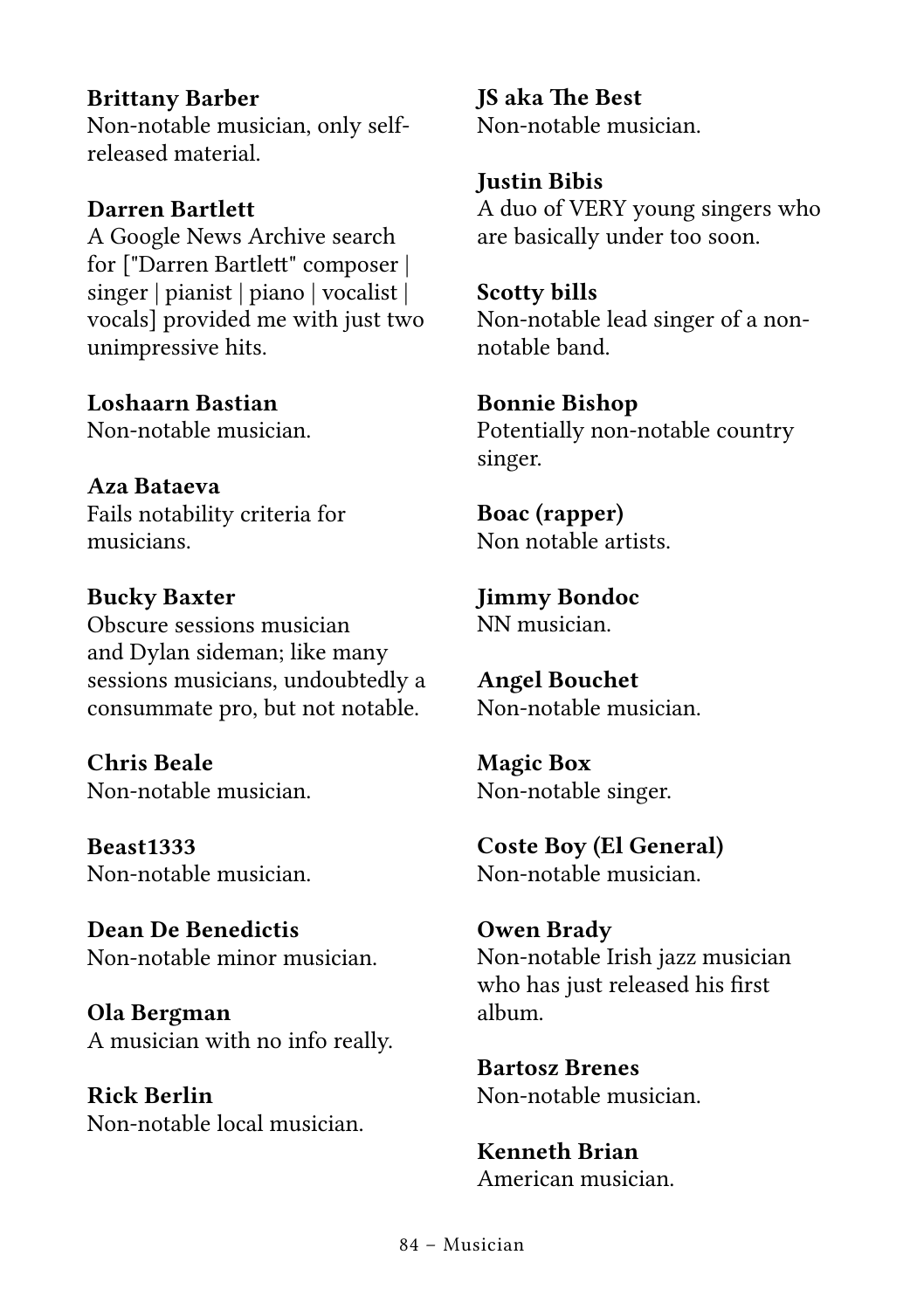Charls Brown Non-notable musician.

Stacee Brown Non-notable singer.

Chuck Brown (New Age musician) Does not appear to be a notable musician.

Judy Brown A B-movie bit player, a minor jeweller and an unsuccessful singer?

Dalal Bruchmann Non notable musician.

Brian Brushwood

Non-notable stage musician claiming fame for having obscure shows on two microscopic "podcast networks" that barely meet notability standards themselves, and for having been on the Tonight Show once.

Bubba-T Does not meet notability requirements for musicians.

Sean De Burca Non-notable musician.

Malena Burke Non-Notable Cuban singer.

Ed Butcher Non-notable musician. Jonathan Byrd Non-notable musician.

Kasi calvin Non-notable musician.

Violet The Cannibal Non-notable musician.

Jenks "Tex" Carman Non notable musician.

John Carroll Not a notable musician.

John Carta Non-notable musician.

Jonathan Casey Non-notable musician.

Leigh Casino Appears to be a non-notable musician; all google hits on "Leigh Casino" seem to be turning up other notices.

Nolyn Casino Unremarkable hip-hop artist.

FAME CERTIFIED Non-notable musician.

Mosotho chakela Singer whose album and record company cannot be found on Google.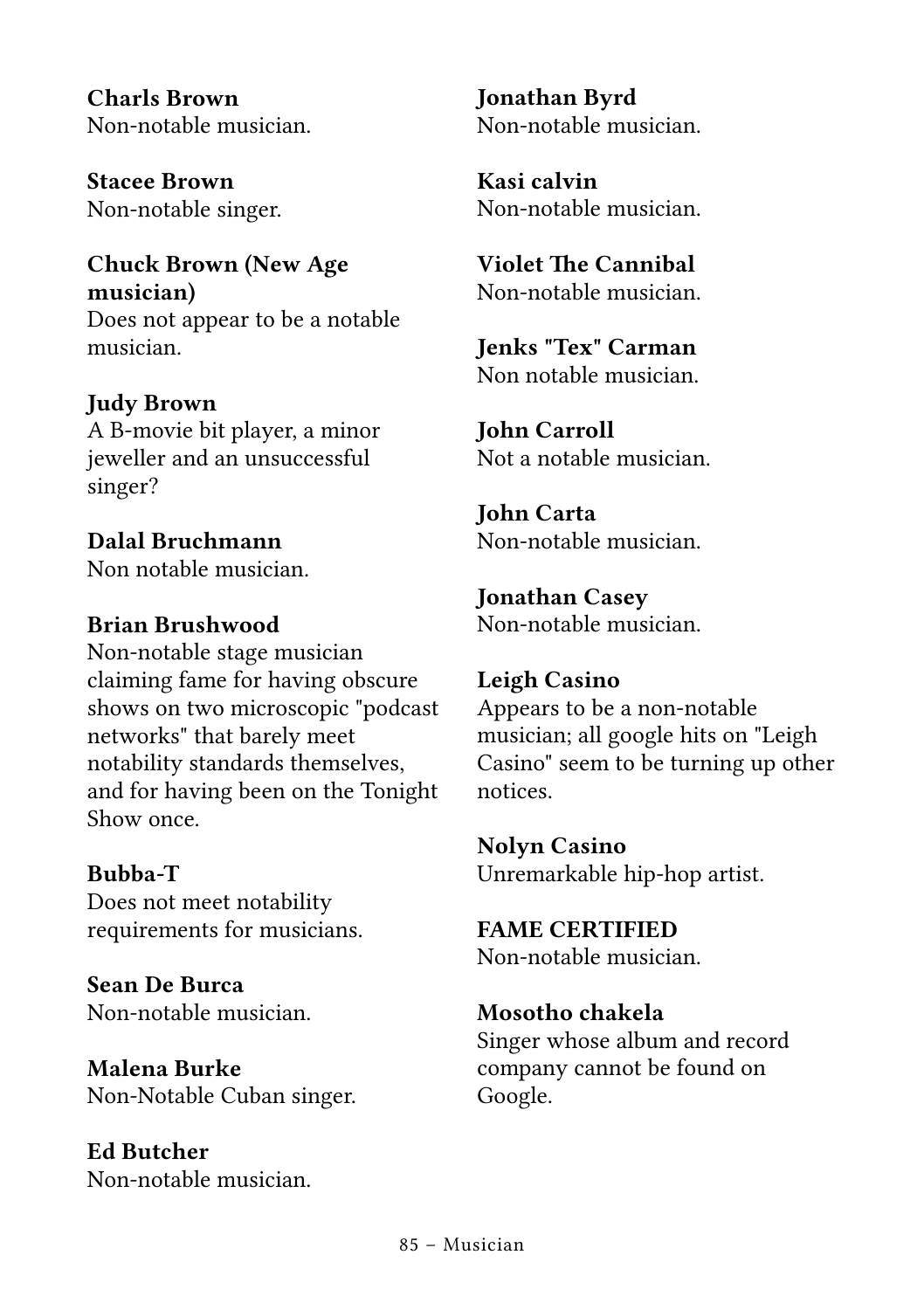Eric Chamberlain Non-notable musician and graphic artist.

Charmaine Non notable singer.

Loren Chasse fails musician notability criteria

Chemda Non-notable podcast host and musician.

Gorilla Chilla Open and shut case of nonsignificant small scale musician.

Valentine Chin Non-notable session musician.

Oz Chiri Non-notable musician

Jonas Raskolnikov Christiansen Non-notable musician.

Gianni Cicogna Non-notable musician.

Jay D Clark Non notable musician.

David Clement Non-notable musician.

# Michael Cleveland (bluegrass musician)

Possibly the artist doesn't meet notability for a musician.

Ollie Cole Apparently non-notable musician, who was a member of band which briefly had minor success.

Compa Non-notable musician.

Dan Connolly Dubious notability musician.

Ross copperman Non-notable musician.

# Hona Costello No sign of notability: unsigned

artist, who only self-released 1 EP via the internet.

# Clayton Counts

Musician whose sole accomplishment seems to be getting a cease and desist from record labels for releasing a mashup album Sgt. Petsound's Lonely Hearts Club Band on his blog.

Jon Courtney Singer/songwriter in middlinglynotable alternative band.

**Criizter** Unnotable musician.

Crystin unremarkable singer/musician?

Alberto Ctllo Non-notable musician.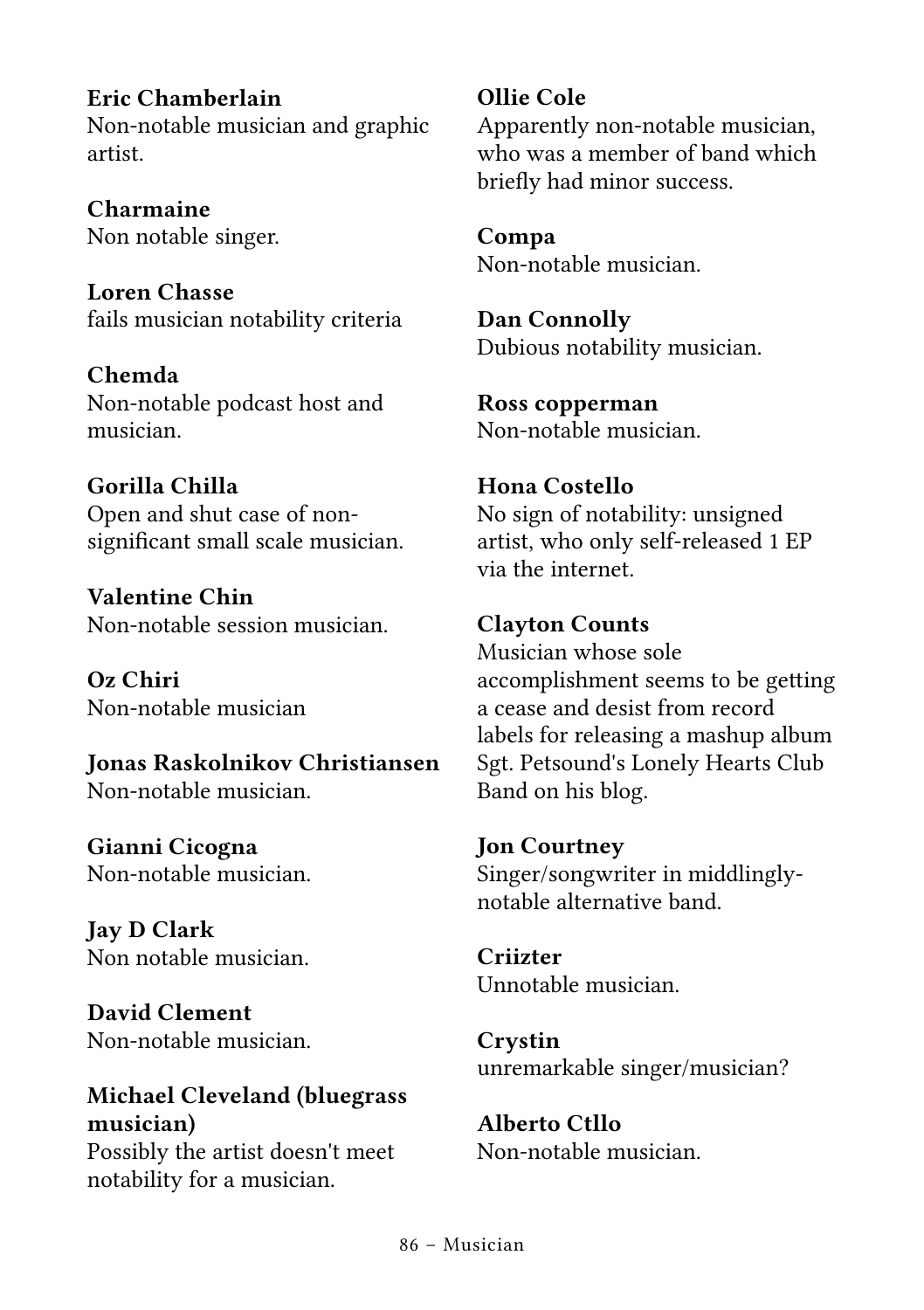Larry Cutrone Non-notable " American Musician/ Comedian/Writer.

# Winky D

Non notable musician whose sole achievement seems to have been to win a sort of battle of the bands in Zimbabwe.

D-Pryde (rapper) Non-notable musician...

D-Stroy Non notable musician

Ben Daglish Non-notable musician.

Mick Dalla-Vee Non-notable musician.

Jack Dalrymple Individually non-notable musician.

Paddy Dalton (Songwriter) Non-notable musician.

Paul Stuart Davies Non-notable musician.

Brad Davis Played with a few notable musicians but that doesn't make him notable himself.

Dominic davis Non-notable musician. Andrea Dätwyler Singer in a notable band, but isn't notable in her own right.

Mayestron Deba Potentially non-notable musician.

#### Pia December

non notable singer songwriter, head of non notable music publisher

Krazy Dee Non-notable musician/rapper.

Kelly Denis Non notable self promoted musician.

Mihaela Dinu Singer is non-notable.

Diane DiPiazza Not notable former musician.

Boma Diri Non-notable singer lacking ghits and Gnews of substance.

Dutch Dirty Non-notable musician.

El DoboLocoPapo Non notable myspace music artist

Maxi Dolan Non-notable musician.

DJ Doughboy Non-notable musician.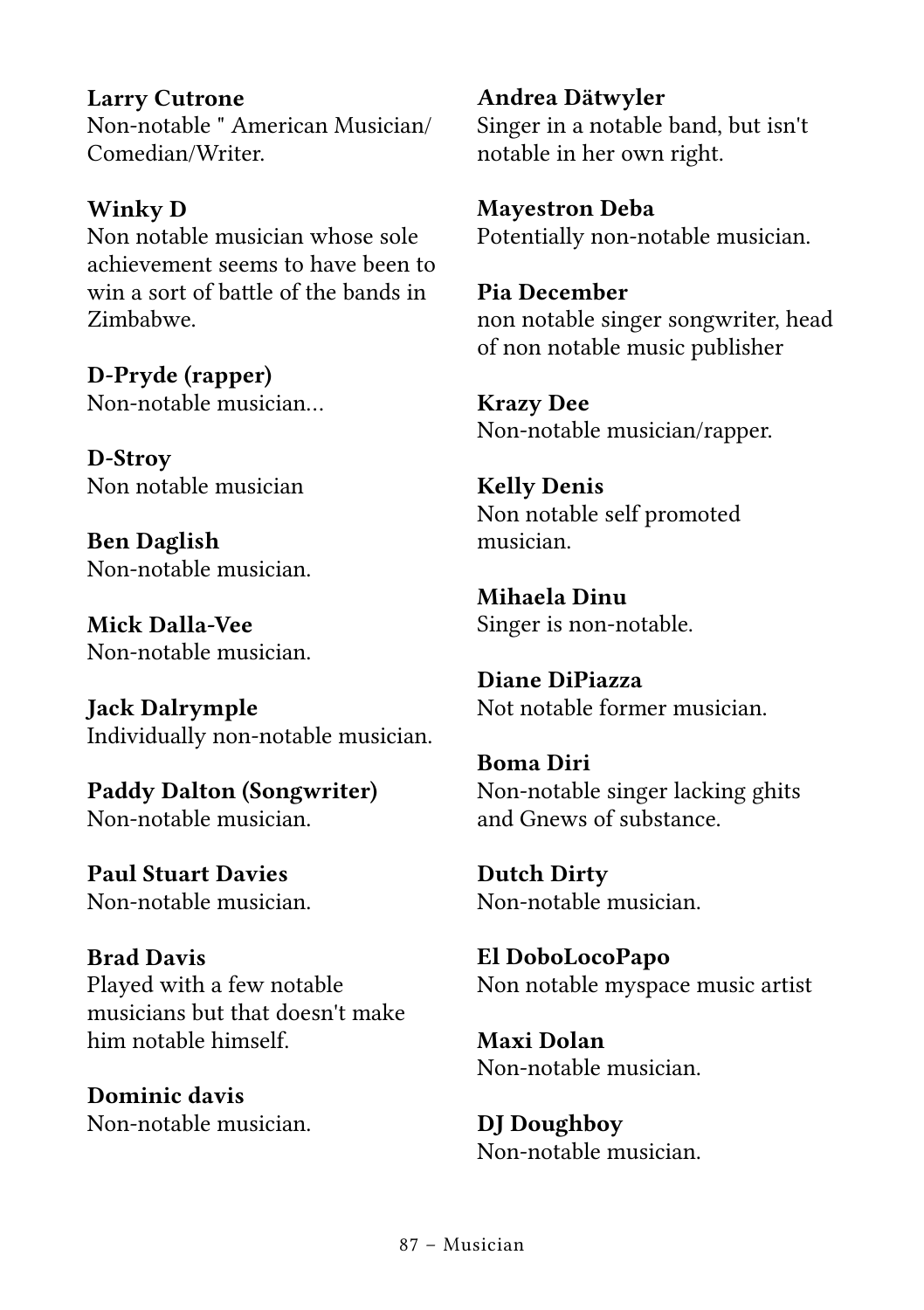Patrick Doval Non-notable musician.

George Dragon Does not meet the notability requirements for a writer or musician.

Drifthomb

Non-notable musician lacking nontrivial support.

# Dubbledge

Non-notable musician; has released 1 album, 1 mixtape—no hit singles.

Young Duece non notable musicians.

Ariana Dvornik Non-notable singer/actress.

E-Dawg Non Notable musician.

E.Stonji Musician with no notability at all.

Cud Eastbound Non-notable musician.

Mark Edwards (harpsichordist) Non-notable musician.

Mary Edwards Not notable musician.

Aksyn Elek Non-notable musician. Patrick Elkins Non-notable musician and puppeteer.

Jade Ell Non-notable musician.

Bastian Emig Non-notable musician.

Jude Enemy Potentially non-notable musician.

Karl Engelmann Non-notable musician.

Andrei Eremin Notability is not inherited and he's only mentioned in connection with musicians he worked with.

Erene Singer does not appear to be notable.

Conchita Espinosa Non-notable musician.

Jake Evans Non-notable musician.

Princess Eze Non-notable musician.

Tito Falaschi Unnotable musician.

Fannius III Non-notable singer.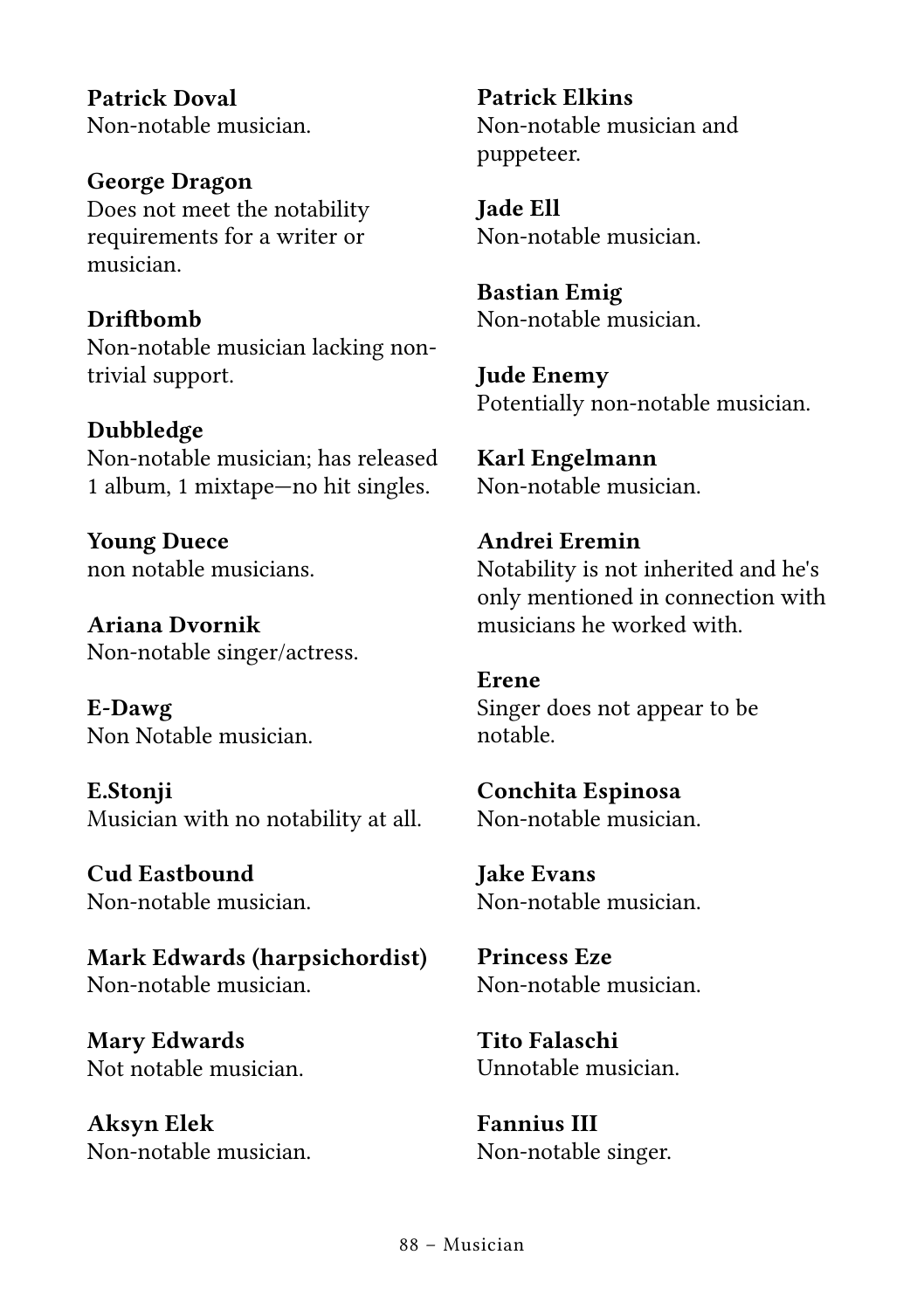Francesco Fareri Non-notable musician.

Shadab Faridi Non notable musician.

Fash Non-notable musician.

Regin Le Faye Non-notable singer/songwriter.

Schuyler Feigen Unremarkable musician.

Evan Feldman borderline musician.

Marcelo Feldman Non-notable musician.

Little fire Non-notable musician.

Dirt Fishermen Nonnotable musicians in a nonnotable band.

Nikki Flores Non-notable singer.

Flow Non-notable singer.

Limuel B. Forgey III Subject has not had a significant or notable career as a professional opera singer.

Mazaradi Fox (rapper) Non-notable artist; signed to a label but has not released an album.

Iain Frampton Non-notable musician.

Beverly Fre\$h Non notable musician.

Micki Free nn musician

Kill Freeman non notable musician.

Mike Fury Does not seem to be notable either as a journalist or as a musician.

Mord Fustang Musician of dubious notability.

Gaise Not notable musician who fails the notability criteria.

John Galea (singer/songwriter) Non-notable musician.

Andy J Gallagher Non-notable musician.

Jimmy Gallagher (sax) Non-notable musician.

Chris Garver Singer / songwriter, music entirely self-released or released on "Pilcrow Records".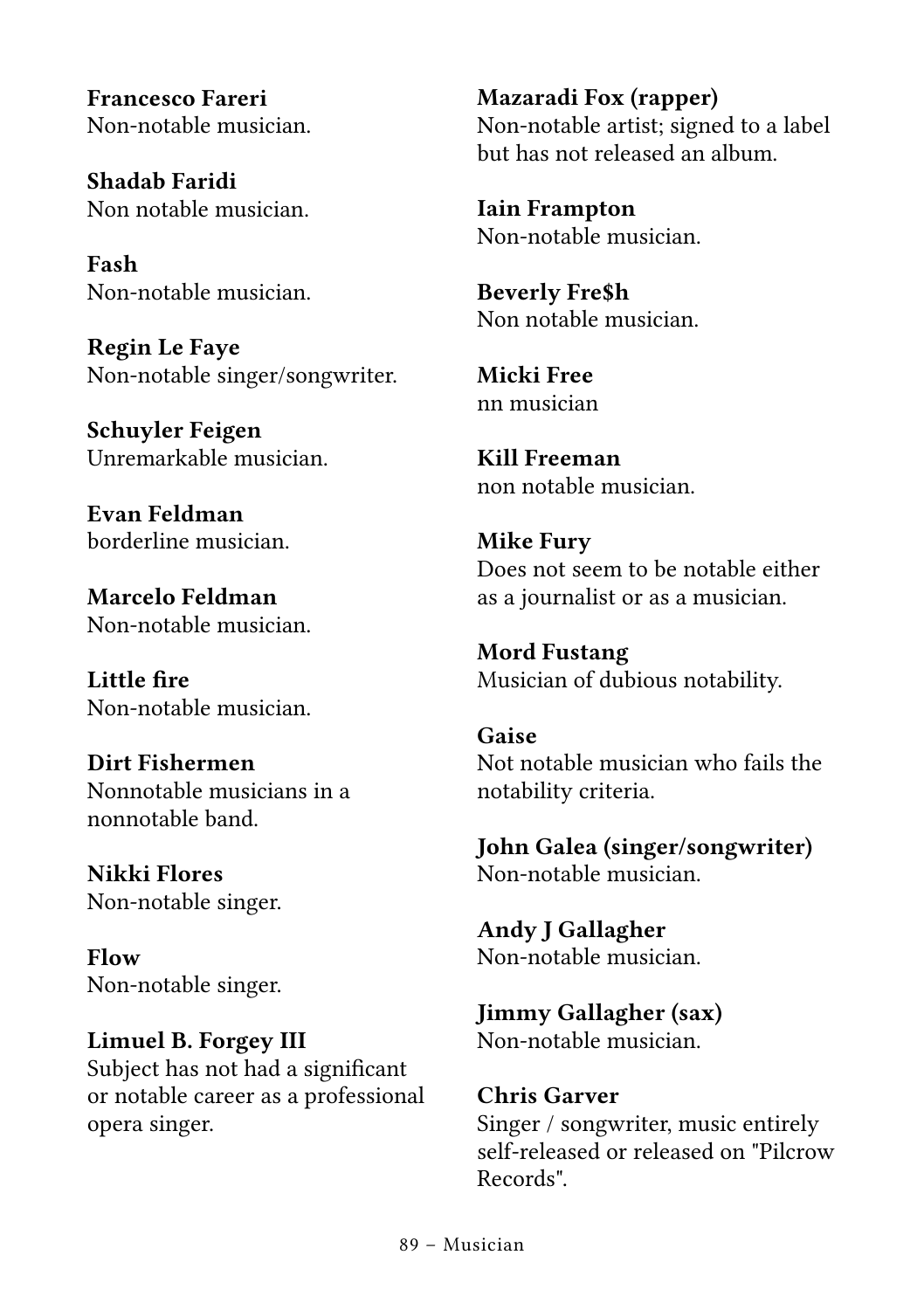Matt Gauss Non-notable musician.

Ghetto (rapper) non-notable artist

Parul Ghosh Non-Notable singer.

Gilanyan Musician with no apparent real assertion of notability.

Brianna Gilmore Non-notable musician.

The Paradiso Girls Non-notable band of non-notable "singers" with no records, just hype (and that feeble)

Bobby Goldfingers Non-notable singer belonging to a non-notable band.

Dave Gonzalez Doesn't seem to be a notable musician.

Matt Good (American musician) Non-notable musician.

Tim Gordon Singer lacking notability.

Jeremy W. Goss Non-notable musician. Chad Gould does not seem to be notable enough either as a footballer or a musician

Amanda Grace Non-notable musician.

Andy Grammer non notable unsigned singer

Gina Green Non-notable gospel singer

Grant Green, Jr. Non-notable musician.

Jeff Gretz Non-notable musician.

Eddie Grey (Composer) Non-notable musician.

Bruno Grife Non-notable musician.

Chelcee Grimes Singer/songwriter signed to a label but with no releases.

Larkin Grimm Non-notable musician.

DJ Grind Non-notable musician; radio host, mixtapes and YouTube, nothing noteworthy.

Grynch Non notable hip hop artist.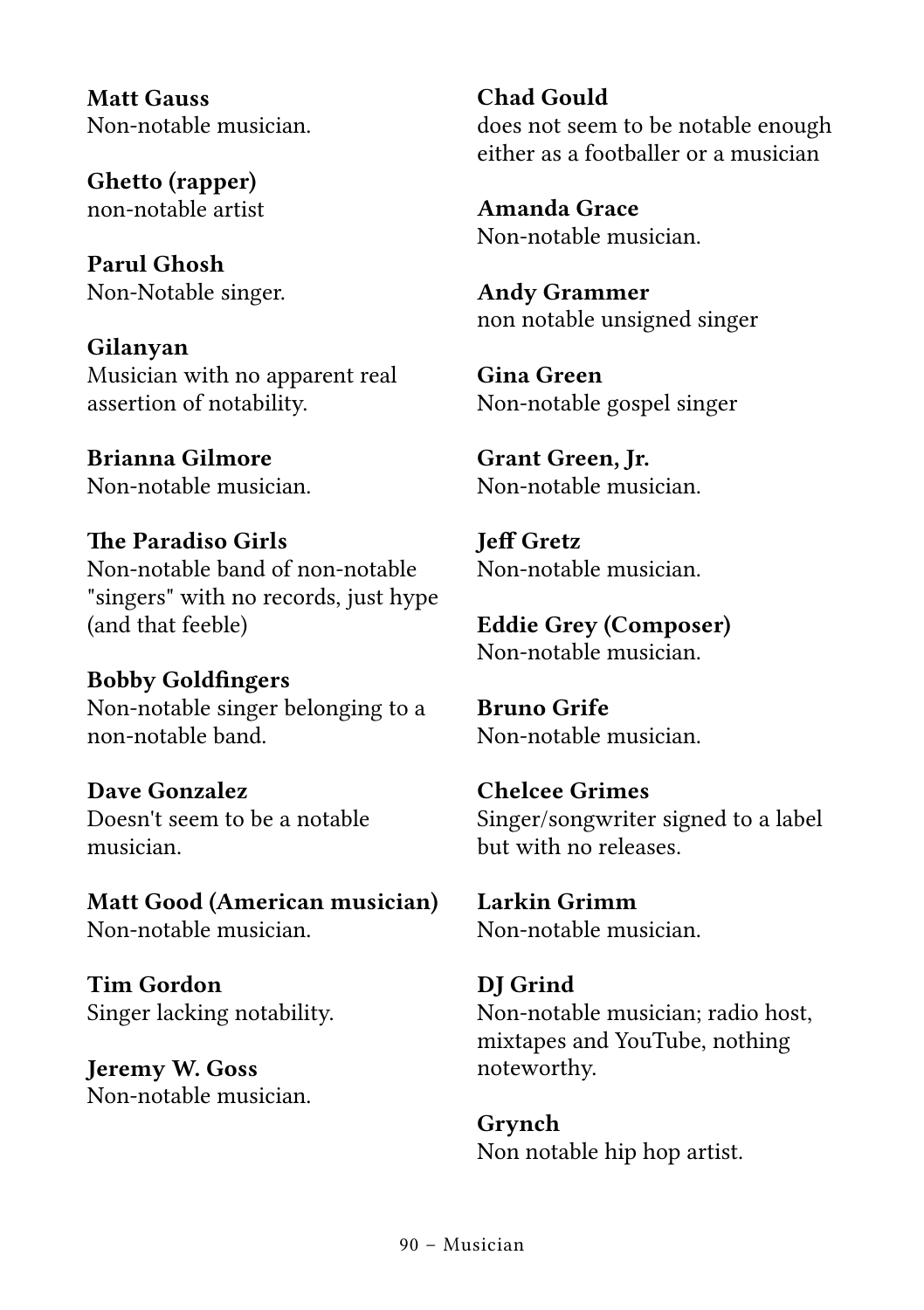Carmine Guida Fails notability requirements for musicians.

'The Joe' Gurba Non-notable musician lacking GHits and GNEWS of substance.

Peter Gutteridge NN musician.

Karol Gwóźdź nn musician

H-Eugene Non-notable musician.

Hossein Hadisi Non notable musician.

Simya hamdan Non-notable singer.

Steve Hamilton Does not appear to a very notable musician

Michael Hamnett Non-notable musician and academic (?).

Larry Hansen Artist is not notable, nor is the band.

Latoya Hanson Singer who is unnotable without her group.

Steve Hardin Subject fails to meet notability requirements for musicians and songwriters

Amina Harris

Non-notable artist, only had one semi-hit feature single so far (which doesn't even qualify as a "hit," as it only peaked at #41).

Jane Harvey Non-notable editor and musician.

Mekaal Hasan Non-notable musician.

Cyril Havermans Non-notable musician.

Calvin Hayes Non-notable musician

Frankie Hayze Non-notable musician.

Fenno Heath Musician lacking notability.

Kalyn Heffernan Non notable musician.

Joshua Helgason Non-notable musician.

Xuan Pablo Hergon Non-notable singer/actor lacking GNEWS and GHits of substance.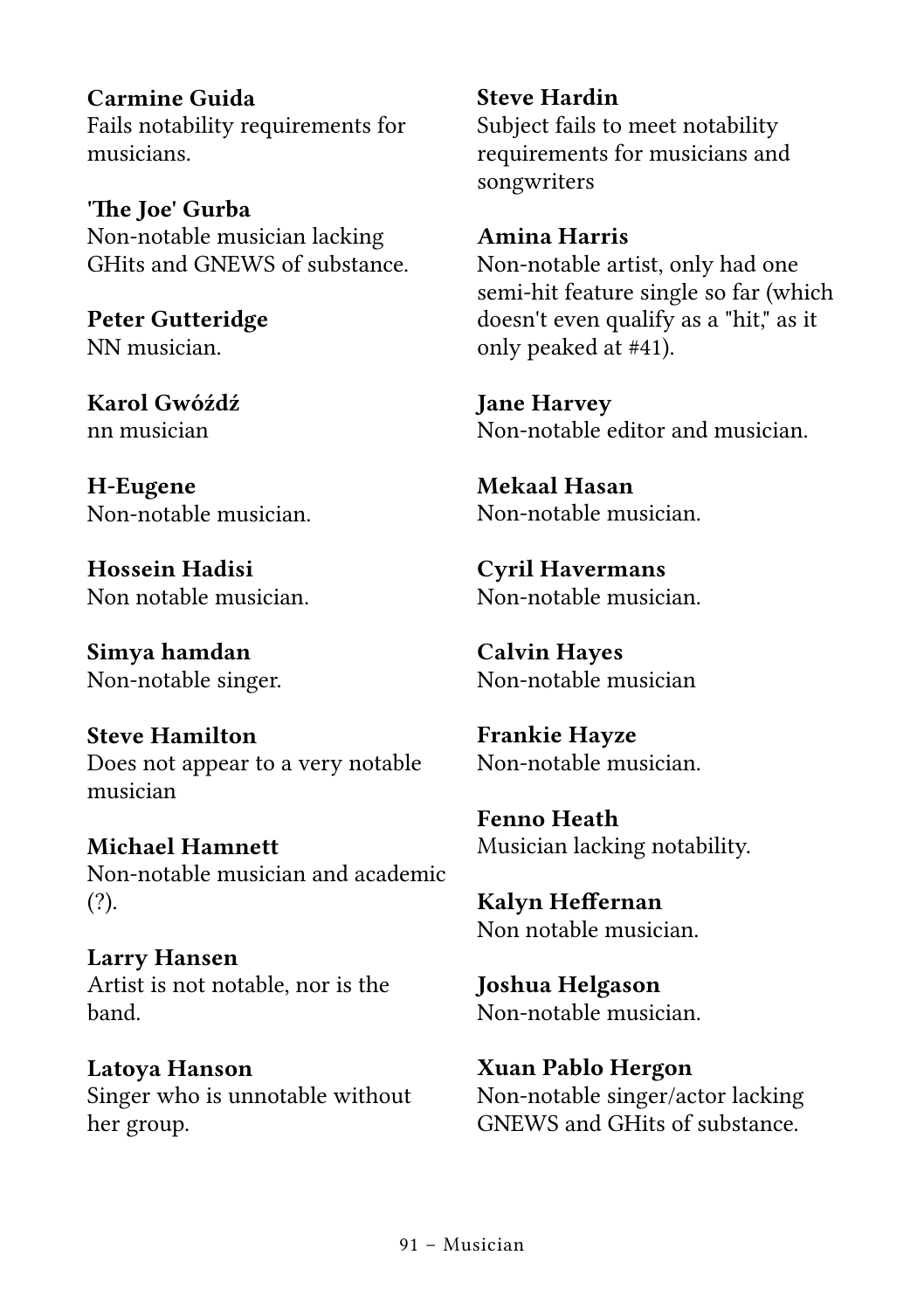Mikkel Hess Non-notable musician.

Chel Hill Non-notable musician.

Mission Hill (band) Doesn't appear to meet any of the the notability criteria for musicians and ensembles.

Vanessa Hillman Non-notable local singer.

Olivia Hime Non-notable singer and lyricist.

Mark Hinch Nonnotable musician.

Fatal Hitchkoch Not a notable musician.

Pea Hix Non-notable musician.

Josh Hoge Non-notable musician.

Ryan Thomas Holley Non-notable musician who is part of a non-notable band.

Holmes Ives Non-notable musician.

Vahco Before Horses Non notable musician.

Stefan Hruscă not notable seasonal Hungarian folk singer

Ivan Hrvatska Singer with very little notability; ghits point mainly to blogs/ MySpace/social networking sites.

Matt Hubbard Non-notable musician lacking GHits and GNEWS of substance.

Mark Hunstone Seemingly non-notable musician.

Shannon Hurley Non-notable musician/singersongwriter.

Nipsey Hussle Non-notable musician with only mixtapes to his credit.

Shuja Hyder Non-notable singer.

Hypasounds Barbadian soca artist with no albums, previous nominee for Barbados Music Award.

Lee Ji Hyun Non notable singer.

MC Funky J Non notable musician.

Flap jack Non-notable musician.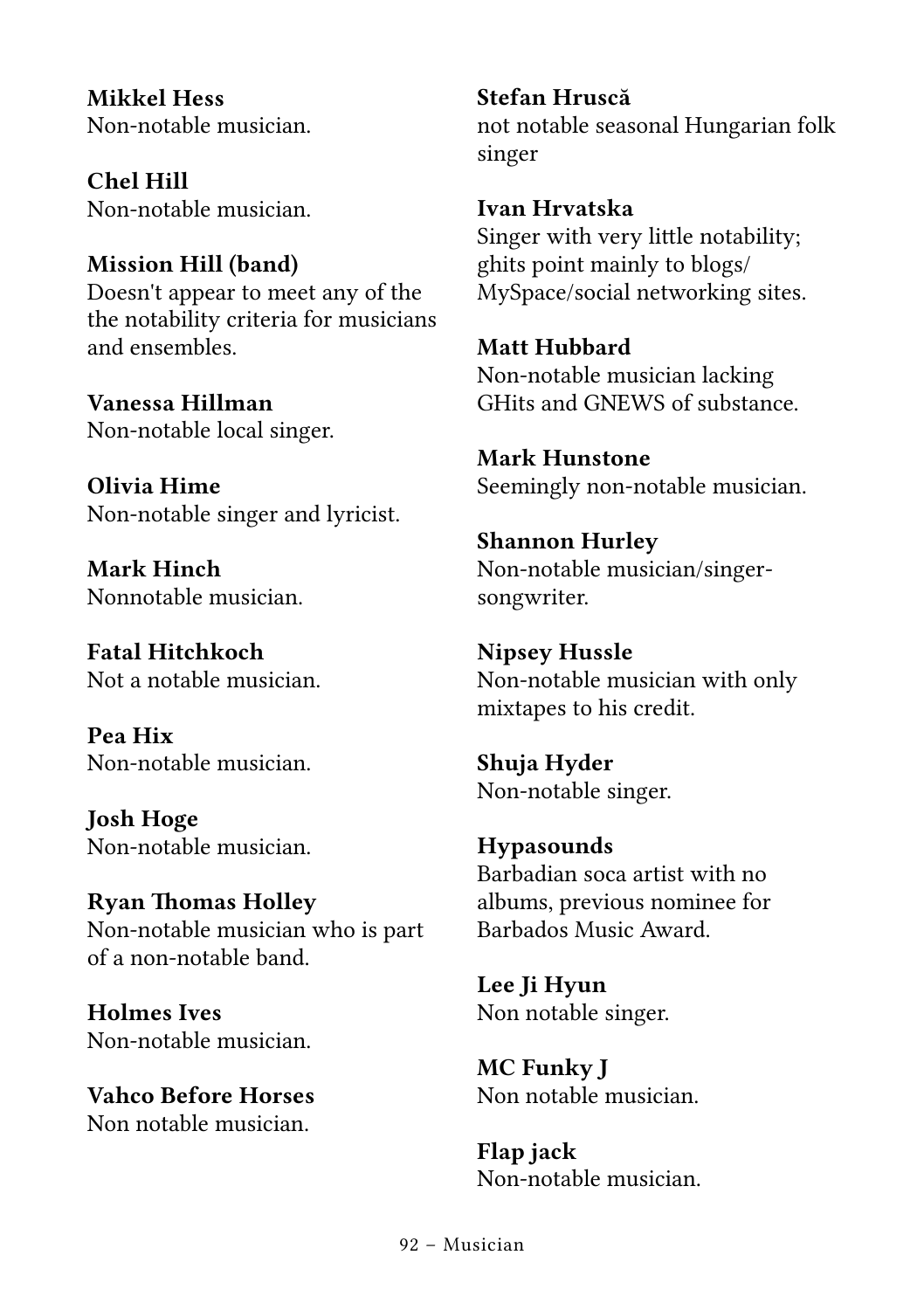Wyatt Jackson Non notable musician.

Our Lady J Non-notable singer.

Mateusz Jakubiec Nonnotable pop singer

G-Marl Jamal Non-notable musician.

Barney James Non-notable English musician.

David James (American artist) Non-notable musician.

Rod Janzen Non-notable musician.

Jessica Jarrell Non-notable musician.

Richard Anthony Jay Non notable musician.

I am jen Non-notable musician.

Mark Jenkins Non notable musician

Miguel A. Jenkins Non-notable musician: there's lots of little bits that might establish notability, but they don't quite do so.

Patrik Jensen NN musician.

Shin Jimin singers are not notable outside of his group, AOA (band).

Paul J Johnson Appears to be a non-notable singer.

Viktor Jonas Non-notable musician.

Justin Jay Jones nn singer

Daniel Jorgensen Not a notable musician, in a nutshell.

Sarah June Non-notable musician.

DJ K1000 Non-notable musician.

KUBA Ka Nonnotable musician.

Nastia Kamenskikh Non-notable singer as she only has 41 hits on Google.

Rory Kaplan Non-notable musician lacking nontrivial support.

Sijadu kaPotelwa Minor local singer in South Africa.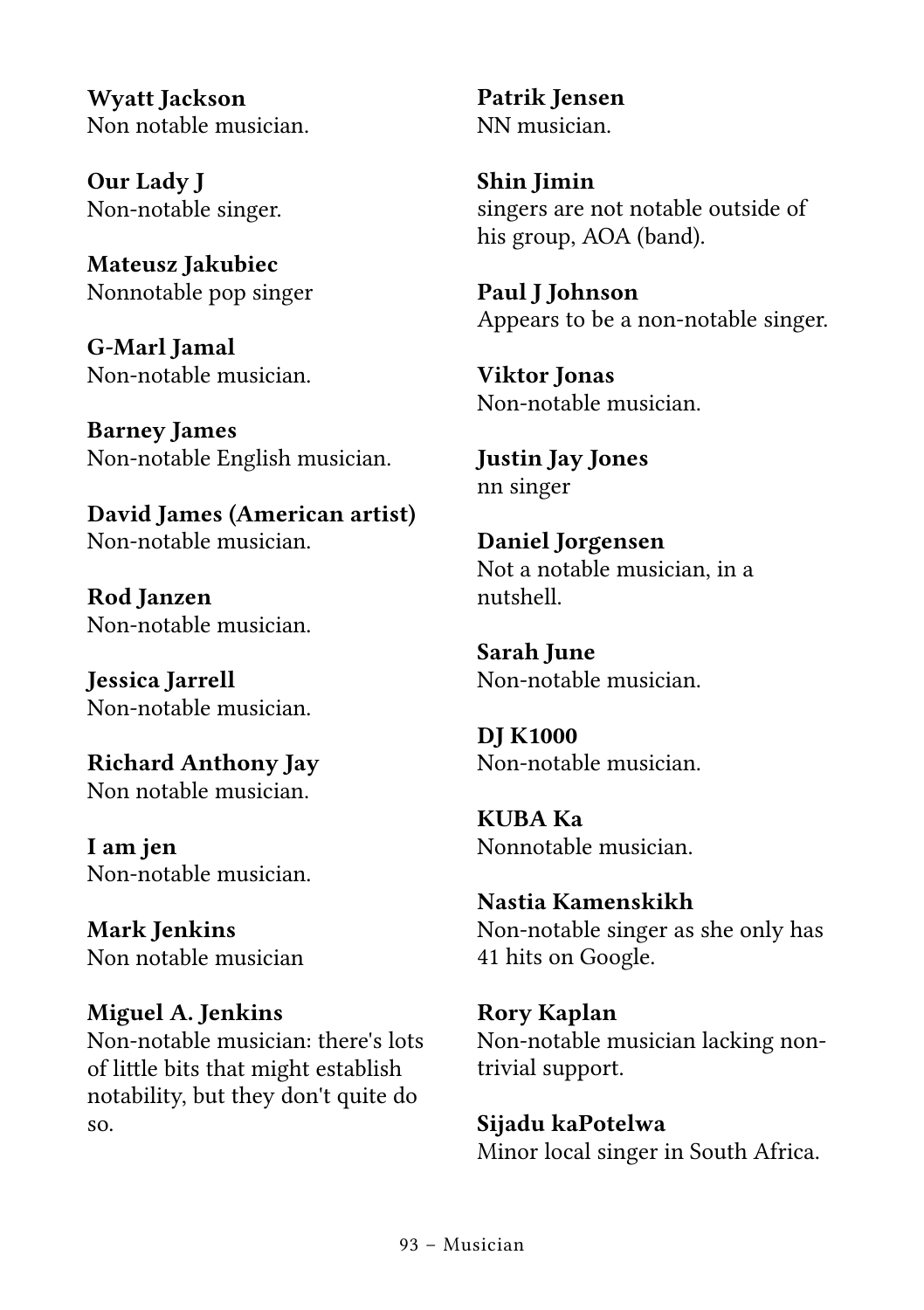# Tamar Kaprelian

Non-notable singer/actress with one non-chart single, no album, one minor acting role.

# Kastro (rapper)

Musician who is not notable outside of the group he's a member of.

# Vena Kava

Singer in a barely notable death metal band.

# My Name Is Kay

Musician of uncertain notability, who's had one very minor semihit single and has yet to release an actual album.

Kerfew Non-notable musician.

Even Kern Singer/songwriter/producer with single album.

Tom Kershaw Non-notable teen musician.

Joe Kessler Non notable musician.

Daniel Keys Non-notable musician.

Khalia Unsigned singer.

Khingz A non notable hip hop artist. Heart Break Kid Non-notable musician.

# DJ Kidd

No indication it meets the criteria for musicians.

#### Jess King NN musician.

#### Jeramie Kling

Unremarkable musician, unnotable outside the band he's in.

## Samuli Kosminen

Non-notable musician.

## Kottarashky

Non-notable musician lacking GHit and GNEW of substance.

# Slobodan M Kovačević

Non-notable musician.

# Erlend Krauser

Non-notable musician.

Armen Ksajikian Non-notable musician/actor

Jimmy Kunes non notable musician

Kwes Non-notable musician.

Kyle (rapper) Artist doesn't appear notable.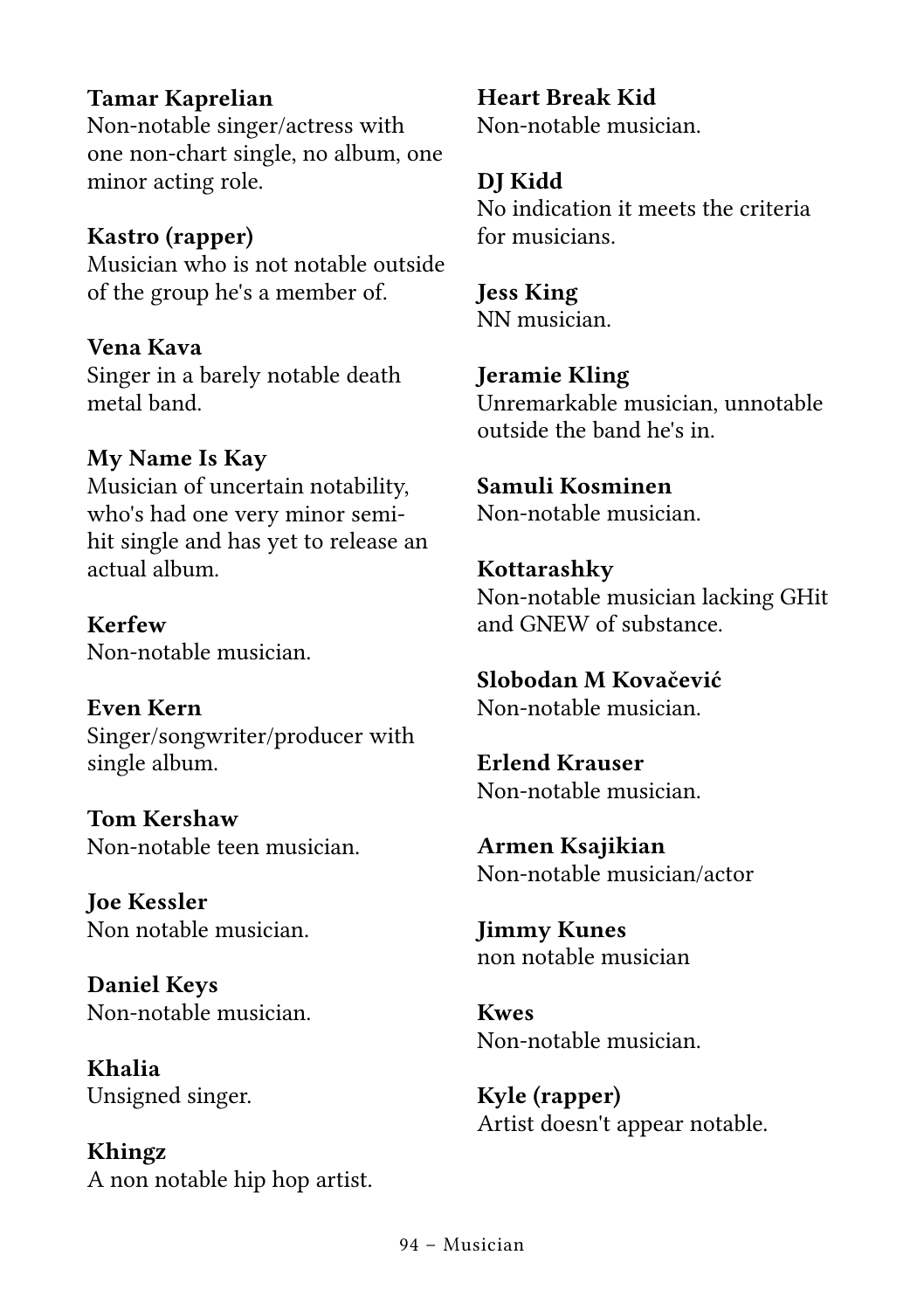Alex Lagemann Non notable musician.

Casey Lagos Musician of questionable notability.

Jeremy Larson Seems like a fairly successful musician, but he is hardly Notable.

Lisa LaRue Non notable musician.

#### Kim Last

Singer with questionable notability, not sure how notable the show she was on is though either.

Tom Laverty Notability is questionable as a musician.

Richard Laviolette Non-notable musician.

Gregory Lebaube Musician with no indication of notability.

Damien Lecointe Non-notable musician.

Annabel Lee Apparently non-notable musician.

Jesse Lee Non-notable singer with but one released single.

Leo LeVox Non-notable musician.

Michelle Lewis Unnotable singer.

Lifestyle (band) Non-notable side project of an almost non-notable musician.

George Von Liger Non-notable new musician.

James Light Completely non-notable singer.

#### James Limborg

Although the artist has toured with notable artists (the Jets and Prince) there is no indication that he has notability on his own.

Philip Lindholm Non-notable singer/actor/whatever.

#### John Adidam Littlejohn Non notable Musician.

Rex Liu Not a notable musician.

Luis Livingstone Unremarkable musician.

Donny B. Lord Non-notable musician lacking GHits of substance and GNEWS.

Gordon J Lovie Non-notable musician/songwriter.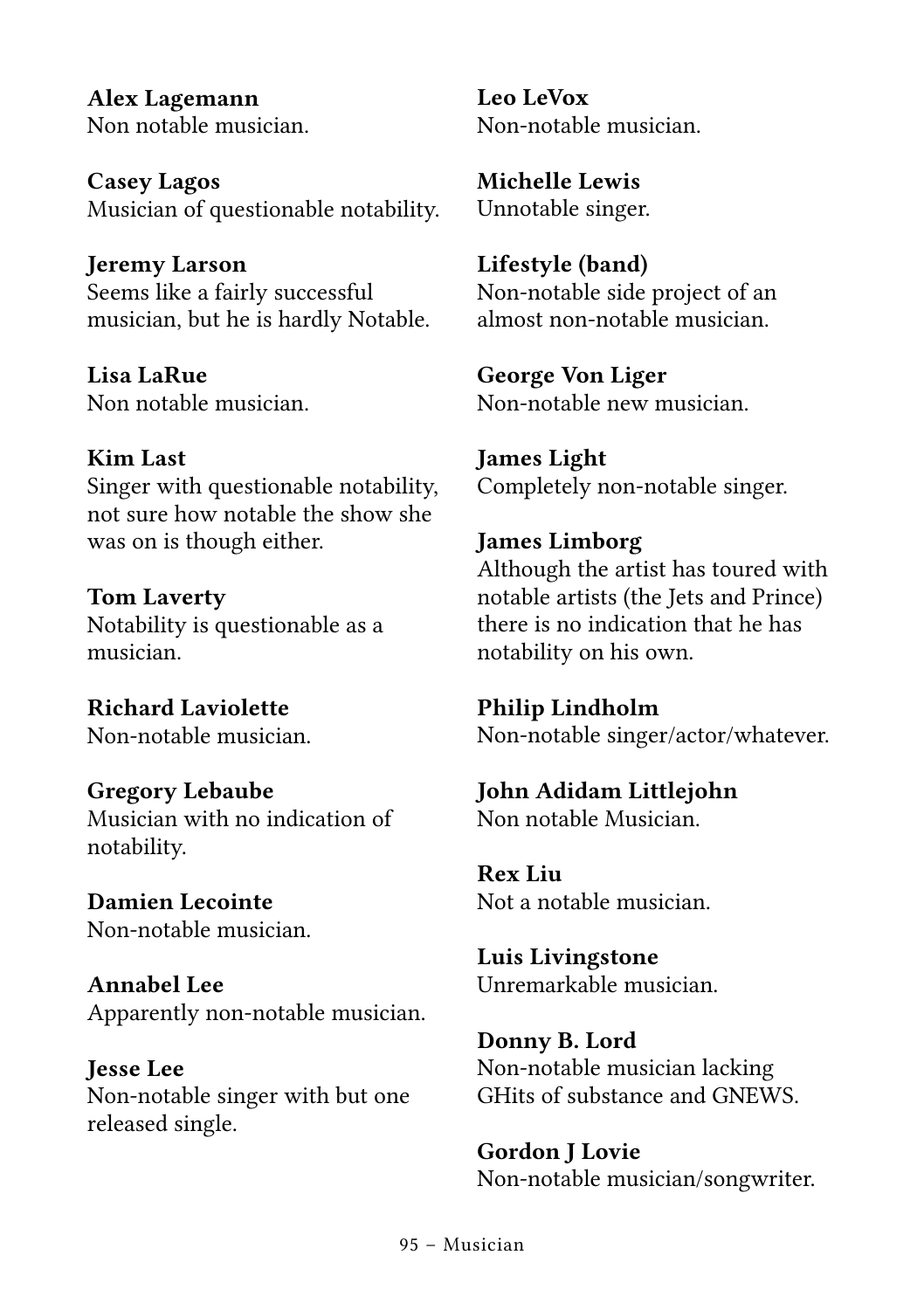Babar Luck Non-notable musician.

IL Lusciato Non notable musician

Ise lyfe Non notable musician.

Logan Lynn Non-notable musician.

Ann Maartmann Non-notable singer.

Mike Maas Seemingly non-notable musician.

MeLa Machinko Non notable musician.

Jason Maek Non notable singer with only 2 releases so far

Mahdar Non-notable musician.

Wolf Mail Non-notable musician.

Anton Maiof Non-notable musician.

Tunit malcom Unremarkable musician.

April Malmsteen Wife of a notable musician. Tony Manshino Artist who's released a few albums on minor labels, but doesn't seem to meet any of the criteria for notable musicians.

Rob Martino non notable musician

Peter Mason Non-notable musician.

Young Mass Non notable musician.

Miljenko Matijevic Singer for notable band, but is not individually notable as a musician.

Nicholas Matthews Non-notable musician.

Mav (rapper) Non notable musician.

Koby Maxwell Non-notable musician/actor lacking Ghits and GNEWS of substance.

Edward Maya Non-notable singer.

Bryan McAllister Musician who may have recorded with 2 bands of questionable notability on Mediaskare Records.

Jess McAvoy Non-notable musician that has not charted.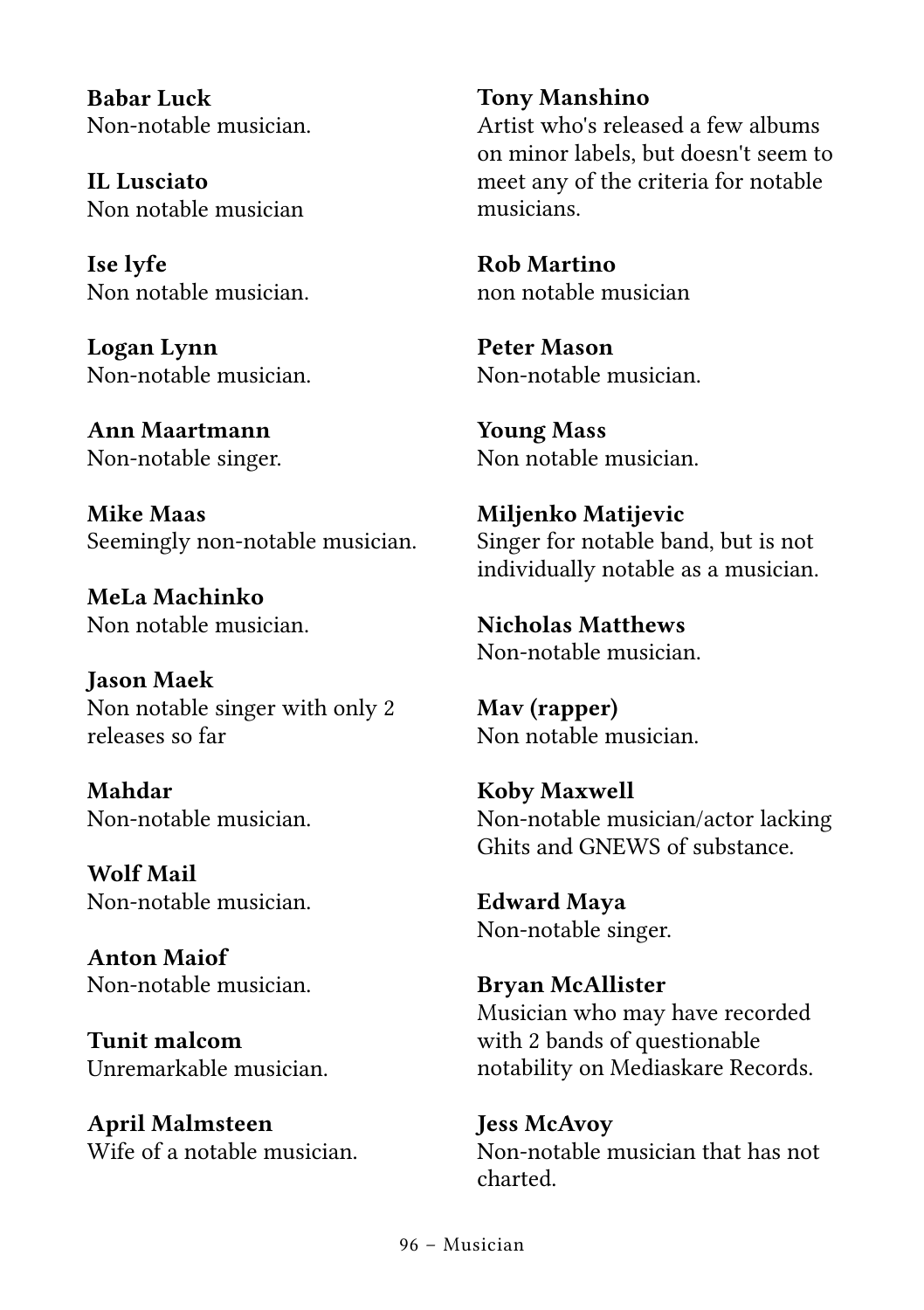Fergus McCormick Non-notable musician; only albums were self-released.

Dre Mcfly Non-notable musician.

Molly McGinn Non-notable musician and filmmaker.

Calley McGrane NN musician.

Eric mckinney Non-notable musician/music producer.

Steven McLachlan Non-notable musician.

Brannon McLeod Non-notable musician lacking ghits and Gnews for substance.

Thia Megia Subject fails notability requirements for musicians.

Nishit Ashokkumar Mehta Not an obviously notable singer.

Young Merc Non-notable musician.

Dwain Messer Non-notable musician; second nom.

Metis (American musician) Non notable musician.

Mesropyan Mger Non-notable singer.

Kill Miami Singer who seems to fall under too soon

Baya Michaelson The subject fails general notability and notability for musicians.

Lee Miles Non-notable musician.

J Miller Non Notable musician, google search turns up no hits

Cale Mills Unremarkable musician in a band that plays for somebody else's solo career.

Circuit MOM Non-notable drag queen and musician (as a musician, has no reviews nor has he charted).

MC Mooks Non-notable musician.

MOON-kananon-notable singer.

Dustin Moore Non-notable musician.

Charlie Morgan Session musician who has not become notable.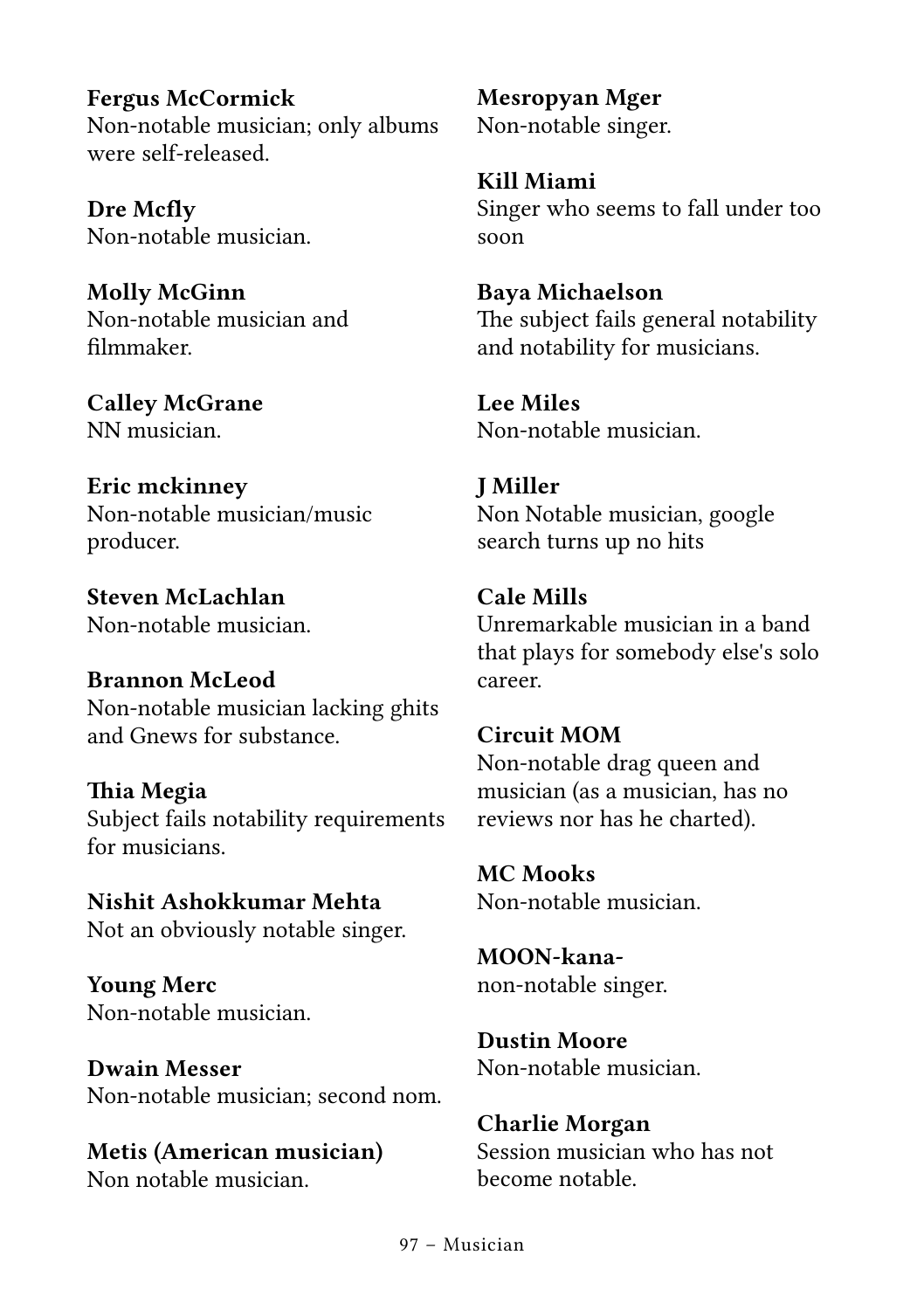Rashad Morgan Thoroughly nonnotable singer`'

Timothy Gene Morrison Non-notable musician.

John Mott (rhythm guitarist) Non-notable musician in a nonnotable band

MowJoe Non-notable musician.

# Shiladitya Mukhopadhyaya

No ounce of third party notability other than the fact that married to an Indian singer called Shreya Ghoshal.

Kai mullins Non-notable musician...

Thiago Live Music A musician that has only released one single.

Nate musiq Non-notable musician.

Omer Nadeem Seemingly non-notable musician.

Imtiaz najim Non-notable musician.

Connie Nassios Non-notable musician. Nayrok Non-notable musician with no albums released.

Hafez Nazeri Non-notable musician.

Nerone (rapper) Appears to not meet notability for musicians.

Warner Newman(Singer) Unsigned artist.

Le-Tuyen Nguyen Non-notable musician.

Alex Niedt Non-notable musician.

Ryah Nikole Does not appear to be a notable musician.

Mark Nilan Jr. Non-notable musician.

Lil nims Non-notable musician.

Damon Noone Non-notable singer and politician.

Nosajthing Not a notable electronic music artist.

Gabi Novak non notable person/ singer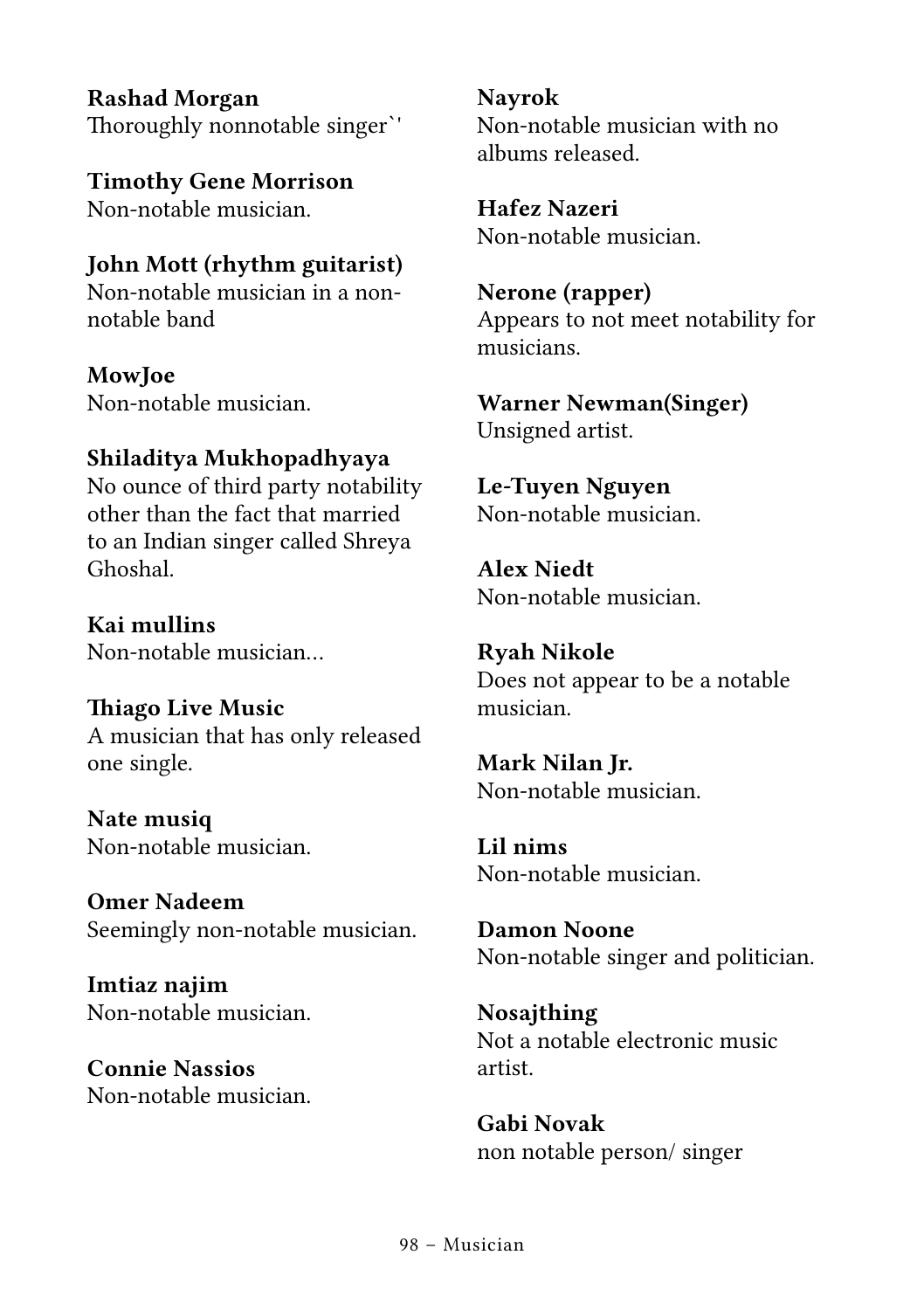Beit Nun Non-notable musician.

Theo Obrastoff Non-notable musician.

Sissel & Odd Two solo artists making one record together does not establish a duo

Mehmet Okonsar Non-notable musician.

Ahmed Tarek Ola-abaza Non-notable musician.

Vanessa Oliveira Non-notable singer, no record deal or releases to date.

Matt Oliver Appears to be NN musician.

Audience of One nn high school band of a current indie musician.

Know One Non notable musician.

Dan Gregory Orchestra Apparently non-notable musician/ band.

**OSAMDEVETTRI** Non-notable musician.

Aslan Osiris Musician who is non-notable outside of the group The Birthday Massacre (no notable solo releases—mostly free downloads, no membership in any other notable band, etc.).

Blake Overstreet Non-notable musician.

Lee Daniel Owen Non-notable musician.

Jan Ozveren Non notable musician.

Yvette Paaoski Did a google search and didn't get result on a musician.

Kestrin Pantera Non-notable musician.

London Paris Non notable band or singer.

Clive Parker Non-notable musician.

Dj Patrick Non-notable musician.

Michael Peace Non notable singer.

Charice Pempengco Unnotable musician.

Oliver Penn Non-notable musician.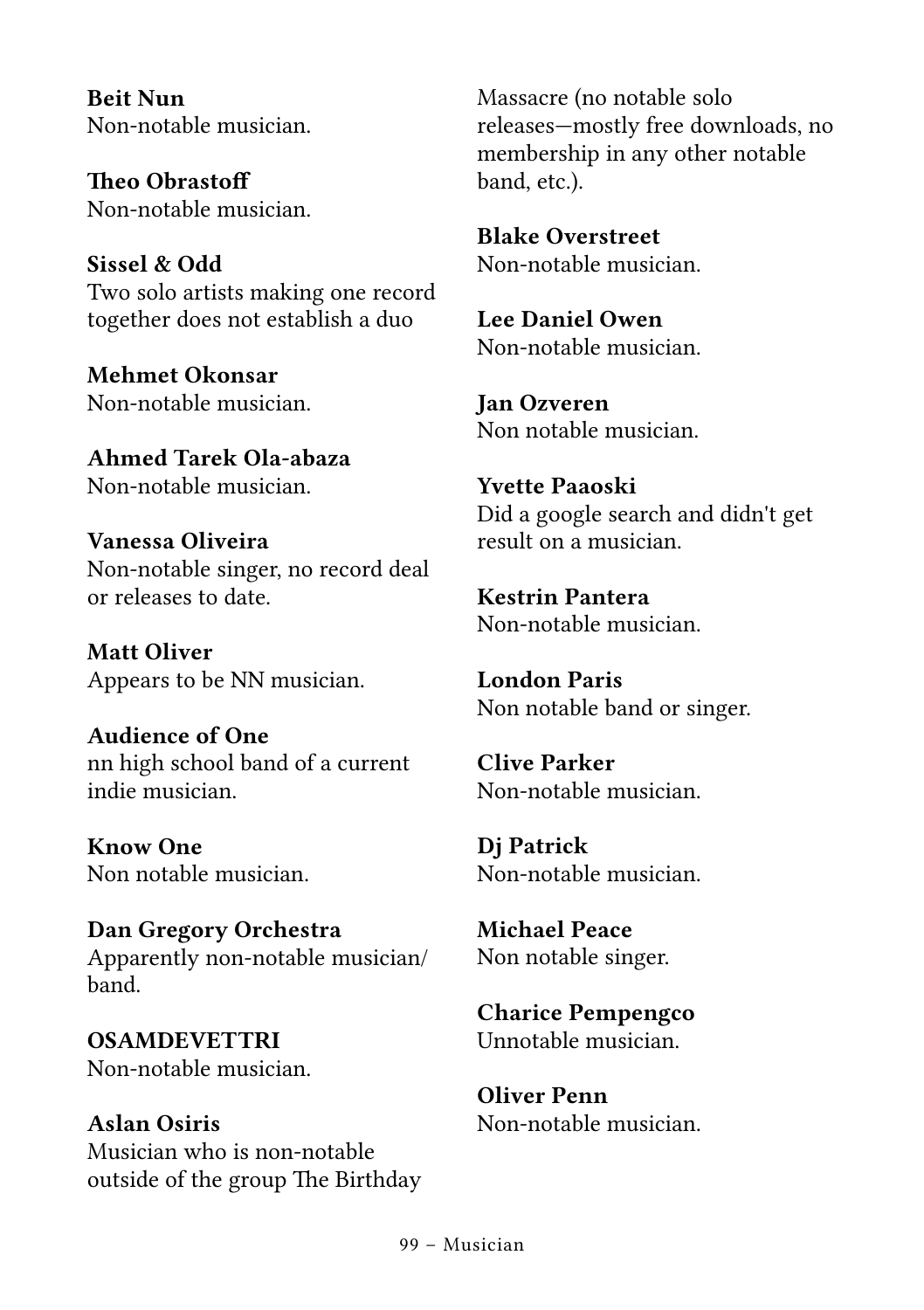Gonçalo Pereira Not notable as a musician.

Blair Perkins (Singer) Non-notable musician.

Joe Perkins A non-notable singer.

Nadia Petrella Non-notable singer.

Phenom (band) Does not meet notability criteria for musicians and ensembles

Phạm Nguyễn Lan Phiên Not-yet notable musician; could have been speedied.

Phutureprimitive Non-notable musician.

Level Pi Musician who appears not to be notable.

Disturbed Picture Non-notable musician.

John Pilla Non notable musician, notability not inherited.

Candice Pillay Non-notable singer/model.

Neal Pinto Non-notable musician. Artas Pitkauskas Non-notable singer.

Chris Pittman Extremely non notable musician.

PkoloTheproducer Singer with questionable notability

Tone Poet Non-notable musician.

A.V. Pooja Not notable playback singer in Hindi and Tamil movies.

Alan Pownall Lead singer of a not notable band.

Schuyler Iona Press Non-notable singer lacking Ghtis and GNEWS of substance.

Anne Price Non-notable musician

Prints (band) nonnotable musicians`'

Not Profane Non-notable musician/person.

Will Pugh Unremarkable musician.

Jan Pulsford Non notable musician/composer/ programmer/producer.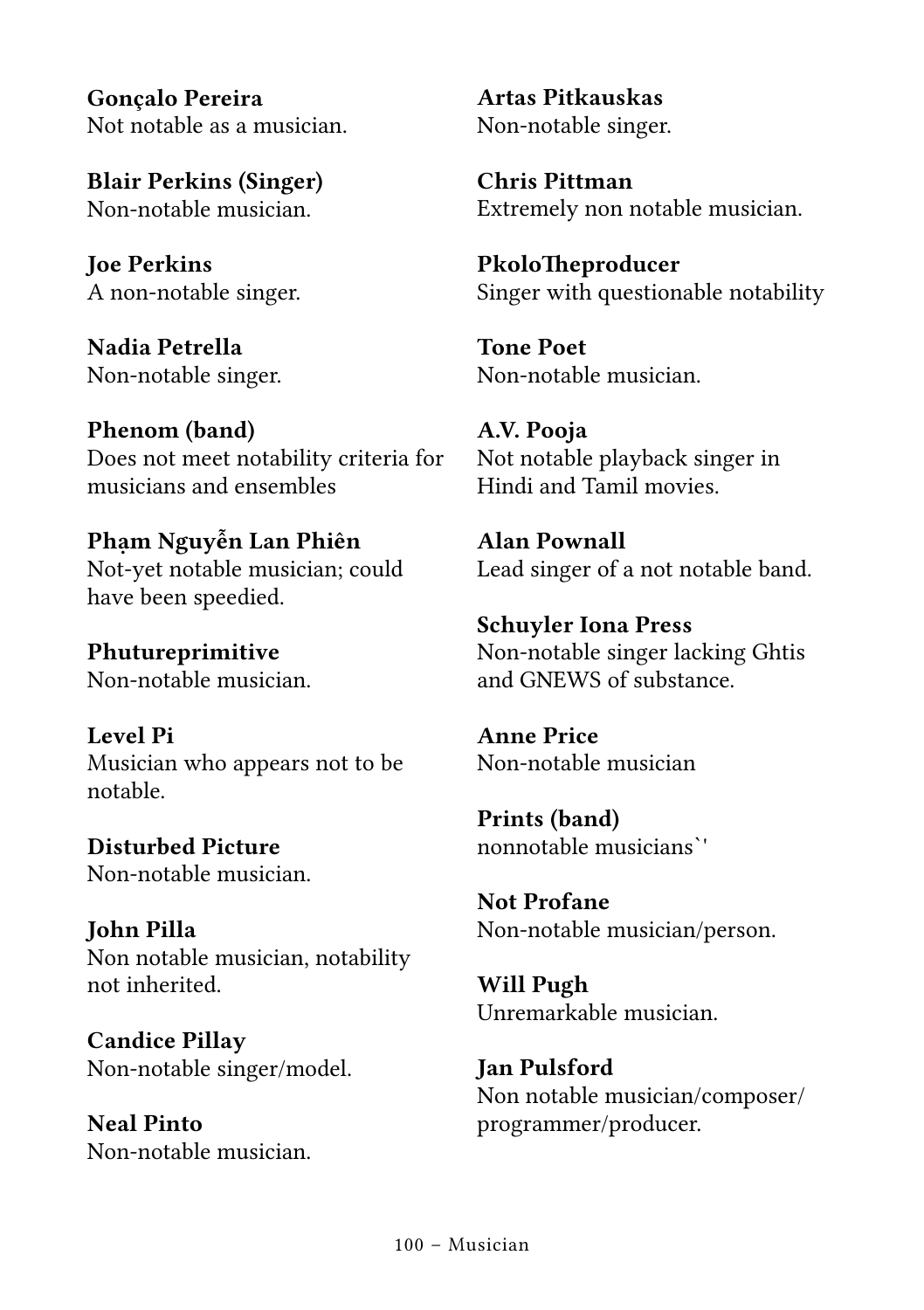Pumpkin Non notable musician.

Keith Pyle Non-notable musician.

Matthew Quek Unremarkable singer.

# Quf

Fails criteria for musicians and ensembles.

# Shameer Aziz Quidwai

Non notable "singer" who seems to have participated in a reality contest based on the format of American Idol.

# Kamal Raja

Non-notable musician, doesn't meet any relevant standards.

Bart Ramsey A Jazz musician.

# Rasmich

Singer with only one album, looks like a too soon issue.

Abdolreza Razmjoo Non-notable musician.

Pied Piper Records Non-notable label and non-notable musician

Recyclone Non-notable musician. Veda Beaux Reves Non-notable drag queen and nonnotable musician.

DJ Rhettmatic Non noatable musician.

Carl Ricco Non-notable musician.

Ne' Richa Non notable musician.

Solomon Richard Non-notable musician.

Alberto Rigoni Musician with no indication of current notability.

Devonté Riley Fails notability criteria for musicians

The Kidd Rizz An electro hop musician and dance artist.

Andrew "Squirrel" Roberts A musician of very dubious notability.

Phil Robinson (American musician) Apparently non-notable musician.

Anthony Rodriguez (pianist) Non notable Musician.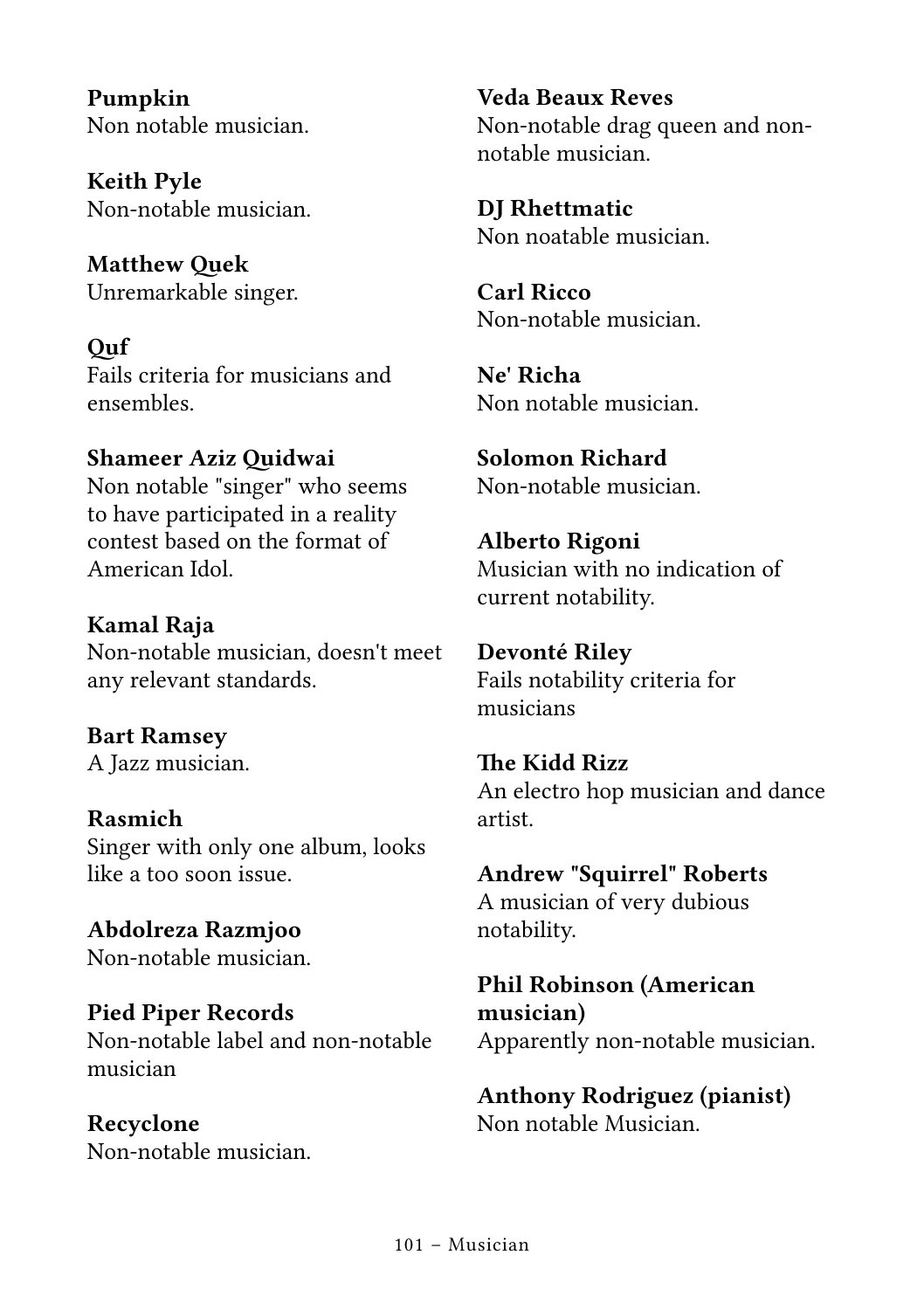Kris Rodriguez Musician notability in question

Billy Rogers Musician with very little notability.

Steve Rokks Non-notable "producer, musician, and mixer" who has " worked on various albums to-date.

Devyn Rose

Non-notable singer lacking GHits and GNEWS of substance.

Jo Rose A singer with just one album so far.

Keith Rosier Musician's autobigraphy.

William Red Rossi Non-notable musician.

Kevin Roy Apparently non-notable musician.

Rukas Non-notable musician.

Ed Rush Obscure self-published musician, without a notable record label.

Kidd Russell Non-notable musician. Pinky beecroft and the white russians Non notable band of a moderately notable musician.

Mike Sabath Non-notable musician.

#### Sabrina (American singer)

Non-notable singer with only an internet-release single.

Saga (singer) Non-notable artist.

Sain Non notable musician.

Remon Sakr Non-notable musician.

L.a. salami Non-notable musician.

J-M Salo Non notable musician.

Early Wynn Salter Non-notable musician.

Queen Samantha Non-notable musician.

Carlton Samuels Non-notable session musician.

Jacob Sartorius nonnotable singer.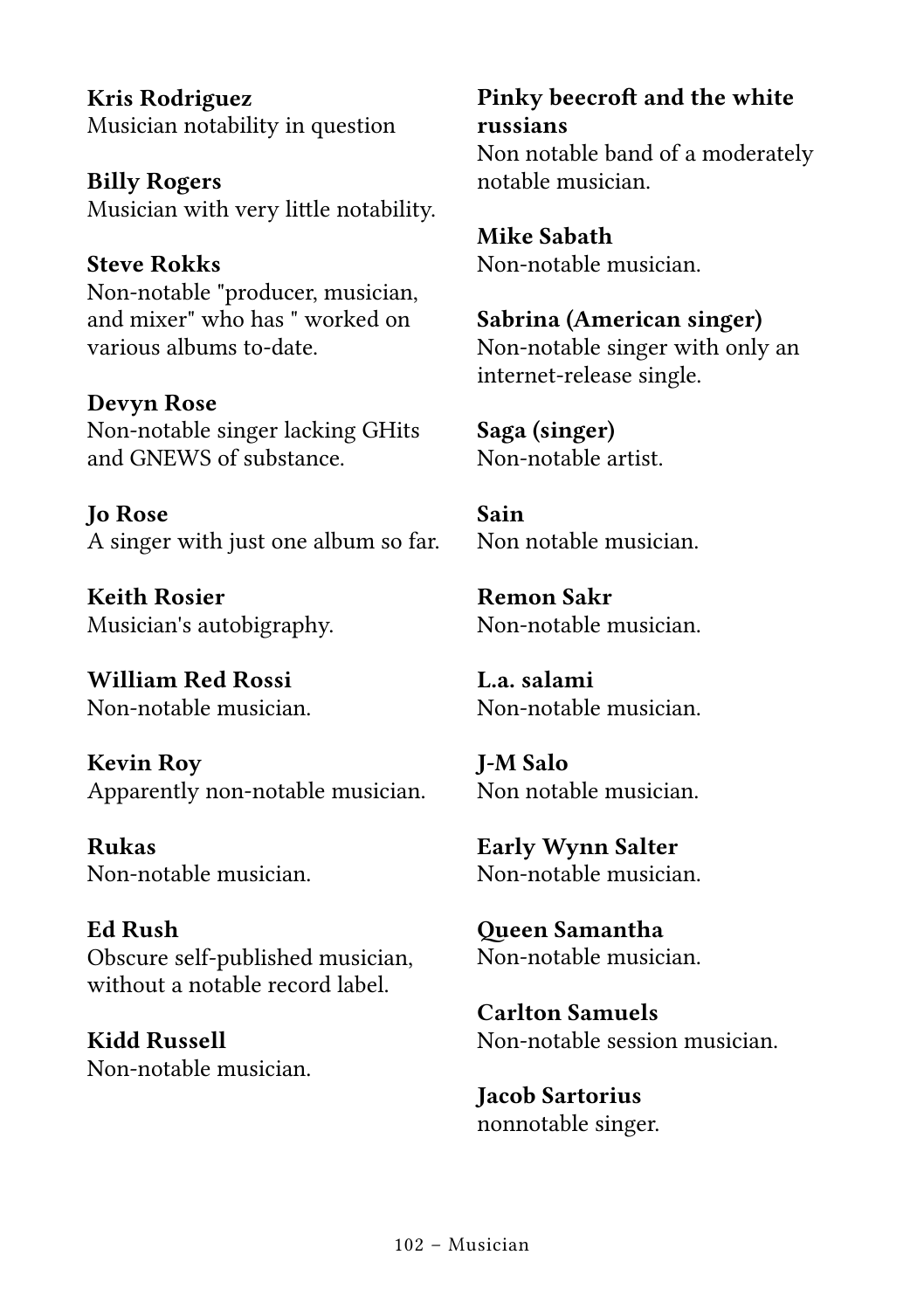Saskrotch Non-notable Internet musician.

William G. Scanlon Non-notable college age musician.

Jerry Schmitt Non-notable musician.

Lafrae Olivia Sci Non-notable musician.

Harrison Scott (singer) Non-notable musician.

Serio nn musician

Tiago shade Non-notable musician.

Shahaan Shaukat Does not appear to be a notable musician.

Dean Shostak Non-notable musician.

Zhang Shuwen Non-notable musician.

Sebastian Sidi Seemingly non-notable musician.

Silver (dance music) Entirely non-notable artist.

V sinizter Non-notable musician. Skin (Japanese band) Group composed of notable Japanese musicians, but the group itself has only performed together once four years ago, never toured, never released anything, and has done nothing since.

Jason Sloan NN musician.

Nathan smart Non notable singer.

Jan Smigmator Appears to be a non-notable musician, who graduated from a music conservatory 3 years ago.

Cedric Smith Non-notable producer/writer/ session musician.

Ray V. Smith The subject appears to produce calendars featuring musicians.

Steve Smooth Musician of questionable notability.

Smoothvega Non-notable musician.

Lee So-jung Singer with questionable notability.

Omid Soltani Non-notable musician.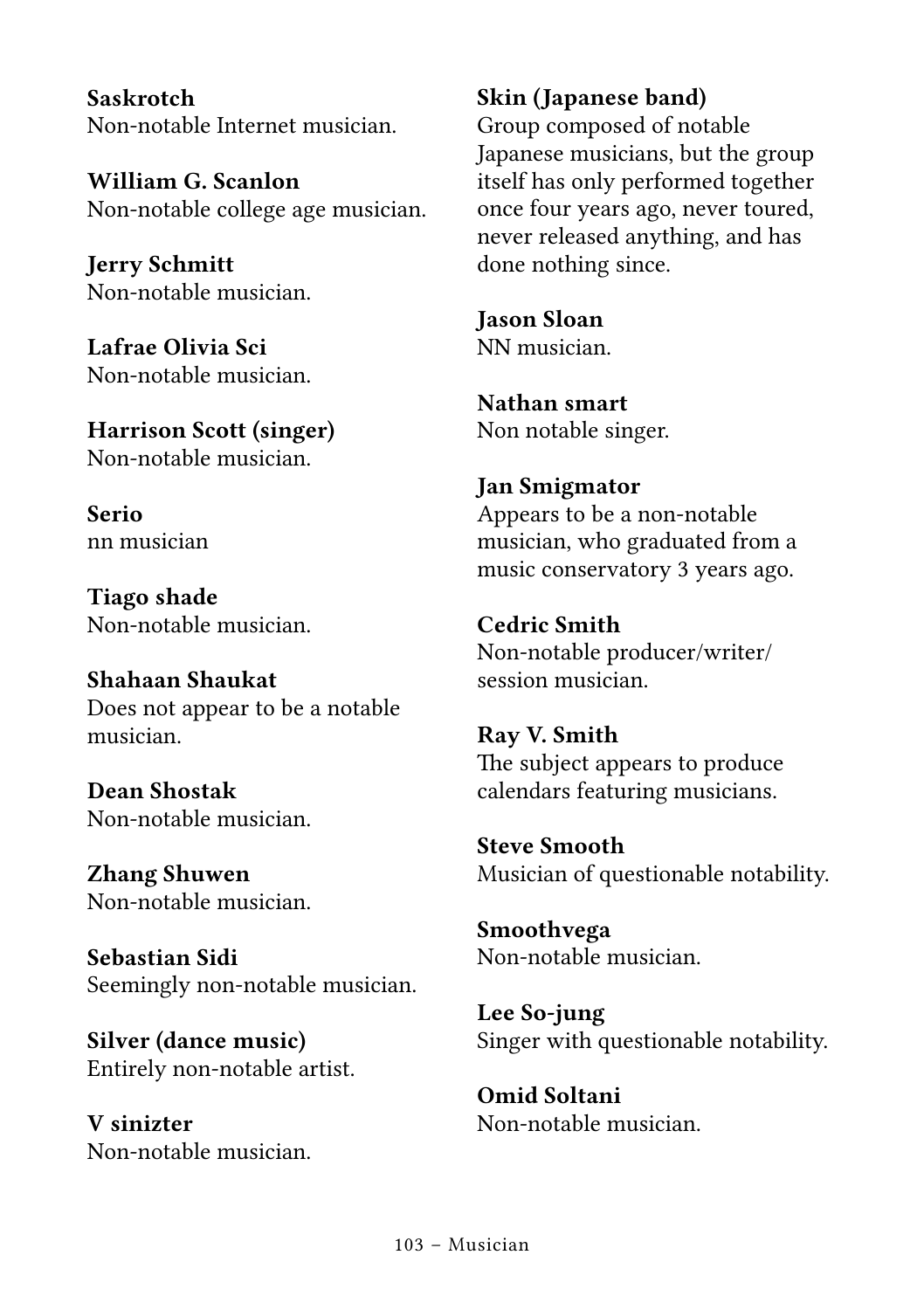Festival of New Songs Non-notable music festival for new and unknown musicians.

Sozmusician Non-notable musician.

Jeremy Spencer (drummer) nn musician.

Moe! Staiano NN musician.

Jana Stanfield Non-notable musician.

Thomas John Stanford Non-notable musician.

# Marcus Stanley (pianist)

Not-very-notable musician, who is best known for having been attacked and shot; now uses that incident as the basis for a career as an inspirational speaker.

## Wendy Starland

Does not appear to meet the notability criteria for musicians and ensembles.

Addison Steel Seemingly not notable musician/ songwriter.

Mark Stenberg Non-notable musician. Jimmy Stevens Unremarkable musician, no chart success or critical attention of any note.

Barry Stock Non-notable musician.

Clay strom NN high school aged "rap artist" who hasn't had a single release yet.

Decomposed Subsonic Non notable musician

Prodigal Sunn Non-notable rap musician.

Kevin Sunray Non-notable musician.

Karel Susanteo (Singer) Singer that falls under too soon

Merlin Sutter Musician with little notability to be found.

Robert Svilpa Nonnotable unsigned musician.

Syler Non notable musician.

T-Shyne Seemingly non-notable musician.

Maryam Tashaeva Fails notability criteria for musicians.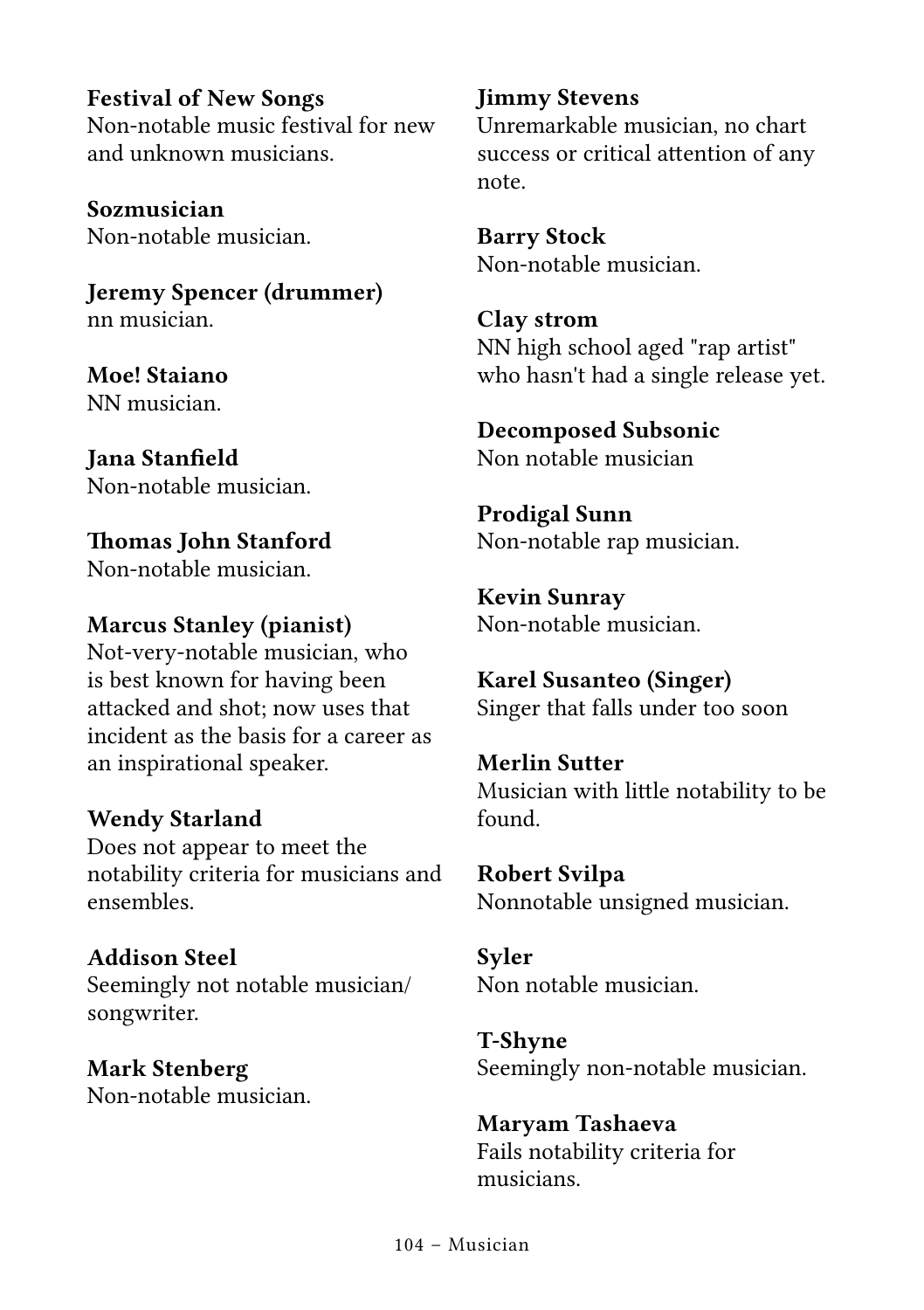Skatemaster Tate Non-notable musician.

Shloime Taussig Non-notable singer.

Teejay (singer) Potentially non-notable singer.

King tef Non-notable rap artist.

Tempo Subject does not meet notability standards for musicians.

Juelz Terea Simply put, a non-notable musician.

Breaking the Illusion Non-notable musician: no album releases, no hit singles.

Ayak Thiik Non-notable singer/songwriter.

Mini thin Non notable musician.

Dywane Thomas Jr. Non-notable musician.

David R. Thompson (Singer) Unremarkable "musician".

Uziah Thompson Non-notable session musician. Alan Thurlow Musician with questionable notability.

Phil Thurston Musician who primarily writes for advertisements, and hasn't really made much of an impact.

# John Tielli

Not notable solo musician that has been a member of a number of bands.

King Tiger (Rapper) Non-notable musician.

#### Louis Tomlinson

Singer of questionable individual notability.

Michael Tomlinson non notable musician

ToTs (rapper) Non-notable musician.

Jitta On The Track Non-notable musician.

Traphik non notable "musician"

Gradimir Trifunovic Non-notable musician.

TristanV Non-notable musician.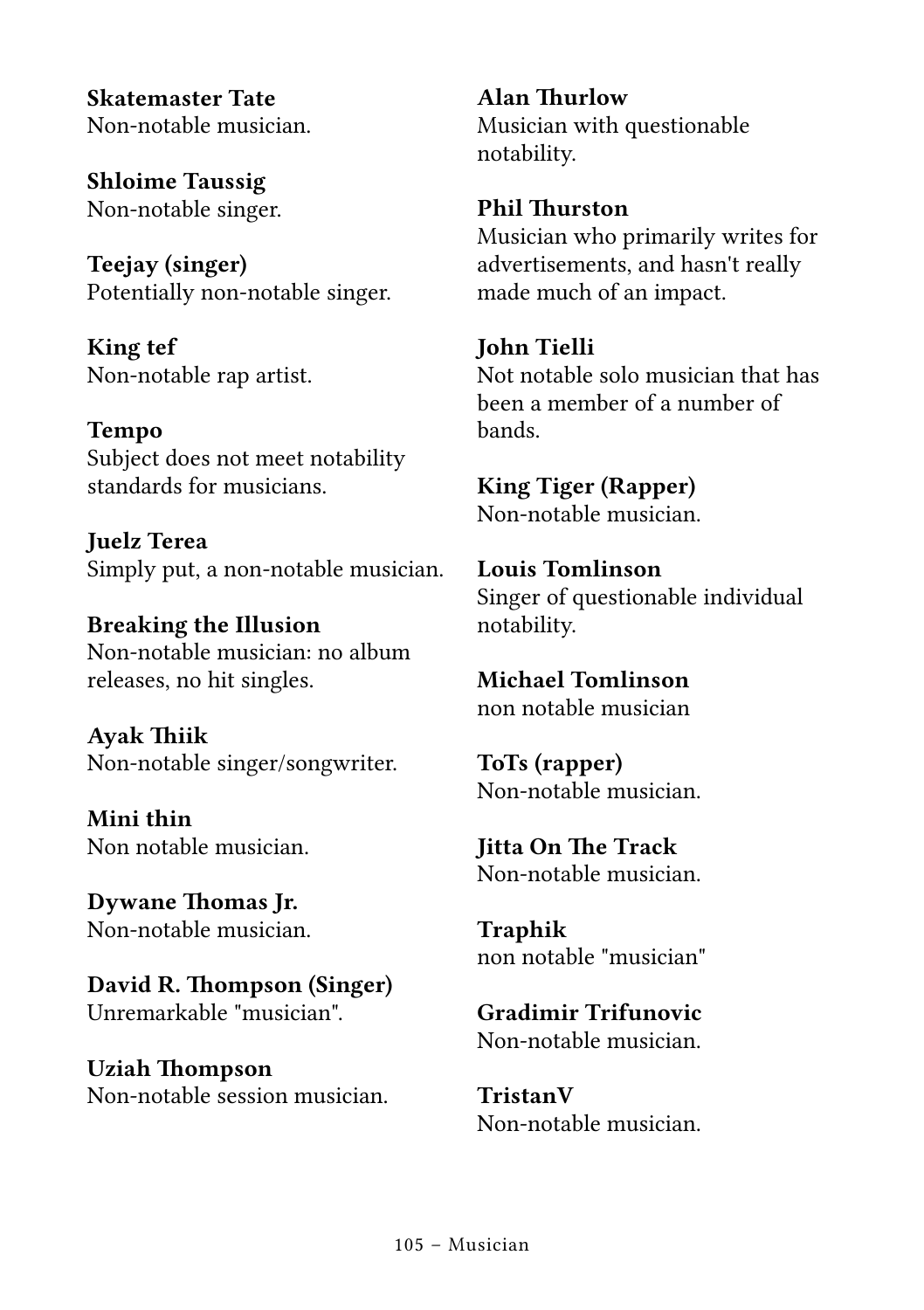Will Tucker Not notable 18-year-old musician.

Mike Turco Non-notable musician.

Milo Turk Unsigned musician known primarily for his song No Sex Allowed.

Dejuan Turrentine Non notable musician.

Carl Tuttle Non-notable musician lacking GHits and GNEws of substance.

Shocker tv Non notable musician.

# TxHustla

nn musician without a record contract, apparently, who releases his own mixtapes under his own label.

Kassie Tyers Singer who does not meet the notability criteria.

Rick Uncapher Non-notable musician.

Uwe Ungerer Non-notable musician.

Destined Universal Non-notable musician. Steve Vansak non-notable musician

Tom Vanstiphout Unnotable musician.

Alex Vega Non-notable musician.

Venomiss Non-notable musician lacking nontrivial support.

Miranda Vettrus Non-notable musician lacking GHits and GNEWS of substance.

Chris Via Non-notable singer lacking GHits and GNEWS of substance.

Cultural Vibe Non-notable remix musician.

Vidya Iyer Non notable musician

Maya Vik Non-notable musician; three paragraphs one time, even in the Dagbladet, does not constitute notability; and any obscure trash can be "sold via iTunes".

Penguin Villa Does not appear to meet notability criteria for musicians.

Alla Vinokurova Non notable musician.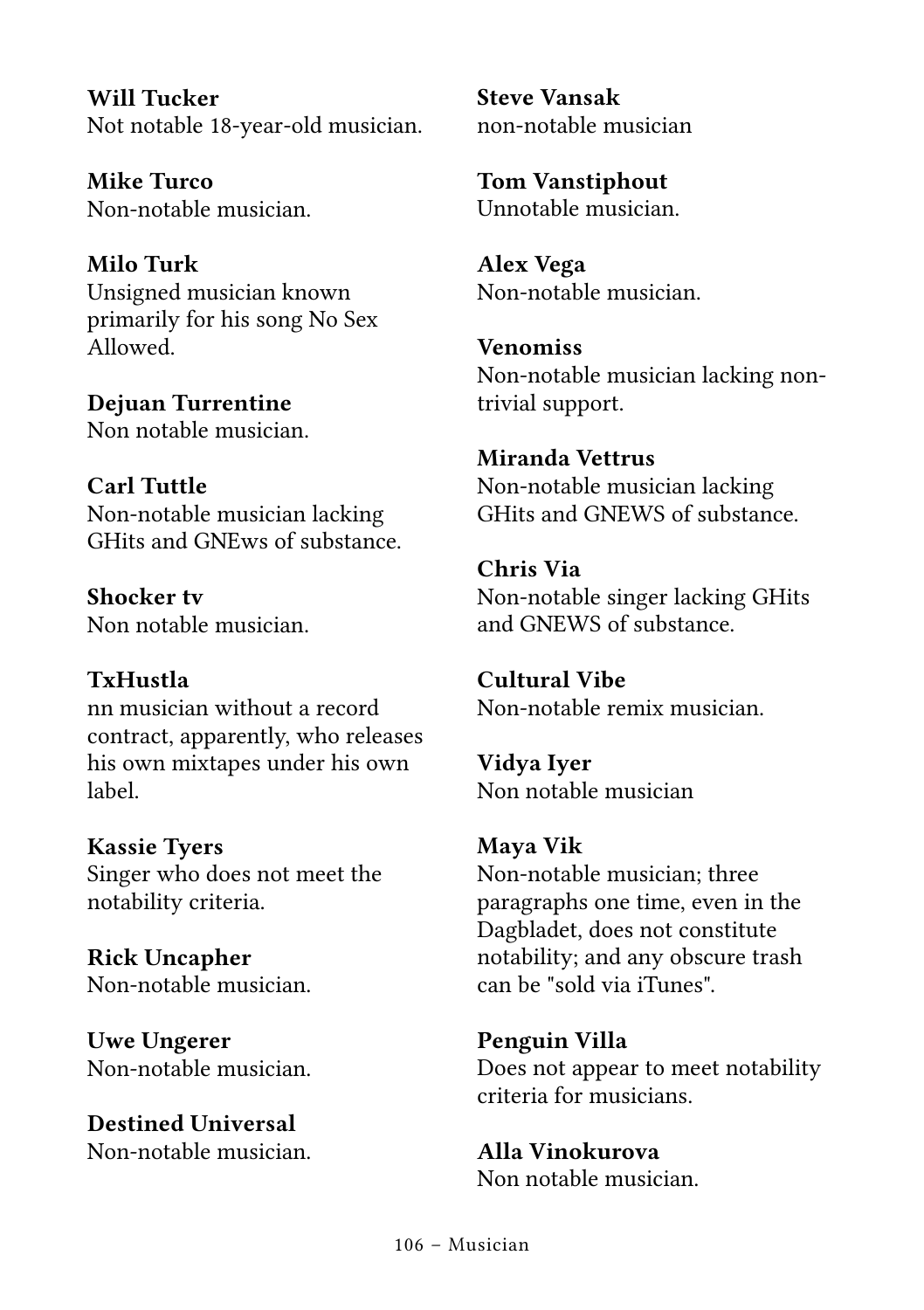Angel Vivaldi Seemingly non-notable musician.

Vlad Non-notable artist

Lejla Vulić absolutely non-notable child singer

Shawn Wade Non-notable musician.

Kanon Wakeshima Unnotable singer.

Riley "Special" Wallace Subject is a local musician in Toronto and does not seem notable.

Brad Walst Non-notable musician.

Wayne'M Non-notable musician.

Rod Webber Indie musician and filmmaker.

Little G. Weevil A blues musician originally from Hungary, but now lives in Atlanta Georgia.

Gary Weight Non-notable musician/author.

Tom Weil NN musician/magician. Claire Welles Non-notable musician lacking GHits and GNEWS of substance.

Peter Whitford (drummer) Potentially non-notable musician.

# Jody Wildgoose

Non-notable musician, does not appear to have a critically reviewed work or other popularity.

Steve Wilks Non-notable musician.

# Lyndi Williams Opera singer with not much of a notability assertion.

Winta non-notable musician

Dan Wleklinski Non-notable musician.

Antony Wolfson Musician not yet notable.

Kandy Wong Seems to be a not-yet-notable musician who has had some film/ TV appearances.

Chuck Wright Looks like a man with a job (session musician) without own notability

Fabio Wunderbar No assertion of notability for Austrian musician.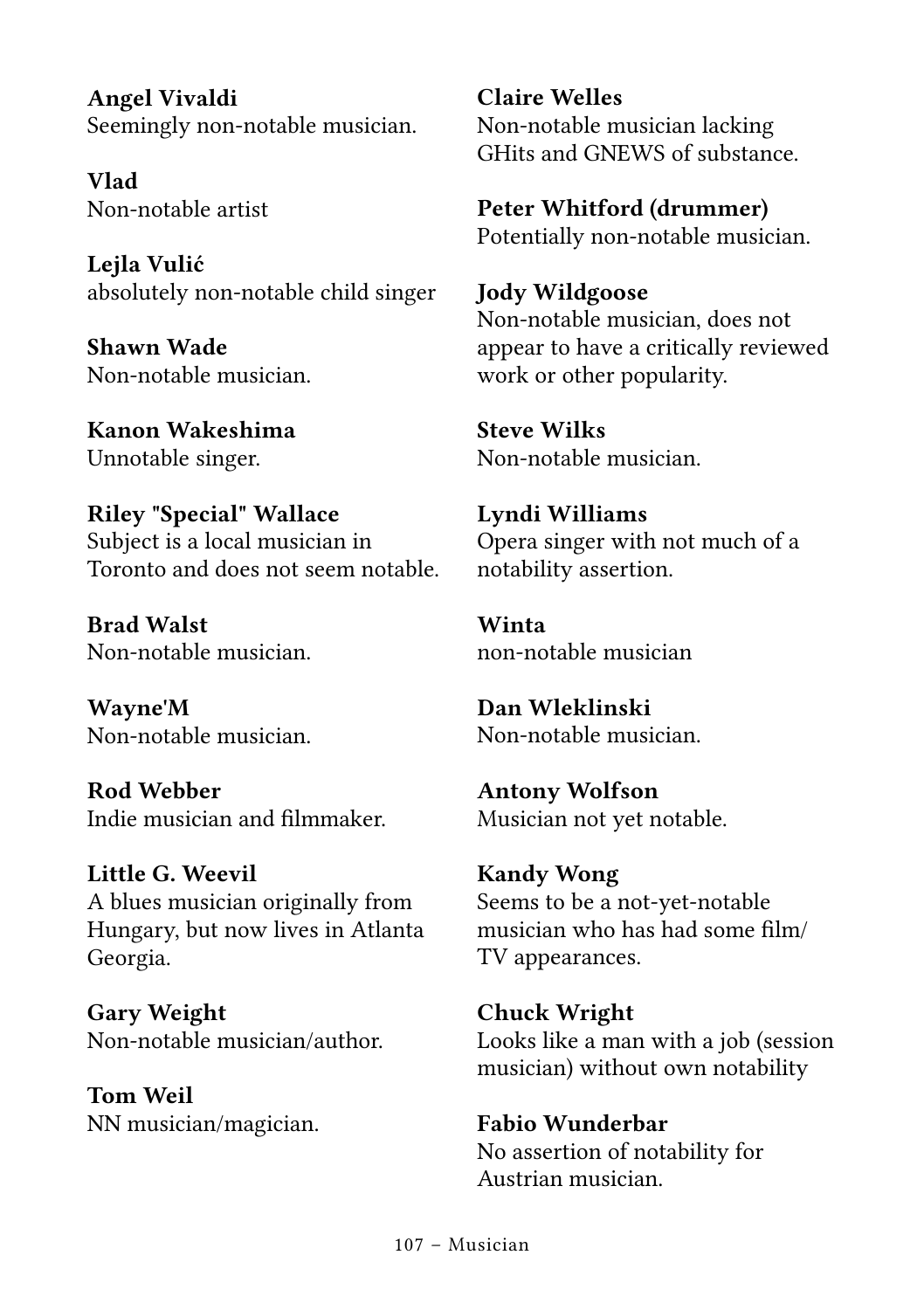X Blake Freeman X Non-notable musician.

# XECFCx

Non-notable band, doesn't meet the general notability criteria or the criteria for musicians and ensembles.

# Kaveh Yaghmaei

Non notable musician, not covered by third parties.

YahZarah Non-notable singer.

Yaviah Non-notable reggaeton "artist".

Yendri Non-notable person (musician).

Maria Yiakoulis Artist with no discography.

E.G. Young Non notable musician.

Heo Youngji The person is not notable yet as a singer.

Eric Zaccar A minor local playwright and musician.

Unique Zayas Not yet notable singer Zdenko Ivanušić Non-notable musician.

### Asem Zhaketayeva

Non notable singer.

# Robbie Zhang-Smitheram

Subject does not appear to meet the notability criteria for musicians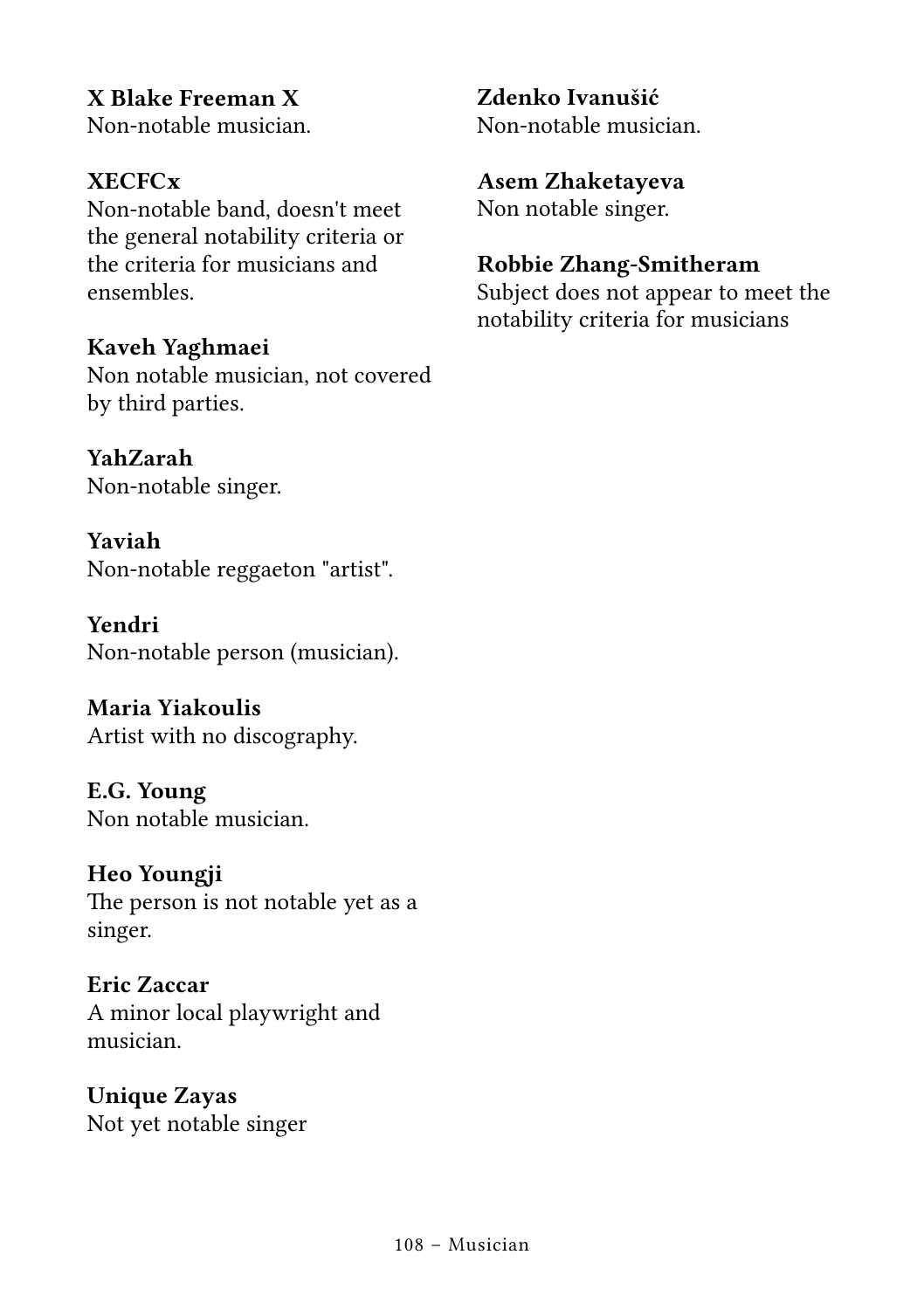# Painter

Yusif Alizadeh Unnotable painter.

#### Bruno Amadio

Anonymus Painter only known for drawing The Crying Boy, a Paranormal.

The Incredible Amoeba Not-notable painter.

#### Green Andy

Nonnotable "experimental rock artist" with a bunch of mp3 CDs for sale

Hasmik Avetisyan

non notable painter, artist.

#### Rick Bartow

Just one of the hundreds of thousands of minor painters with a work or two hanging in a few museums.

# Carlos Botelho

Carlos Botelho (born in 1964) is an unknown portuguese painter who has the same name than the real portuguese painter Carlos Bothello (18 september 1899 - 18 august 1982).

He tried to cheat the portugueses by replacing the real one by his autobiography, but he failed because portugueses know the real painter.

Jelena Dorotka A minor painter.

#### Nelson Villalobo Ferrer

Non-notable painter who won some non-notable awards.

#### Silvio Góes

A painter of wall like so many others in Brazil.

Irena Kazazić Non-notable Slovenian painter.

#### Josef Maršál

Possibly non-notable painter and artist.

### Vivaldo Martini

Apparently non-notable painter of pseudo-classical portraits.

Tadeusz Matejko Non-notable painter or works.

Shawn McNulty Non notable abstract painter.

Janez Pristavec Non-notable Slovenian painter.

#### Miranda Rumina Non-notable Slovenian painter.

#### LEE Kwun-leung Vincent Non-notable painter.

Lee Kwun Leung Vincent Non-notable painter.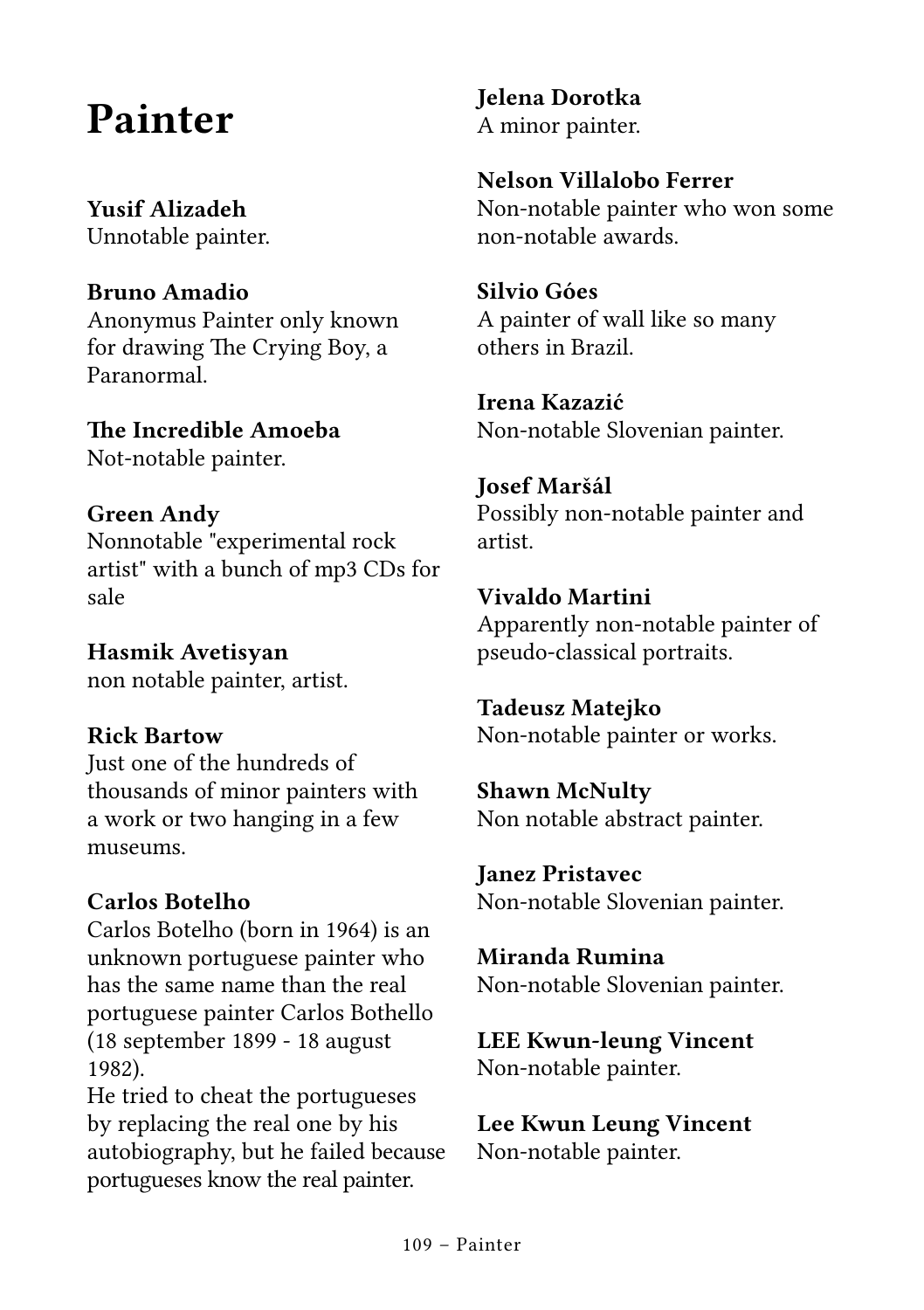# Arnaud Courlet de Vregille

Totally non-notable painter.

# Genetic Zoo

non-notable artist: series of paintings shown in one exhibition, in the artist's own studio, fails notability.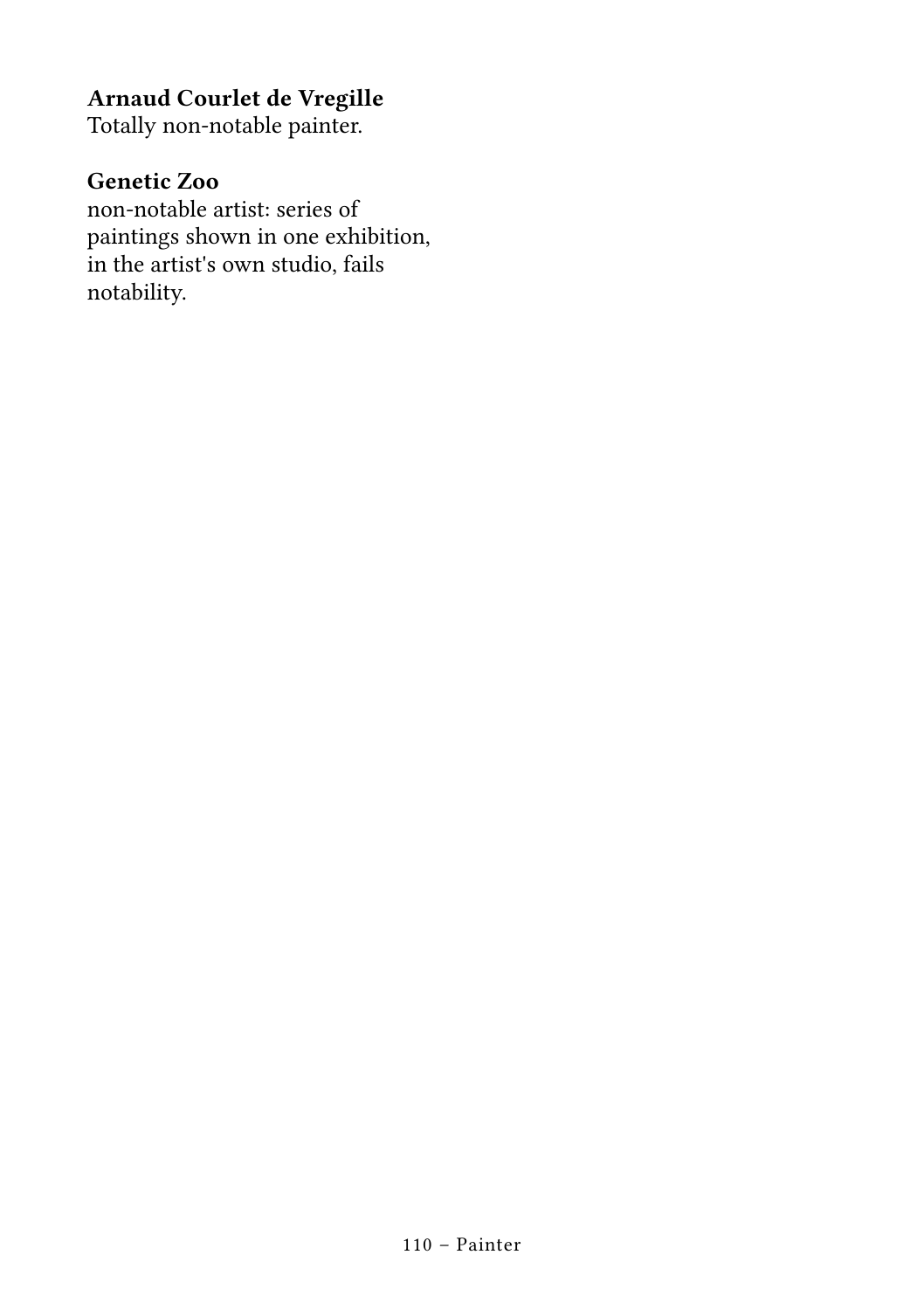# Photographer

Victor Avila Non-notable photographer.

Nicholas Beatty Non-notable photographer.

Marco Bolognesi Non-notable photographer.

Louise Anne Brown Non-notable photographer.

The Cobrasnake Non-notable photographer

Wilhelm Derksen Non-notable photographer.

Max Ellis Non-notable photographer lacking GHITS and GNEWS of substance.

Ellie Ga Non-notable photographer.

Kim gottlieb-walker None notable photographer.

Hasson Harris non notable photographer

Aaron David Holloway Non-notable photographer.

Brian Kerr Non notable photographer. Kike San Martín Non notable photographer

Ronald J. Meyer Non-notable photographer who wrote a self-published book that won an award nobody's heard of.

Thomas R. Moore Photographer of questionable notability.

James Nisbeck Non-notable photographer.

David Olivera Non-notable photographer.

Iko Ouro Preto Non-notable photographer.

Ellen Rogers Relatively unknown photographer.

Taffi Rosen Not notable photographer.

Den Schliker Not a prominent fashion photographer.

Tyler Shields Photographer with "no formal training" who has been involved in a series of events which have made the news, but not due to the quality of his photographs.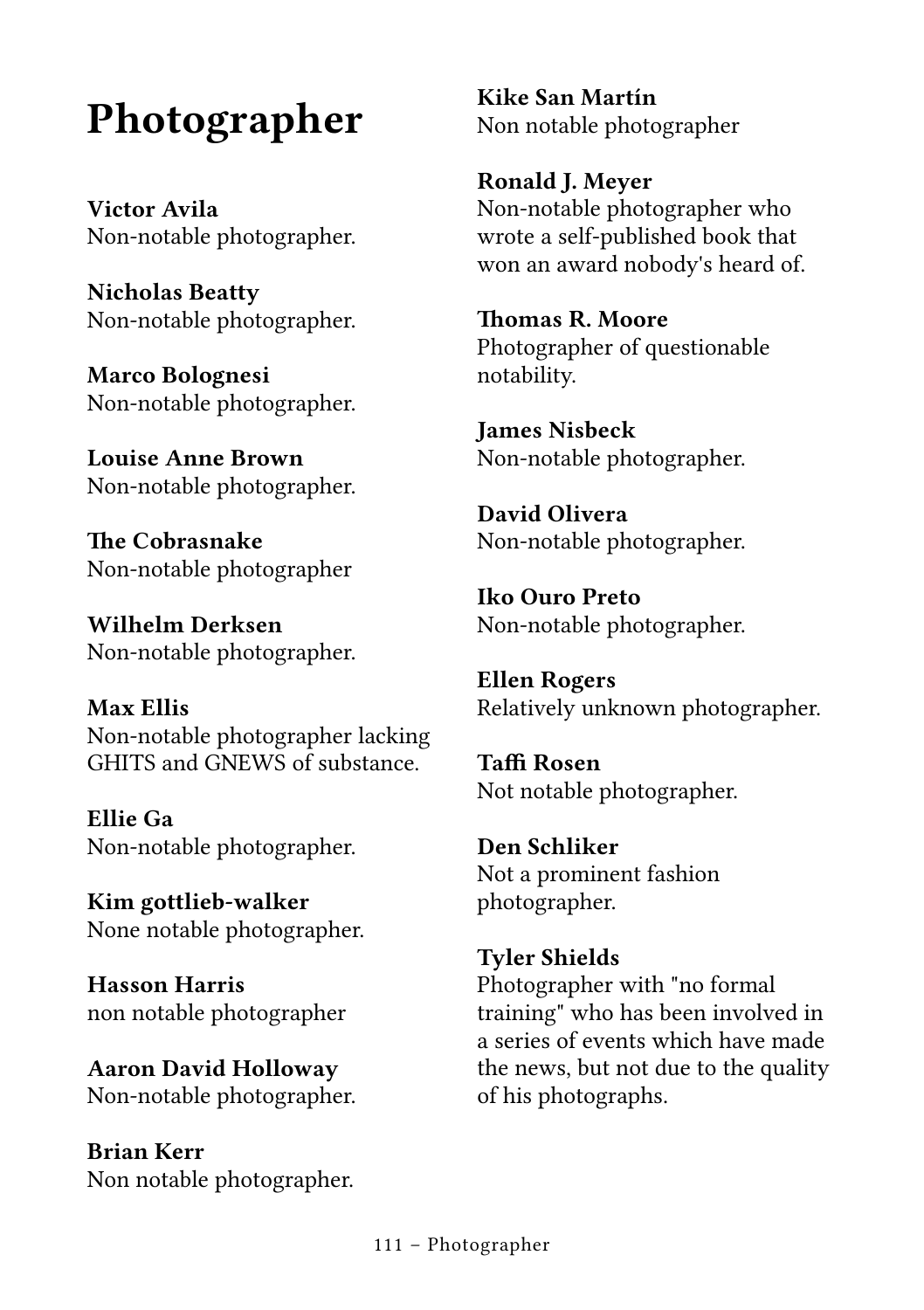#### Ewen Spencer

non notable self published photographer

#### Doug Tham

Non-notable photographer.

#### Angelo Valentino

A terribly hush-hush photographer, a "cult pioneer" whose "compelling" works "are often difficult to acredit due to the fact he works under various pseudonyms and is, even by the standard of his contemporary Banksy very elusive and deliberately obscure".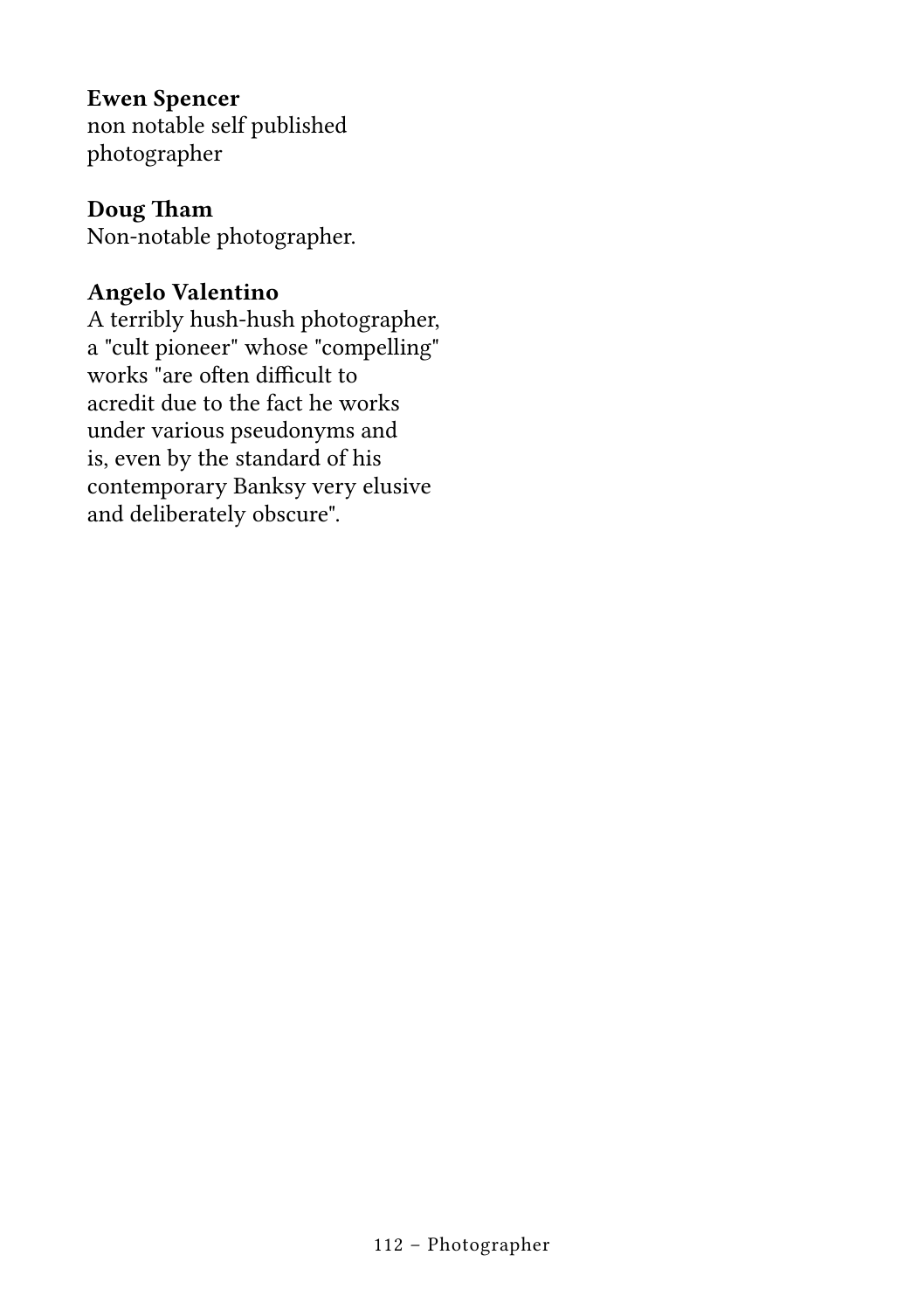# Playwright

#### Dominic Allen (British playwright)

playwright with little performed and apparently nothing published.

# Joy Basu

Playwright whose notability is not established.

# Max Bush

Minor playwright.

### John Carlino

Barely known playwright and politician.

Daniel McClung Unknown NYC playwright.

#### Tazewell Thompson

Apparntly non-notable theater director / playwright.

#### Kate Toon

Non-notable playwright lacking GHits of susbstance and zero GNEWS.

# James Wilkes

apparently unpublished as playwright.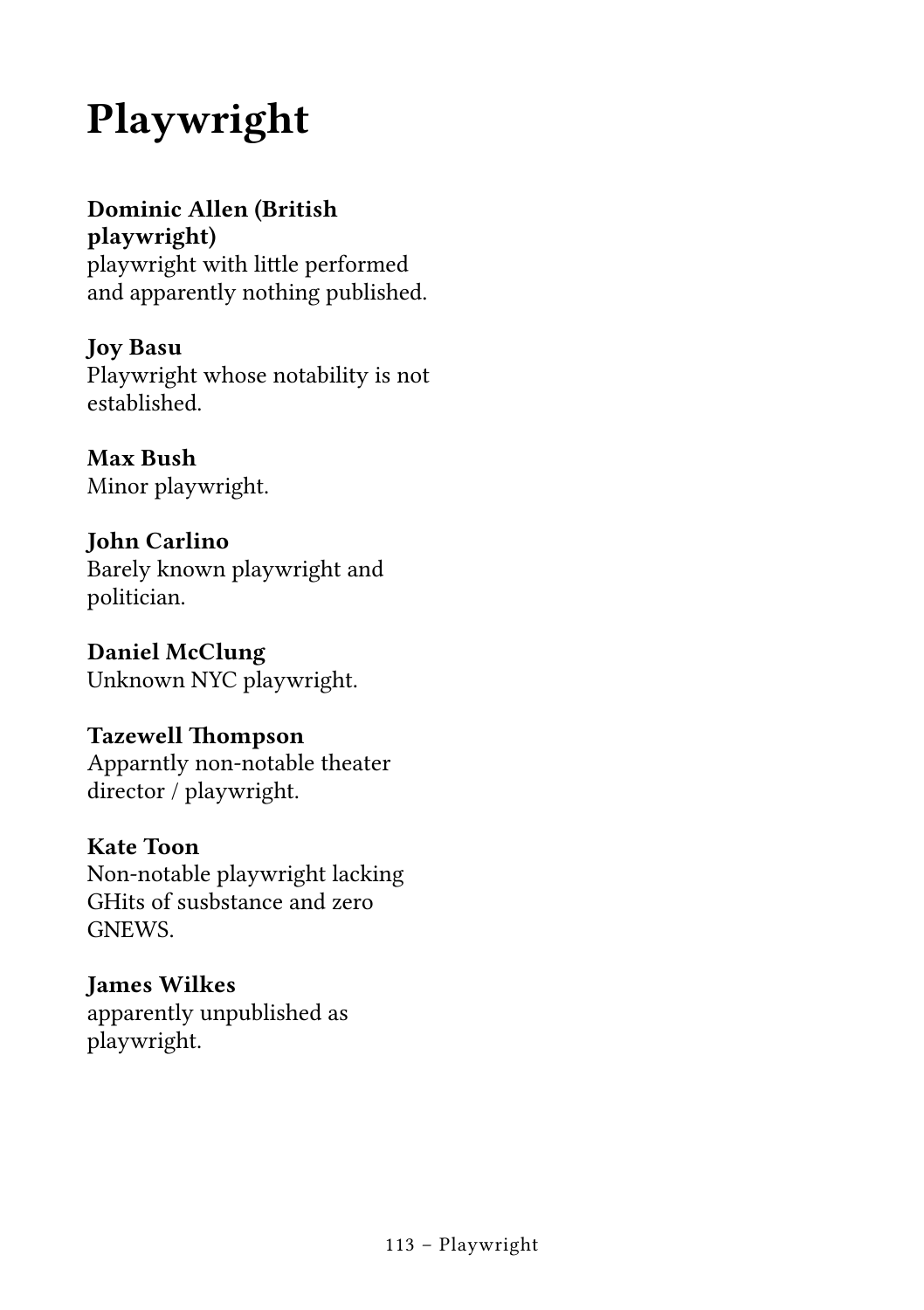# Screenwriter

### L. M. Kit Carson

Possibly non-notable screenwriter/ actor.

#### Gregory Hughes

Non notable screenwriter.

#### Dev Ross

Non-notable screenwriter lacking GHIts and GNEWS of substance.

#### Sutapa Sikdar

Looks like a not inherited issue, she is a screenwriter yes, but not a notable one, her husband is more notable it seems, maybe someday she will get a page-but not yet.

#### Bobby Smith, Jr.

Non-notable screenwriter lacking GHits and Gnews of substance.

#### Paul B. Stanton

Screenwriter with just one credit.

# Joshua Zetumer

NN screenwriter.

#### Drazen Zigic

Non-notable "screenwriter" who seems to be more famous (if marginally so) as a blogger.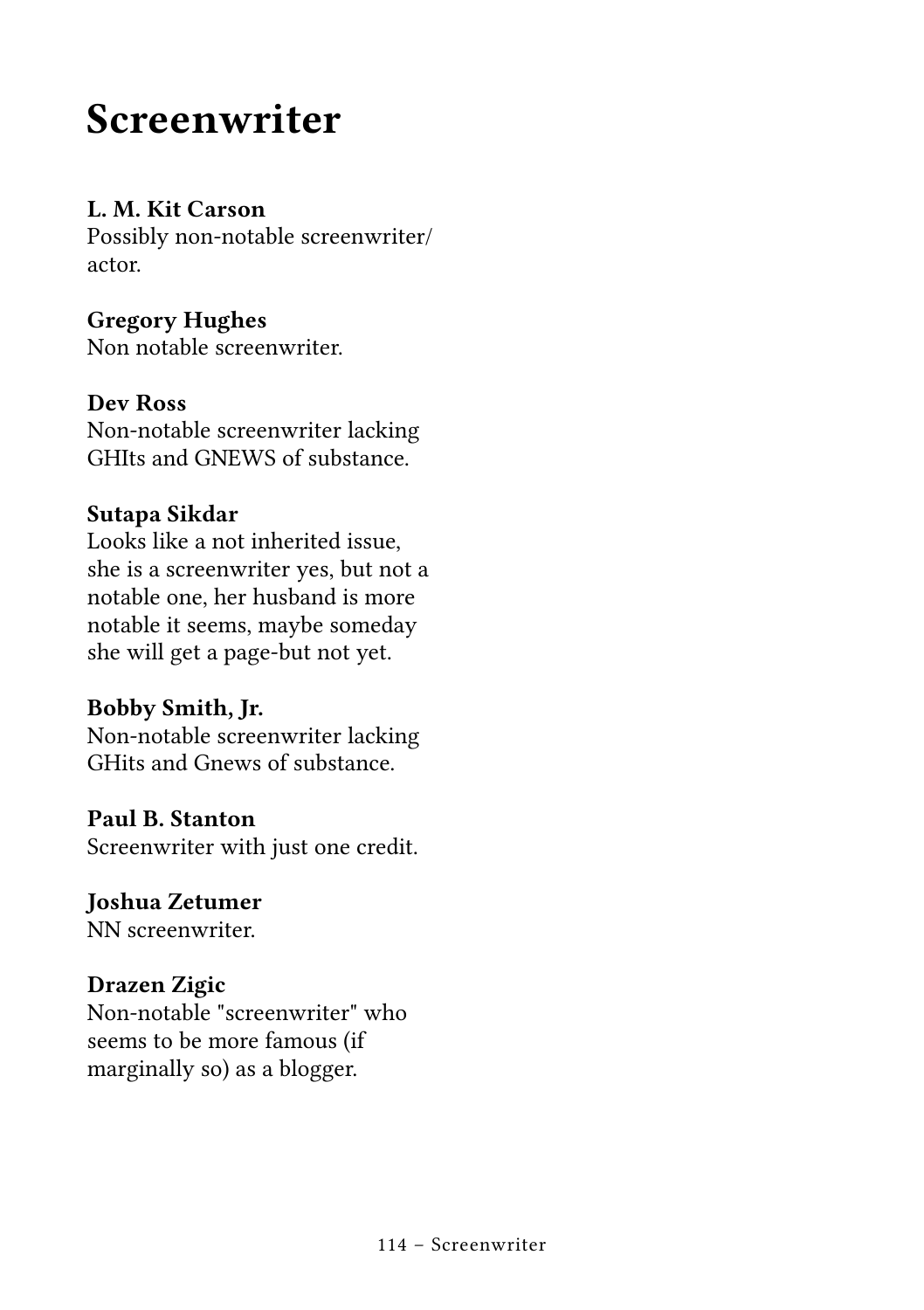# Sculptor

#### Julie Campagna

Unremarkable sculptor.

## Albert Zambrano

Non-notable as an Architecture or sculptor.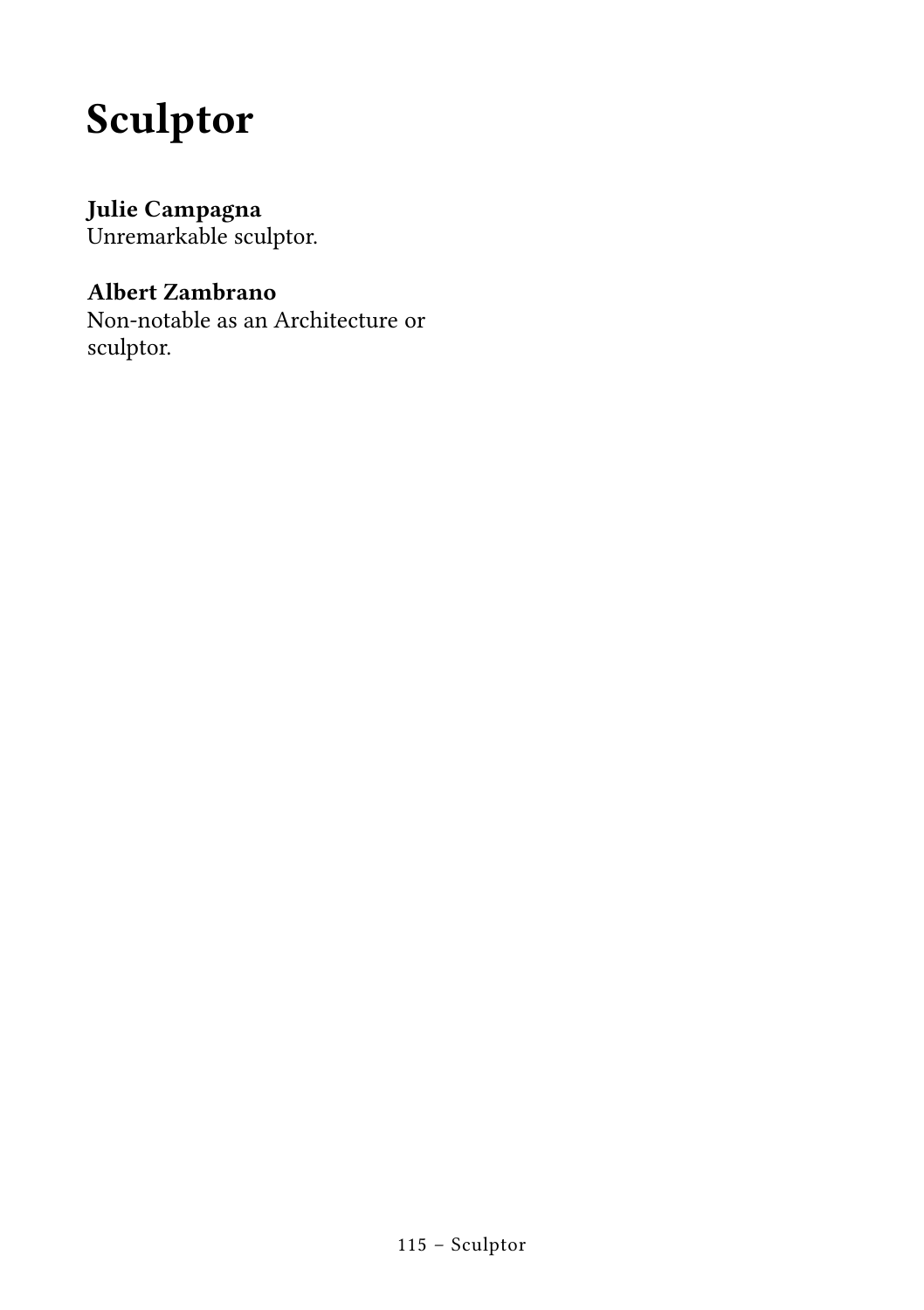# **Unsorted**

Cara A Non-notable artist.

A.Renee A young, non-notable artist.

Michele Abeles Non-notable artist.

Michiyo Akaishi Non-notable manga artist.

Cody Alain Non notable makeup artist.

M. A. Alford Non-notable artist.

Michael Alford British artist of little apparent notability.

Achraf Amiri Non-notable artists.

Boris Amstislavski Non-notable artist.

Anakrid Appears to be a non-notable artist.

DJ Baby Anne Non-notable artist.

Cotman, Anni Non-notable artist. Arahmaiani Non-notable artist.

Beth Armstrong Non-notable artist.

Scotty Arsenault Non-notable artists.

Javi du art Non-notable artist.

Edgar Carrasco Arteaga Non-notable artist.

Henry Hudson: Artist Non-notable artist lacking GHits and GNEWS of substance.

Asa Asika IMO fails notability - he is the manager of a non-notable (IMO) artist

Bruce B Non notable artists / record label boss.

Audrey Bagley Non-notable artist lacking nontrivial support.

Lucille D. Bainbridge Non-notable artist.

Tova Balman Non-notable artist lacking nontrivial support.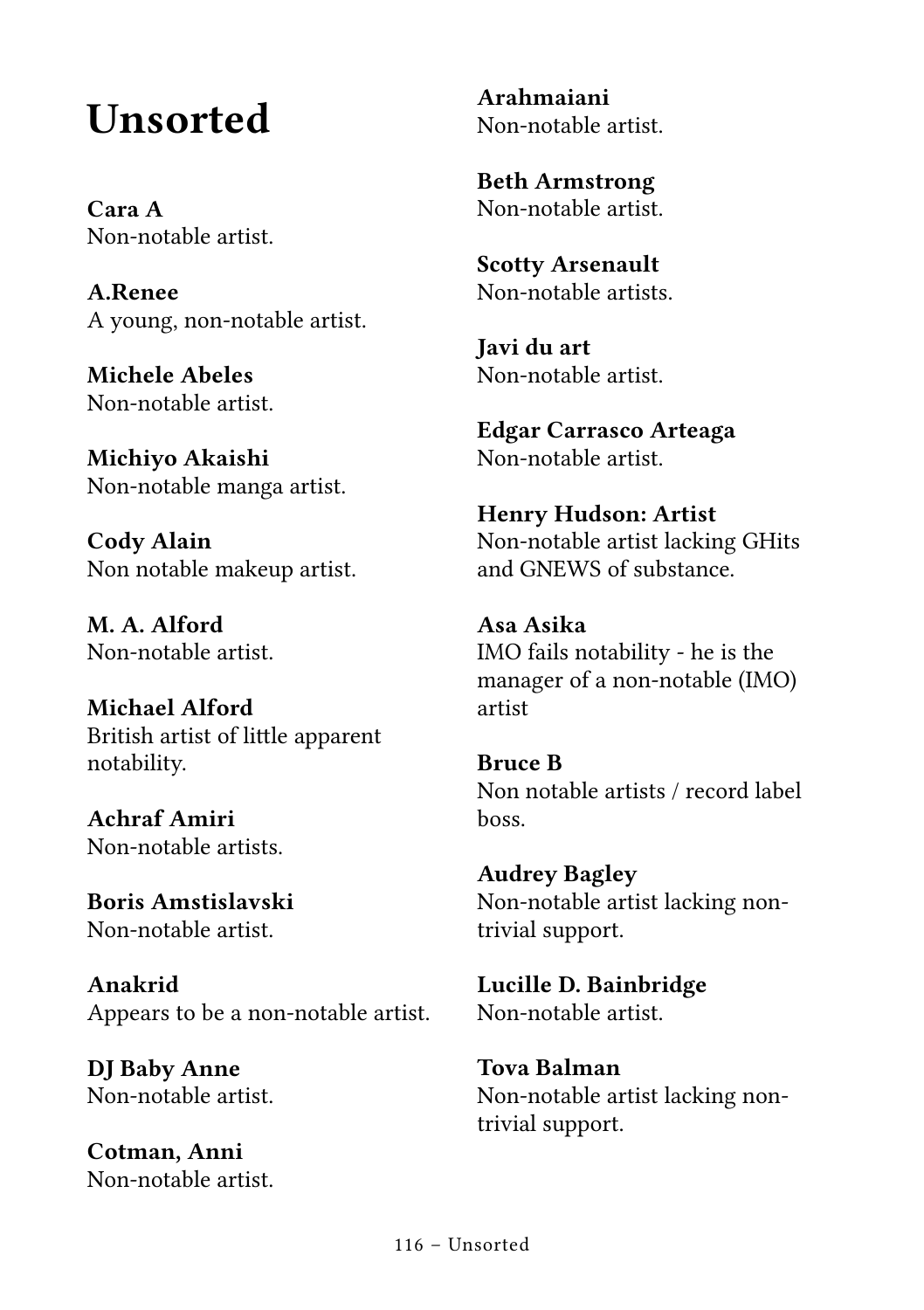Bimal Banerjee Non-notable artist.

George Bary Non-notable artist.

Math bass Non-notable artist.

Brandon Bauer Non-notable artist lacking nontrivial support.

Butch Bautista Non-notable tattoo artist.

Cat Beach Non-notable artist with only one published album

Mark Bern Non-notable artist who only just debuted a few years ago.

Kishore Pratim Biswas Non-notable artist.

Julien Le Blanc Non-notable artist.

James Blinkhorn Non-notable artist.

Christina Di Bona Unknown artist of dubious notability.

Jai Boo An underground artist current working on their first solo release, but that's just a mixtape.

Sly Boogy Non-notable musical artist.

Fiona bowie Non-notable artist.

Michael G. Breece Artist lacks notability, discography has only 2 entries of dubious notability.

Bridget Irish Seems to be a non-notable local artist.

Kadar Brock Non-notable artist.

Ramon Bruin Artist who had his 15 minutes of fame on the internet last year.

Adam Buenz Local stained glass artist with no indications of notability.

Gunther Burpus Non-notable artist.

C-tru Non-notable artist.

Kutt Calhoun Non-notable artist.

Renato Cataldi Non-notable artist.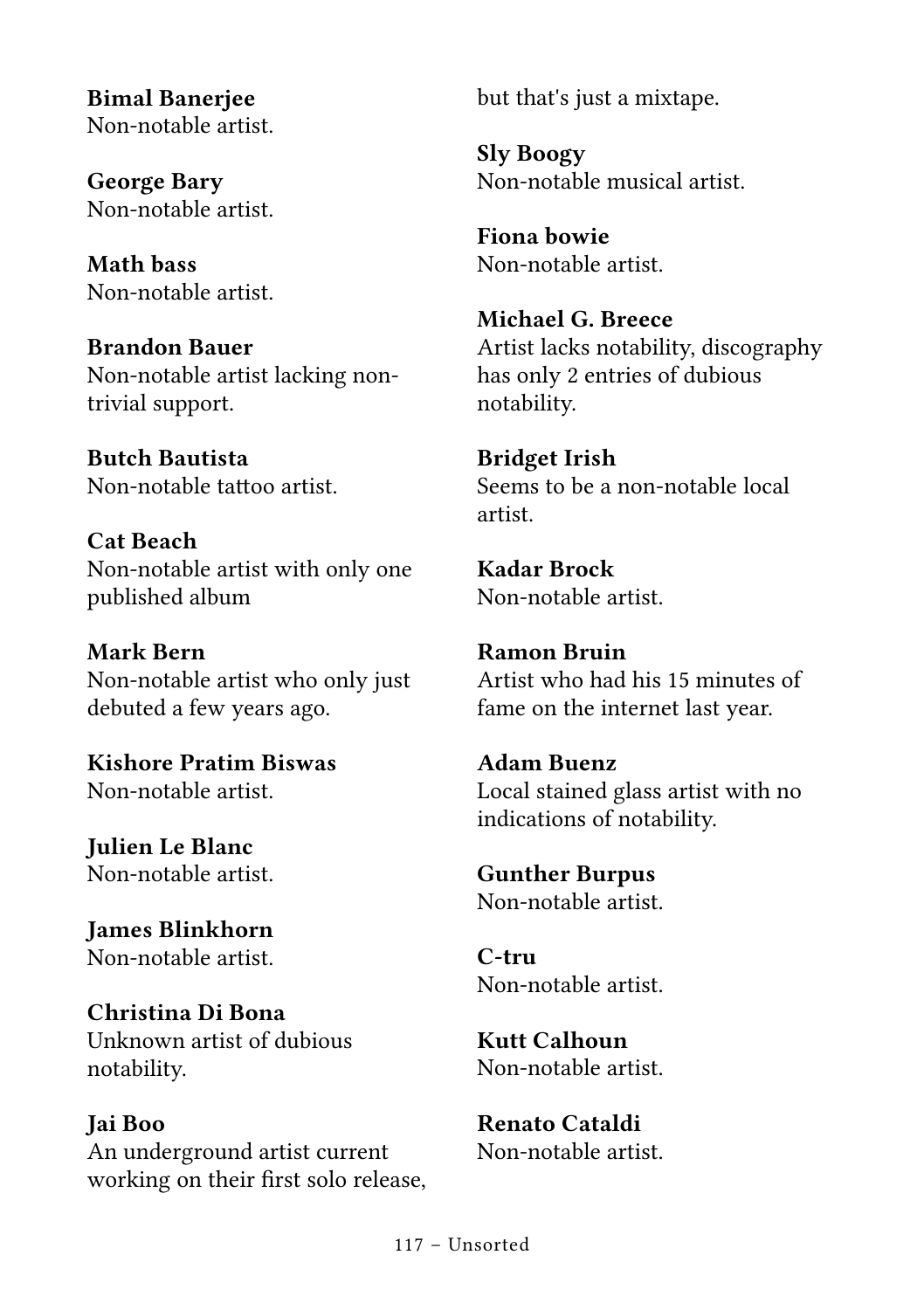Julia lindsey chot Non-notable artist.

Mike Compton Apparently entirely non-notable beyond playing with a few notable artists?

Abner Cope May not meet the notability criteria

for artists.

Francisco Sanchis Cortés Non-notable artists.

Josh Courtoreille Relatively unknown (87 ghits) musical artist.

Rosz Craig Non-notable artist.

Finders Keepers Crew Apparently non-notable group of street artists in London.

Skill U.T.I Crew (Los Angeles Graffiti Artist) Non-notable graffiti artist lacking GHits and GNEWs of substance.

Andrew Crossley Probably non-notable comics colorist.

Tom Cullberg Non-notable artist.

Jesse Dee Non-notable artist. Hail Destroyer No artist, no nothing.

Joe DeVito Non-notable artist.

Leslie Dick Non-notable artist.

James Dietz Non-notable artist.

Daz Dillon Non-notable recording artist.

Milan Dobrojevic non-notable fractal artist.

Trigga Da Don Non-notable rap artist.

Károly Doncsecz An obscure potter.

Doorly Non-notable dubstep artist.

Mark Dougherty non notable artist.

Veronika Drahotova Unknown artist.

Catherine Duc Non notable artist

Michael Duffy (Irish Artist) Non-notable Irish artist.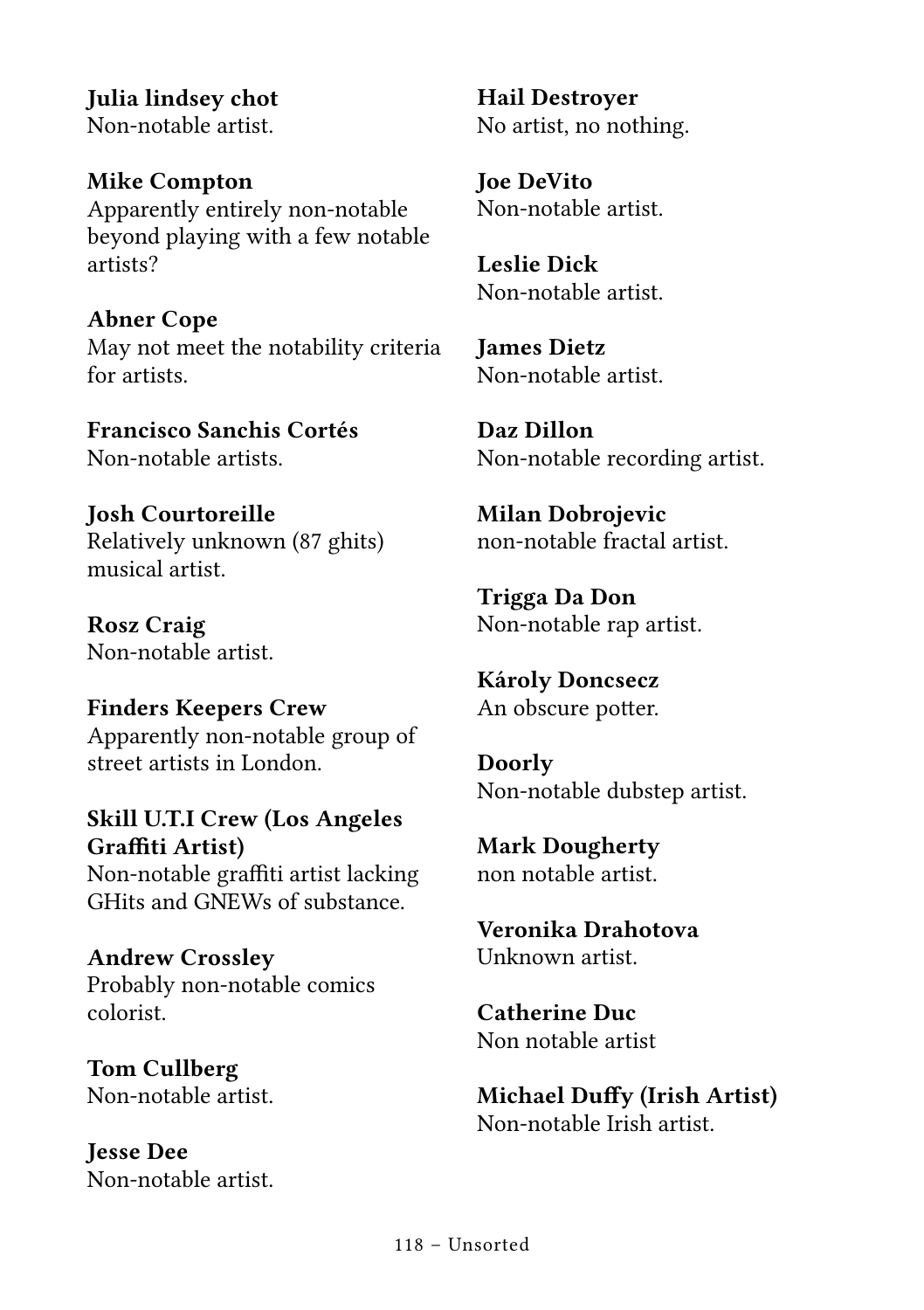#### Matt Duke

Subject is a recording artist on a student-run record label.

#### Caggie Dunlop

Person has been a player in one small tv show - perhaps will become notable and become a singer and recording artist but they are not yet as the external supports show.

Tony Dupe Non-notable artist.

Andrew Dutkewych Non-notable artist.

Jean Edelstein Possibly a non-notable artist.

Andy Von Eich Not a notable artist.

Kyle Jacob Ellis fictional artist, information, person

Jill Emery Fails notability both as an artist and as a musician

Alex Emsley Non-notable artist.

Dempsey Essick Well-meaning but non-notable local artist.

Jon Paul Fiorentino Not notable artist.

Peter Flemming Non-notable artist.

Fluidism

Appears only on referenced artists website.

Clay Foster Non-notable artist lacking nontrivial support.

Nicholas Friesen A non-notable artist.

Alex G Completely non-notable YouTube cover artist.

Goran Gatarić Completely non-notable artist.

AKA George Does not meet the notability criteria for music artists.

Grisha Georgiev Fails to meet ARTIST requirements.

Tommaso Geraci Unremarkable artist.

Rob Gibsun Non-notable artist.

Rexhep Goçi Non notable artist.

Colin Goldberg Non - notable artist.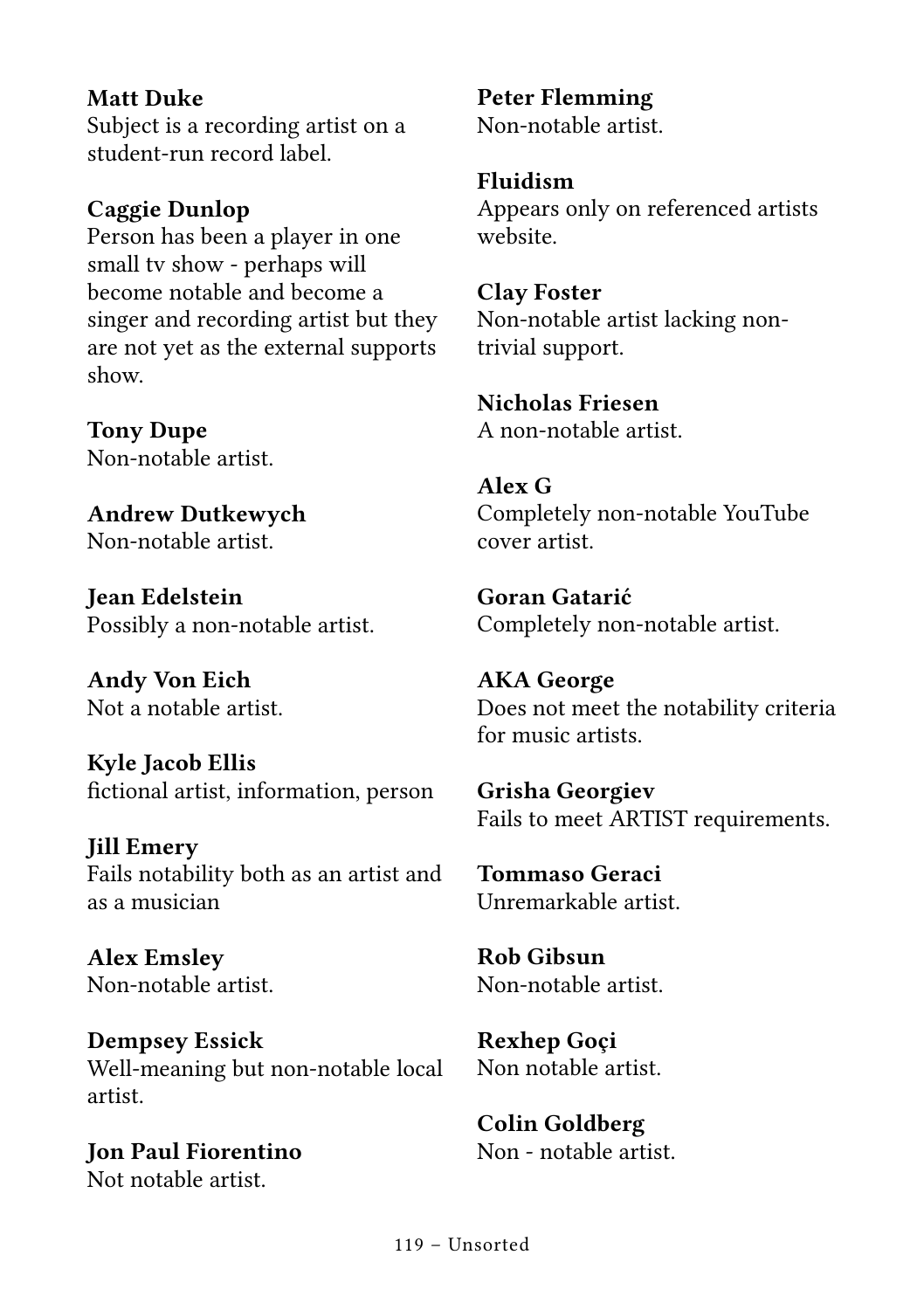Goldin+Senneby non-notable artists.

Anthony Gomes Borderline notable artist.

Steph Goodger Little known artist in France.

Leon Goodman Non notable artist.

Victor Gordon Non-notable artist lacking GHITS and GNEWS of substance.

Yannis Grammaticopoulos Non-notable artist.

Ha-Ha (street artist) Seemingly NN street artist.

#### Sherman Halsey

The awards he won aren't terribly valid assertations of notability either: GAC and CMT are fanvoted; MTV is apparently awarded to the artist; and only the ACM award is of any validity.

#### Fain Hancock

Non notable artist, mention in the NY Times is clearly trivial at one line.

Heather Hannoura non notable artist.

Sonia Hansman Non notable artist. Don Ed Hardy Tattoo artist and self-published author.

Henry Charles Heffer Non-notable artist.

Michael Hesp Non notable artist.

Gina Heyer Non-notable artist.

HiFyve Non-notable music artist.

Eric Himan Non-notable artist, no assertion of artist notability.

Christopher Hogan Non notable artist.

Susana Hong non notable make up artist.

Jodi J Horne Non-notable artist.

Chieko Hosokawa Non-notable manga artist.

Mark Humes Non-notable artist/broadcaster lacking non-trivial support.

Tai Hustle Non-notable recording artist.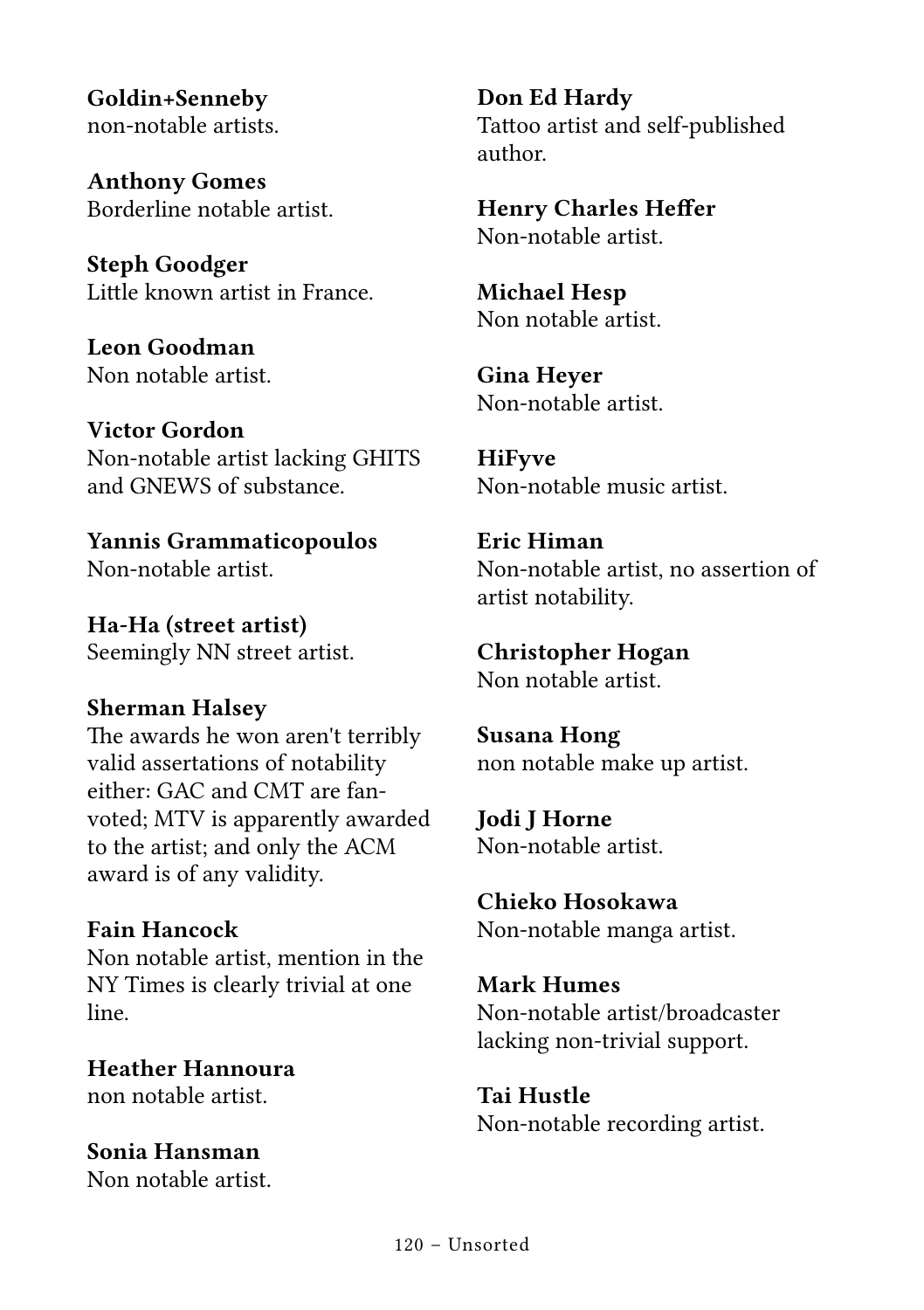# Joe Jacks

Non-notable artist - zero nonwikipedia Google hits for "Silver and Spiders" OR "Silver & Spiders"; no relevant hits for " Joe Jacks"+artist or " Benjamin Jacks"+artist.

#### Jasif

Non-notable member of Students Federation of India and mimicry artist.

# *<u>Iesuton</u>*

Not notable artist.

### Christoff Johnson

Looks like a non notable artist.

### Yolanda Johnson

Non-notable artist with little or no media attention, no charting songs.

# JonOne

Granted, as a graffiti artist and painter, it's somewhat difficult to establish yourself, there is essentially nothing on "JonOne" that establishes him as a noteworthy individual.

# Judal

Non-notable manga artist.

Mc Keezy K Notability of the artist questionable

Natsumi Kawahara Non-notable manga artist.

### Charles Napier Kennedy

Doesn't seem to be much more than a locally-known artist from 100 years ago.

# DJ Kentaro

Non notable artist.

# Bahador Kharazmi

borderline artist.

# Drasko Klikovac

Non-notable artist

# Rydah J. Klyde

Non-notable artist on barely notable record label.

#### Naoshi Komi Non-notable artist.

#### Scott Koziol

Bassist-for-hire who has played with some notable artists but does not appear to be notable on his own.

#### Eisaku Kubonouchi

Not notable as an artist/animator.

Iou Kuroda Unnotable manga artist.

Hidenori Kusaka Unnotable manga artist.

Angelica Leight Non-notable new age artist.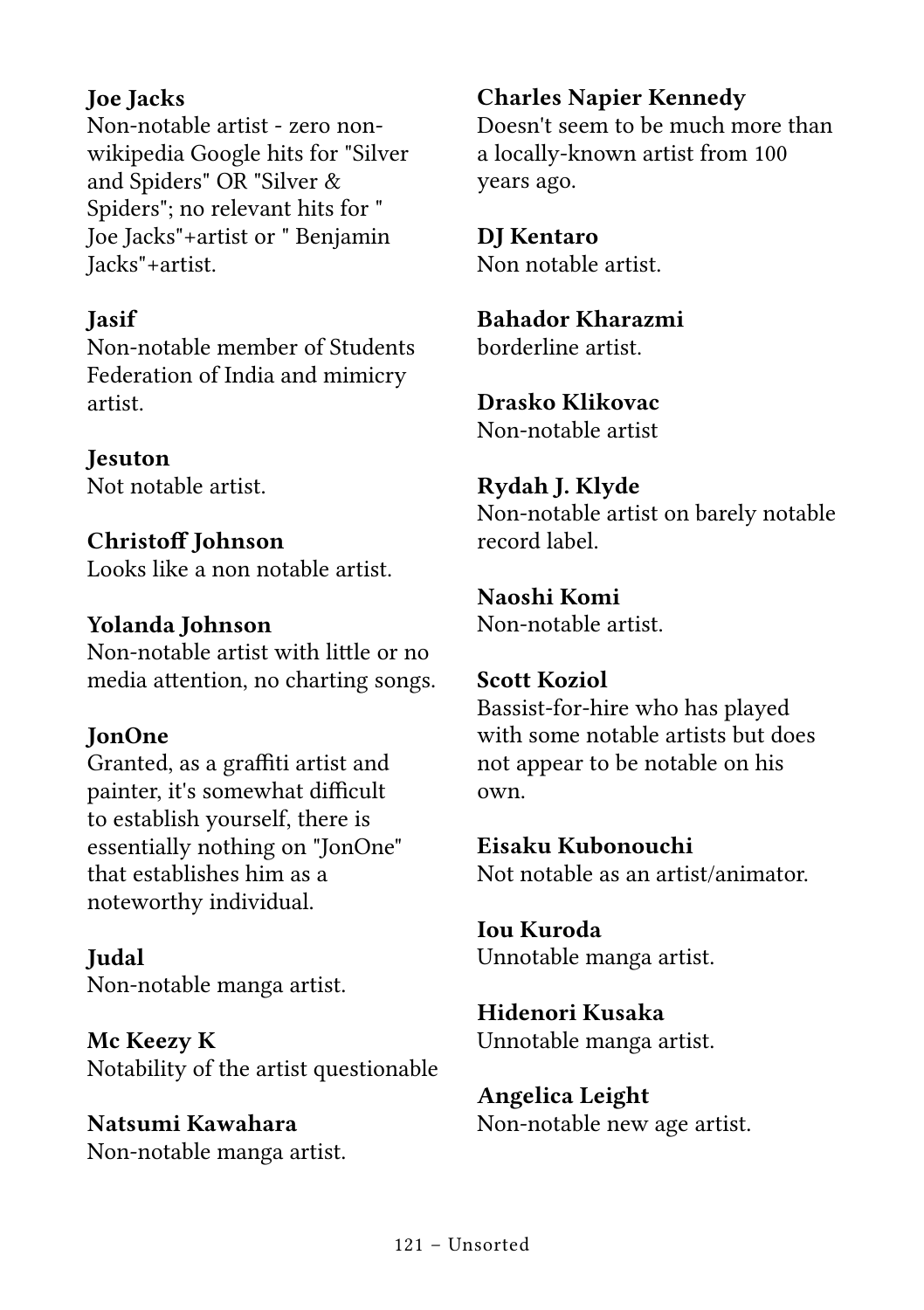Louis St. Lewis Non-notable artist.

Steven Johnson Leyba Artist performing and promoting an obscure method of painting that seems to only be notable within a small niche crowd.

Kirk Little Artist of dubious notability.

Lodekka Non-notable artist

Liz Looker Non-notable artist.

Ruth Lorenzo Non-notable artist.

Sudarsan Yennamalli M. A young artist with only one exhibition to his credit.

Adamo Macri An artist working on a project for which he's made a bizarre choice of "important contributors to the treasury of culture".

Jennifer Maestre Notability not established, does not meet ARTIST.

Miltos Manetas Non notable visual artist.

Carol Mann Non-notable watercolour artist. Peter Mars Non-notable artist.

Anna May-Rychter Non-notable artist.

Roberto Márquez non-notable artist.

Daria McGrain Non-notable comics artist.

Ron McKelvey Non-notable former con artist.

Medo Ismail Non-notable artist.

DJ Mehedi Non-notable artist, only selfreferences.

Marsha Mellow Non-notable drag artist.

Gustavo Mendonca Seemingly non-notable video game artist.

MisterMN Non-notable artist.

Hitomi Mizutani Non-notable manga artist.

Modeo Non-notable artist.

DJ Mondo Non-notable artist.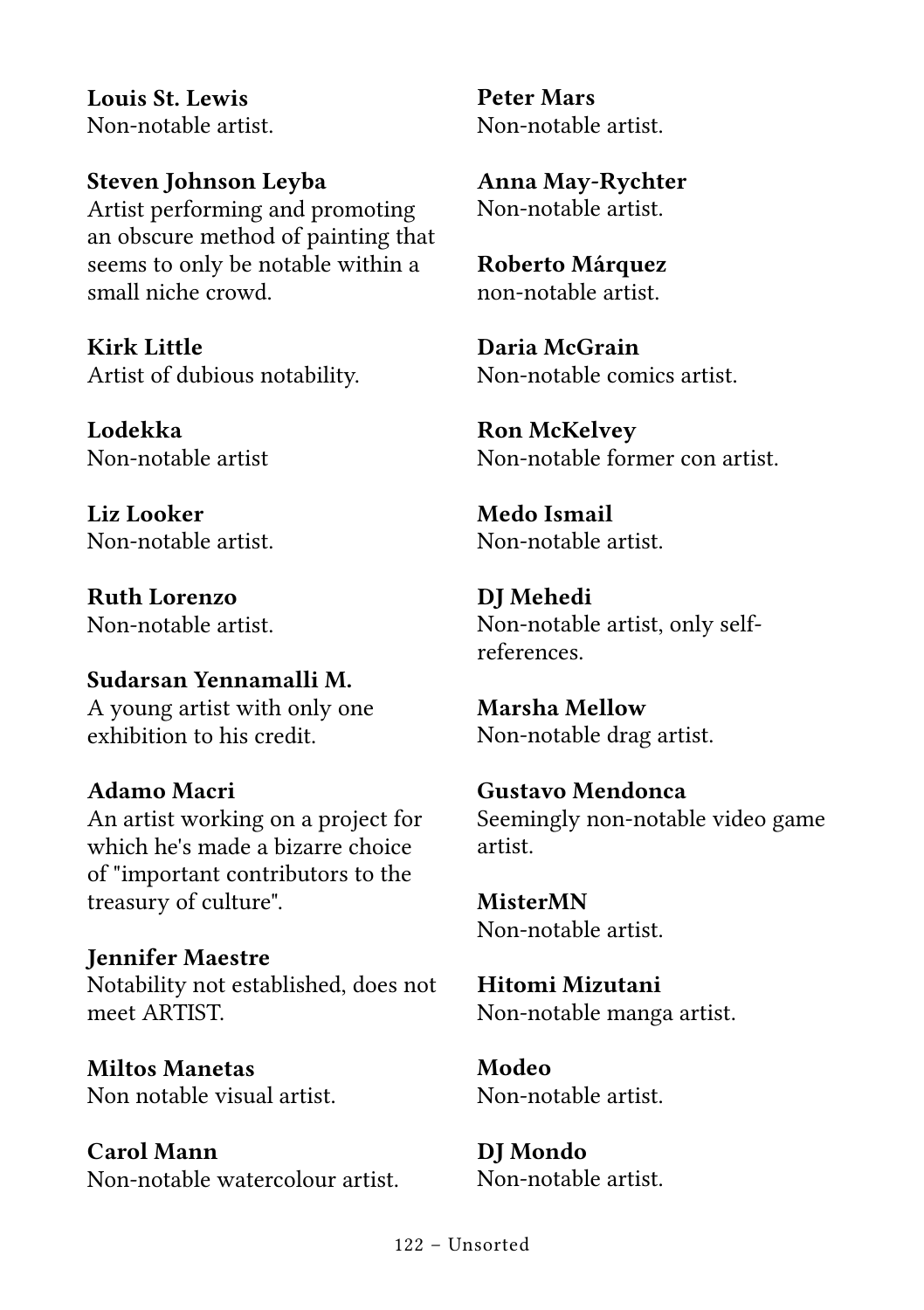#### Rajesh More

Minor fashionista who works as costume designer in Telugu film industry.

Tobias Morgan Non notable artist.

Stéphanie Morissette Appears to be a non notable artist.

Harry Moskowitz MMA artist with only two top tier fights both losses.

Dave Moyer Non-notable artist and technique.

Suman Mukherjee Not notable mime artist.

Eva Navarro Non-notable artist

#### Neo-Gothic

Non-notable group which seems to exist only to promote one artist (the twice-deleted Charles Moffat).

Dodo Newman Does not meet the ARTIST guidance.

Jean-Frédéric Noël Non notable artist.

TJ Norris Non-notable artist. Sandile Nzuza Seems to fail notability criteria for artists.

Rev. Nørb Non-notable artist.

Izzy O'Kay Non notable artist.

Angela Oberer NN voiceover artist.

Susan Olmetti Non-notable artist.

Skot Olsen Non-notable artist

Alvaro Orlando

Contestant is only known for "one thing", which is winning a reality show (The Pickup Artist).

Suzanne Kendall Osborne Non-notable artist.

Simone Otis non notable makeup artist.

Beacham Owen A non-notable motorsports artist who had a brief motorsports career.

Jessica Owen Non notable artist.

Gregory Allen Page Non-notable artist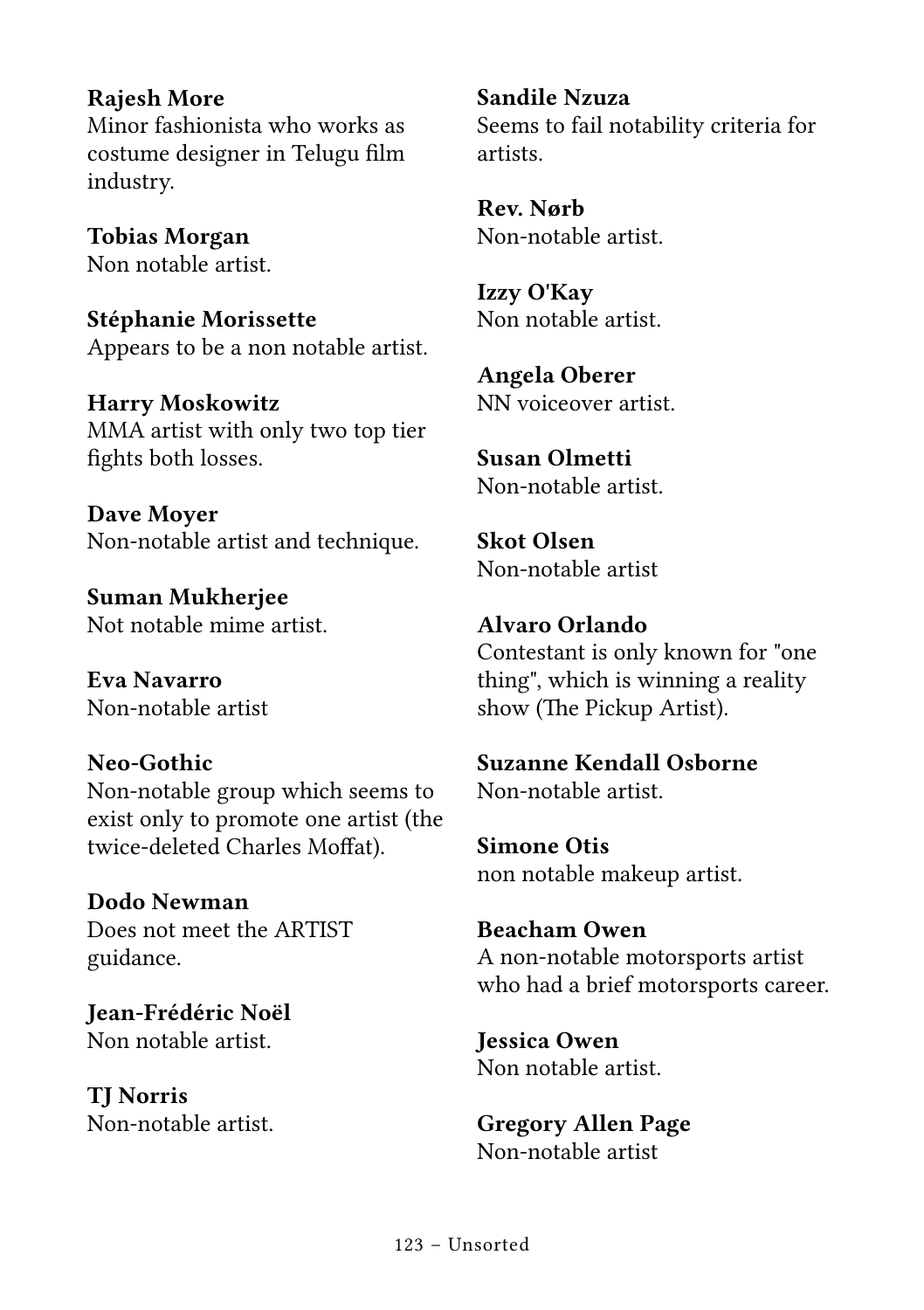James Parman Non notable artist.

Melvin Pather Non-notable artist.

Tiffany Patterson (choreographer) Non-notable choreographer.

50 Pence Non notable artist.

Morgan delle Piane Notability as an artist not established, nor is family enough to support significance.

Pilar Pili non-notable artist.

Anthony Pitt Non-notable artist.

Angelo Plessas Not notable visual artist.

Ron e Polo Non-notable artist.

Porno Totally non-notable artist.

Jason Porter Non-notable rap artist.

Frank Michael Preuss Not notable as an artist.

Giuseppe Prinzi Non-notable artist.

Privatelektro Unknown group of artists with no reputation or noticeable success.

Purple Pussy Closest thing to notability is a lawsuit from the artist.

Iza Radinsky Non-notable artist.

Kenneth Brown Ransley Non-notable artist.

Regilio Non-notable artists.

Rene "brewedsosweet" Reyes Non-notable artist.

Atarah Richmond Non-notable artist.

Adrian Rigby A wildflife artist whose reputation (and extreme hyperbole on his website) seems to be based on winning 3 awards at an exhibition of the Wildlife Art Society.

Shani Rigsbee Does not appear to be a noteworthy artist.

Anita Rodriguez Non-notable artist.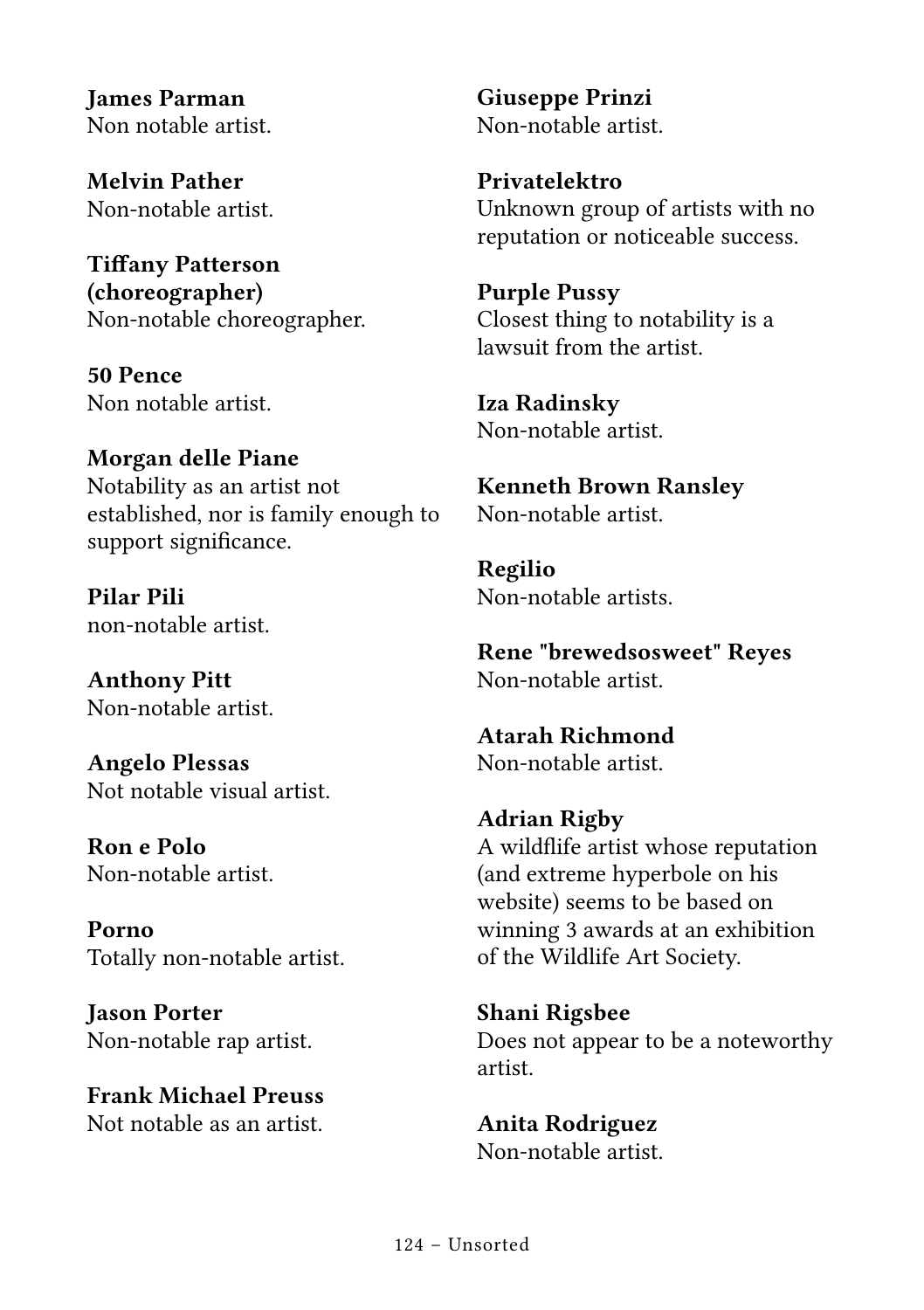Gary Rohrabaugh Non-notable artist.

#### Therese Steinhardt Rosenblatt

Non-notable artist with no documented accomplishments other than one 10-day exhibition at a non-notable gallery and a purchase by the Metropolitan Museum, which appears to have decommissioned the work.

#### Stacey Rozich

Non-notable artist lacking GHITS and GNEWS of substance.

Noel Rudloff Seems to be a non-notable artist.

#### Alan Russell-Cowan

An artist known only as he was the main person to be featured in a film of schizophrenia.

Joop Sanders Potentially non-notable artist.

#### Matthew Santoro

Non-notable visual effects artist and even less notable aspirational director of yet-to-be-made films.

Hasan Fuat Sari Non-notable artist.

Sash!

Artist doesn't appear to be notable.

Rigel Sauri Minor artist, notability not established.

Eric Schlittler Non-notable recording artist.

Jakob Senneby Non-notable artist.

Shanell (aka SnL) non notable musical artist

Suvigya Sharma Non notable artist.

Lee Shi-min Non-notable artist.

Ahlam Shibli Artist of very questionable notability.

Shipititez Seemingly non-notable artist.

Tom Sierak Seems to be a non-notable artist.

Dan Sites Sites is an artist who has done album covers.

Biggy Smallz Only info on the artist was from the usual webcrawling sites, allmusic and yahoo music.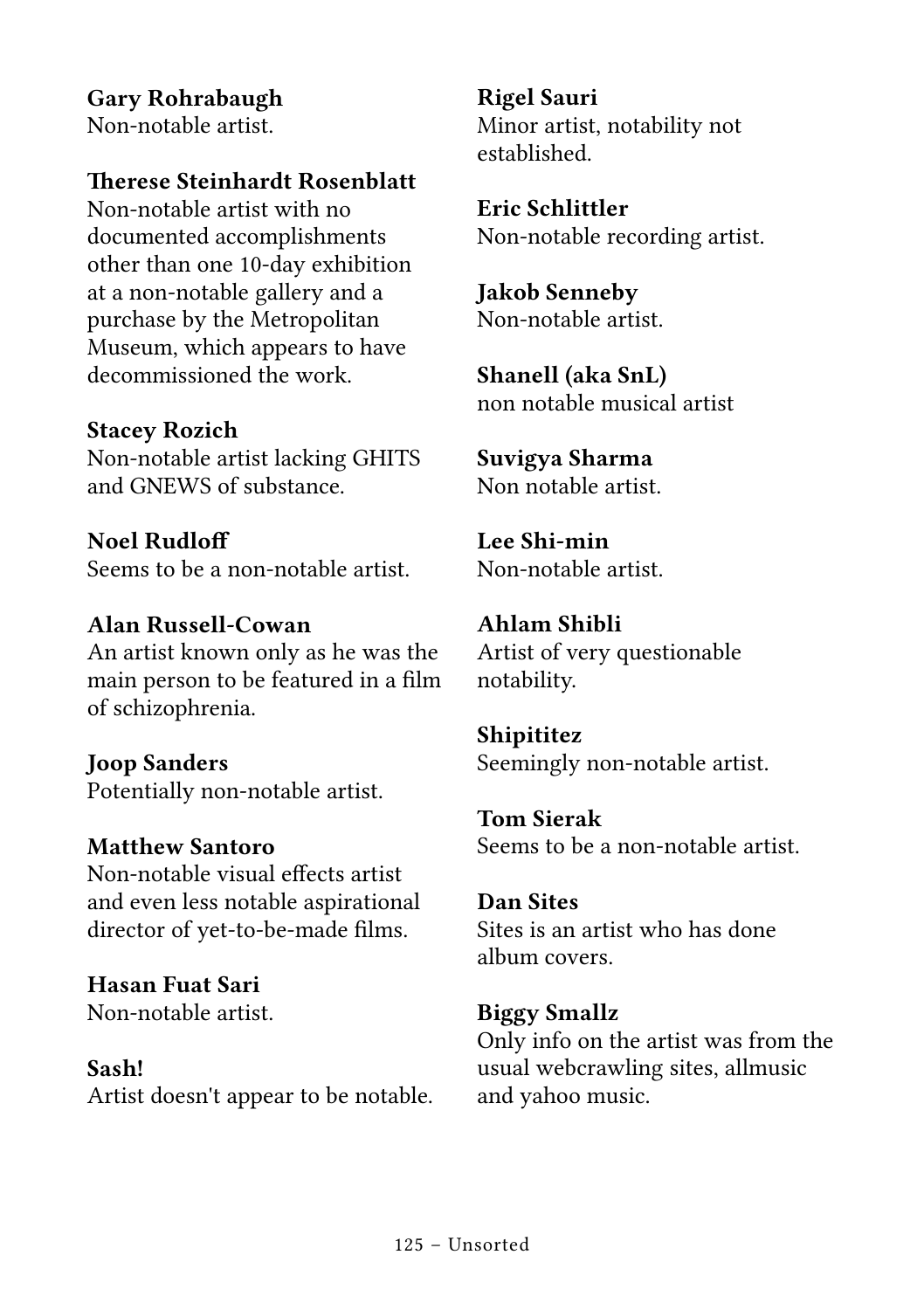Corey Smith The questions of notability of an artist

Mickey Smith Non-notable artist.

Damien Smith Non-notable artist.

Wendy Son Not a notable artist.

Yumi Song non-notable artist.

Spirit Spine Non-notable musical artist.

Kid Springs Non-notable artist, albums and record label.

Midi the Squirrel Non-notable furry artist.

John Stango Non notable visual artist.

Twank Star non notable musical artist

Eric Stephens non-notable comic strip artist

Stereotyp Non-notable artist. Young Stunna Another Nigerian upcoming artist, struggling to be notable.

Love Systems Seemingly non-notable company that offers seminars on seduction/"pick-up artist " tactics.

Natalija Šeruga A non-notable Slovenian artists.

Rose Tang Not a notable artist.

Marc Tasman Doesn't seem like a notable artist to me.

Teachr Appears to be NN artist lacking non-trivial support.

Mohamed Temam Non-notable artist.

Tosca Teran Not notable - very minor artist

Diana Thater Not notable artist.

Pavel Tichon Non-notable media artist.

Tjaša Iris A non-notable Slovenian artist.

Daniel Toledo Possible non-notable artist.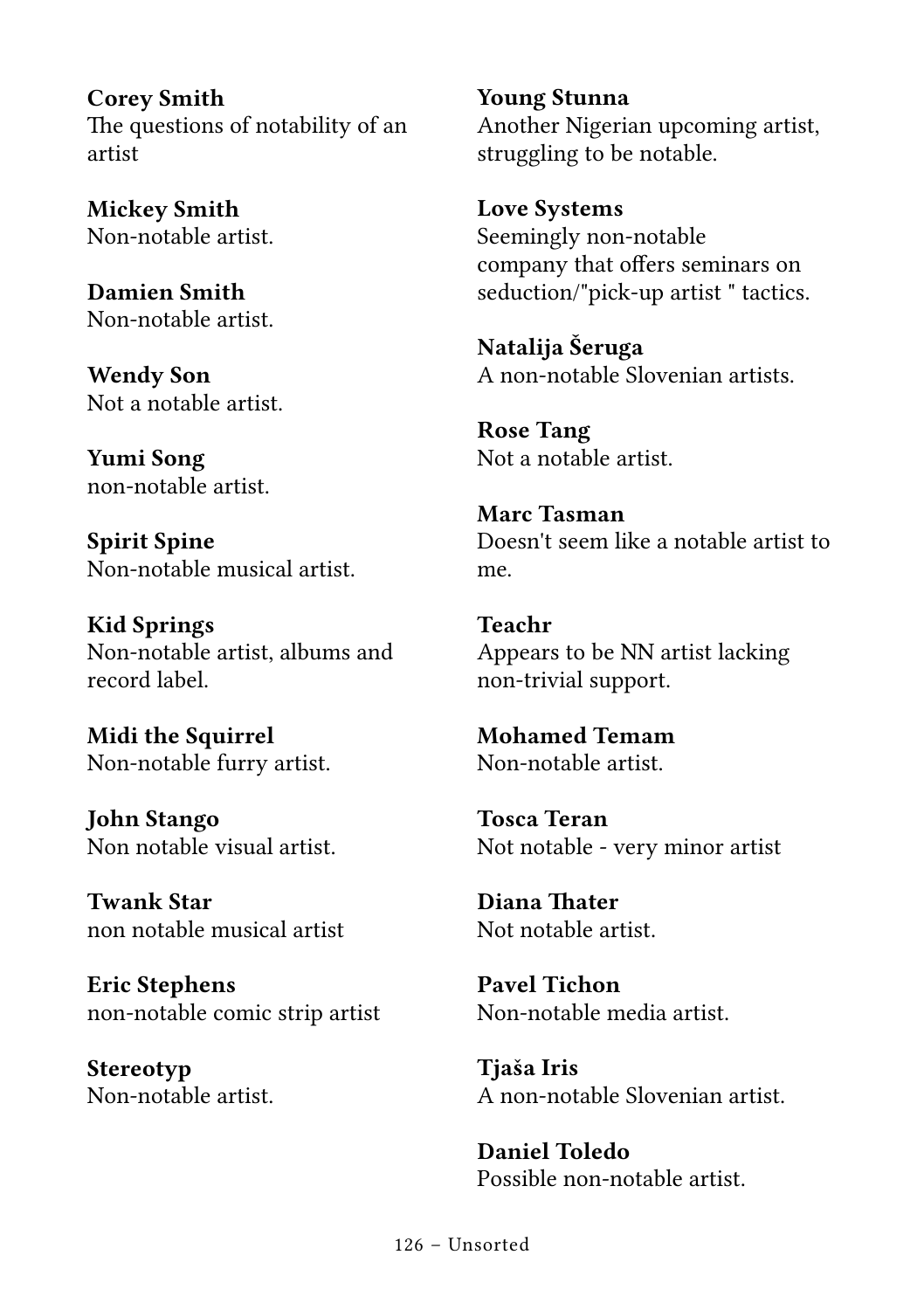Simon Toparovsky Non-notable artist.

Fabio Torres Non-notable artist

#### John Trujillo

Non-notable layout board artist (that's a pretty minor role in film post-production).

### Born Twice

Non-notable early release from a notable artist.

Dorico Alonzo Tyree Artist is non notable.

#### Ana Tzarev

non-notable artist, only assertion of notability is that she borrowed money to open an art gallery

#### Olav Harald Ulstein

Only of local interest, both as a politician and as an artist.

Danilo Ursini Non-notable artist.

Anette Vedvik Norwegian artist appears to be nonnotable.

Gerrit Verstraete Non-notable artist.

Sylvia Villagran Non-notable voiceover artist. Michael Vincent-Rori non-notable living artist

Elena Volkova Artist which does not appear to meet notability standards.

#### Shawn Vulliez

Flash artist with no real notability of his own aside from the Ultimate Showdown of Ultimate Destiny flash, no notable google hits aside from an extremely fleeting mention on wsj.com.

#### Waconzy

Another Nigerian upcoming artist, struggling to be notable.

#### Michael Weismore

Non-notable artist who apparently only currently has notability in the Syracuse, New York area.

Aaron Wexler NN artist

Joy Whitlock Non-notable CCM artist.

#### Michael W. Wooten Non-notable artist.

Jerry Wray Unnotable artist.

Alii wright Non notable artist.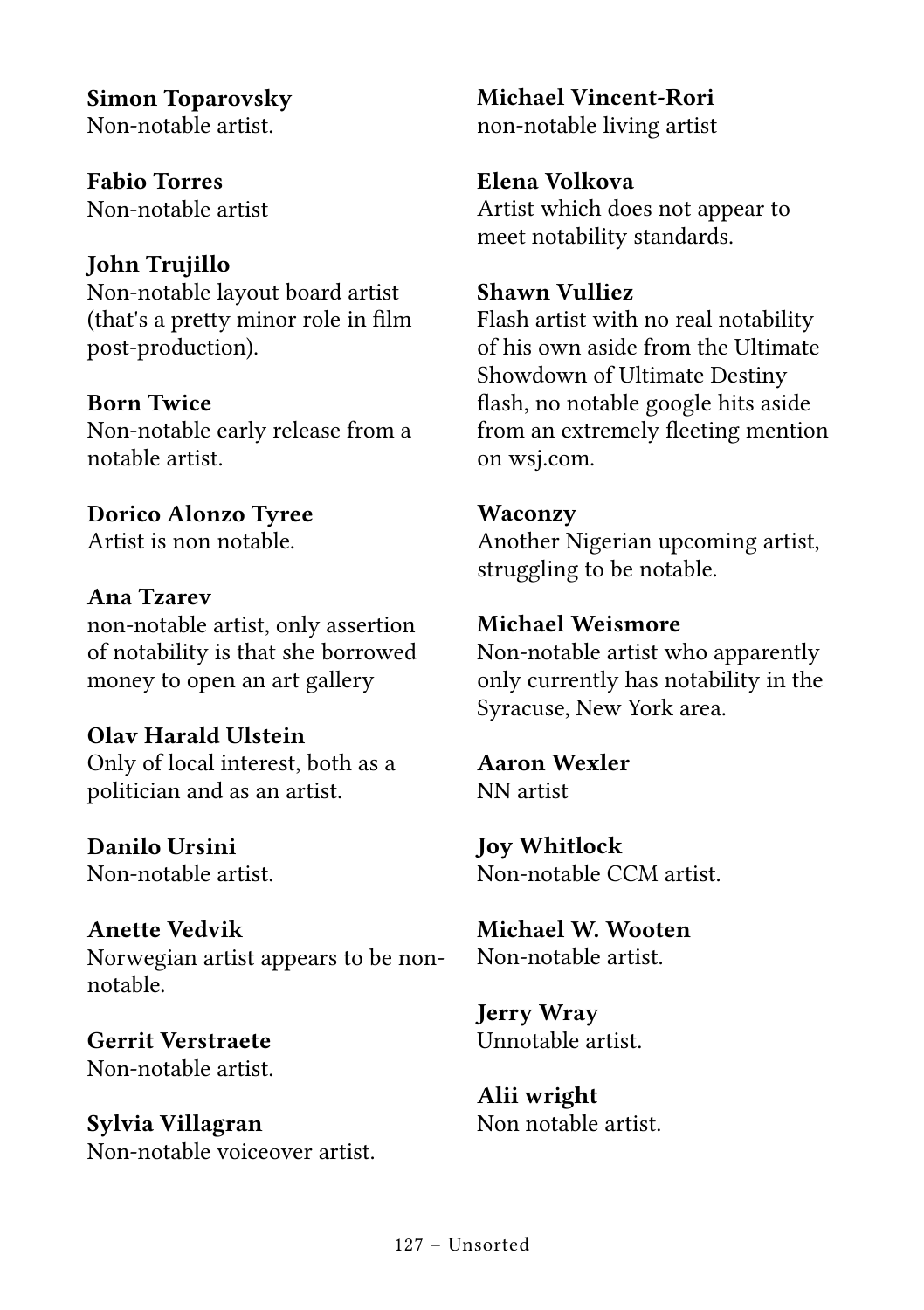Xiaoze Xie non notable artist.

# Bernat Ylla

Non notable artist.

# Ali Zamani

The artist's website looks like an ad for video services; his portfolio includes commercials, web design, wedding photography, and some music videos.

# Sergio Zavattieri

Non-notable artist.